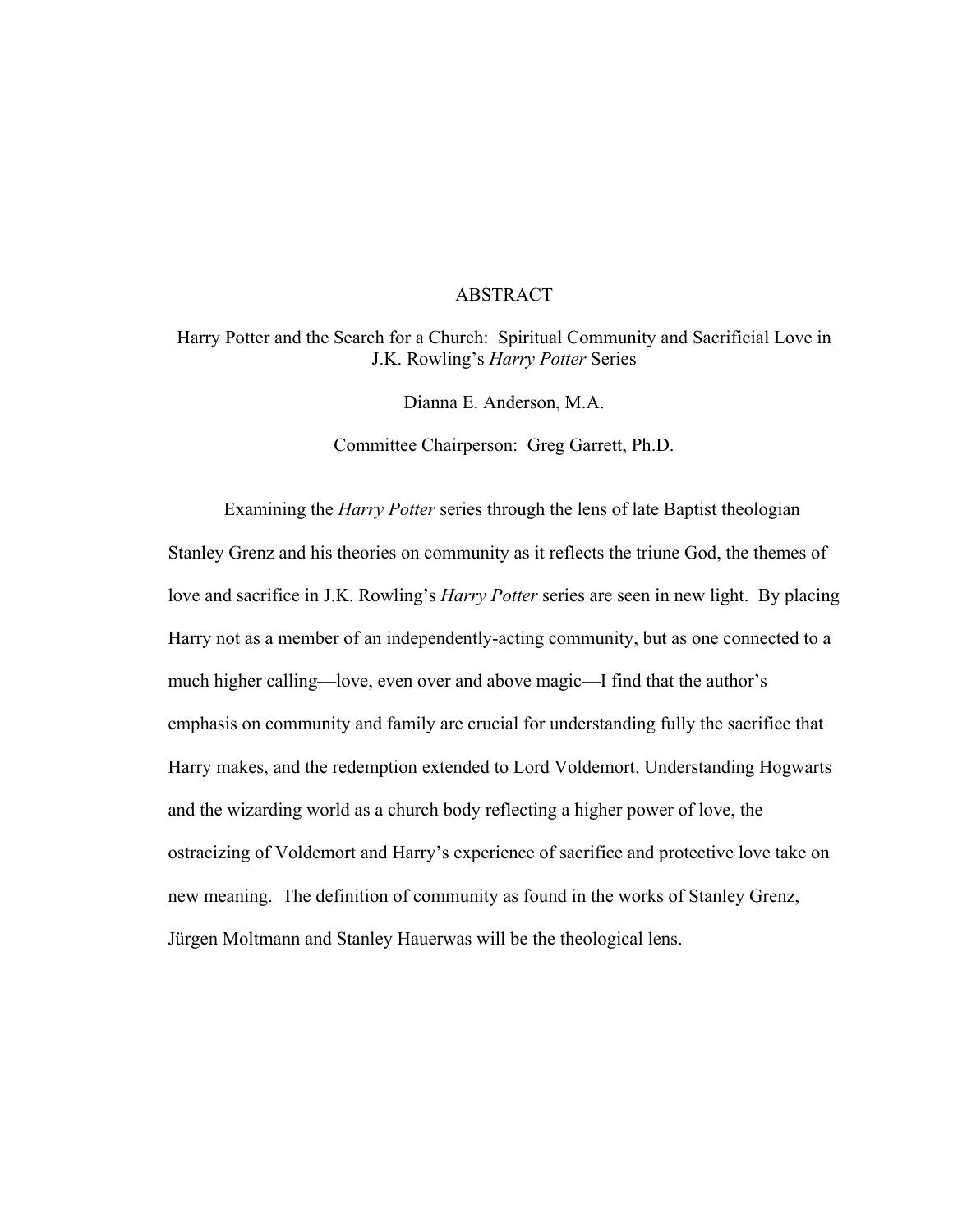Harry Potter and the Search for a Church: Spiritual Community and Sacrificial Love in J.K. Rowling's *Harry Potter* Series

by

Dianna E. Anderson, B.A.

A Thesis

Approved by the Department of English

\_\_\_\_\_\_\_\_\_\_\_\_\_\_\_\_\_\_\_\_\_\_\_\_\_\_\_\_\_\_\_\_\_\_\_ Dianna M. Vitanza, Ph.D., Chairperson

Submitted to the Graduate Faculty of Baylor University in Partial Fulfillment of the Requirements for the Degree of Master of Arts

Approved by the Thesis Committee

\_\_\_\_\_\_\_\_\_\_\_\_\_\_\_\_\_\_\_\_\_\_\_\_\_\_\_\_\_\_\_\_\_\_\_ Greg T. Garrett, Ph.D., Chairperson

\_\_\_\_\_\_\_\_\_\_\_\_\_\_\_\_\_\_\_\_\_\_\_\_\_\_\_\_\_\_\_\_\_\_\_ D. Thomas Hanks, Ph.D.

\_\_\_\_\_\_\_\_\_\_\_\_\_\_\_\_\_\_\_\_\_\_\_\_\_\_\_\_\_\_\_\_\_\_\_ James Kendrick, Ph.D.

> Accepted by the Graduate School May 2010

 $\mathcal{L}_\text{max}$ J. Larry Lyon, Ph.D., Dean

*Page bearing signatures is kept on file in the Graduate School.*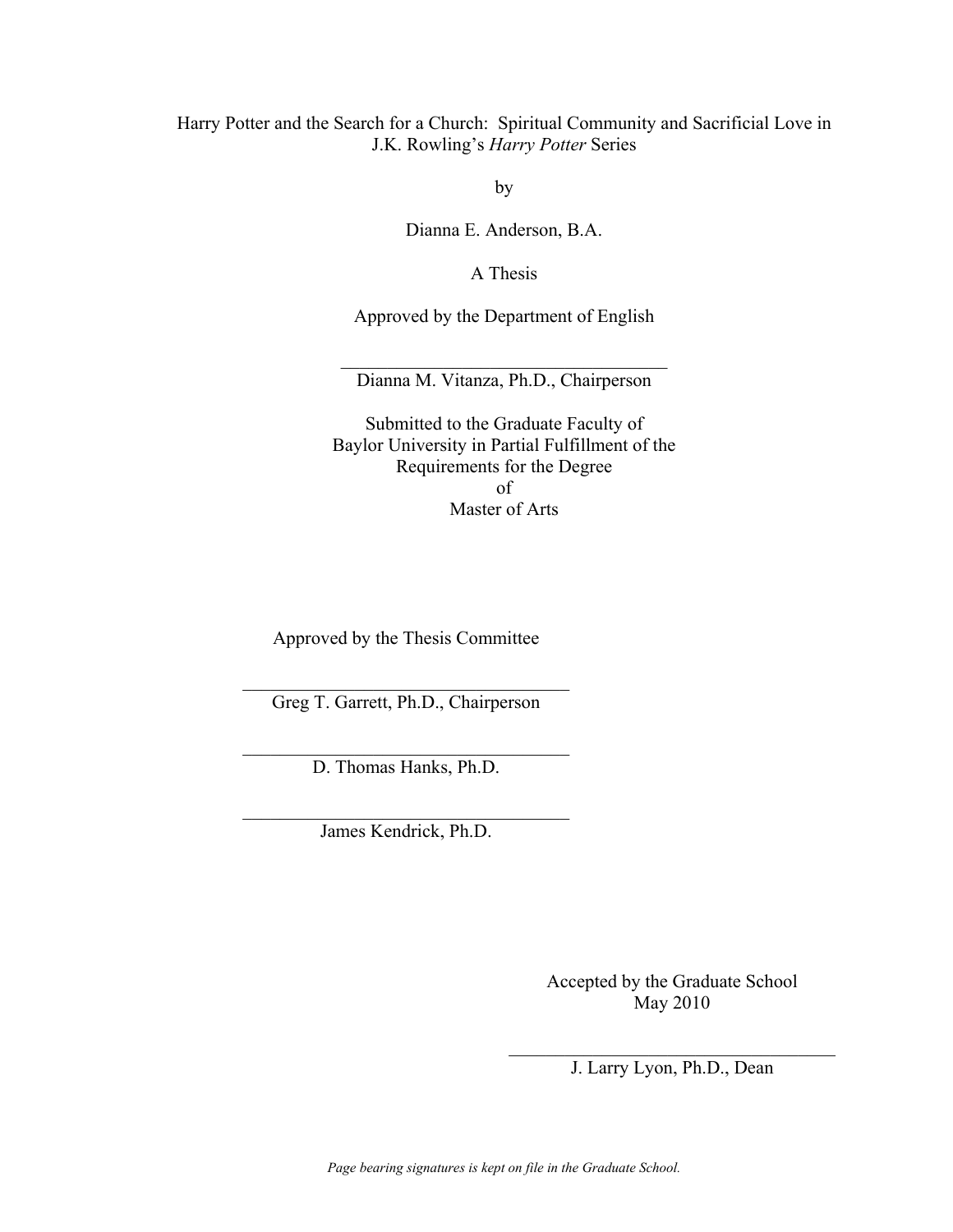Copyright © 2010 by Dianna E. Anderson

All rights reserved.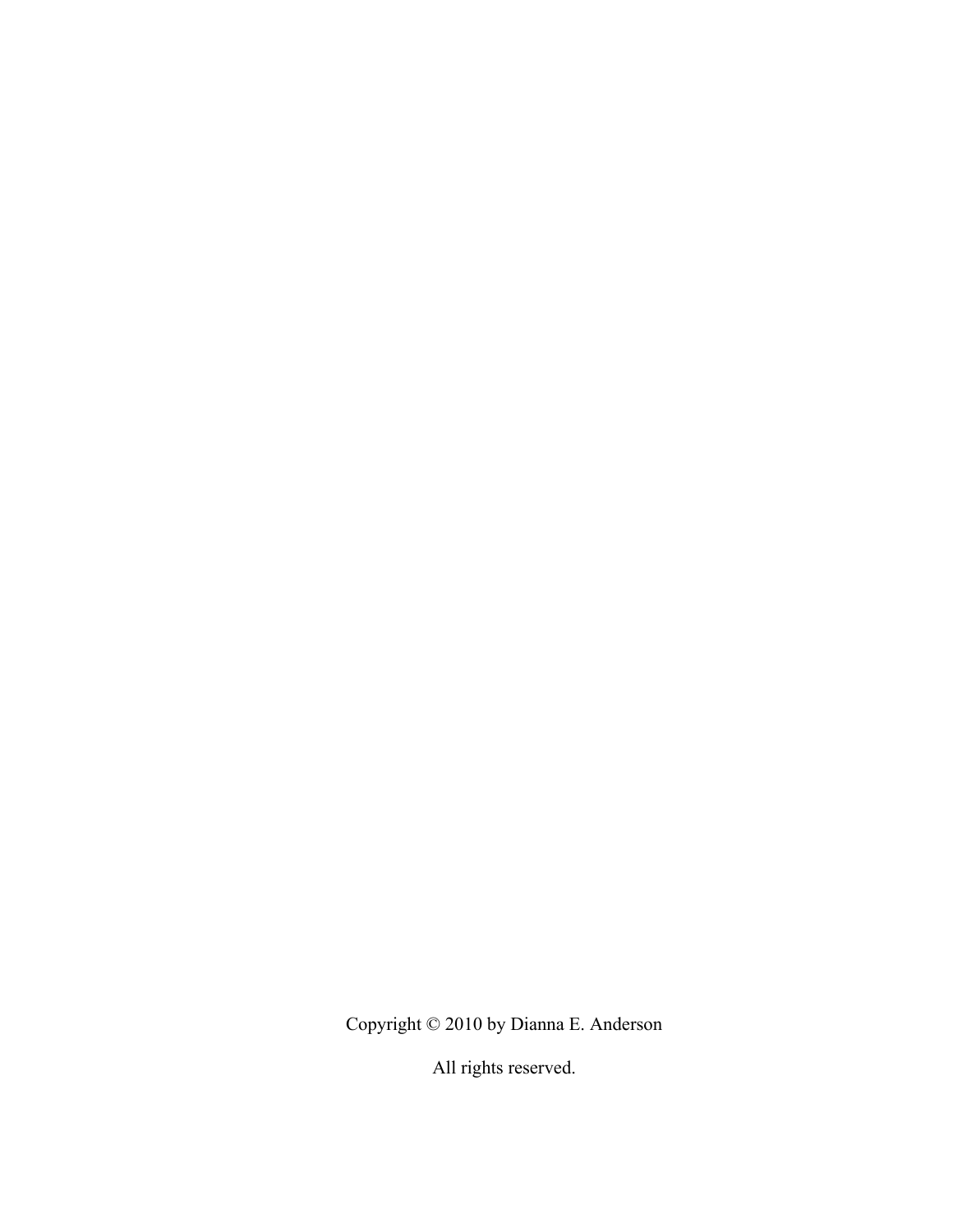# TABLE OF CONTENTS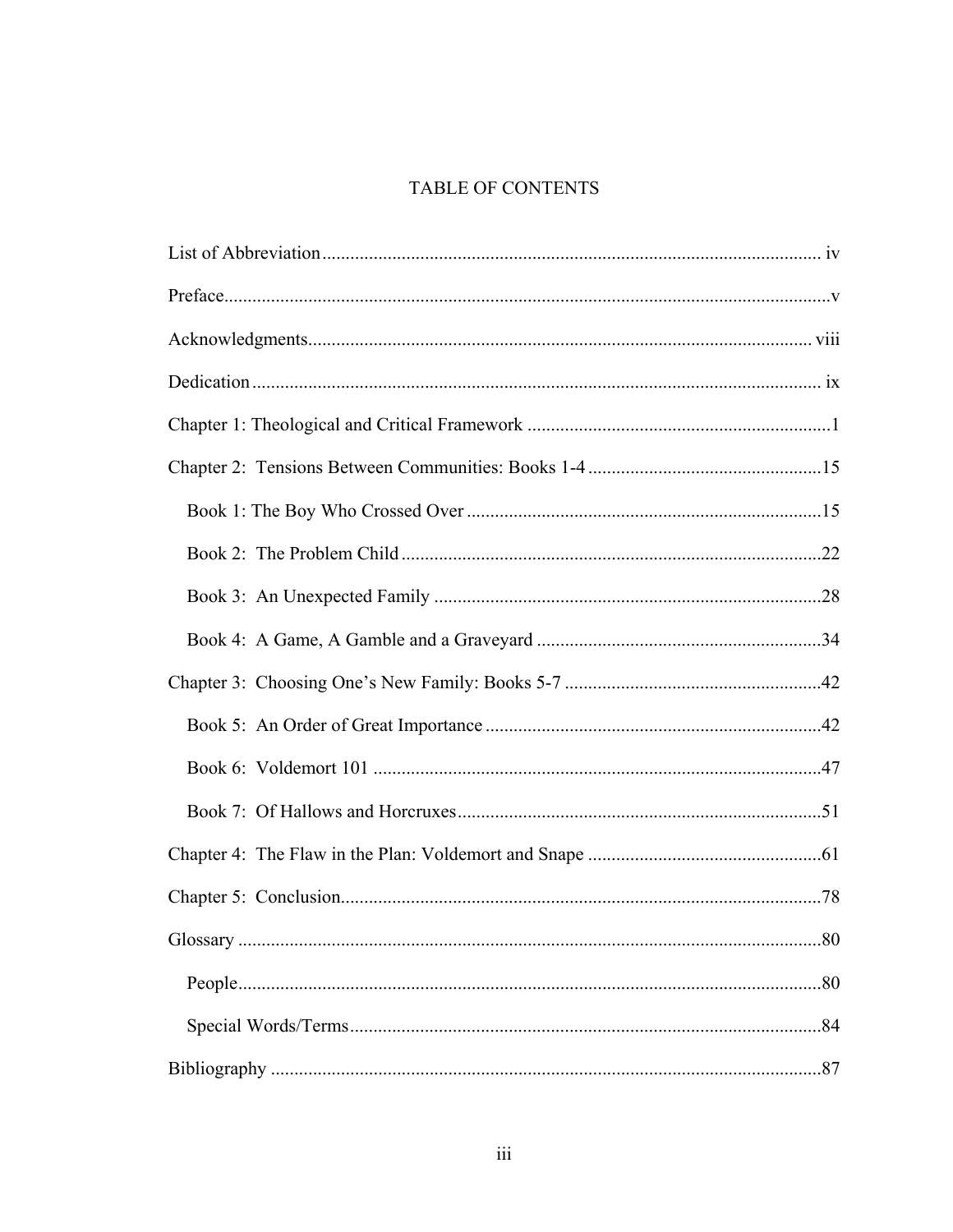# LIST OF ABBREVIATIONS

For ease of citation, each book in the series, and each primary theological text will be cited as follows. Full citations may be found in the bibliography. Note: All Bible verses at New International Version [NIV] unless otherwise noted.

| <b>Harry Potter Books</b>                 |                      |
|-------------------------------------------|----------------------|
| Harry Potter and the Sorceror's Stone     |                      |
| Harry Potter and the Chamber of Secrets   |                      |
| Harry Potter and the Prison of Azkaban    | Ш                    |
| Harry Potter and the Goblet of Fire       | IV<br>V<br>VI<br>VII |
| Harry Potter and the Order of the Phoenix |                      |
| Harry Potter and the Half-Blood Prince    |                      |
| Harry Potter and the Deathly Hallows      |                      |
| <b>Texts from Stanley Grenz</b>           |                      |
| Theology for the Community of God         |                      |

| The Social God and the Relational Self | <b>SGRS</b> |
|----------------------------------------|-------------|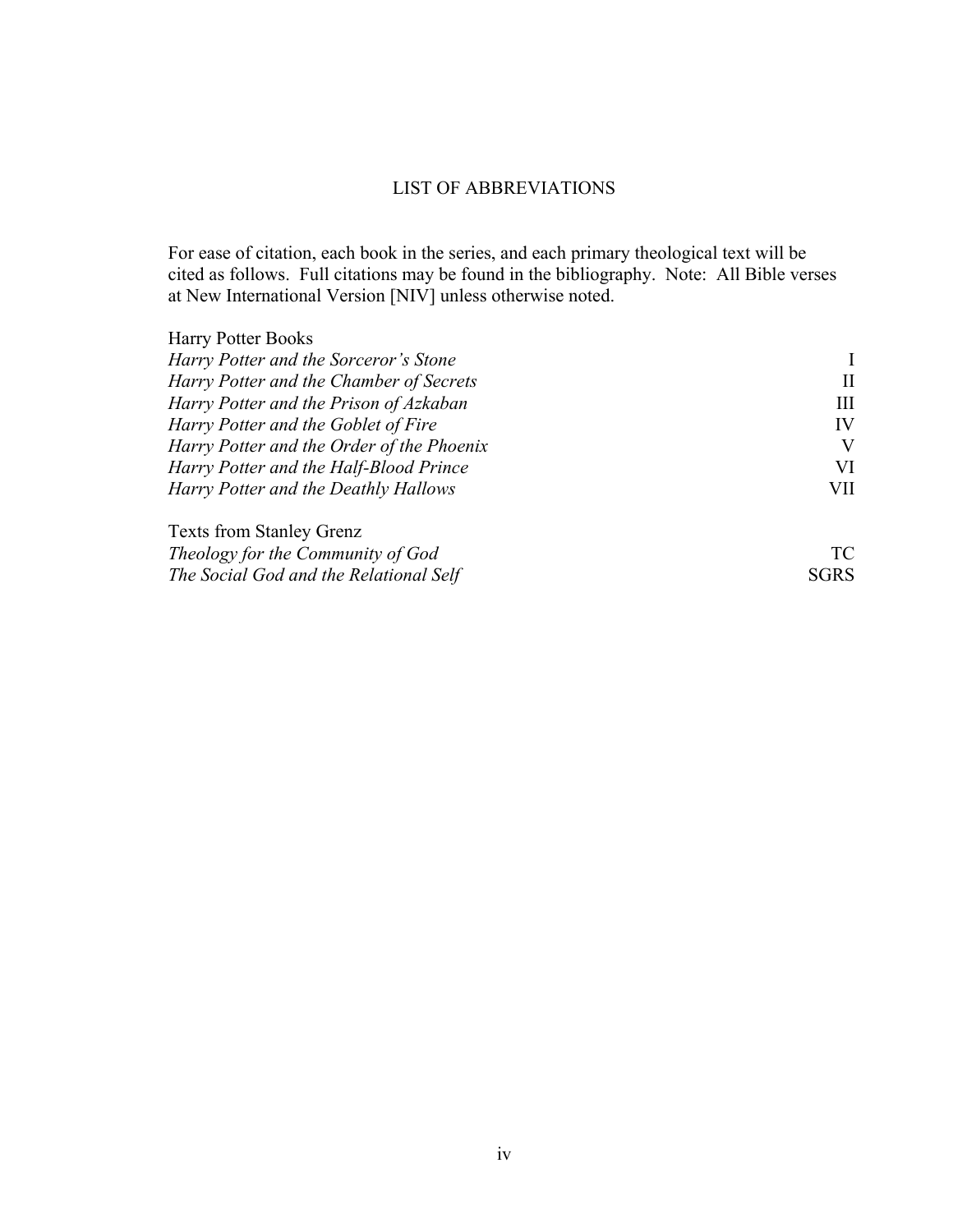#### PREFACE

Very few literary series in recent years have galvanized and divided readers so much as J.K. Rowling's first, *Harry Potter.* When the series first hit the United States in 1999 and started gaining in popularity, numerous parents of the Evangelical Christian persuasion reacted with fear and loathing because of the mention of the idea of magic. The book burnings, vehement reactions and numerous blogs about how Harry Potter is "evil" and "corrupting our children" now seem almost silly. This overall shift in attitude from many families worrying whether their children should be reading about the boy wizard and his adventuring friends to supporting them as they attend midnight release parties for the books and movies is not the result of any one change. It would be poor sport to suggest that this shift is the result of any singular change over the 10 years of *Harry Potter*'s publication, but this shift may be attributed to the prevalence of themes of Christian community that arise in the last three books of the series. Looking at the books through a lens of Christian spiritual community gives more clarity to the ideas that Rowling is developing throughout the series. With her literary vision completely realized in the finale of book seven, the fullness of her Christian themes also comes to fruition.

In this thesis, I will examine Rowling's vision of community through the lens of theologians such as Stanley Grenz and Jürgen Moltmann. Voldemort's fear of death and Snape's odd dual character are seen in the context of their interaction with community, and Rowling's ability to hold two opposing ideas in tension to result in some truth come to light through this view of true and false community that we find throughout the series.

v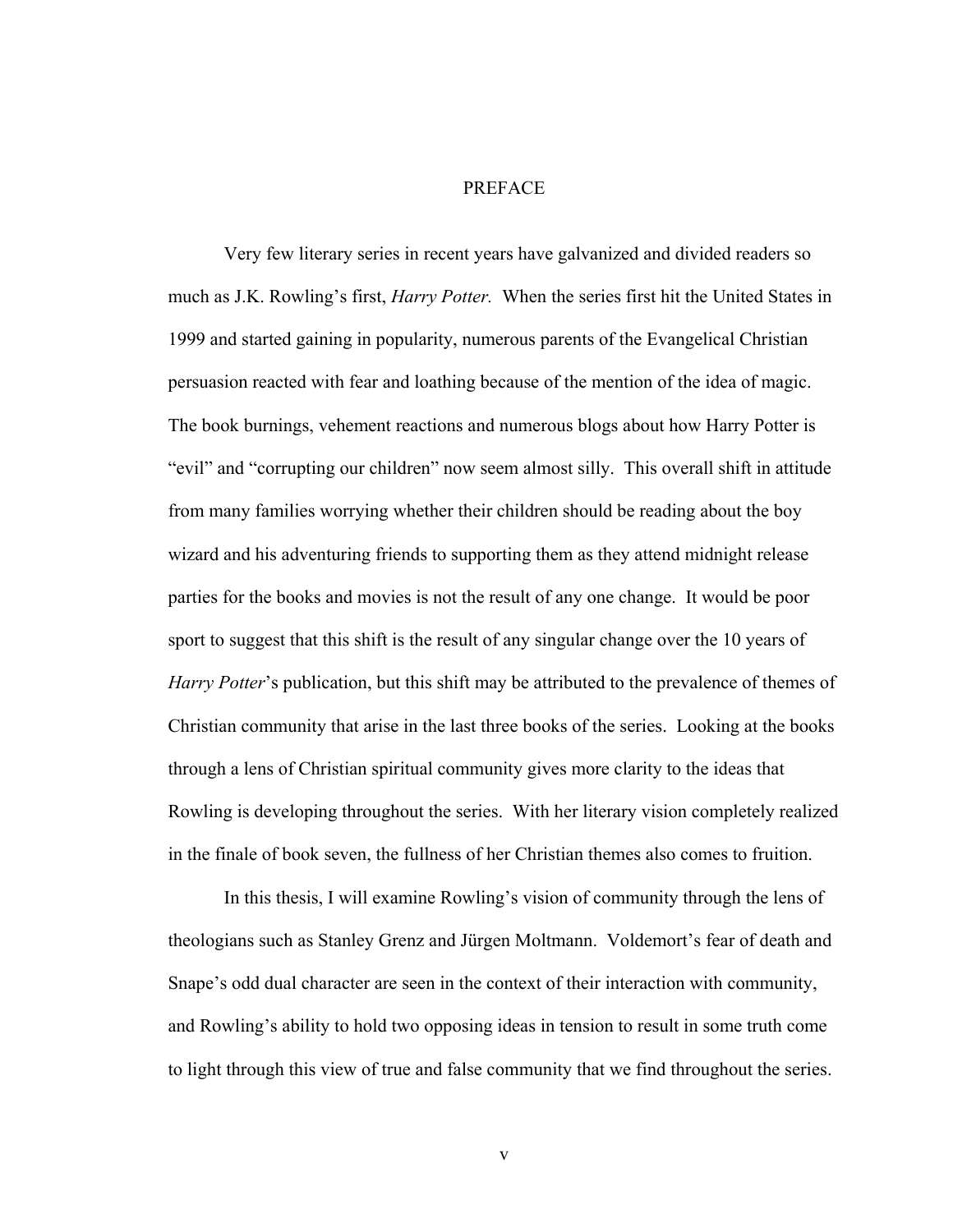"Community," then, is defined for the purposes of this thesis as a group of people coming together under the banner of a special cause—at the largest as the wizarding community as a whole, and at the smallest as the community that forms between two people in a friendship or romantic relationship. In the Harry Potter world, the first guess for what the higher power binding community together is magic, but, as I show in this work, that is not necessarily the case. Over and above the power of magic, which is merely a conduit to give the wizards some similarity to each other—as in a race or geographical location there is instead the mysterious power of love, which explains the use of Stanley Grenz, Jürgen Moltmann and Stanley Hauerwas as a theological lens. Love, that ill-defined force, that which even Albus Dumbledore (austere and revered Headmaster of Hogwarts) doesn't understand fully, becomes the driving force behind all the themes and theories that Rowling presents. Whether or not one is able to experience love in community changes everything about him or her, a universal theme closely connected to Christian tradition.

While family and community in Harry Potter have been examined previously to some small extent, none follow the proposal that the family-like atmosphere in Hogwarts and the wizarding world is, in fact, a form of spiritual community—a church. John Kornfield and Laurie Protho identify the connections that Harry makes as a new recreation of family—it is a family connected to history, and imbued with "trust, loyalty and attachment … [evolving] from this shared perspective" (193). Protho and Kornfield, however, maintain a sociological perspective of family, and neglect to acknowledge the idea of a higher power in the form of love that turns out to be the shaping force of the series. Other studies, such as Elizabeth Heilman and Anne Gregory's work on insiders

vi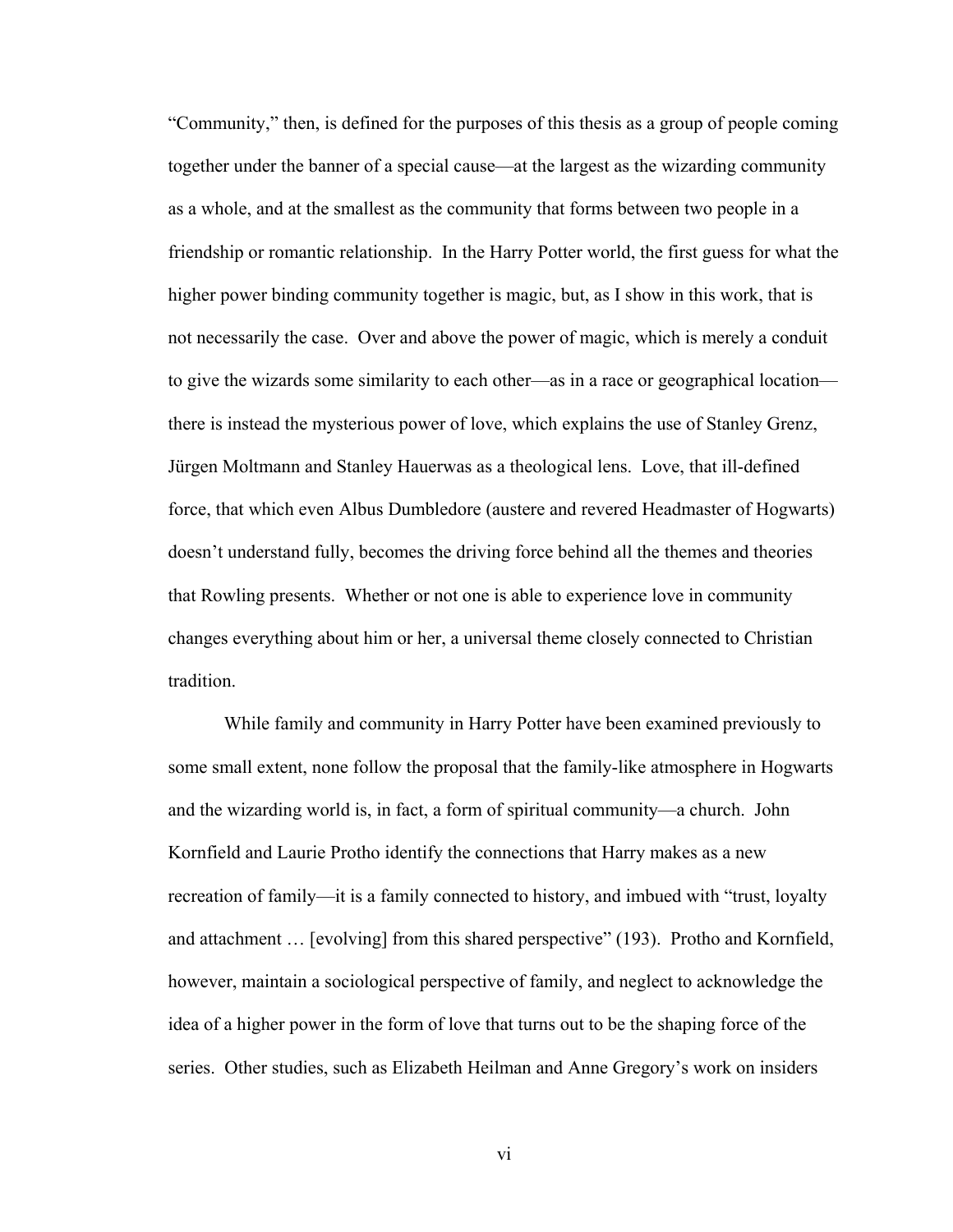and outsiders, fail to grasp the extent to which community, and in particular, spiritual community, is an ever-constant theme throughout the series. In her emphasis on community, in highlighting the role of love as a higher power, and in having her main character extend love and redemption to a sworn enemy, Rowling develops a fresh position in children's literature, humanizing the Gospel message in a secular setting. The nearly universal popularity of her novels, then, puts her works at an interesting position straddling both the Christian and secular worlds, something C.S. Lewis and J.R.R. Tolkien before her developed. Lewis' emphasis on community is explored throughout his *Narnia* series, especially in the Pevensie children who are always working together, as a team; Tolkien, likewise, emphasizes spiritual community, especially in the relationship between Samwise Gamgee, and the hero of *The Lord of the Rings*, Frodo, with neither being able to function without the other. While both works received great praise, and soon much popularity, Rowling's work outshines them both, being outstanding not only in children's literature, but in the arena of popular literature in general, succeeding in maintaining a popular audience while also reinforcing heavily Christianized or spiritual themes. In this thesis, I hope to prove that Rowling's playing with the tensions facing community, her eventual themes of redemption, forgiveness, and love, and her artful raising of questions about the quality of her complex and multifaceted characters (such as Snape and Voldemort), lend her a place alongside Lewis and Tolkien in great fantasy literature, and indeed, in literature overall.

vii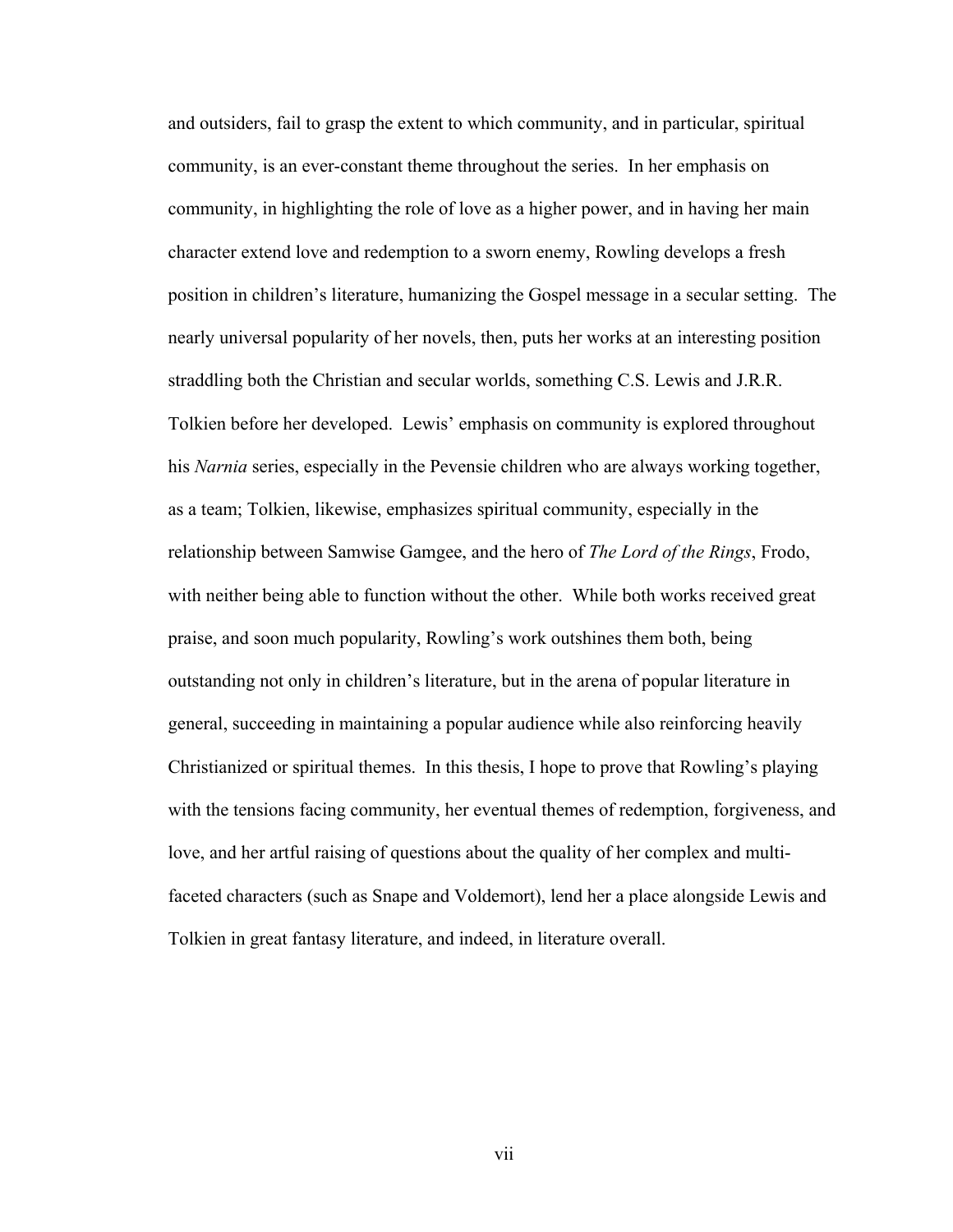## ACKNOWLEDGMENTS

 This thesis would not have been possible without the help and support of numerous people throughout my graduate study here at Baylor University, and through my undergraduate years at the University of Sioux Falls. My thanks goes especially to Drs. Greg Garrett, D. Thomas Hanks, and James Kendrick for their help as members of my committee, to Dr. Christina Hitchcock at the University of Sioux Falls for discussing *Harry Potter* with me last May and inspiring me with her enthusiasm, and to Kimberly Kinder, Melanie Carrin, Caroline Lucas, and Chase Andre, friends who kept me from going completely insane during the writing process.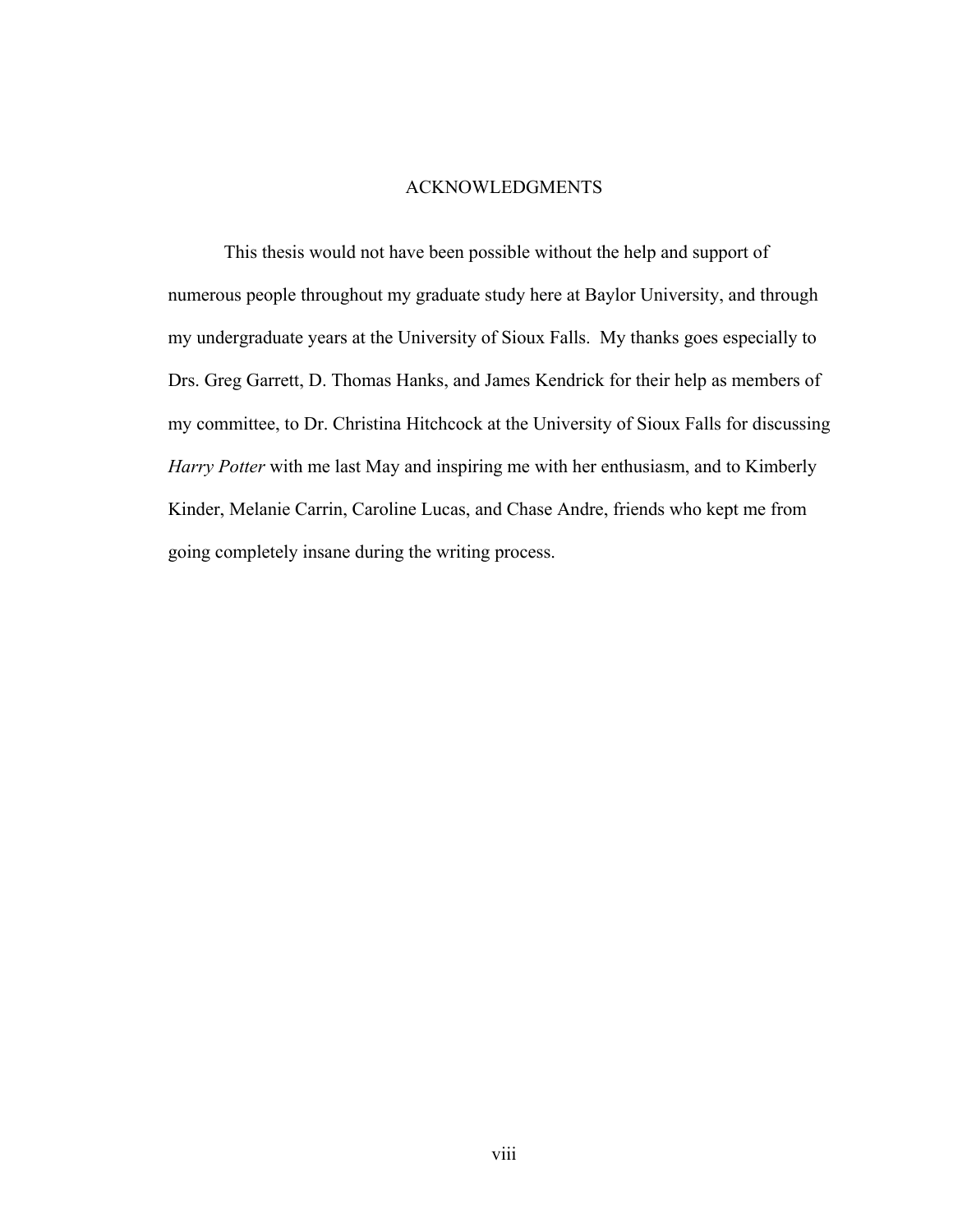To my parents, whose unwavering support of my ridiculous obsession with fantasy and encouragement of my studies made this possible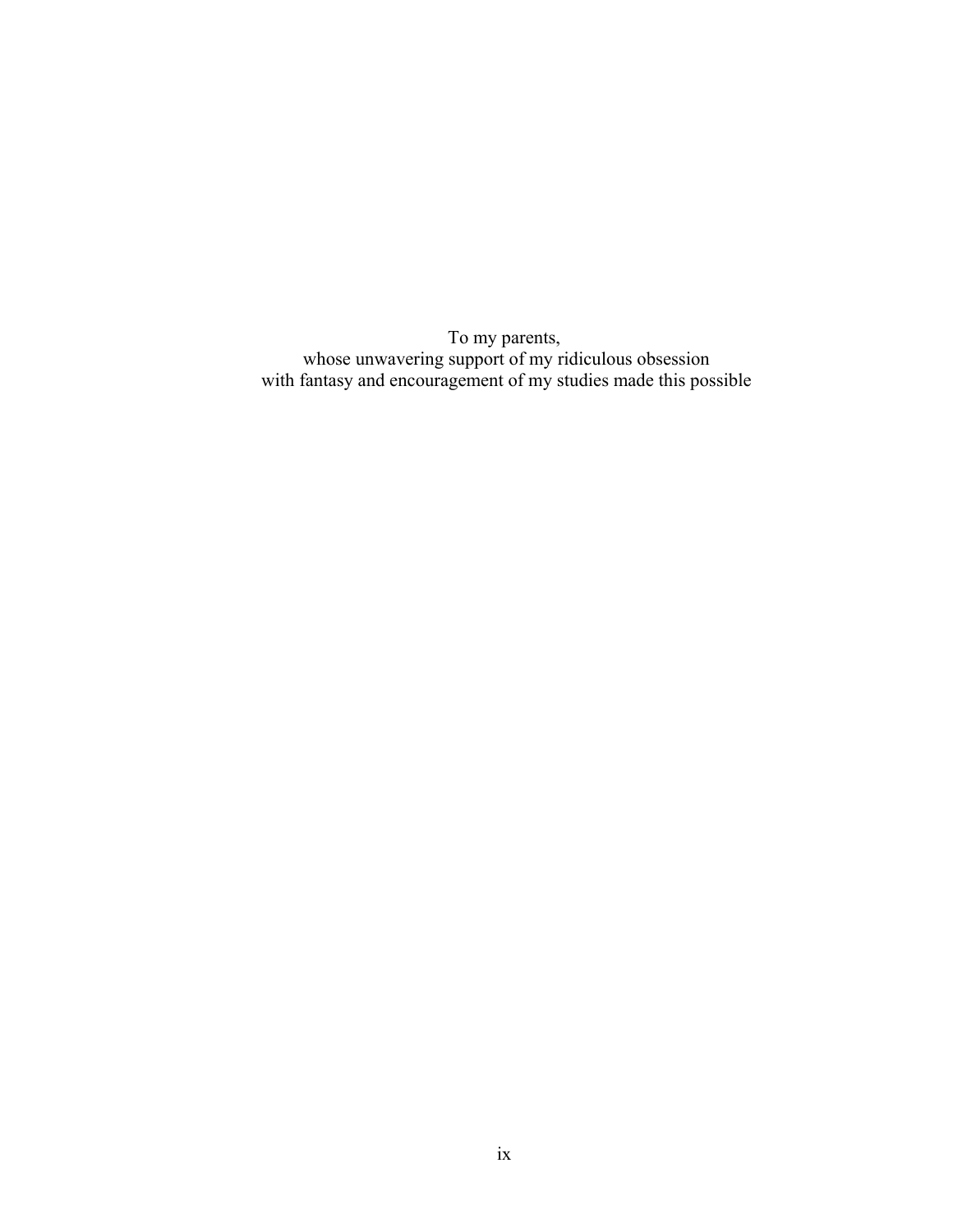#### CHAPTER ONE

Theological and Critical Framework: Why Stanley Grenz is Important

In Baptist circles, one theologian is remarkably good at defining what certain doctrines and concepts mean for systematic theology, and at having a holistic concept that overrides and draws all the varying ideas in Baptist theology together. Stanley Grenz, author of several books, including *Created For Community*, and *Theology for the Community of God*, gives Christians a framework for examining the theology relevant to the Harry Potter series. Grenz's emphasis on community appears to be reflected in the world of Harry Potter, and, while I can prove no direct influence between the two, J.K. Rowling's commitment to the idea of community certainly lends itself to a Christian, and possibly "Grenzian" interpretation as such. Grenz's views of community are a useful lens through which to see Harry Potter's transition into the wizarding world, to interpret Voldemort's subsequent attempted destruction of that world, and, most importantly, to examine Harry's death, resurrection and extension of redemption to Voldemort at the end of book seven.

First, there is the question of why Grenz? The answer comes in three parts. First of all, Grenz is accessible. His book, *Theology for the Community of God*, is well researched, but understandable by even the laity of the church—which is his main audience. His philosophy of the Trinity and his subsequent philosophy of community (my main lens for this thesis) are some of the more well articulated theological views of the last few decades. In articulating such a view on community, Grenz is clarifying and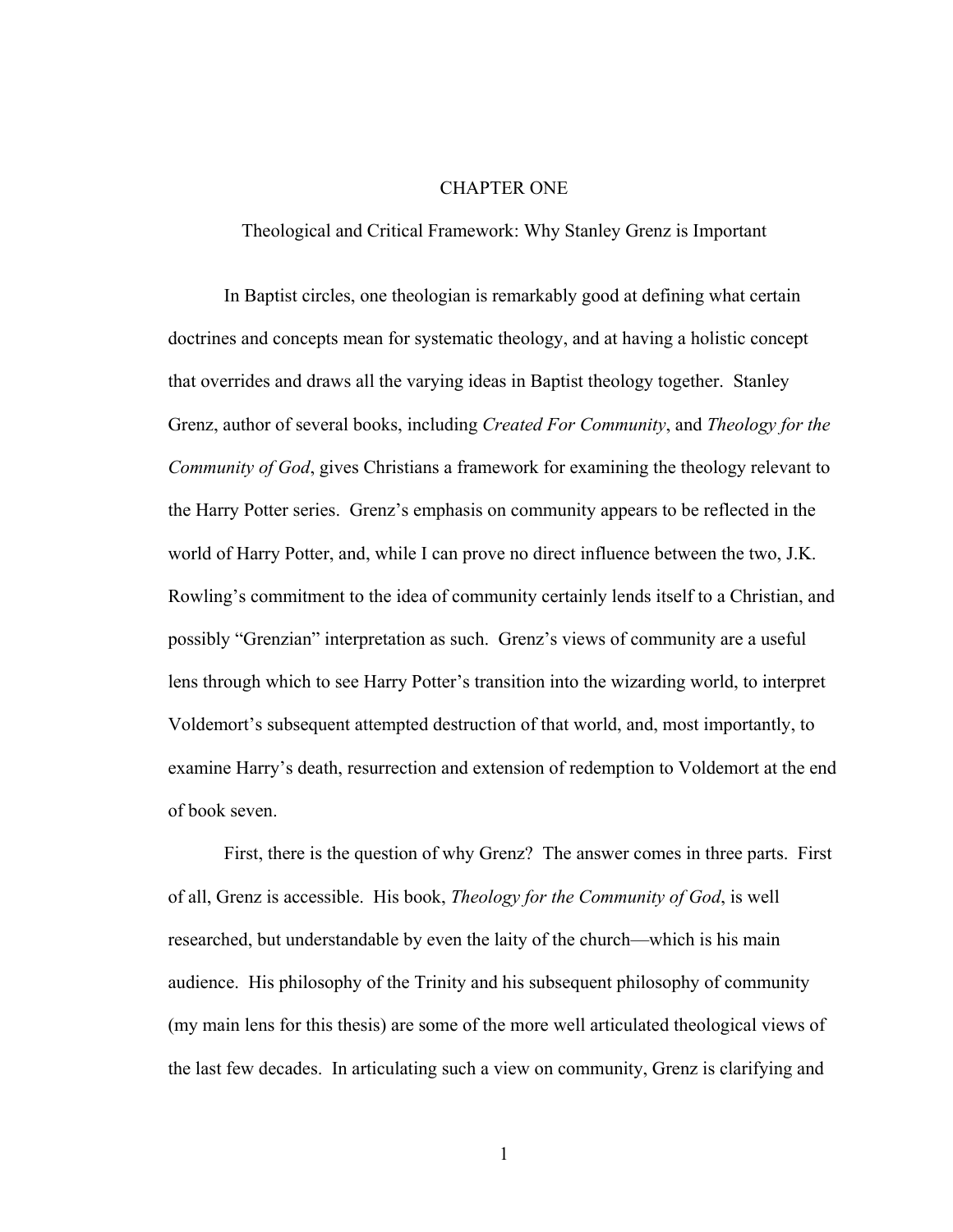summarizing years of discussion about the nature of the Trinity, and taking it a step further in applying it in a significant manner to the Christian life. In this way, Grenz is an important theologian precisely because he doesn't spend his time writing over the heads of the laity, but instead is a theologian among them, as a member of their ranks, despite also being ordained.

Secondly, Grenz is recent. The development of his theological discussion is concurrent with the publishing of Harry Potter, and reflects trends in current theology that we see in the wizarding world. This emergent focus on community—evident in the voices of the emergent church surfacing even now (contemporary popular Christian writers like Francis Chan, Shane Claiborne, Donald Miller and Rob Bell all emphasize the community of God)—shows that Grenz's view is concomitant with the concerns of contemporary theology. However, his own research and discussions show that his theology is well-rooted in both Scripture and theologians of the past—he takes into account theologians as far back as Athanasius, and as recent as Karl Barth and Roger Olson.

Thirdly, Grenz is orthodox and mainstream. He's not alone in his work, as he explains in his introduction to *The Social God and the Relational Self*:

> The stampede to the relationality inherent in the social model of the Trinity has crossed traditional confessional divides. But the commitment to a theologically oriented social personalism has also brought together proponents of otherwise quite diverse, even disparate, theological projects. Hence, feminist and liberation theologians close ranks with each other and with evangelical, philosophical, and process colleagues in suggesting that God is best viewed as the social Trinity. (SGRS 5)

Hence, Grenz places his own work within an emerging  $20<sup>th</sup>$  century trend in theology, one that is rethinking the Cartesian individual self in terms of the wider church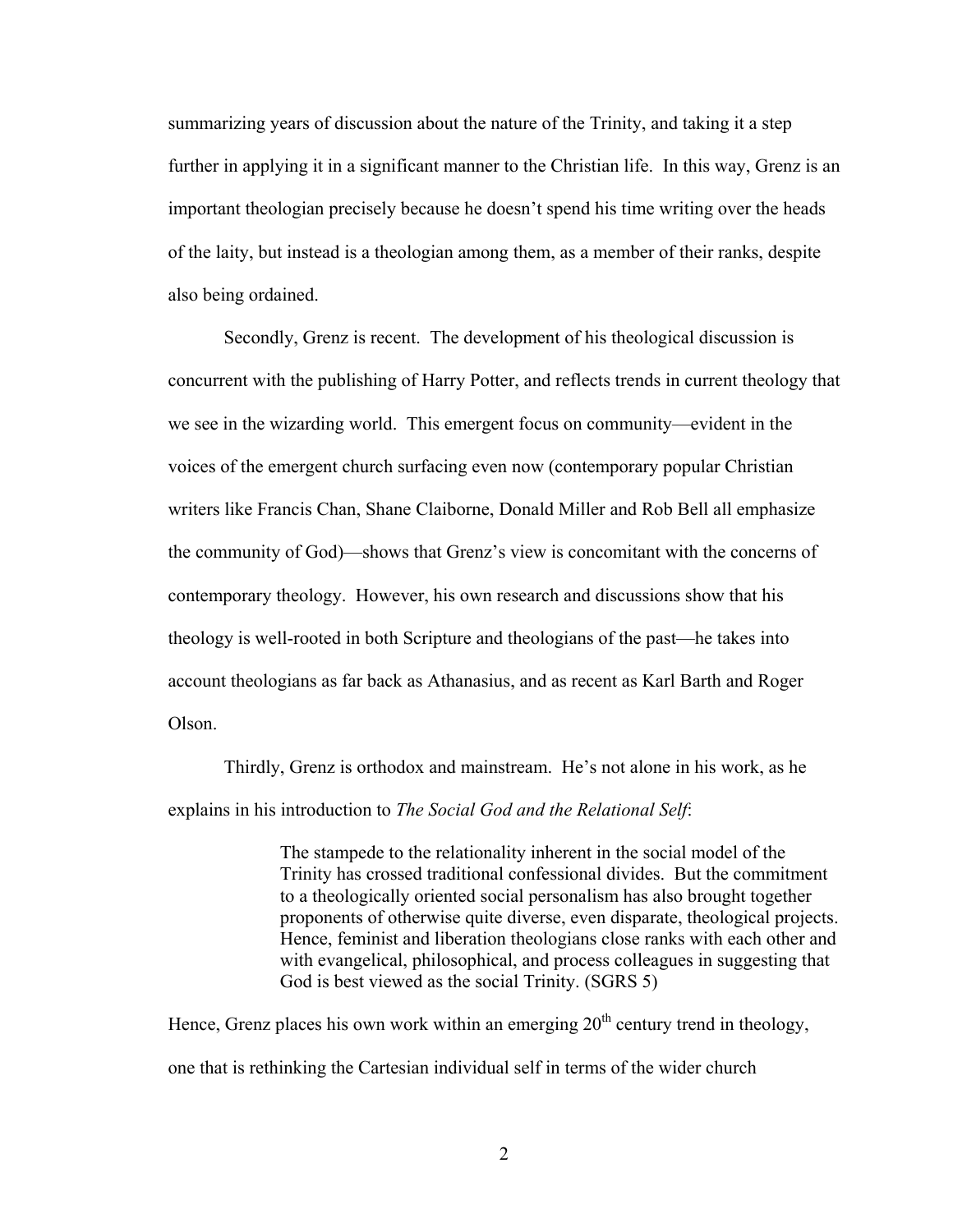community, and a trend that has been part of the post-modern project since the categories of modern and post-modern first developed. Grenz's recent developments place him firmly in the  $20<sup>th</sup>$  and early  $21<sup>st</sup>$  century traditions of theologians, making his lens an important one for examining the spiritual world of Harry Potter.

 Now that I've established why Grenz is a suitable lens, we may now examine what he has to contribute. Grenz writes that the "Christian conception of God is vital and central to [their] faith" (TC 65). Indeed, it is out of the understanding of God as both one and three that the Christian concept of God as a primarily social being extends. The concept of God as both one and three, however, is hard to grasp fully. It means that God exists both as a unity and a diversity, which is then reflected in his people. Christians fundamentally believe that God is a oneness—they are not polytheists, as Grenz writes, but staunch monotheists (TC 66)—and believe quite firmly that the God of their faith is singular, but existing in three *integrated* parts. The Father, the Son, and the Holy Spirit are those parts that comprise the oneness of God, and this is the essence of the Trinitarian doctrine as set down in the Nicene Creed (TC 264). Grenz writes that understanding this threeness and oneness at the same time are important for understanding the community of God: "The divine threeness is not merely a matter of our perception of God. Nor are we merely speaking of God as he chooses to appear to us. Rather, the three of the one God is eternal; threeness is the way God actually is in his essential being" (TC 66). This threein-one property, then, is a fundamental part of the divine reality. The three parts of the Trinity, in recent times (coming to prominence with Barth (SCRS 4)), have been referred to less as parts and more as persons. "Parts" runs the risk of branching off into the modalist heresy, which proposes that the three persons of the Trinity are merely three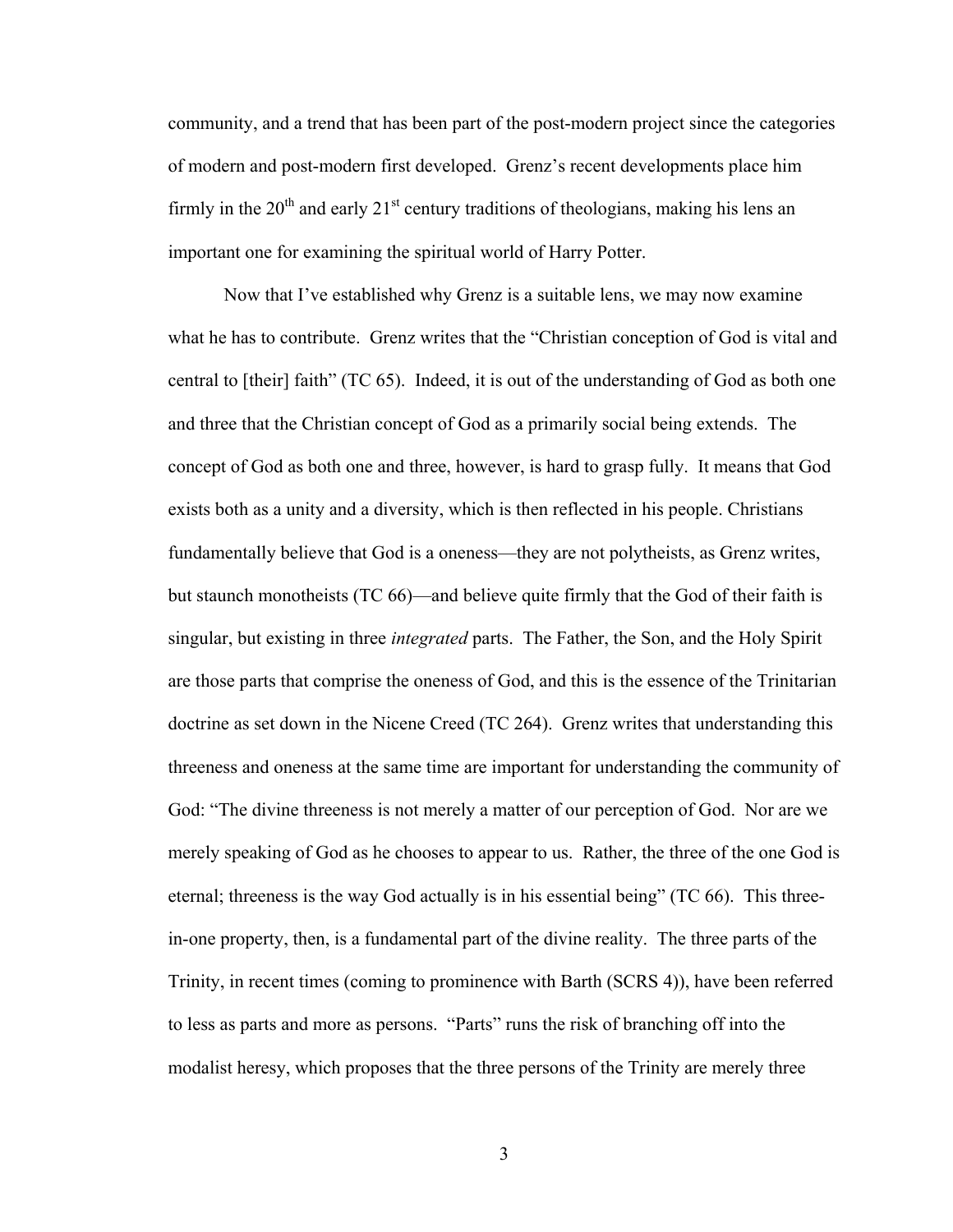different portions of the same God, meaning that he changes depending on what form is important, which, in turn, would mean that God changes when classical Christian tradition would say that God remains fundamentally the same. "Persons," while running the risk of being misinterpreted into tritheism, preserves the uniqueness of each character of the Trinity and gives them a separate selfhood that still manages to connect them back to each other. The fundamental understanding of the Trinity members as "persons" places them consistently within a community that always returns to itself.

 How each of these three persons relates to each other is a question long grappled with by theologians, but Grenz attempts to provide an answer by placing this relationship in the context of a divinely loving community. Each member of the Trinity functions in a different yet unified role, which is implementing love in creation. The way that each of the roles is differentiated is through generation and procession: the Son (Jesus) is referred to as *generated* by the Father, not in any sense that he is any sort of lower being, but rather that the Son is the extension of the Father into the human world. When Christians speak of God coming to Earth, they are talking of Jesus' Incarnation as the Son of God—God did not create Jesus, but Jesus is simply an extension of the Heavenly Father. They are one and the same, but play distinct roles. Jesus' role is to act as the Incarnation of God for humans to view. The Holy Spirit, likewise, is not created by either the Father or the Son, but proceeds from the love that exists between Father and Son—the Holy Spirit is the manifestation of that love. Grenz writes that the fundamental basis for God and the Trinity is love (TC 72) and therefore the Spirit is the procession or product of that love. Through the love of the Holy Spirit, Christians find God still present in the world, as Christ's advocate for the Christian.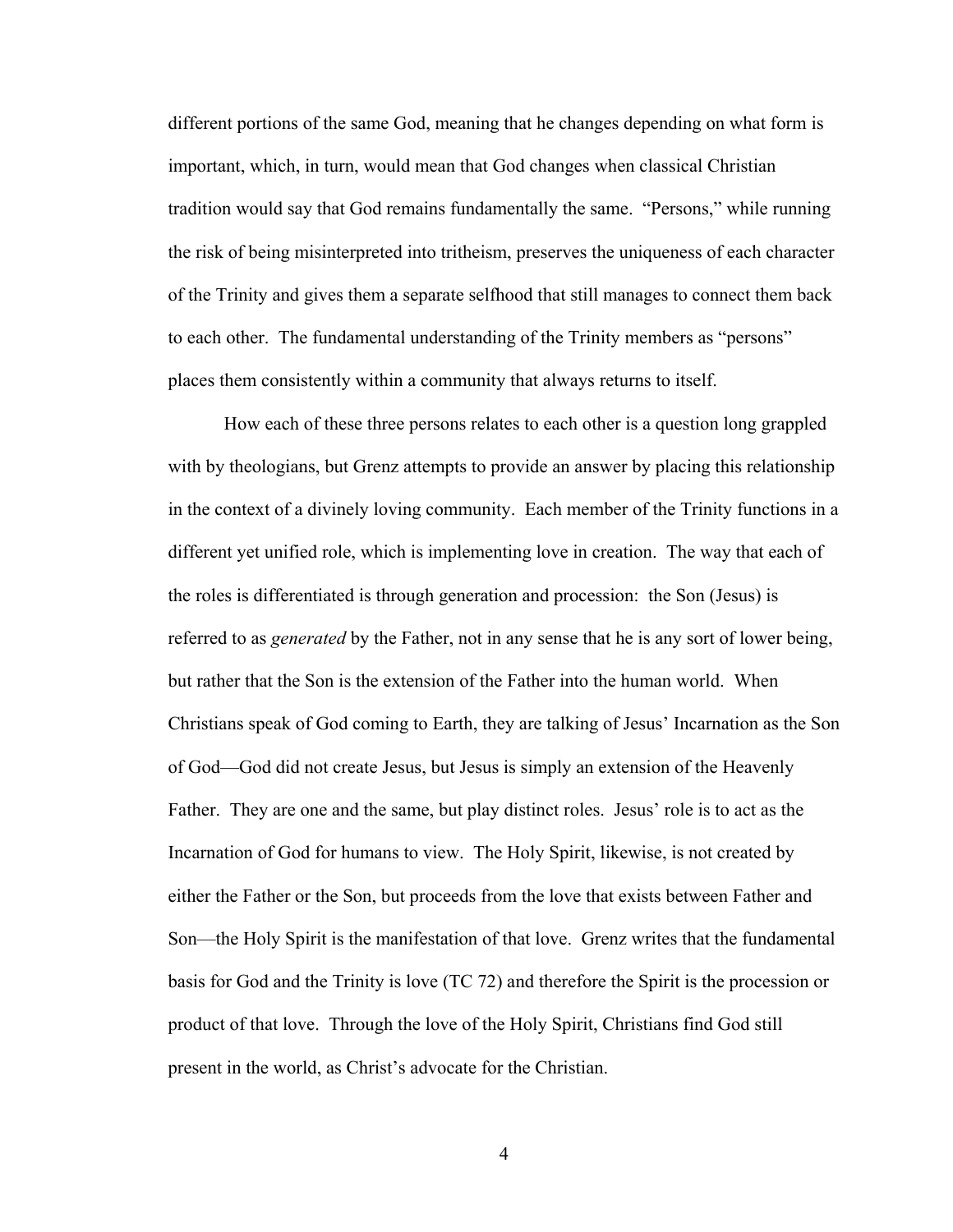This idea that God is one but three means that God, for Christians, is fundamentally composed in community. Grenz uses Hegel's concept of personhood as helpful in understanding the relation of each part of the Trinity to the other:

> To be person, [Hegel] asserted, means to be in self-dedication to another. The application to the triune God follows, one which in embryonic form may actually be traced back to Athanasius. The divine unity is comprised by the reciprocal self-dedication among the trinitarian members. This corresponds to the New Testament concept of *agape*, which may be defined as the giving of oneself for the other. Consequently, the assertion that love forms the foundation of the unity in the one God opens a window on the divine reality. *The unity of God is nothing less than the selfdedication of the trinitarian persons to each other. Indeed God is love the divine essence is the love that binds together the Trinity*. (TC 68-69, emphasis mine)

The Hegelian concept of self-dedication, or a person as defined by his or her relationship to another, then, is the beginning of the community and image of God that we find reflected throughout Christian theology. Love (in the Greek, *agape*), here defined as the giving of oneself to another, forms the foundation not only for the Christian concept for God. Precisely because the understanding of God is so central to Christian theology, love is the basis for all of Christian theology. Because God is love, all Christian community and theology is centered on love.

 Grenz expands more on our understanding of what love is in relation to the Trinity of God: "Love is a relational term, requiring both subject and object (someone loves someone else). Were God a solitary acting subject, a person apart from Father, Son and Spirit, God would require the world as the object of his love in order to be who he is, namely, the Loving One" (TC 72). God, then, as a triune being is completely encapsulated within himself as far as the act of loving is concerned—the Father, Son and Spirit are all forming an intricate dance of love being exchanged from one to the other,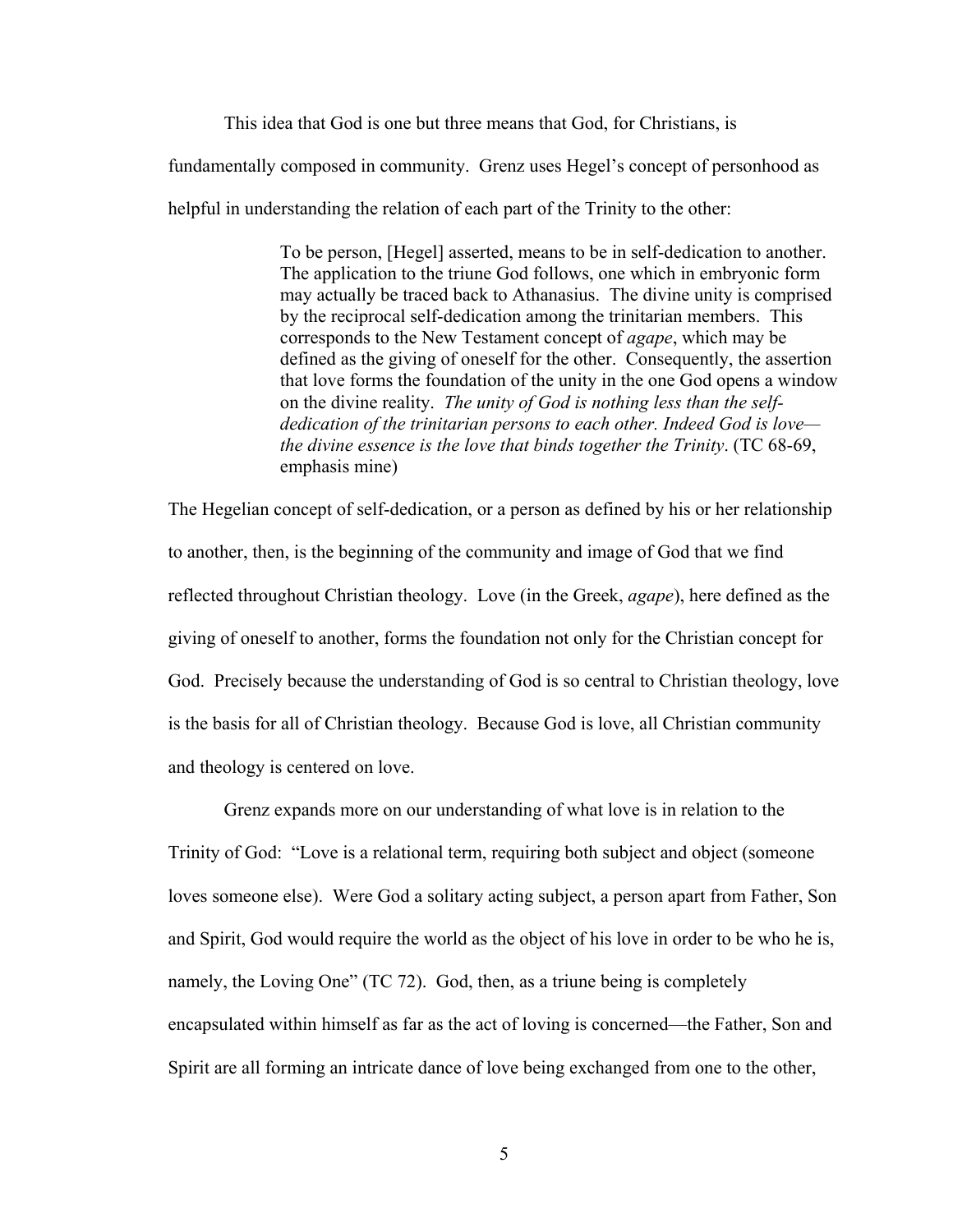and therefore it makes sense to say that God is Love because that is the nature of the relationship between the three parts of the Trinity. God's love is existent and dependent only upon itself.

At its foundation, then, the Trinity and therefore all Christian theology, is based on love exchanged in relationship with others. This social understanding of both the personhood of the Trinity and their relationship to each other places the individual in a role secondary to the community. Everything develops out of social relationship because as Jürgen Moltmann states: "The 'I' can only be understood in the light of the 'Thou' that is to say, it is a concept of relation. Without the social relation there can be no personality" (*Trinity and the Kingdom of God* 145). In other words, without some sort of social relationship, particularly in relationship to a Trinitarian God, for the Christian, there is no "I." In returning to the ideas of personhood, and thus to the communal and social Trinity, theologians find new understanding of not only God himself, but—as Barth found when he began his *Church Dogmatics* by examining the social, personal Trinity as God self-revealed in the Scriptures—also a new understanding of what it means to be created in the image of God—the *imago dei*.

 Before we get to what it means to be created in the image of God, however, we must be clear that talking of three persons is not, as near as it may seem, tritheism. This is, of course, the problem facing the use of univocal human terms to describe a God who, by what we know, is still profoundly a mystery. In applying the human categories of persons/personhood and social relationship to the Trinity of God, descriptions fall profoundly short. As Grenz writes, we must be clear not to interpret person, in the case of the Trinity, to mean a being extant within itself, but rather, we must see the Trinity as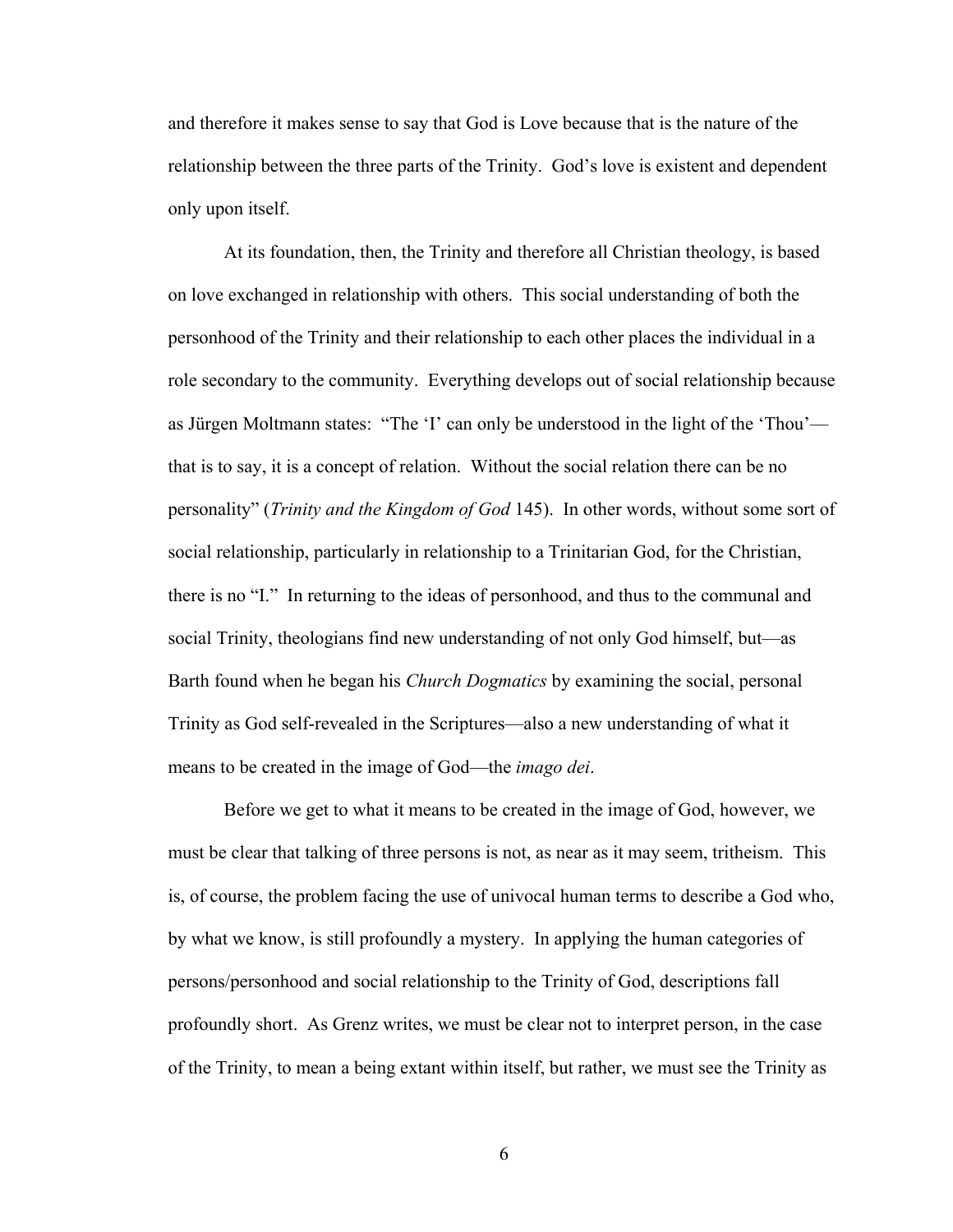"three subsistent relations that are in fact persons. In contrasting the human experience of being a person with the divine life, Nicholas Lash states the point succinctly: 'We *have* relationships; God *is* the relationship that he has…God, we might say, is relationship without remainder, which we, most certainly, are not" (qtd. in Grenz, SCRS 51, emphasis original). Therefore, when we talk of God being love, we mean that God, rather than producing love out of relationship between three separate persons, is instead primarily and precisely that relationship from which the three persons proceed. His three-in-oneness only works because he is primarily relational and a personhood second.

 God, then, as Christians believe, created the world out of the love that extends out of the relationship among the three members of the Trinity. As a result, Christians believe that creation and they themselves are "made in the image of God," meaning, in Grenz's interpretation, that humanity reflects God in the way that people relate to each other, in the ways that community is built. This image isn't ready-made, though built into human nature. It is a dynamic process—community doesn't grow overnight, but is "a process which we experience beginning with conversion and lasting until the great eschatological renewal which will bring us into full conformity with the image of God" (TC 178). Community, then, in reflecting the image of God, takes work and effort as his people come to resemble his communal nature. This is what "dynamic community" in later chapters of this thesis will refer to: a community that is working and transforming for a specific goal. In the Christian sense, community is salvific and loving: "each person can only be related to the image of God only within the context of life in community with others. Only in fellowship with others can we show forth what God is like, for God is the community of love" (TC 179). Life within community, then, is not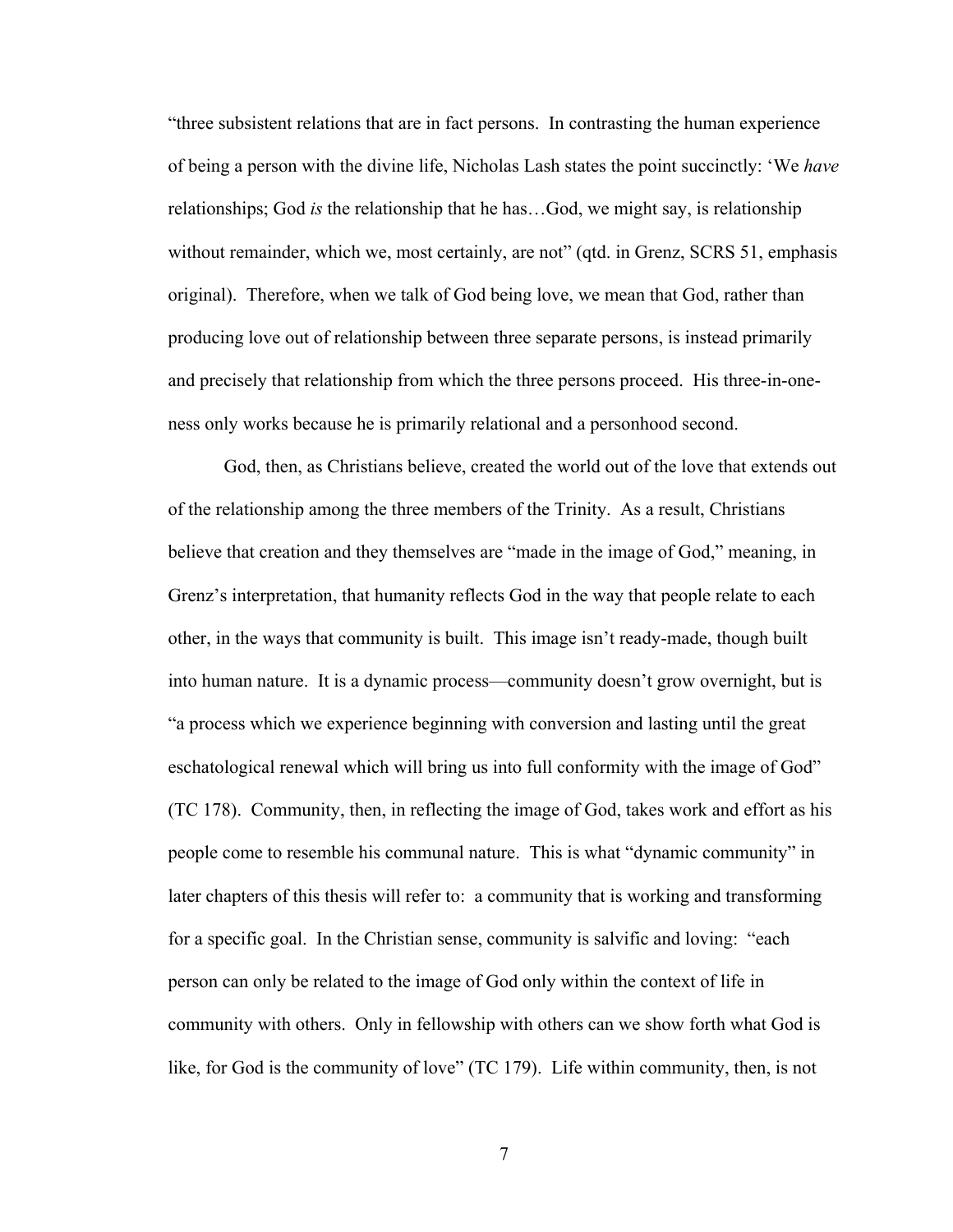only important because it is the resemblance for the Christian to the image of God, but it is, in itself, a saving act. People are functioning in community to be transformed into God's likeness, and they can only do so within a community that reflects the love of the Trinity, a central theme of the Scriptures.

 The reason, however, that sanctification and salvation are needed in the first place is because the human is a broken creature. The Christian concept of "sin" is that which breaks apart the relationship with God. Sin means that there is some central aspect of the human's life that fails to live up to the image in which God created it—the human fails to live in community. Alienation from others is evidence that humans have fallen short of God's design (TC 207). Broken human relationships, and a broken relationship with animals and God's creation is all evidence, in Grenz's eyes, of the human's brokenness and need for God. Rowling's awareness of how sin breaks apart community can be found in the presence and character of Lord Voldemort as discussed in Chapters 2 and 3. Suffice it to say for now that the brokenness of relationships between fellows of community and the lack of ability to come together is evidence of a broken vertical relationship (between human and God), manifested in broken horizontal relationships (between human and human).

 The realization that God is a social Trinity composed of three persons fundamentally changes the Christian's understanding of his or her own personhood in relation to others and in relation to himself. Grenz is fond of speaking of the "salvation community," or the recognition that Christians are called to live both in community to reflect the life of the triune God and to be saved within that community. In examining Catherine Mowry LaCugna's work on communion (found in *God for Us* (1992)), Grenz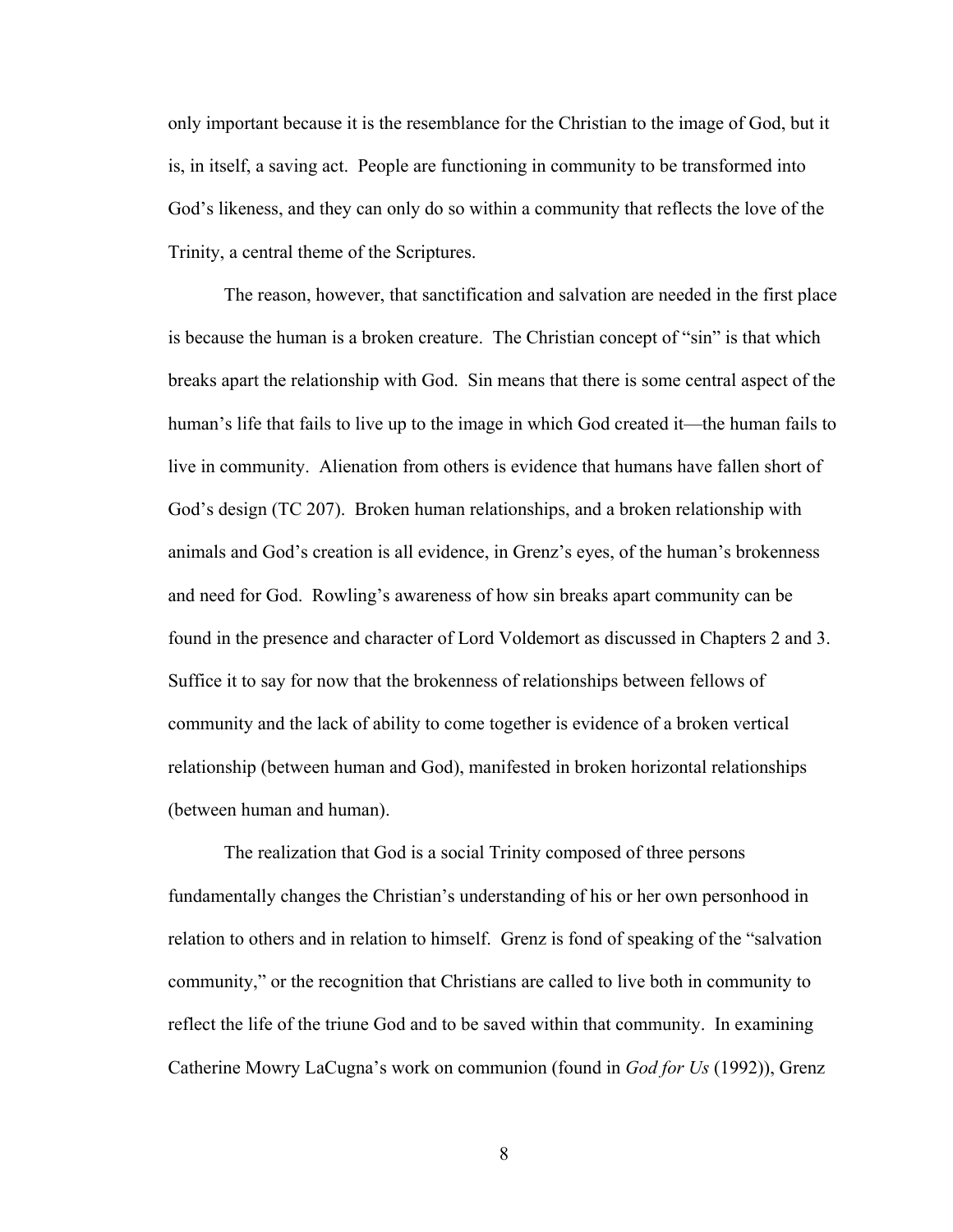explains that communion (read: community) found in the Trinitarian personhood of God is closely connected with the soteriology of Christ, mainly in that Christians are saved "by God through Christ in the power of the Holy Spirit" (LaCugna, as qtd. in Grenz SCRS 54). Being saved in the community of the Trinity also translates to being saved in human community: in turning relationships to their correct orientation, Christians find themselves pushed, challenged and encouraged by others in their community, and, ultimately, saved within that community. Grenz writes that once a believer is converted, he or she is admitted into a new community, which consists of the universal church; "the one cosmic fellowship that transcends time. The 'universal church' is composed of all believers on earth at any given time, the one worldwide fellowship that transcends spatial boundaries" (TC 467). Therefore, this Church extends beyond the boundaries of nationality, ethnicity, gender and socioeconomic status and brings Christians into communion with one another, bound together by some higher purpose, to be called to salvation and sanctification as they encourage and edify each other.

 This concept of community may also change how a person approaches death, as the German theologian Jürgen Moltmann points out: "The thought of death and a life after death can lead to fatalism and apathy, so that we only live life here half-heartedly, or just endure it and 'get through'" (50). While Grenz couches everything within the eschatology of an eventual kingdom on earth as well as heaven, Moltmann takes a serious look at how the way we approach death changes how we work in this life. Grenz and Moltmann connect in Moltmann's ideas that, in an individualized world, separate from community, the death of the individual becomes a supreme evil: "If the narcissism of modern men and women relates everything to their own selves, then of course the end of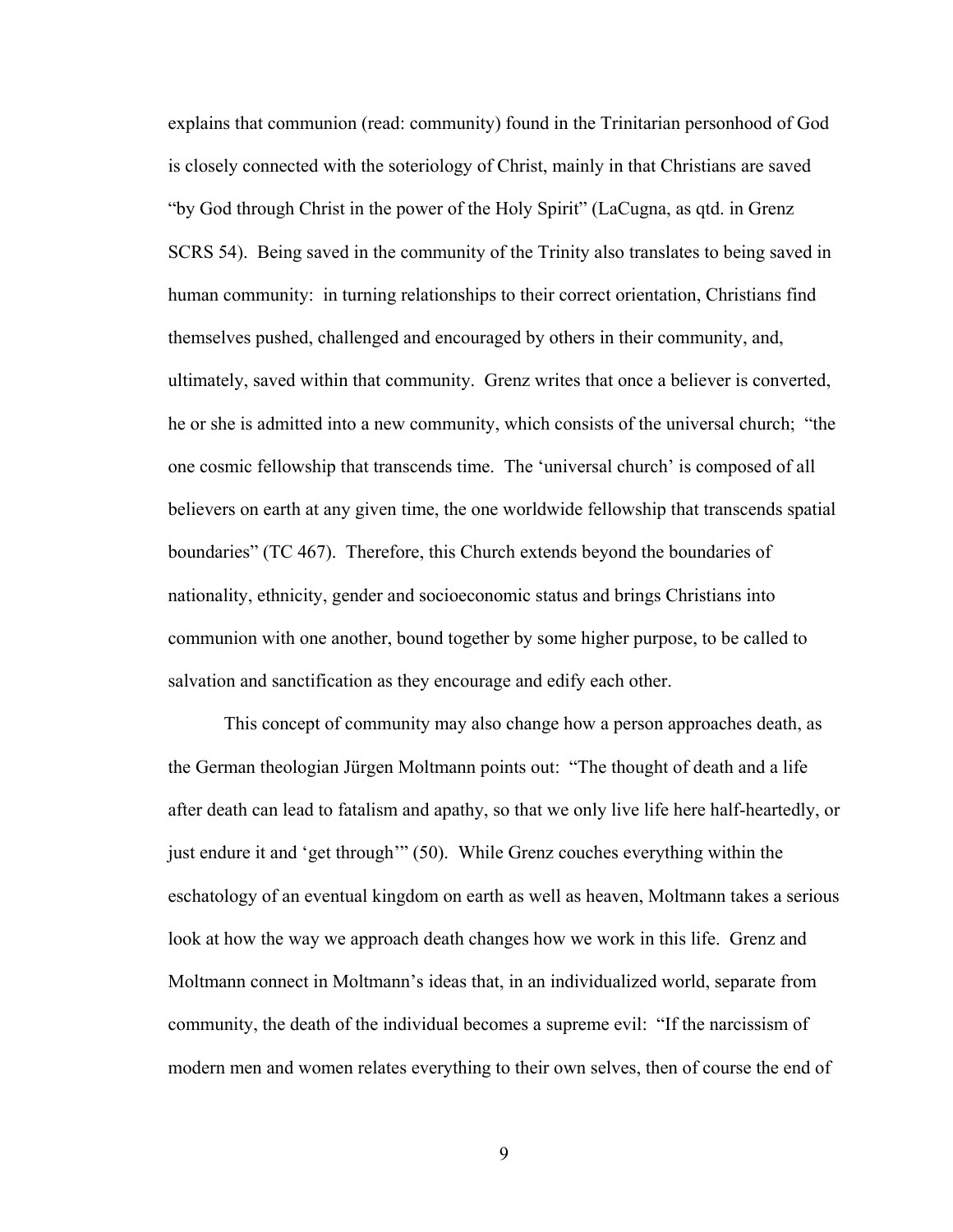the individual self is 'the finish'. Individualization dissolves the sustaining relationships, making each of us the artificer of his or her own life, and exposing us to the pressure of growing competition" (51). Grenz would likely agree with Moltmann's assertion that the essentially modern problem of each individual fending for him or herself, separating from community and becoming, ultimately, self contained vessels, is at the heart of the problem of death. Because we have no ancestral or communal connections, Moltmann asserts, we have no true concept of the lineage of our family, of the way that our memory will be continued on post-death, and we therefore fear death as our greatest enemy. Living in community, then, destroys any fear of death because our memory will be carried on by our fellows in spiritual brotherhood. Moltmann quiets individualistic fear of death when he states: "people who accept their own death will also live with the remembrance of those who have died" (52). The community will carry on the memory of those who have died.

 Moltmann, like Grenz, connects all human "livingness" (as he calls it) to the idea of love: "True human life comes from love, is alive in love, and through loving makes something living of other life too" (53). It is within love and under the banner of love for others that our soul and spirit develop into reality—the question is not whether I, as a soul, will move on and survive, but whether my love will (Moltmann 53). How each individual approaches death becomes a shaping form for his or her life, but because we have no ability to live in a world that is exclusively individual, how the community around us sees death is also a shaping force. Ultimately, it is this love for those around us that makes death such an event in our lives: "In love we surrender ourselves to life, and in surrendering ourselves to life we surrender ourselves to death" (Moltmann 55). By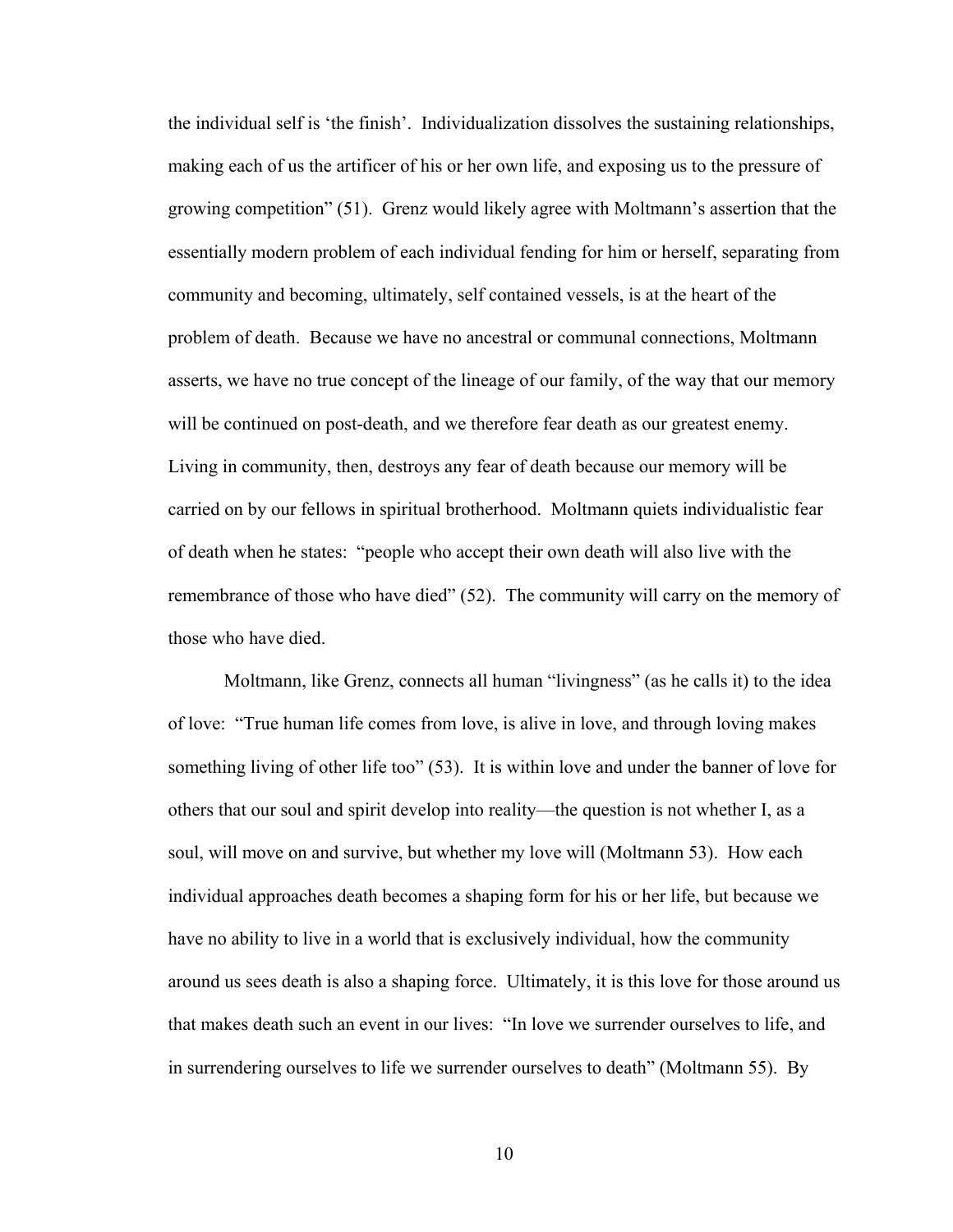living and loving in community, death becomes, as Dumbledore puts it, "the next great adventure" (I 297). Ultimately, "the person who retains a knowledge of death also cherishes the love for—for every life, for the life of us all, for the whole of life" (Moltmann 57). You may be already seeing hints of Dumbledore's philosophy in what Moltmann has to say here, and I assure you that is not in error. What is stated here in Moltmann is surely reflected in the philosophies of the communities in Rowling's *Harry Potter* series, an examination that will be made in much further detail in later chapters.

 What Moltmann's theory means, however, when combined with Grenz's ideas of spiritual community, is that not only does spiritual community create an edifying source of love and family and reflect the Trinitarian God, but it also functions to reorient the person as a whole to the ideas of life and death and life after death. Even divorced from any sort of discussion of the Trinity in the in-depth sense that Grenz gives us, Moltmann's theories of community are still deeply rooted in the community of people, and the sense of family one finds as one learns to love. Learning to love others changes one's perception of death in that death, while still grievous, is not necessarily an event to be feared and avoided at all costs. Rather, it is another tool that allows the individual to experience life "to the fullest" merely because it is the recognition of one's own mortality. Because death is "but the next great adventure," and living in community helps the individual to understand such a thing, it is only in such dynamic community with others that one can approach death with calmness, rather than with great fear and trepidation. Living in love and community reorients not only one's life in relation to whatever higher power exists—in the Christian faith, that is the triune God; in *Harry*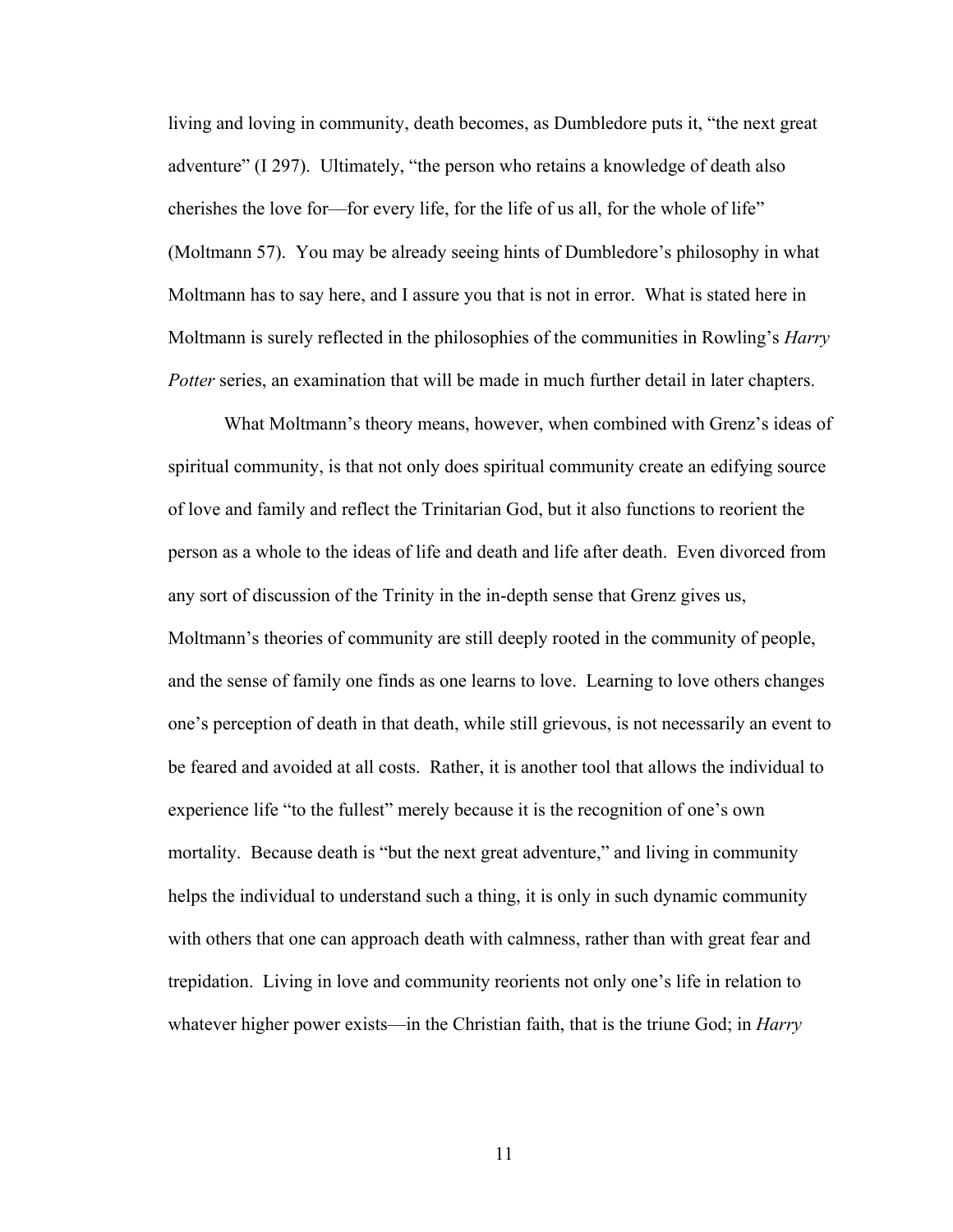*Potter*, that is the power of love, over and above magic—but love and community reorient the individual's life as it approaches death.

 Theologian and writer Stanley Hauerwas takes what Grenz and Moltmann have theorized and connects it to a social ethic in his book *A Community of Character: Toward a Constructive Christian Social Ethic*. Hauerwas' claim is that the narrative found in Christian tradition (and thus in Christian ethics) results in a need "to help Christian people form their community consistent with their conviction that the story of Christ is a truthful account of our existence" (10). Knowing what Christian community means and what sort of narrative that gives the Christian faith should, therefore, result in a faith that becomes works. Hauerwas goes on to write, "the primary social task of the church is to be itself—that is, a people who have been formed by a story that provides them with the skills for negotiating the danger of this existence" (10). In this sense, Hauerwas sees the role of the Christian community as one that is somewhat protected, but not to the point of sheltering itself from the world surrounding it. Indeed, understanding fully the role that the story of God plays in the narrative of the church body results in an active, dynamic community that is skilled in living within a world at disagreement with its mission—not unlike a wizarding community with its own separate narrative, skilled at living in a world of Muggles. The ethic that develops from the connection to community thus guides the members of the community toward living their lives differently, toward being different than they were before. While Grenz and Moltmann give us views on how community develops, and how it affects views on death, Hauerwas gives us a way in which the Christian community changes the way a member of it interacts with the world at large—he gives Christians a way to live. This way of living in community extends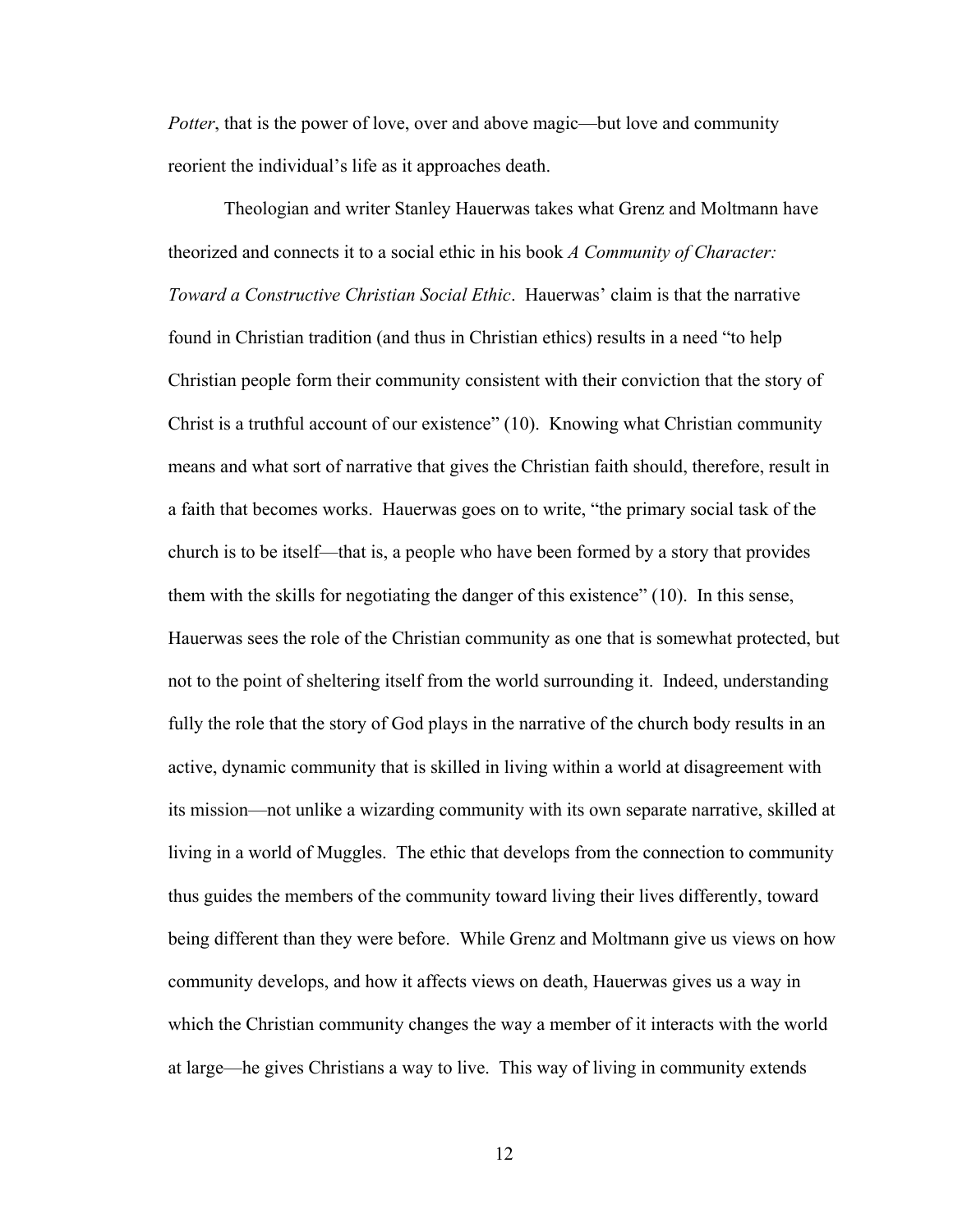both from the diversity of people brought into the community, and the truthful narrative of the community itself. Both of these factors manifest themselves in the ethical and moral behavior of the community as it interacts with the world at large, something we see worked out time and again in the wizarding world as their identity as wizards, the higher narrative of love, and their diversity in skills (think of the qualities of the houses in Hogwarts) affect how they interact with each other and with the outside Muggle world.<sup>1</sup>

 In discussing the lens that Grenz, Moltmann and Hauerwas have provided for their readers at length, it may be hard to see the connection to the wizarding world at large. As stated earlier, Grenz's vision of Christian community culminates in a theory of how persons relate to each other and to the higher power that exists in the universe. While Grenz's vision is very much tied to the vision of the Trinitarian Christian God, and therefore is not completely applicable to Harry Potter's wizarding world, (which, admittedly, does not seem to have an easily identifiable higher power, and certainly not one as well formed as the mysterious triune God), we still find reflections and threads of this theory of community and personhood in Rowling's work. As we develop structures for examining the world in which Harry is operating, we find that the idea of a spiritual community is lent some credence by the emphasis on the mystical concept of love, and the emphasis on how working together offers itself to success in both learning how to be a wizard and defeating Voldemort. Indeed, the choices that Harry makes to function within community and to protect his community are all based in that sacrificial love which he first experienced in the death of his parents, and which flows in his veins as a

<sup>&</sup>lt;sup>1</sup> For the qualities of each house in detail, see the Sorting Hat's song found on pages 117-118 of *The Sorcerer's Stone*. Therein, the qualities of the Houses are as follows: Gryffindors have "daring, nerve and chivalry," Hufflepuffs are "just and loyal," Ravenclaws are "of wit and learning," and Slytherins are "cunning folk."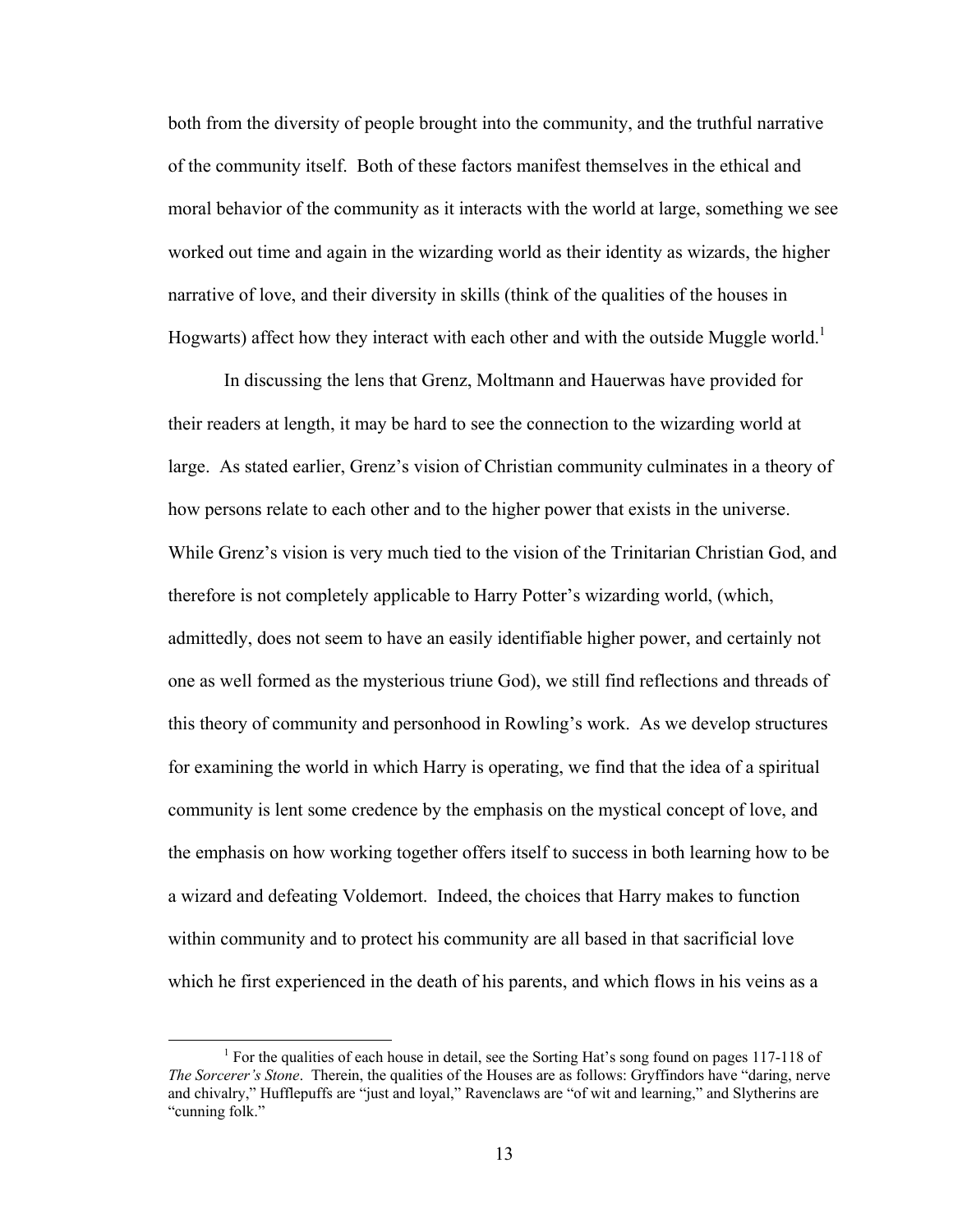protection. The love in the *Harry Potter* series is an undefined, powerful force, garnering its own room in the Department of Mysteries, and frequently described as the most powerful and mysterious force in the universe. This love, while not defined as a Trinitarian Christian God, is the closest thing Harry Potter has to a higher power, and therefore how he interacts in the community and how he learns to love are closely analogous to a new Christian learning the language of salvation and love in community. While not a church in the necessarily Christian sense, Harry Potter's group of wizards functions in the way an ideal Christian church would—the spiritual community functions as a living, breathing organism. Community, here narrowly defined, would mean a spiritually united church group, and in the broad sense, a larger group of people working for a similar cause, both of which are found in the *Harry Potter* universe.

 Because the communities in Harry Potter are indeed analogous to the salvation community Grenz speaks of (starting with the Trinity and moving into the *imago dei*), we can safely draw some parallels between the Christian community that Grenz outlines and the community that we see developing throughout the novels. In the next two chapters, I will break down what this parallel to Christian community means for Rowling's overall vision as she holds the brokenness and unity of communities in tension and develops several different spiritual communities throughout the novel.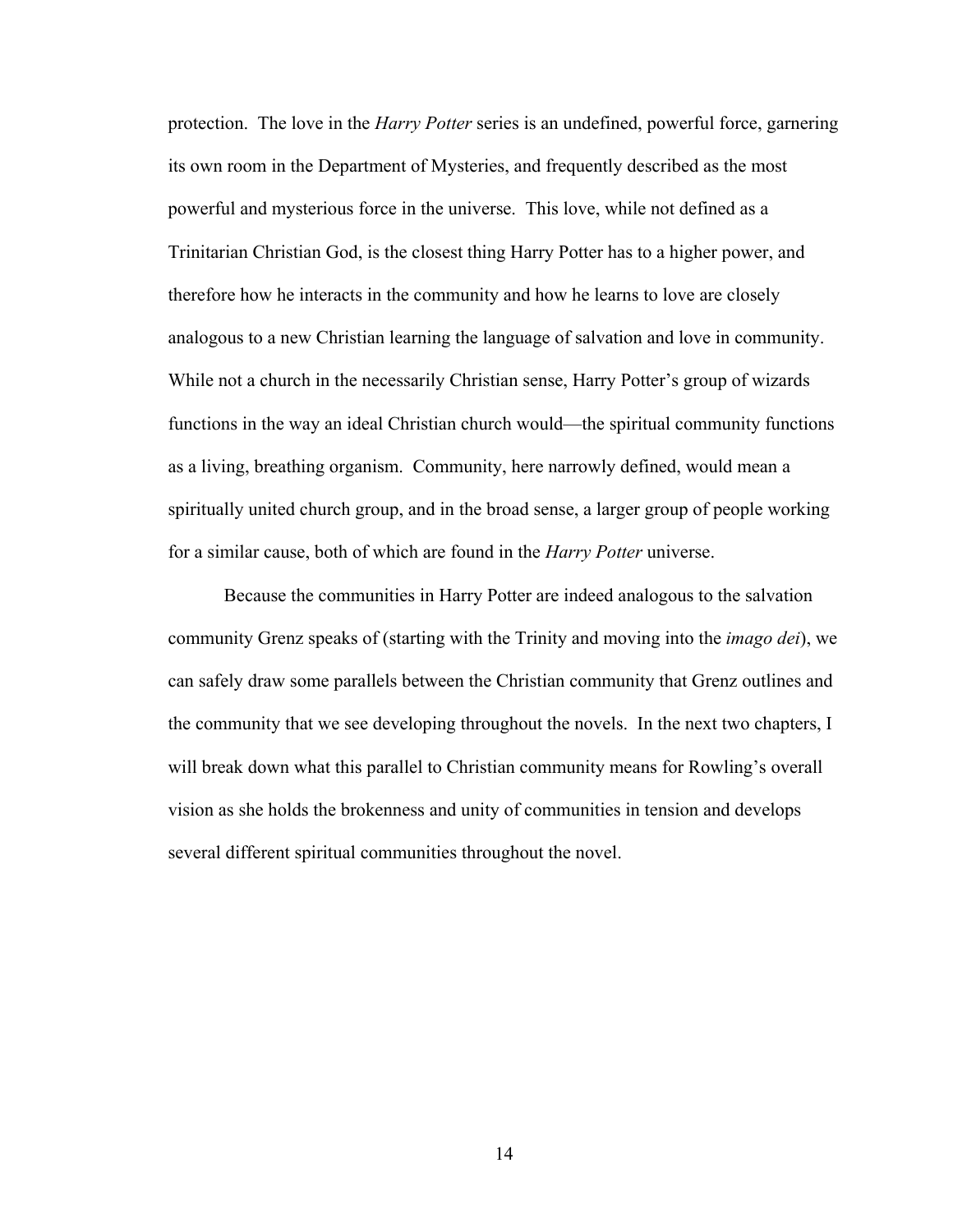### CHAPTER TWO

The Tensions Between Communities: Books 1-4

#### *Introduction*

J.K. Rowling has a tendency to hold two different concepts in opposition, in narrative tension, not bringing any of them together until the final novel; therefore I have divided this chapter into sections to discuss the different tensions that she holds in each book, specifically as they relate to the different communities Harry is experiencing in his training as a wizard. Each book highlights a different spot of dichotomous tension— Muggles vs. Wizards, Slytherins vs. Gryffindors, for example—and Rowling uses these tensions to highlight a singular truth or theme within the series as a whole, and in this examination, the role of community comes into play over and over in each book as we look at these tensions. Throughout the series, the reader can see the sense of community, as Stanley Grenz specifically envisions it, slowly coming to light, fighting over the brokenness, coming together against all opposition, under the banner of relational and spiritually bound love. These first four books set up the idea of the wizarding world as its own civilization, as its own kind of church, which is then brought into nearly full completion in the final three books, which will be examined in Chapter Three.<sup>1</sup>

### *Book 1: The Boy Who Crossed Over*

 In this first of the series, the readers meet Harry Potter, a young boy living in a cupboard under the stairs at his aunt and uncle's house. Nearing the age of eleven, Harry

<sup>&</sup>lt;sup>1</sup> Before each section, I have provided a brief summary of each novel to refresh the reader's memory.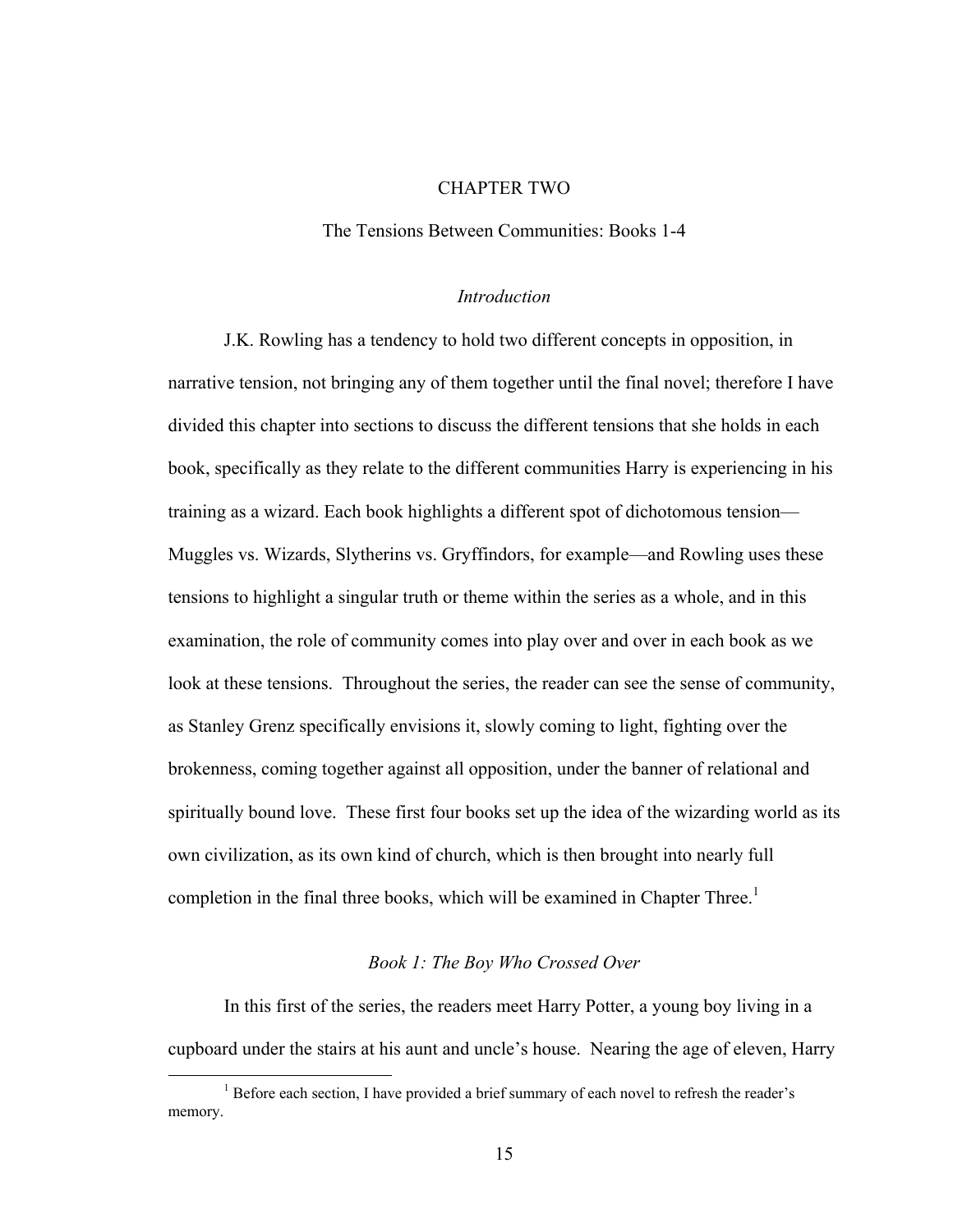has had a hard life, clearly the disliked stepchild, subservient to his cousin, Dudley. On his  $11<sup>th</sup>$  birthday, however, he is informed that he is, in fact, a wizard, and will shortly be enrolled in Hogwarts School for Witchcraft and Wizardry. Harry is also informed that his parents did not die in a plane crash, but rather were killed by the most evil wizard of all—Lord Voldemort. Throughout his first school year, Harry learns of the Sorcerer's Stone, an alchemy tool that will create the Elixir of Life, a potion that will continue one's life indefinitely. He discovers that Voldemort, who had never really died, is actually possessing his Defense Against the Dark Arts teacher and is after the Stone, stored in a hidden passage of the school. Harry comes to the rescue of both the stone and the school, preventing Voldemort from returning to power in this first year.

Rowling implements her vision of spiritual community from the very beginning of the series. In book one, the reader finds Harry Potter to be the isolated but likeable protagonist. Always picked on at school, with no friends around, Harry finds himself estranged from the community of normal person from the beginning. There appear to be two types of community at work at this first sight of Harry Potter: the Muggle community he fails to fit into, and the wizarding community of which he, as yet, knows nothing. Rowling sets up a contrast immediately between Harry and the family with whom he lives —the Dursleys—in opening the book: "Mr. and Mrs. Dursley, of number four, Privet Drive, were proud to say they were perfectly normal, thank you very much"  $(I, 1)$ . The "normal" community they attempt to fit into is that of the average British neighborhood: Vernon goes to work in the morning for a perfectly normal and perfectly boring drill company; Petunia spends all day not-so-secretly watching the neighbors, gossiping about them, taking care of her small child, and, overall, being the stereotypical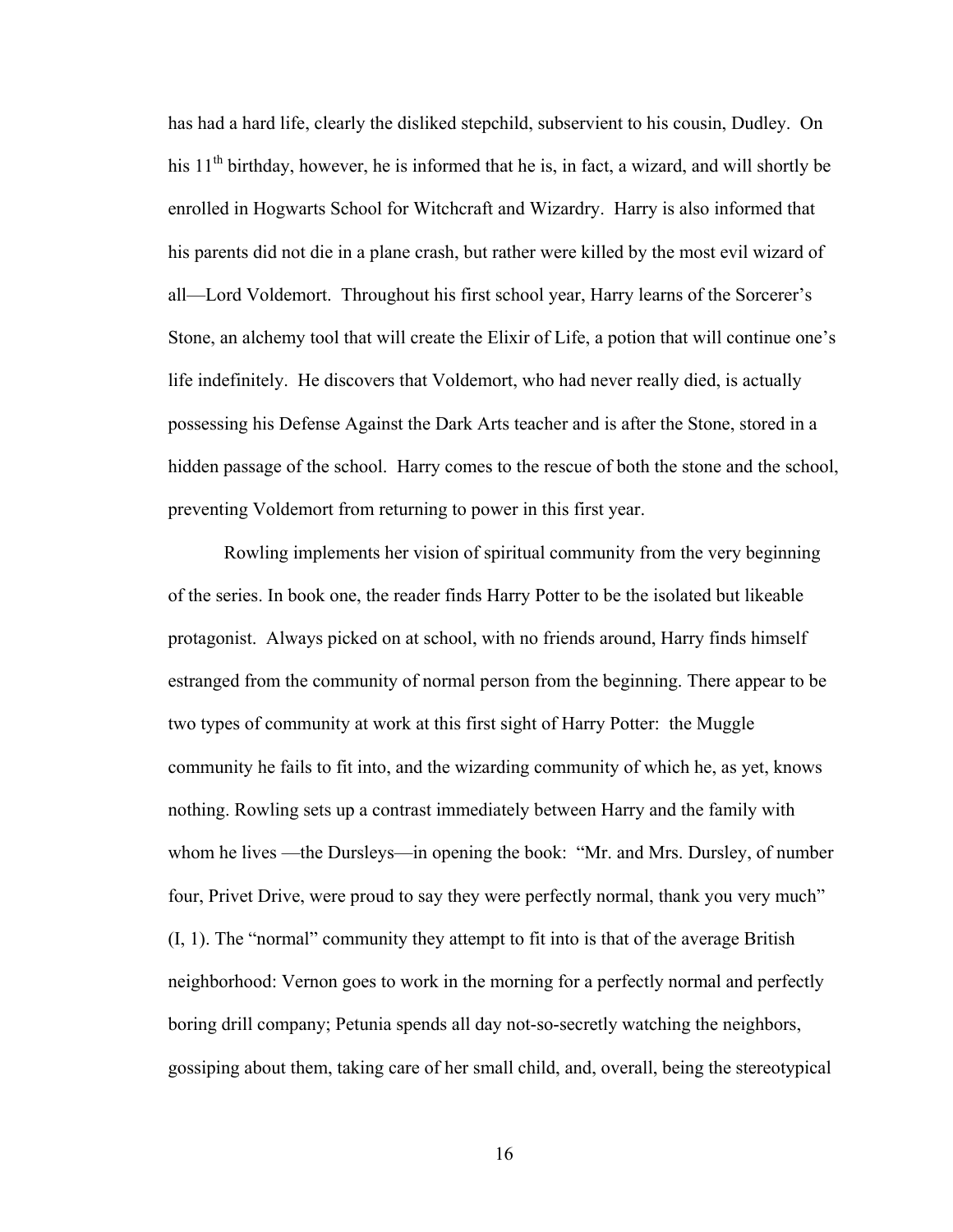British housewife. From the start, by calling them "perfectly normal, thank you very much," our narrator identifies—with tone and phrase—a specific community for the Dursleys to fit into. The readers, especially British ones, immediately categorize the family in one specific manner, only to have it up-ended by the revelation of a terrible secret: the presence of the Potters in the Dursleys' history, their skeleton in the cupboard under the stairs. Harry, as a product of this separate community, then, functions as a contrast, a piece of the puzzle belonging to a different box, a man who, as the apostle Paul identifies in his letter to the Philippians (Phil. 3:20), is a citizen of a different country.

This contrast between worlds is immediate and apparent: Petunia's sister and her husband (later identified as Lily and James Potter) are "as unDursleyish as it was possible to be"  $(I, 2)$ . Rather than fitting into the normal British community, as the narrator cues the reader to think, the Potters are different, belonging to a different sect, reflecting a different mode of thinking. This different society is a source of shame among the "normal" Dursleys of the world. The wizarding community—frequently referred to as such throughout the series—sets itself apart from the Muggle world immediately. There are two groups at work in the world of Harry Potter, one which Harry naturally—because of his birth and destiny—belongs to (wizards), and one which has been forced upon him by the circumstances surrounding his first year of life (Muggles), by the presence of He Who Must Not Be Named, the greatest source of dissonance in the novel.

In creating this dissonance between communities from the outset, Rowling highlights the odd and the supernatural, already giving her readers an idea of what to look for in the rest of the series. This being her first published work, it is vital that Rowling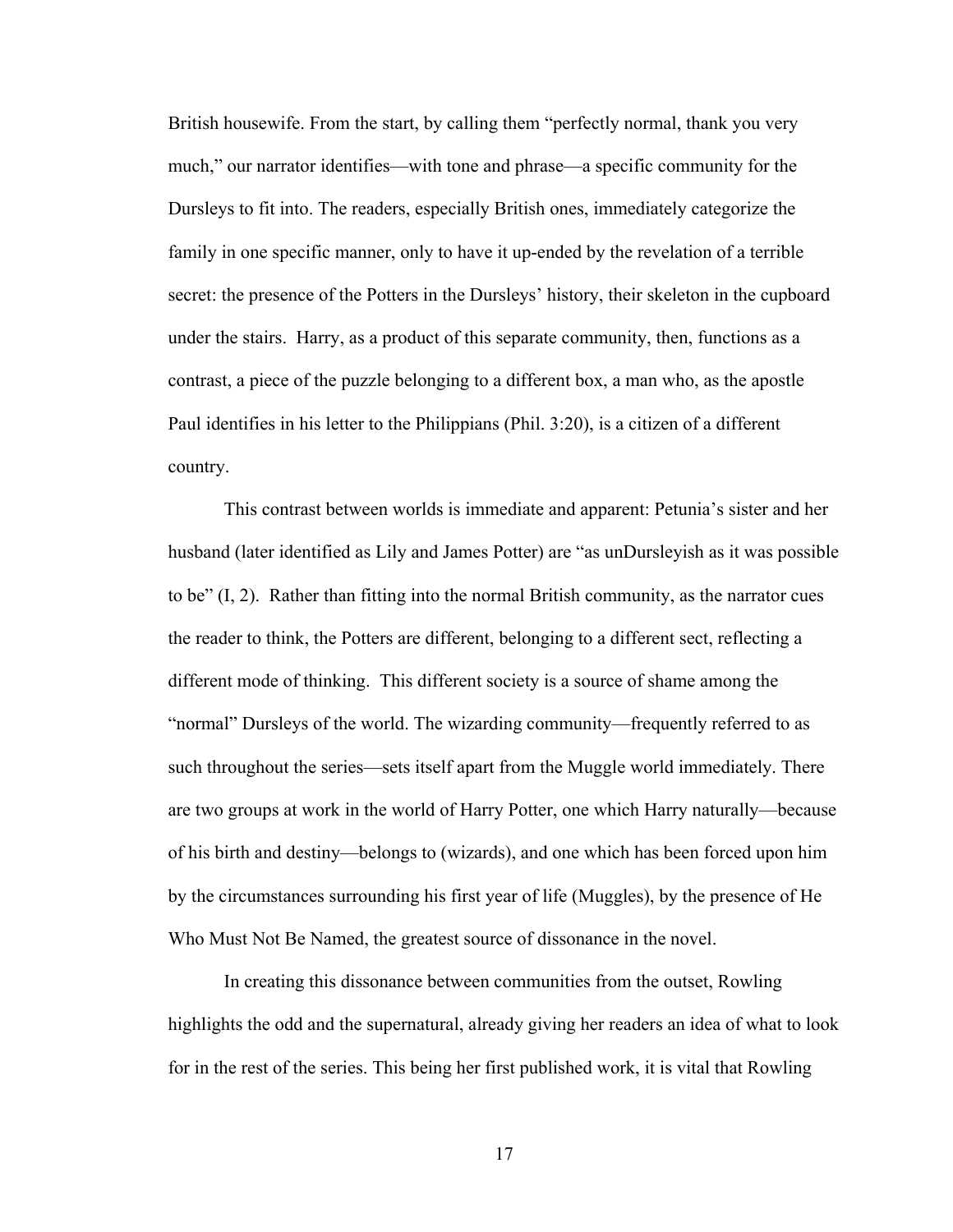establish her tropes and themes in the first of the series in order to develop them further on. Therefore, she must use these first few moments with her reader to introduce her themes. The line is drawn between the communities, and immediately broken by the presence of our protagonist, identifying him as not only different from the normal Britsh community, but as a refugee from his own wizarding community—until he turned 11, Harry had no idea he was special in any sense. He wonders to himself: "A wizard? Him? How could he possibly be?" (I 57). He begins the tale as someone unique, and Rowling uses the emphasis on belonging to draw him on toward the community of the wizarding world. Harry's relationship to the Muggle world is one that will become extremely important in later books as he forms an overlap between two often opposed communities. Though Harry is a pure blooded wizard, he has been raised as a Muggle, allowing him an extraordinary amount of empathy, that quality which Rowling clearly values, as she spends most of her 20 minute speech at the 2008 Harvard commencement discussing the development of empathetic imagination: "In its arguably most transformative and revelatory capacity, [imagination] is the power that enables us to empathize with humans whose experiences we have never shared" (Harvard). Her overall vision of bringing communities together is highlighted by Harry's initial crossover between the two, which affords him an extraordinary amount of imaginative empathy.

The way Dumbledore (and by association, Hogwarts) begins to contact Harry also highlights the breakdown and overlap between communities that Harry represents. First it is by letter, which arrives with the average Muggle mail, a "perfectly normal" way to contact someone. Like much of the series, Rowling starts off with something perfectly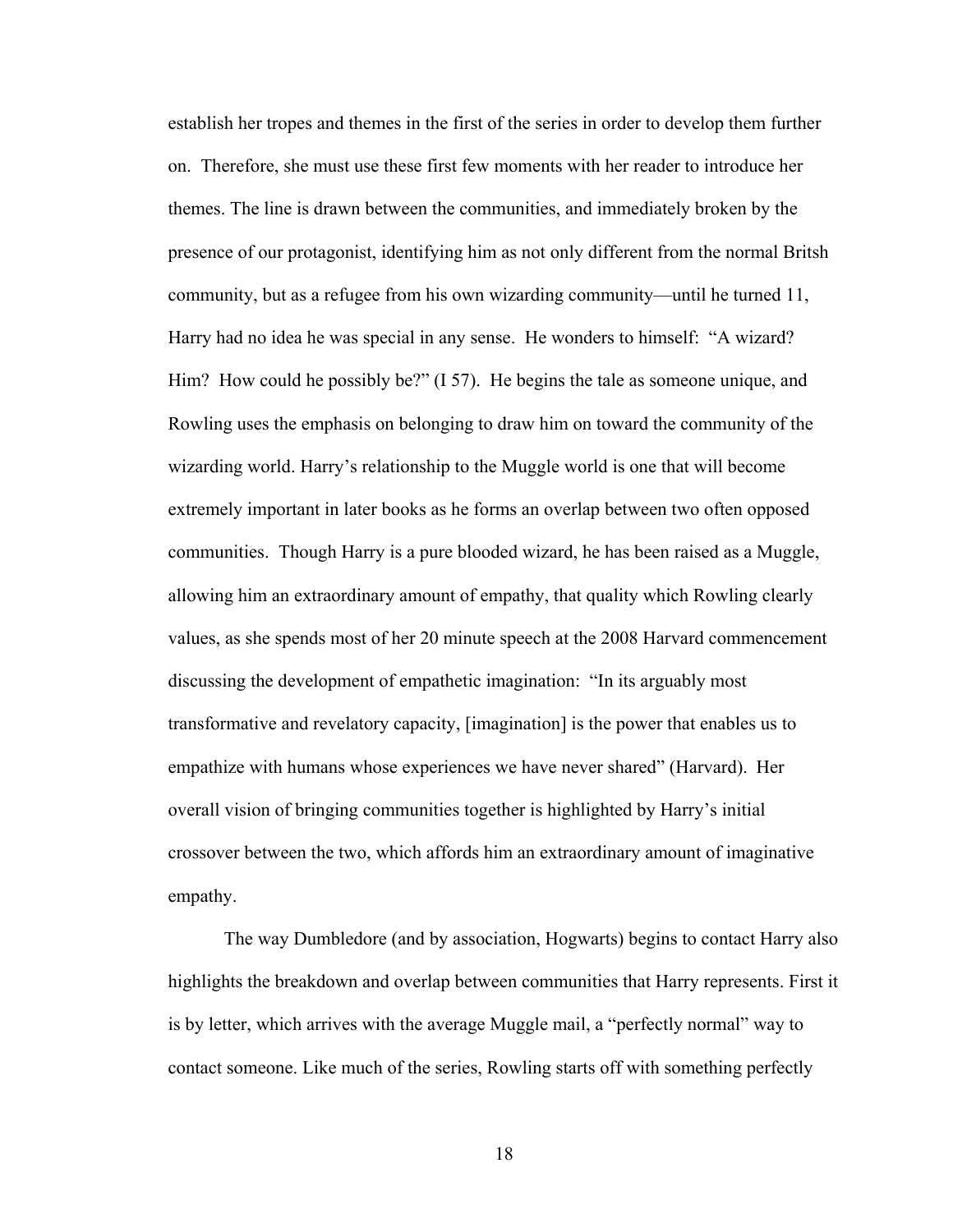innocuous and seemingly normal, only to circumvent it and turn it around into a mark of the uncanny and unusual. The letter from Hogwarts is representative of such a turnaround: it looks like a normal letter on the surface, but what's inside is far from it this is a sort of microcosm for wizards in general: human on the outside, but profoundly connected to the higher powers of magic and love. This letter—after creating panic and strife in the "perfectly normal" community of the Dursley household—is shortly followed by a peck of owls delivering the letters. Rowling ups the ante in small degrees, moving from the small, semi-normal contact all the way to a full-fledged, half-giant wizard named Hagrid knocking the door off its hinges. These communities, which Rowling establishes in the beginning of the series, will continue to collide and come together throughout the rest. What we see in these first few chapters is the beginning of a crossover between the Muggle world and the wizarding world, a line Harry straddles for most of the series, and eventually breaks apart entirely. The relationship between Muggles and wizards is strained at best as most pureblooded wizards view Muggles as some lower life form—Harry's position between these two worlds gives him the opportunity to function as an intermediary between the two, one with, as previously stated, a great amount of empathy for both sides. Harry can and does speak up for the rights of Muggles and Muggle borns, while also understanding what it is like to be a wizard. It puts him in a unique position between the two worlds.

When Harry finally arrives at Hogwarts, we see him make the awkward transition from thinking he was a Muggle to understanding the ways of the wizarding world. One of the first things Harry finds himself doing is making friends. Suddenly a hero in the wizarding community, Harry experiences being wanted, and living in a community that,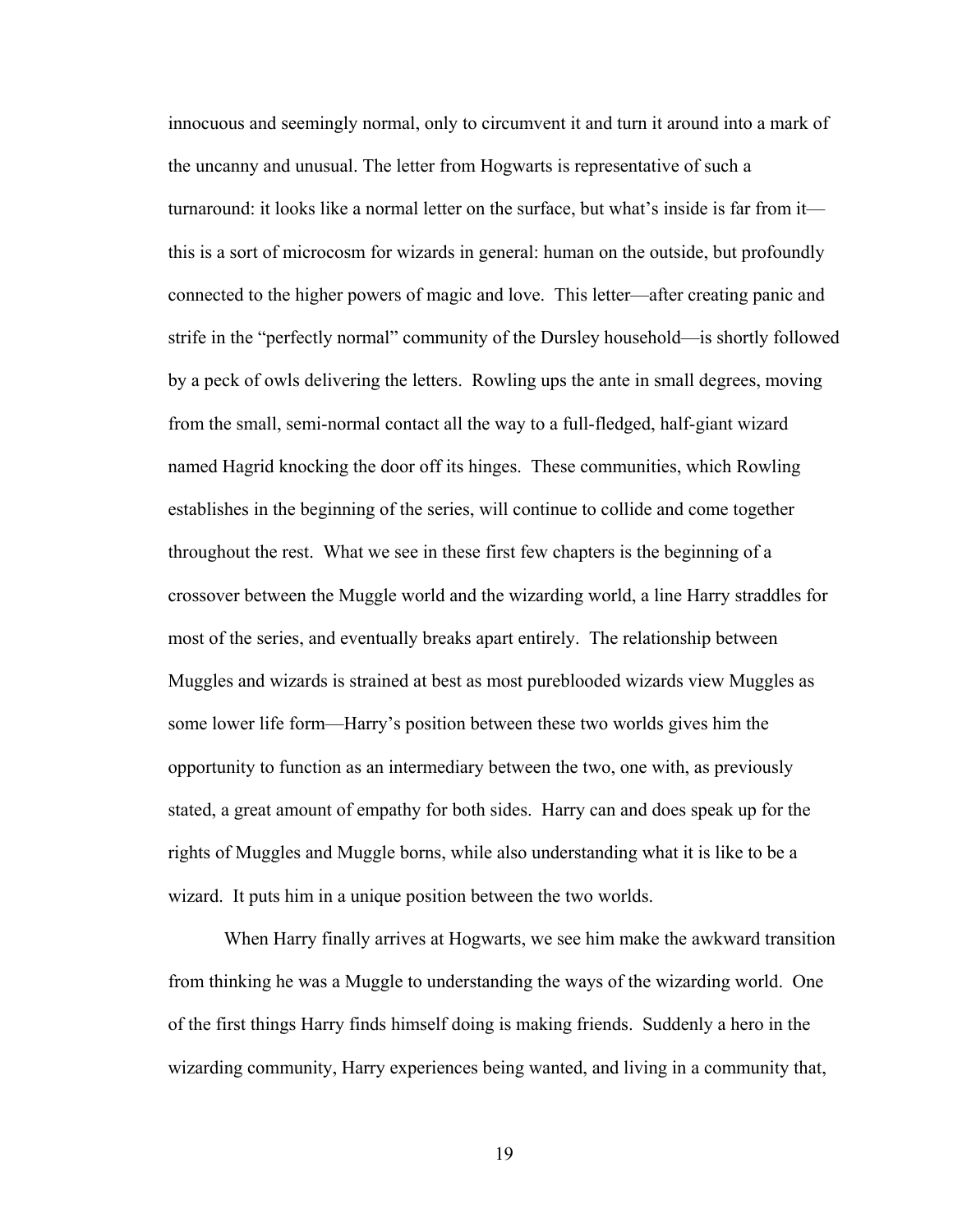while it has its bad members and bad moments, functions like a family. Indeed, Transfiguration Professor McGonagall tells the students that the house they are in will function as their family while they are at Hogwarts (I 114). The school (and the wizarding community as a whole) is meant to function as a spiritual society, a type of church that builds up, encourages and edifies individual members as a means of connecting with the magic around them. It is in fighting in chorus with others that Harry, Ron and Hermione find their powers working together. For example, we see all their beginning wizard powers come together as they fight to defeat the mountain troll on Halloween. Harry and Ron had managed to insult Hermione earlier in the day for her brown nosing behavior in Charms class, and realize that she, sitting in the girls' bathroom crying all during dinner, wouldn't be aware of the danger of the mountain troll that is in the castle. Upon going to find her, they also find the troll, and all three work together to incapacitate the troll, using their newly learned skills as beginning wizards. The narrator comments afterward: "There are some things you can't share without ending up liking each other, and knocking out a twelve-foot mountain troll is one of them" (I 179). John Kornfield and Laurie Protho write about this experience that: "What is perhaps more significant about the encounter is that each of the three friends, in turn, recognizes each other's needs and sublimates his or her own immediate interests and needs in order to help that person" (193). While Kornfield and Protho stop just short of calling this *sacrificial* love, that, indeed, is precisely what begins to occur in this book, especially in this instance with the mountain troll, and will continue as a theme throughout the rest of the series.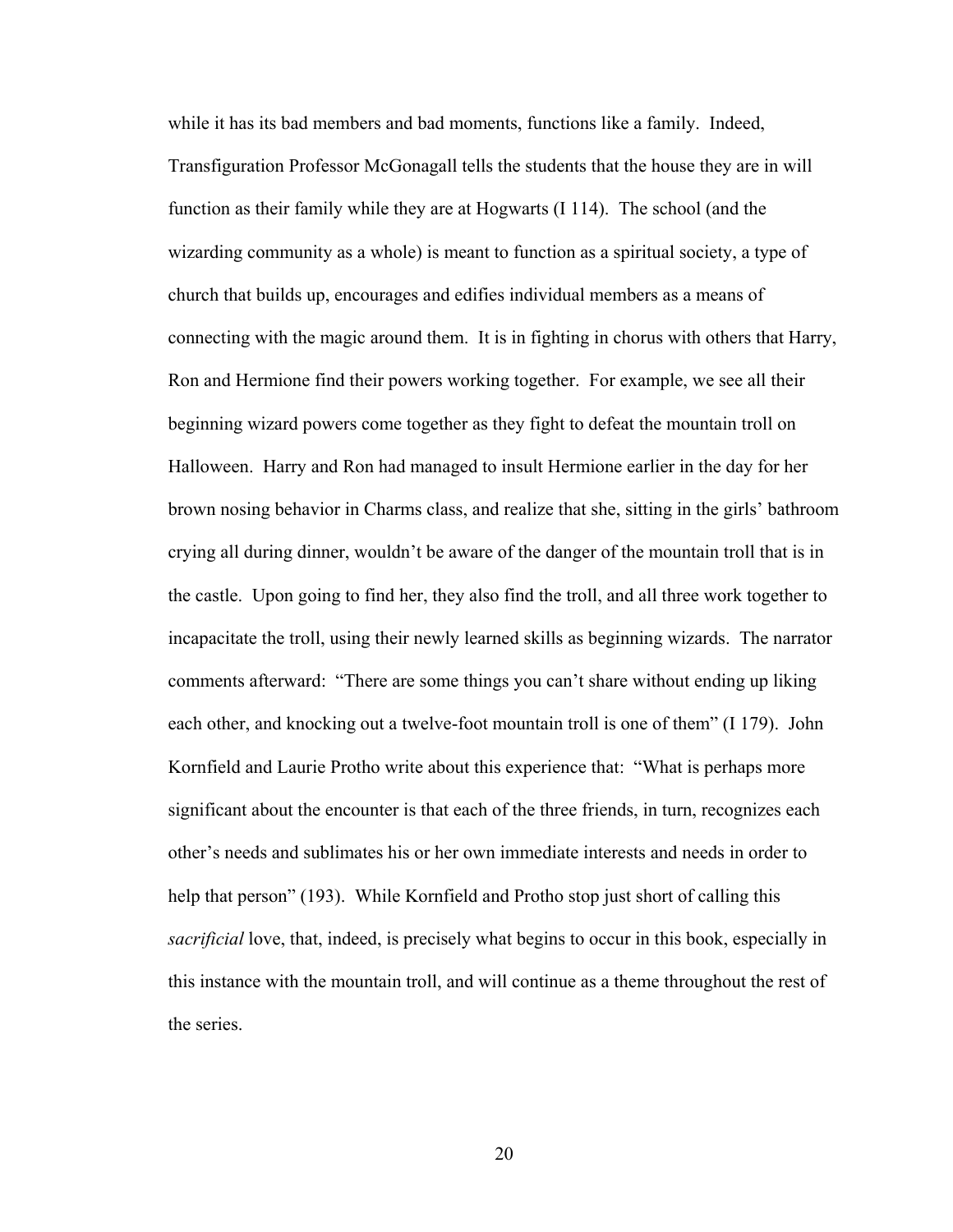One of the important influences on Harry's community development is the controversial Headmaster, Albus Dumbledore, who takes on a nearly father figure role to Harry, as well as that of a spiritual guide. In the chapter on the Mirror of Erised (a mirror that shows the viewer whatever his or her heart's deepest desires), it is Dumbledore who steps in and guides Harry to the correct way to deal with his deepest desires, setting himself up as an advice-giver and guide for the future. Dumbledore tells Harry about the mirror:

> It shows us nothing more or less than the deepest and most desperate desire of our hearts. You, who have never known your family, see them standing around you. Ronald Weasley, who has always been overshadowed by his brothers, sees himself standing alone, the best of all of them. However, this mirror will give us neither knowledge or truth. Men have wasted away before it, entranced by what they have seen, or been driven mad, not knowing if what it shows is real or even possible. (213)

Harry, in understanding Dumbledore's wisdom, chooses to follow his advice. As the head of the school, Dumbledore is an immediately trustworthy authority; indeed, Dumbledore is the one who ushered Harry from his broken community of Muggles to his more true community as a wizard. Dumbledore, at this point, is taking on his role as spiritual guide, an almost guru-like persona. Though he is rarely physically present in this first book, his presence is felt everywhere. It is Dumbledore who first gives us the concept of love, particularly in this scene at Erised, explaining how one's desires and wishes can overtake one's life, and therefore must be in balance.

We see community, then, taking on new importance for Harry as he learns to function as a wizard, learns to work within the rules of the castle, and, indeed, outside them as well. Like any spiritual community, Hogwarts has rules and standards that function as guideposts for their members. As with the Christian community described by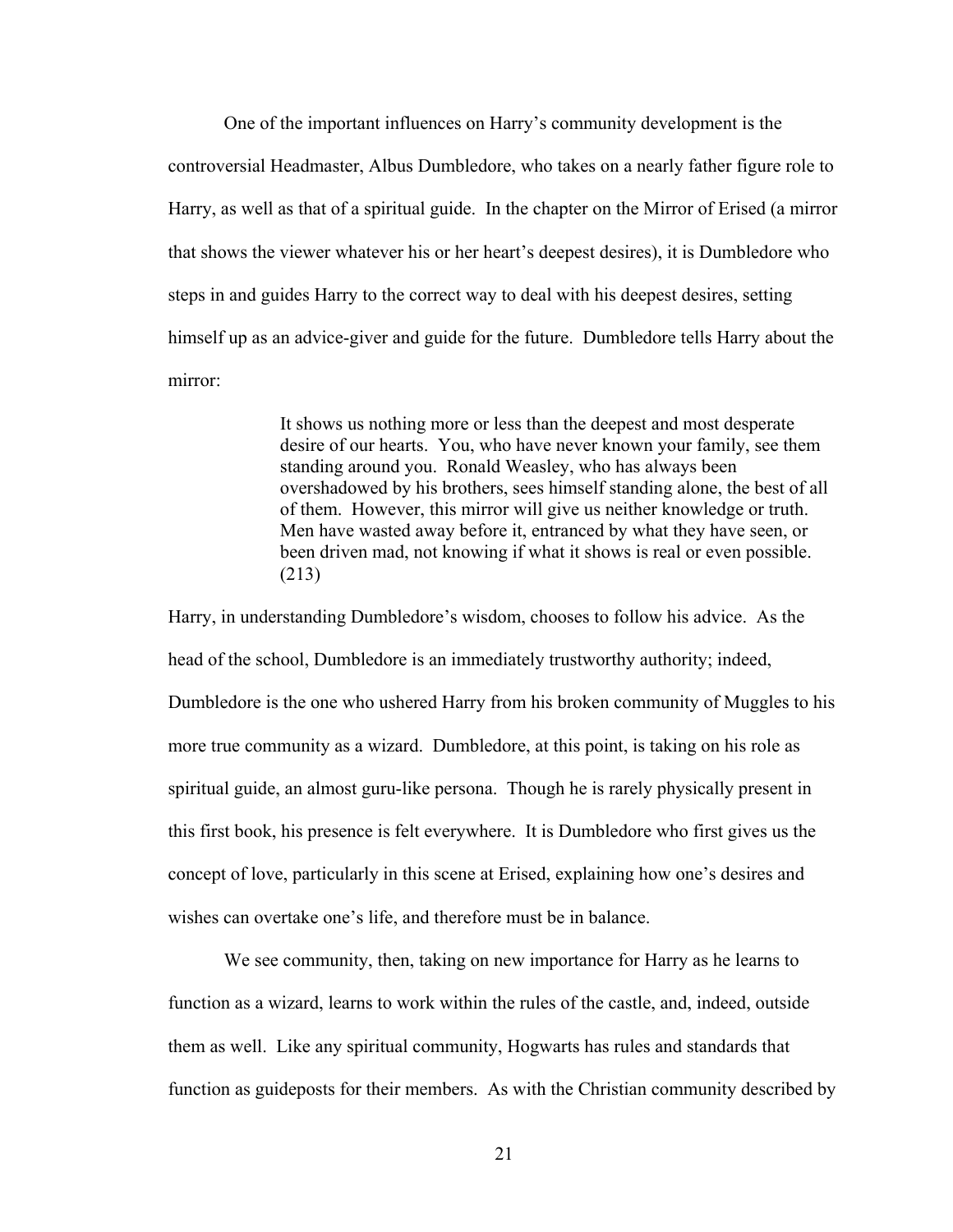Grenz, the community we find functions as a multi-faceted body. Harry is only able to get to the point of confronting Voldemort with the help of his friends. There are levels of puzzles that the wizards must solve—a giant game of real wizard chess through which Ron directs them, a series of potions with a riddle Hermione cleverly solves, and finally Harry's own wisdom and heart in finding the Sorceror's Stone at the Mirror of Erised. Each member of the community performs his or her own special task. It is only through the functions of such spiritual community—Ron, Hermione, and Harry all working together—that Harry is able to defeat such evil.

## *Book 2: The Problem Child*

 In this second of the series, Harry encounters magic in his hometown of Little Whinging, in the form of a house elf named Dobby who informs him that Harry must not return to Hogwarts. In spite of the house elf's warnings, Harry returns to another year at the school, only to discover in the first few weeks rumors of a Chamber in the castle being re-opened by the heir of Salazar Slytherin, one of the founders of the school. The monster in the Chamber Petrifies students of the school, and each time it happens, Harry seems to be convinently close, leading other students to think that Harry is the heir of Slytherin. In a twist toward the end, Harry and Ron discover the Chamber, and discover that Ginny Weasley, possessed by Voldemort through a magical diary, had been unleashing the monster on the student body. Harry kills this ghost of Voldemort by stabbing the diary with a poisoned fang from the monster and saves the school once again. As a nice touch to the end, Harry also frees Dobby the elf, in thanks for warning him of the danger, misguided though Dobby's attempt was.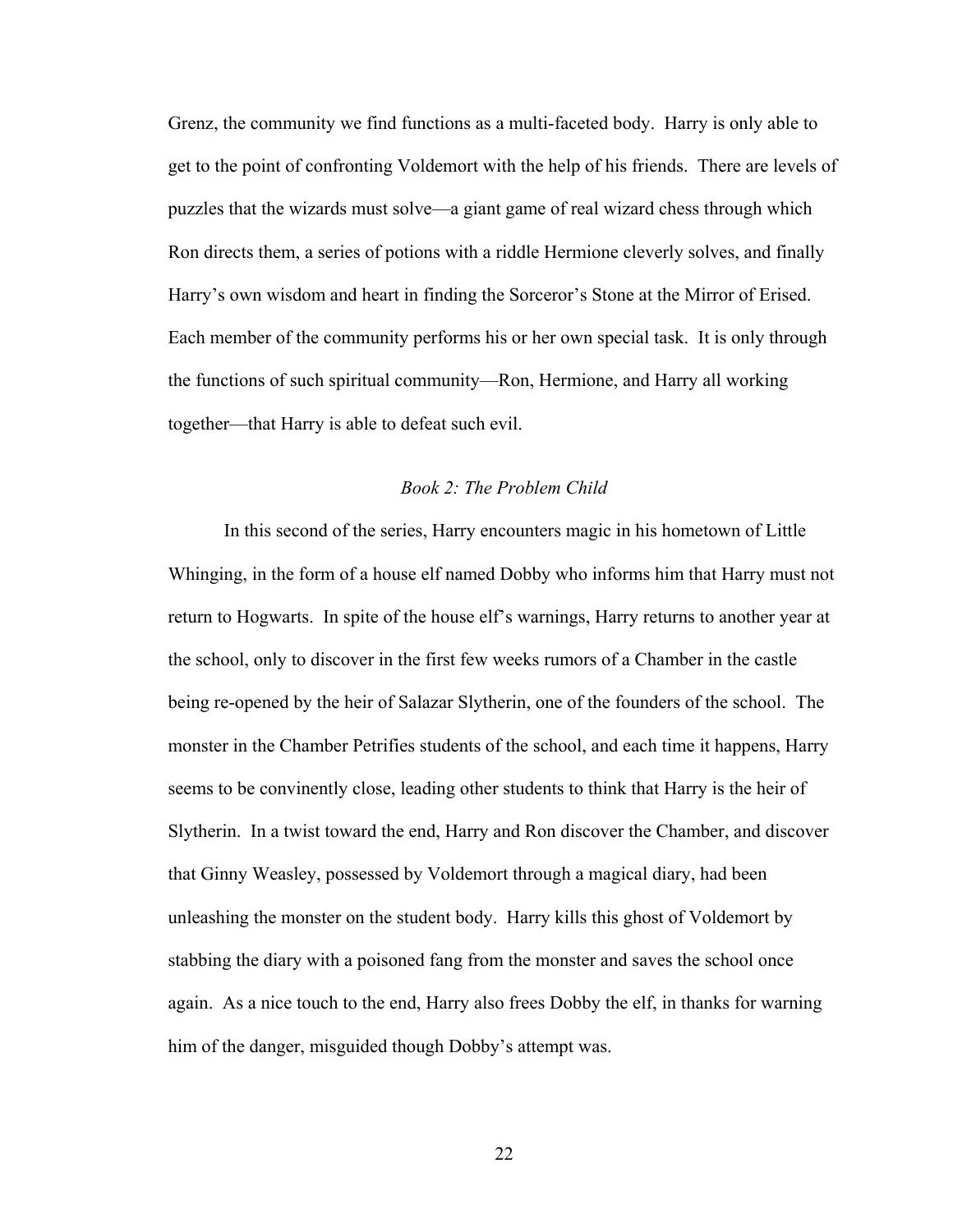It is in *Chamber of Secrets* that we see the breakdown of a community that had been set up previously. Book II of the series has long been the most problematic book of the bunch for both critics and fans of the novels, what with characters making decisions contrary to what we know of them—Hermione ripping a page out of a library book, for one.<sup>2</sup> Questions are introduced that aren't answered until book six, which is, admittedly, somewhat characteristic of the series, but this book raises the most questions of any of these first four.<sup>3</sup> However, the author's overall concept of community remains intact as Rowling uses this novel to demonstrate how community functions under an outside threat—a hidden chamber in the castle has been re-opened, and unleashed a monster which kills Muggle-borns. Harry, once the center of a community, once The Boy Who Lived, becomes a source of controversy and the possible Heir of Salazar Slytherin.

 Part of the problem of community in *Chamber of Secrets* extends from the tension between houses. We're told in book one that "there's not a single witch or wizard who went bad who wasn't in Slytherin" (I 80), predisposing us to dislike the Slytherin House from the moment we meet its first representative, a drawling Draco Malfoy in Madame Malkin's Robes for All Occasions. We follow in book two, then, as our and the characters' preconceptions about the houses are brought into focus with the fracturing of the community. Slytherin, Hufflepuff, Gryffindor and Ravenclaw are all fighting against each other. Lee Jordan, long time friend of the Weasley twins, comments on the House

<sup>&</sup>lt;sup>2</sup> Hermione, a teacher's pet and one of the best students of the year, the student who has earned the reputation that makes Ron say, "When in doubt, go to the library," (II 255), rips a page from a library book, which Ron and Harry then find crumpled in her Petrified hand. It is, on the whole, a very odd character choice made to advance the rest of the plot for the book and possibly not the wisest of decisions.

 $3$  Many of these questions include who Tom Riddle is, how he managed to come out of the diary and hold a wand, what is the difference between ghosts and Tom Riddle, and what sort of person was Salazar Slytherin? Many of these are outside the scope of this thesis, but how Tom Riddle affects community is certainly pertinent.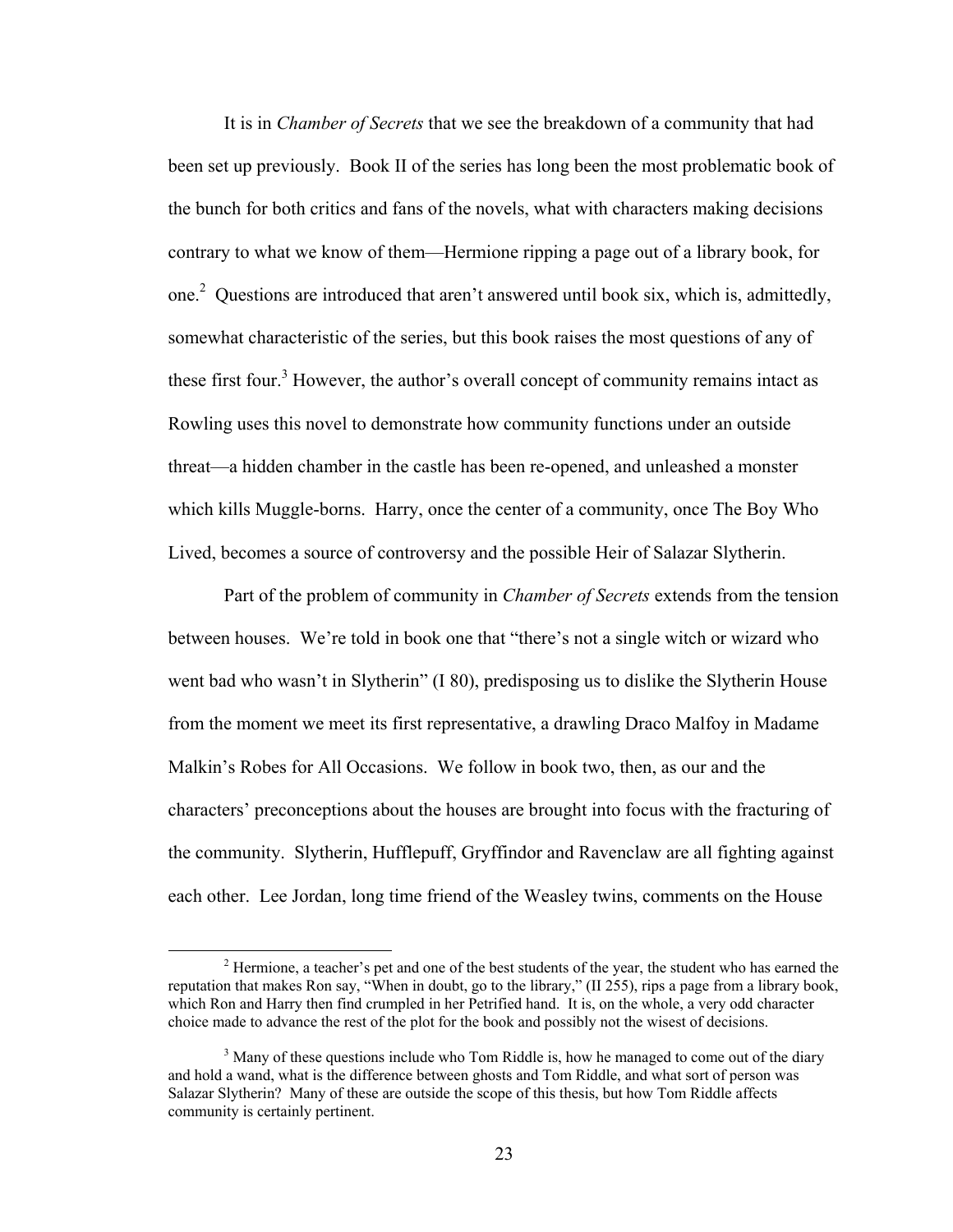divides among the victims of the unknown monster, signifying that there is support for a rather drastic, Hogwarts destroying, move:

> "That's two Gryffindors down, not counting a Gryffindor ghost, one Raveclaw and one Hufflepuff," said the Weasley twins' friend Lee Jordan, counting on his fingers. "Haven't *any* of the teachers noticed that the Slytherins are all safe? Isn't it *obvious* that all this stuff's coming from Slytherin? The *Heir* of Slytherin, the *monster* of Slytherin – why don't they just chuck all the Slytherins out?" he roared, to nods and scattered applause. (II 258, emphasis original)

As Veronica Schanoes points out, this is a common technique of Rowling's: she sets us up to be distrusting of certain characters—or even a certain house—even though there might not be a real reason, the actions of the character speak differently, or the evidence points elsewhere. Rowling herself has said that the snapshot of Slytherins we get in the book is certainly not the full picture: "I as the writer, because I'm leading you all there — you are seeing Slytherin house always from the perspective of Death Eaters' children. They are a small fraction of the total Slytherin population. I'm not saying all the other Slytherins are adorable, but they're certainly not Draco" (MuggleNet). This tension and conflation between trustworthiness and outright hatred for a character—crystallized in Snape's duplicity and double agent status—becomes important throughout the rest of the series. We see it especially clearly in the tension between the houses here: we are predisposed to dislike Slytherin, but the evidence points to something else, something working outside the community.

The reason the threat is so terrifying for the members of Hogwarts in this book is the idea that the threat to the community comes from the inside of the community, giving Harry a sense of unease. This was the first place he could ever call home, the first place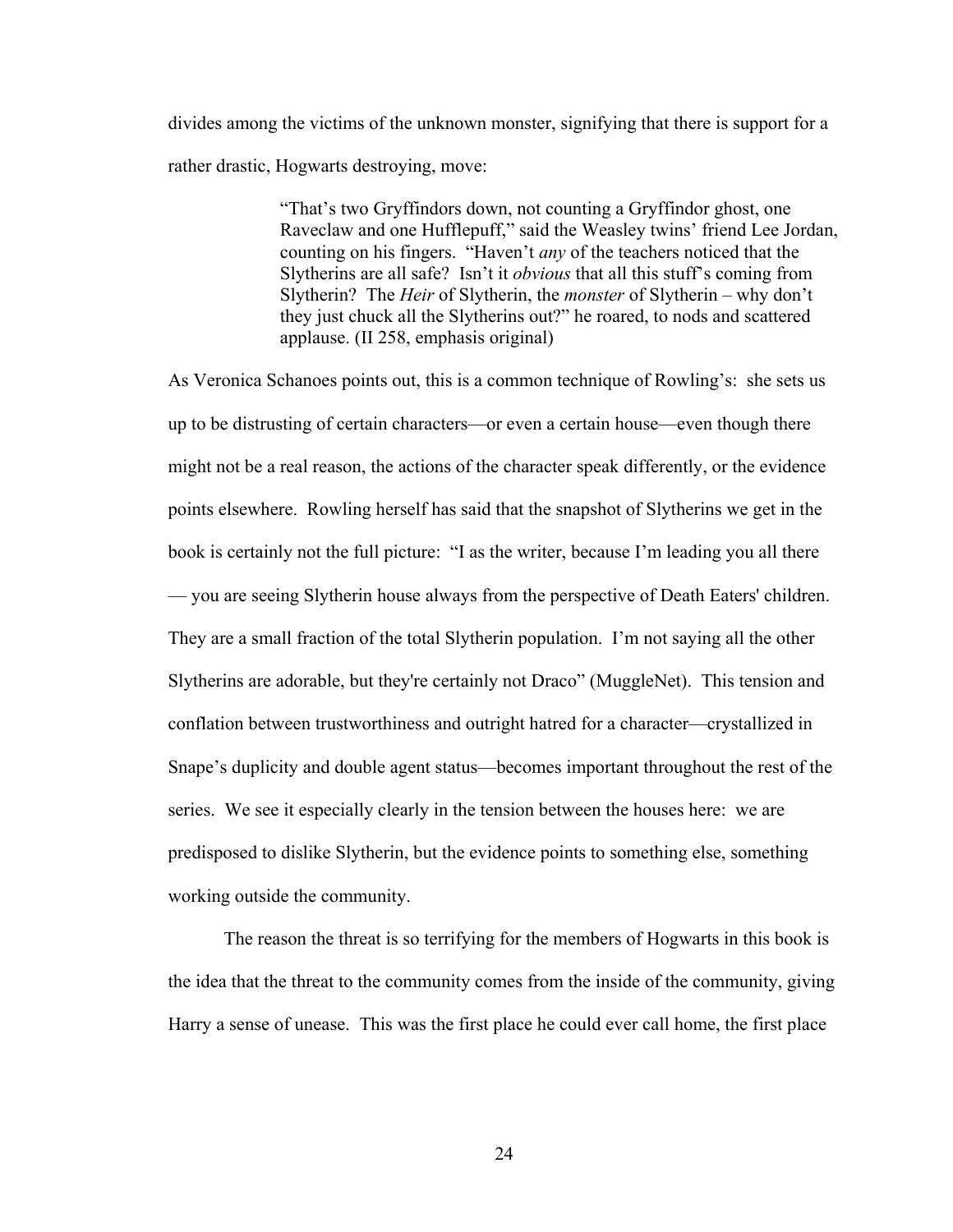he felt truly happy, and now it is turning on him. He overhears a group of Hufflepuffs discussing him in the library:

> "No one knows how he survived that attack by You-Know-Who. I mean to say, he was only a baby when it happened. He should have been blasted into smithereens. Only a really powerful Dark wizard could have survived a curse like that. … *That's* probably why You-Know-Who wanted to kill him in the first place. Didn't want another Dark Lord *competing* with him. I wonder what other powers Potter's been hiding." Harry couldn't take anymore. Clearing his throat loudly, he stepped out from behind the bookshelves. If he hadn't been feeling so angry, he would have found the sight that greeted him funny: Every one of the Hufflepuffs looked as though they had been Petrified by the sight of him, and the color was draining out of Ernie's face. (199, emphasis original)

Here, Rowling emphasizes the human-ness (not humanity, which implies a sort of noblesse, but rather the quality of being human) in the wizarding community. Wizards themselves are an interesting example of the dichotomies Rowling is employing: they are both human and thus can identify with Muggles, but they are also conduits for some sort of supernatural power. This is where much of the tension in later books comes into play: whether or not there should be a hierarchy between wizards and Muggles. But this tension in book two stems from Harry's realization that the wizarding community, though very different in many ways, still breaks down and acts like any normal, broken spiritual community when a threat is introduced. With the wizarding community dually functioning as a unique spiritual community and a fantastical group of magical people, this tension between what Harry thought the community was and how it actually functions under pressure exemplifies the Grenzian approach to community: a dynamic community connected to higher power that realizes its brokenness at the same time. Harry's shock at his treatment as a scapegoat in the community, and at the fierce House loyalty that he finds among even his friends, is akin to the shock of a congregant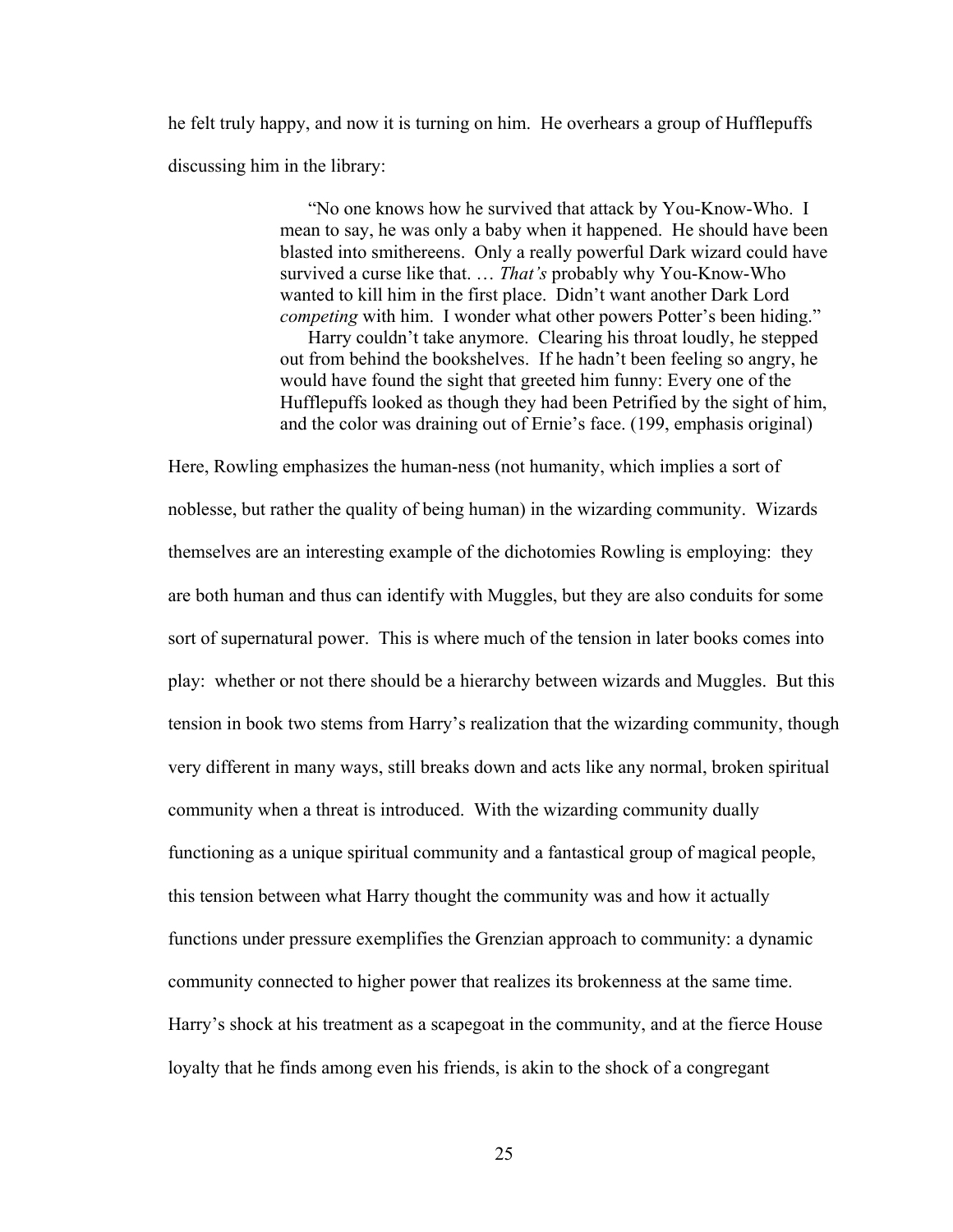discovering that his new pastor shops, eats and sleeps just like everyone else. Kornfield and Protho write that this is all part of Rowling's ideas of community:

> Clearly, Rowling does not wish to represent Hogwarts as a utopia. Her portrayal of community and society in Hogwarts is a plausible characterization of the way people live and learn and work together. … Rowling, like her characters, never questions or challenges this aspect of community interaction, instead accepting it as an integral part of life. (196)

Rowling's awareness of the brokenness of community here outlines her willingness to have hope for the world: recognizing a broken part also means recognizing what that part is supposed to look like. Therefore, Harry and his fellow wizards, recognizing the brokenness and evil in the world, also have hope that love can cure it, a theme extended throughout all the novels. In contrast to Voldemort, wizards such as Dumbledore recognize that love and power are at work in the littlest, most broken of things. As Dumbledore says in book seven: "Of house-elves and children's tales, of love, loyalty and innocence, Voldemort knows and understands nothing. *Nothing*. That they all have a power beyond his own, a power beyond the reach of any magic, is a truth he has never grasped" (VII 709-10).

The last element introduced in this book concerning community is related to the class stratification in the wizarding world. This is the first time that we get a glimpse of the less majestic creatures who function as servants. In book one, there are centaurs, unicorns and Fluffy, the three headed dog—all imposingly majestic and somewhat terrifying. In book two, the underbelly of the wizarding community comes out—Dobby, the ugly, annoying little elf with droopy ears and a snot covered tunic is recognized as just as much a part of the wizarding community as those wizards who abuse him. Indeed, there is an inherent contrast in that this sniveling little creature would be servant to one of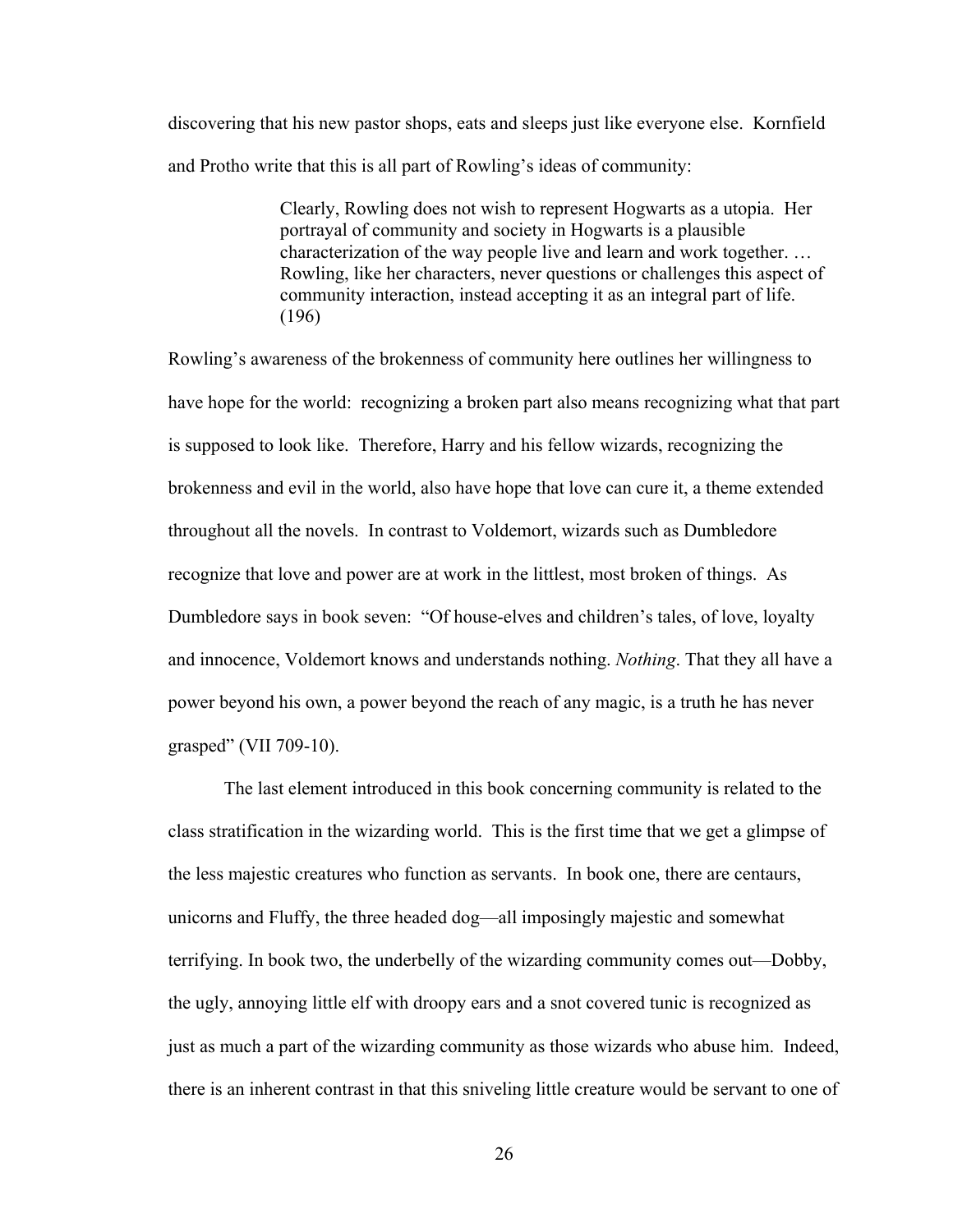the wizarding families so upstanding in the community—Lucius Malfoy, Dobby's owner, is a governor of Hogwarts, a position of much prominence, honor and fame. This contrast highlights the continued tension between human nature and the call to something higher that being a wizard requires. Indeed, the parallel to the Christian church is drawn even more strongly here because we have the highlights of how "the least of these" are treated.<sup>4</sup> Dobby, who is frequently told to punish himself—a particularly degrading way of dehumanizing a character because the master doesn't even deign to punish the house elf himself—cannot speak ill of his masters and is a modern day slave. Harry, transcending social boundaries and societal norms, sees Dobby as an equal, eventually (in later novels) becoming his friend.<sup>5</sup> Harry's specific actions in this book highlight the way love is transcendent, exemplified by his decision to free Dobby at the end—he, unlike Lucius Malfoy, cares for the least of his society, enough to give the sock off his own foot to free the house elf, which may not seem like much, but is a small gesture of sacrificial love. One can connect this image easily to Jesus' Sermon on the Mount, particularly to the section reinterpreting the old Jewish law of "an eye for an eye": "And if someone wants to sue you and take your tunic, let him have your cloak as well" (Matthew 5:40). Stanley Grenz would comment that this gesture of sacrifice is precisely what community is built for—this is the community living in self-dedication and selfgiving to one another. This connection emphasizes again how Harry's world is very much that of a spiritual community, and Harry in particular grasps the concept of sacrificial love quite early on.

 <sup>4</sup> Matthew 25:40: "The King will reply, 'I tell you the truth, whatever you did for one of the least of these brothers of mine, you did for me" (NIV).

<sup>&</sup>lt;sup>5</sup> For example, when Harry first meets Dobby and asks him to sit, Dobby replies that "Dobby has *never* been asked to sit down by a wizard – like an *equal*" (II 13, emphasis original).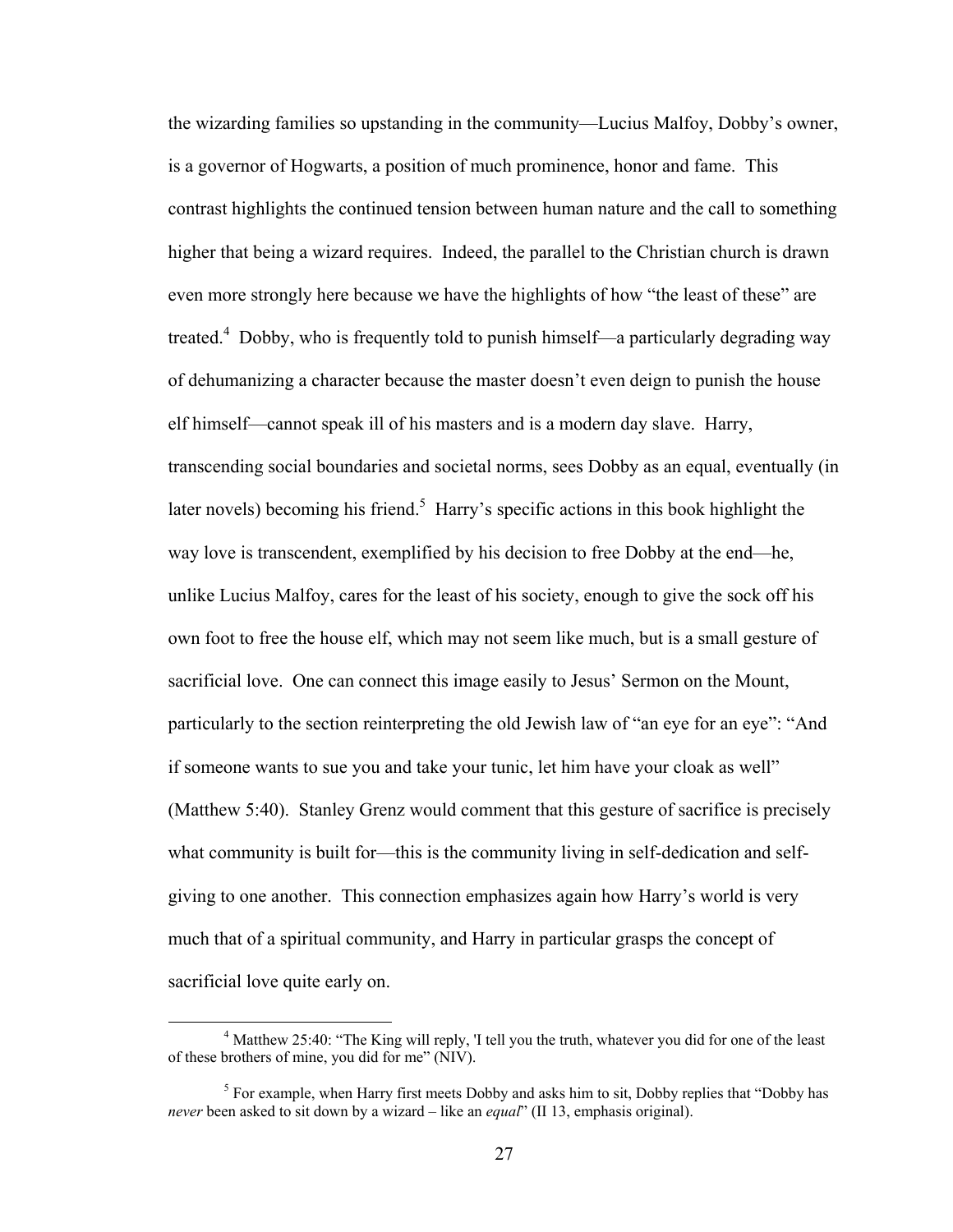#### *Book 3: An Unexpected Family*

 Book three follows a complex line, with Voldemort seemingly absent through the majority of the book. It opens with the announcement that convicted murderer Sirius Black has escaped from Azkaban prison, a feat no one has ever accomplished before. Harry is warned not to chase Sirius Black, but it seems, throughout the story, that Black is the one chasing him down. About halfway through the school year, Harry overhears a conversation that provides him with motivation to pursue Black: Black, an old friend of the Potters, had turned over Harry's parents to Voldemort, allowing the Dark Lord to find and kill them. He was subsequently sent to Azkaban for the murder of fellow wizard Peter Pettigrew and twelve Muggles. When Sirius and Harry finally meet, the truth comes out: Peter is still alive, and Sirius had confronted Peter because it was Peter who betrayed the Potters, not Sirius. Remus Lupin, this year's new Defense Against the Dark Arts teacher and a werewolf, corroborates the story. However, as they are going back to the castle to clear Sirius' name and to hand Peter over to authorities, the full moon comes out, and Peter escapes. Luckily, through the use of a Time Turner and some clever thinking, Harry and Hermione manage to save Sirius' life, but not his reputation, and Peter escapes to reunite with Voldemort.

As we follow Harry's transitioning into new communities and experiencing the flaws of each, book three brings to the forefront, yet again, Harry's desire for true community as he sees it in the form of a family. In learning about his background, what his father was like, he develops this ideal persona of who his father was, and pines after that sort of community. In the Muggle community of the Dursley household, there was no dynamic of a loving and gracious family who puts a roof over his head, feeds him,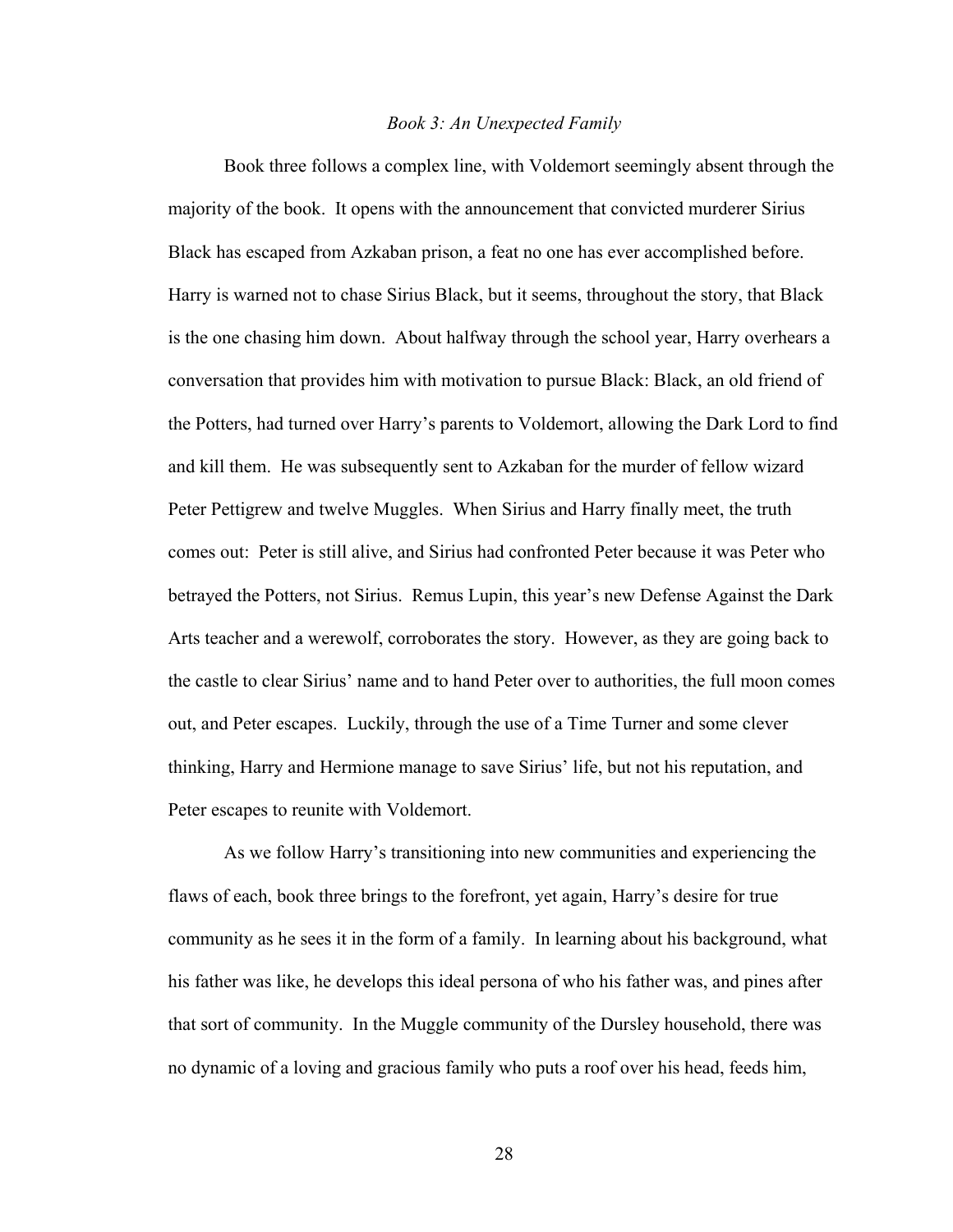sends him to school, and does so all in a loving manner. Indeed, in book six, Dumbledore tells the Dursleys that Harry experienced "nothing but neglect and often cruelty at your hands" (VI 55). In book three, *The Prisoner of Azkaban*, however, Harry begins to learn more and more about his own family history, and the idealization of that community begins to break down, a consistent technique of Rowling's—set up a

community as an ideal, as a source of helpfulness, love and possibly salvation from the

drudgery of normal life, and then tear it apart again.

 Up until this point, Harry only has the vaguest knowledge of his family. He knows what his parents look like, thanks to the Mirror of Erised and the photo album that Hagrid gives him at the end of *The Sorcerer's Stone*. He knows that his parents met at school, married shortly after, and fought against Voldemort, which resulted in their death. He knows that, in appearance, he looks exactly like his father, except that he has his mother's eyes. He knows that James and Lily were well-loved and well-liked by their peers—except for Severus Snape, whom Harry assumes has misjudged James on purpose. He learns, particularly in this novel, that James had a group of friends at his school who acted like family, much like how Ron, Hermione and he act. Finally, Harry seems to have found the sort of community to look for—that of a school family substituting for his real one. He spends much time thinking about and practically worshipping the ideal community-creator that his father was, which is why Snape's revelation that James was both the method for saving his life and the reason it needed to be saved strikes such a harsh chord:

> "I would hate for you to run away with a false idea of your father, Potter. … Have you been imagining some act of glorious heroism? Then let me correct you – your saintly father and his friends played a highly amusing joke on me that would have resulted in my death if your father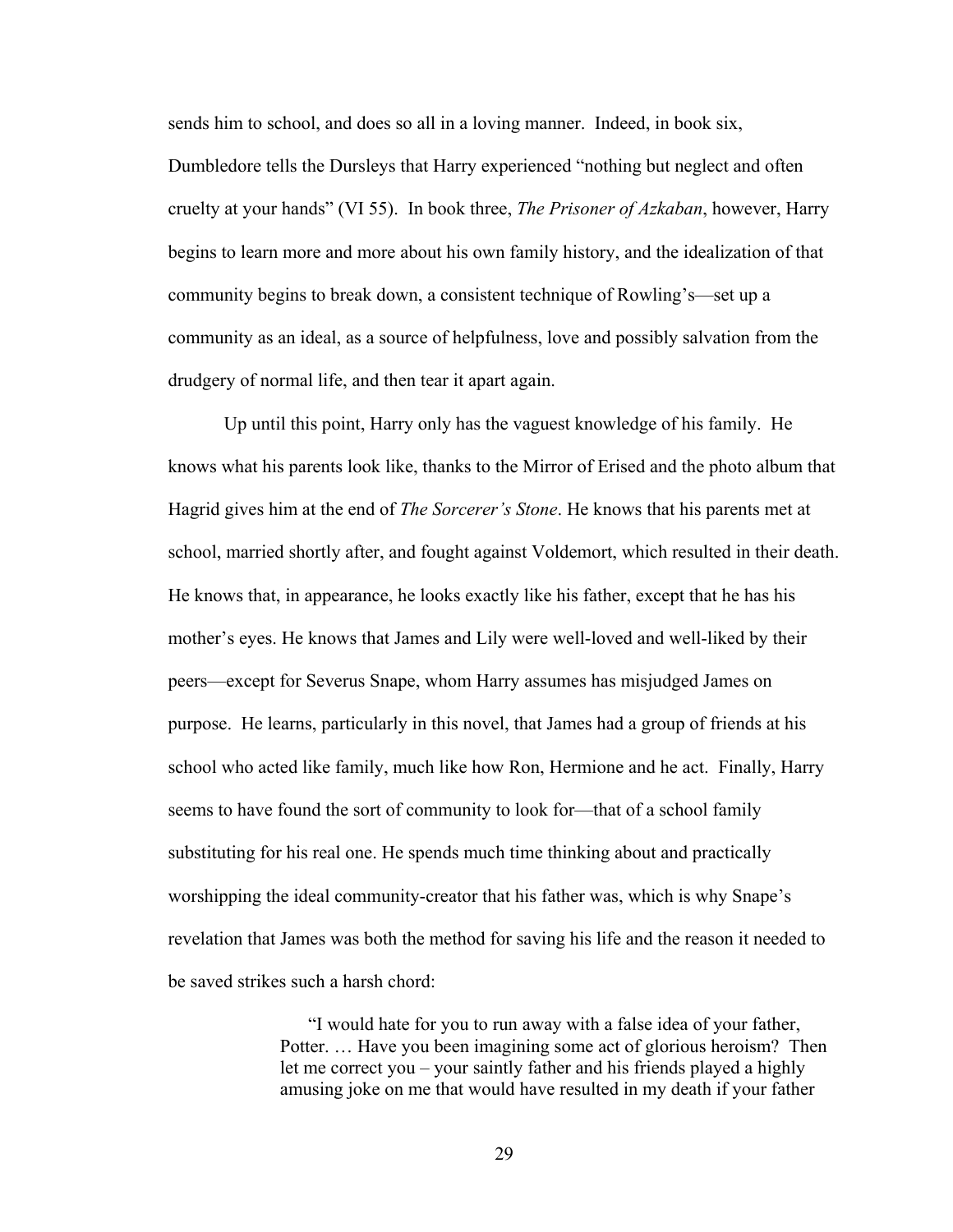hadn't gotten cold feet at the last moment. There was nothing brave about what he did. He was saving his own skin as much as mine. Had their joke succeeded, he would have been expelled from Hogwarts." ….Harry didn't move. There was a pounding in his ears. (285)

The idea that a person can be both the source and the reason for a saving act is evidence of the tensions and contradictions with which Rowling constantly works. Harry doesn't see that life is inherently full of these sorts of contradictions as the author develops them through decisions made by characters in the series, and Harry obstinately keeps reaching for the ideal, that community that will love and not hurt. This ideal begins to fall apart when Harry discovers that his parents were betrayed by their best friend, and then falls even further when he discovers that his intelligent, charming, smart and likable father so closely resembling himself—was also an immature troublemaker and a bit of a cad when he was at school. The family community that Harry idealized falls apart around his shoulders—as he learns more, he learns that things are messy, imperfect, and, indeed, contrary to almost everything he knew, which is precisely as Rowling would have love be—messy and imperfect.

As Harry sets up these idealized communities in his head—families, friends, Hogwarts—our author continually knocks them down, tears them apart, and insists that real humanity and real community is not the ideal that Harry keeps reaching for. As in the Christian church, there is the notion of the ideal community and the community that actually exists among broken human beings. This latter is as Grenz emphasizes because humans are human and therefore flawed and, as he would put it it, sinful, they can never achieve perfect community. Even uniting under the banner of love, one would still find brokenness within the church body, just as one finds brokenness within the wizarding community. What is important here is that Harry keeps trying, keeps thinking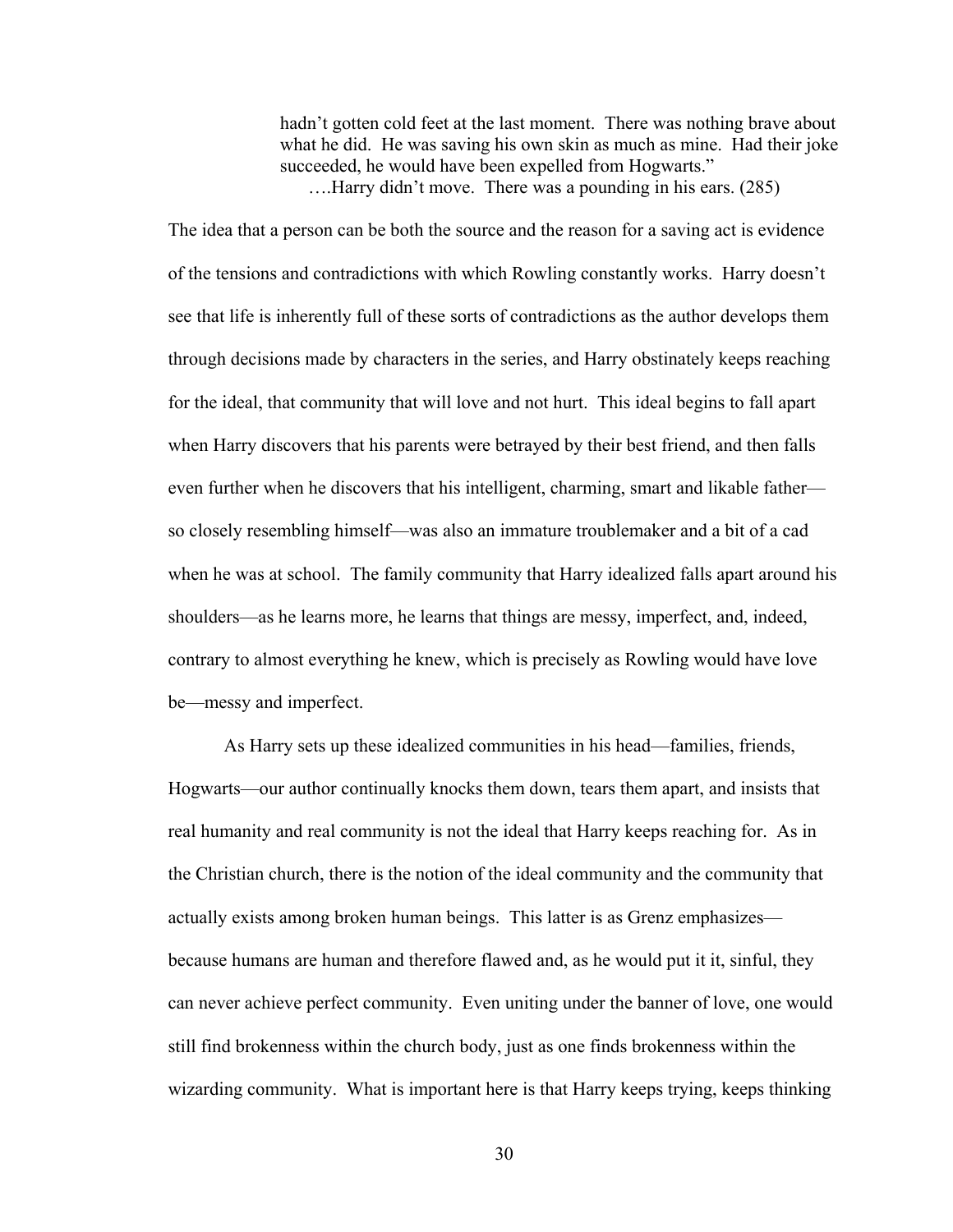that this community can and will be better, and he never gives up on this dream of a perfect community, despite everything in his background that would push him to despair. Grenz would say that Harry has a continued eschatological hope—in recognizing that dynamic spiritual community is the goal, the Christian hopes for the fulfillment of God's plan for restored community, something that Harry seems to be hoping for as well.

Indeed, in book three, we find Harry extending hope into happiness for half an hour when Sirius, a person he has no real, substantial reason to trust, extends his hand and offers him a family: "Harry's mind was buzzing. He was going to leave the Dursleys. He was going to live with Sirius Black, his parents' best friend. … He felt dazed. … What would happen when he told the Dursleys he was going to live with the convict they'd seen on television. ..!" (III 380). This moment occurs in the midst of an unlikely situation: they have just heard the entire tale of Peter Pettigrew, admitting to being Voldemort's lackey and giving up Lily and James' location to Voldemort. When Sirius invites Harry to live with him, they are leading a strange party—Harry and Sirius, an unconscious Snape, Pettigrew, Ron and Lupin chained together—out of the Shrieking Shack back to the grounds of Hogwarts. It is in the midst of this strange event that the chance at having family connected to the wizarding world is a great boon to Harry's attitude, enough that it puts him into a daze. Harry imagines returning to the community that first rejected him to gloat over the new love and family he has found. The offer is almost too good to be true and in reality, it is. Having a connection to a very real family is, after all, all that Harry desires, and if the author allowed it here, the emphasis on community would fail, so the bond is again, broken. Harry's idealized community fails, but as Dumbledore assures him at the end, not all hope is lost: "Didn't make any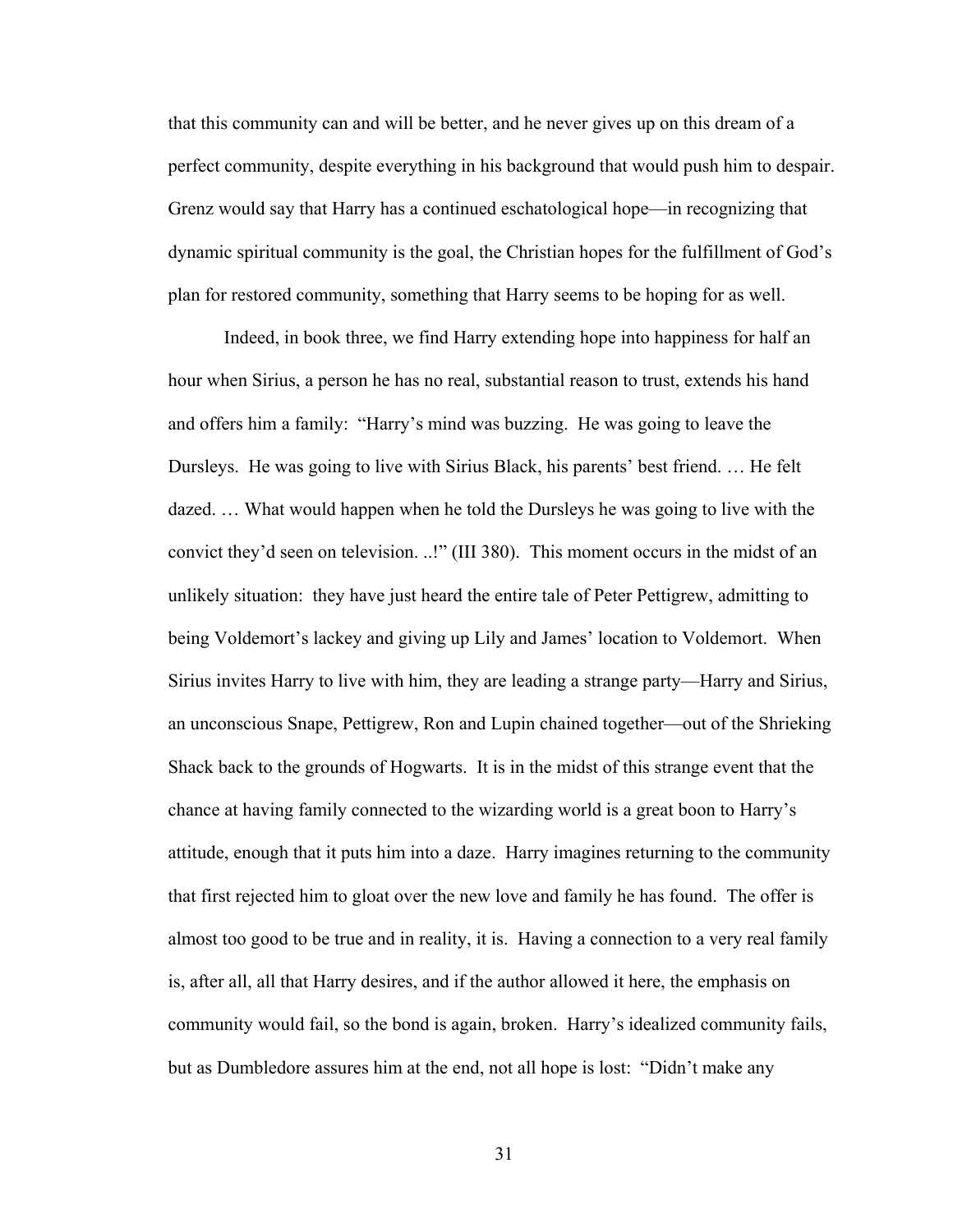difference? … It has made all the difference in the world, Harry. You helped uncover the truth. You saved an innocent man from a terrible fate" (425).

To wit, what we have seen so far is that with each breakdown of each iteration of community—the "normal" Dursleys, the school, his friends and now his family—Harry remains hopeful, loving, and, yes, even pure of intention. Even as he breaks school rules, functioning like a normal 13-year-old in his fighting amongst his friends, in refusing to follow the dictates of the school, he remains far more mature than many of his classmates in always looking beyond the brokenness of the people surrounding him and forward to that ideal. He remains ever hopeful, ever reaching into something beyond himself (even if he doesn't quite know what that is) because he recognizes that community is where good things happen, and that he needs to become a part of it. In book three we find Harry at his most optimistic about the concept of community, and that, maybe, just maybe, he has reason to be. After all, a man who managed to escape from Azkaban prison—a most unlikely character, himself embodying contradictions of community—has offered Harry shelter and love, and seems to have done so out of no sense of obligation, but rather out of a sense of community.<sup>6</sup> His best friend's child—and godson, an implication of a deeper bond and a promise to care for Harry—is surely welcome in his home. Despite the logistics, the reader, along with Harry, is allowed to hope that finally Harry will find the community he has been searching for, in the person whom Harry's parents trusted with their own lives.

But, alas, this will not be the case, as our other study in contradictions—Snape destroys the burgeoning community. Combine that with some ill-timed celestial effects

<sup>&</sup>lt;sup>6</sup> It is from Sirius that we get the lesson that one should judge a man by how he treats his inferiors (IV 525), only to see him treat his house elf Kreacher as a lower being, not worthy of true acceptance into the family (see the chapter entitled "12 Grimmauld Place" in *The Order of the Phoenix* in particular).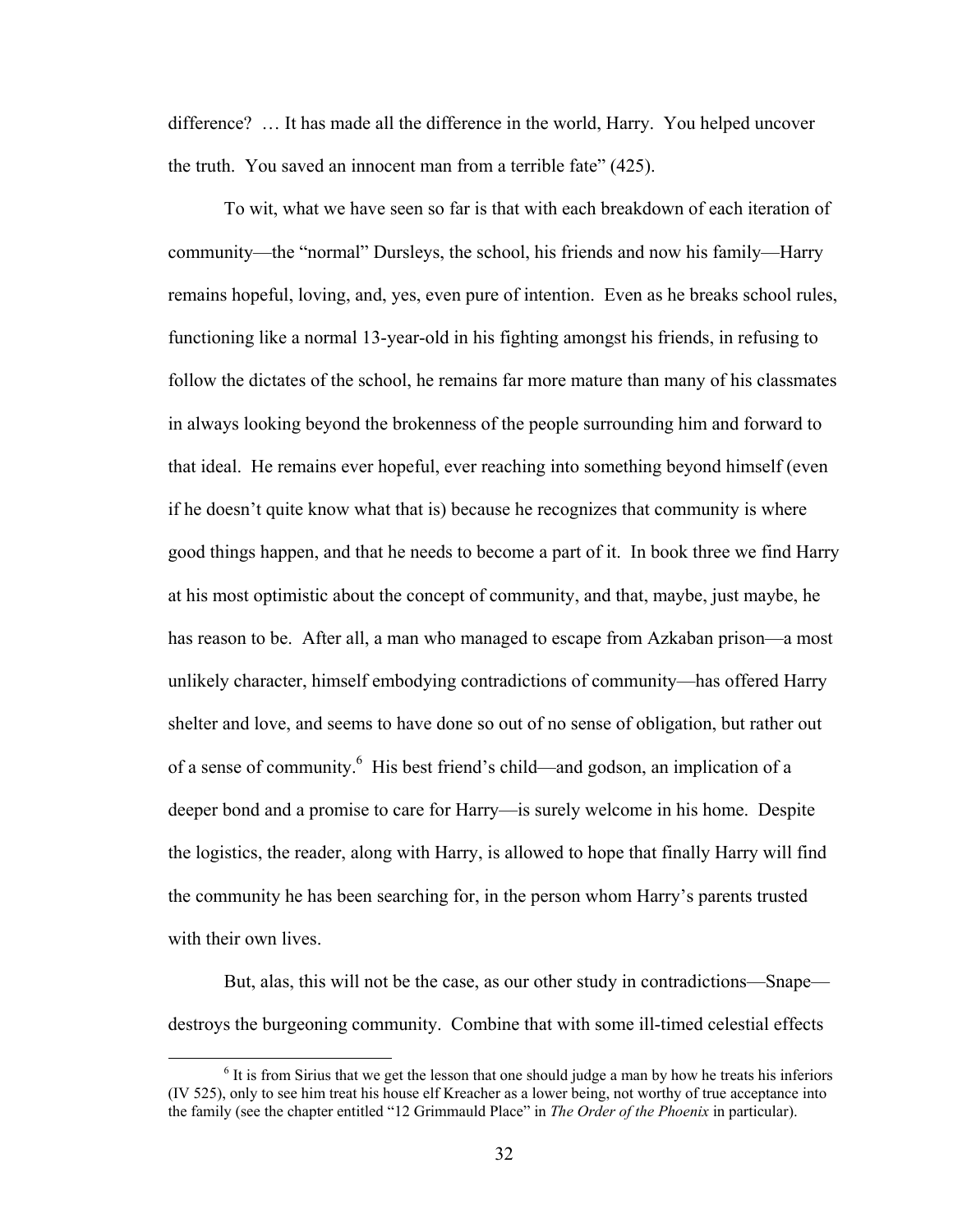(i.e., the full moon, which causes Lupin to transform into his werewolf self) and we have a broken world that fights against any sort of community forming, any sort of working together. But, again, it is Harry's hope of a family and a community that makes it possible for the world to be saved yet again. Harry works so hard to find Sirius in the end not only that Sirius may be saved, but so that he may see the image of his father coming to the rescue. He realizes nearly too late that it is only the distant hope and implicit image of his father that he has been clinging to, and not his actual father. Harry, therefore, must rely again on himself. This moment is a contradiction: his hope of a family, of a community, carries him on to depend upon himself. But this hope allows him to perform one of the most impressive pieces of magic yet done by a 13-year-old wizard, and it is not without purpose that Harry's Patronus takes on the form of a stag, a symbol of his father, James. It is Harry's continued hope for a communal family, for which he is finding constant, albeit unworthy, substitutes, that sustains his power as a wizard. Everything surrounding Harry's character hinges on this hope for a dynamic community. Stanley Grenz would say that Harry's hope resembles the Christian's hope for the renewing of the body and the world and the promise of a new life found in the community of Christ, again, an eschatological hope for renewal in community. The fact that Harry keeps hoping for a better world places him firmly within that Grenzian concept of community.

## *Book 4: A Game, A Gamble, and a Graveyard*

 Book four, one of the longest of the series, has multiple elements, the most important of which are the Tri-Wizard Tournament and the return of Voldemort. Harry, through no intention of his own, finds himself as the fourth Tri-Wizard champion,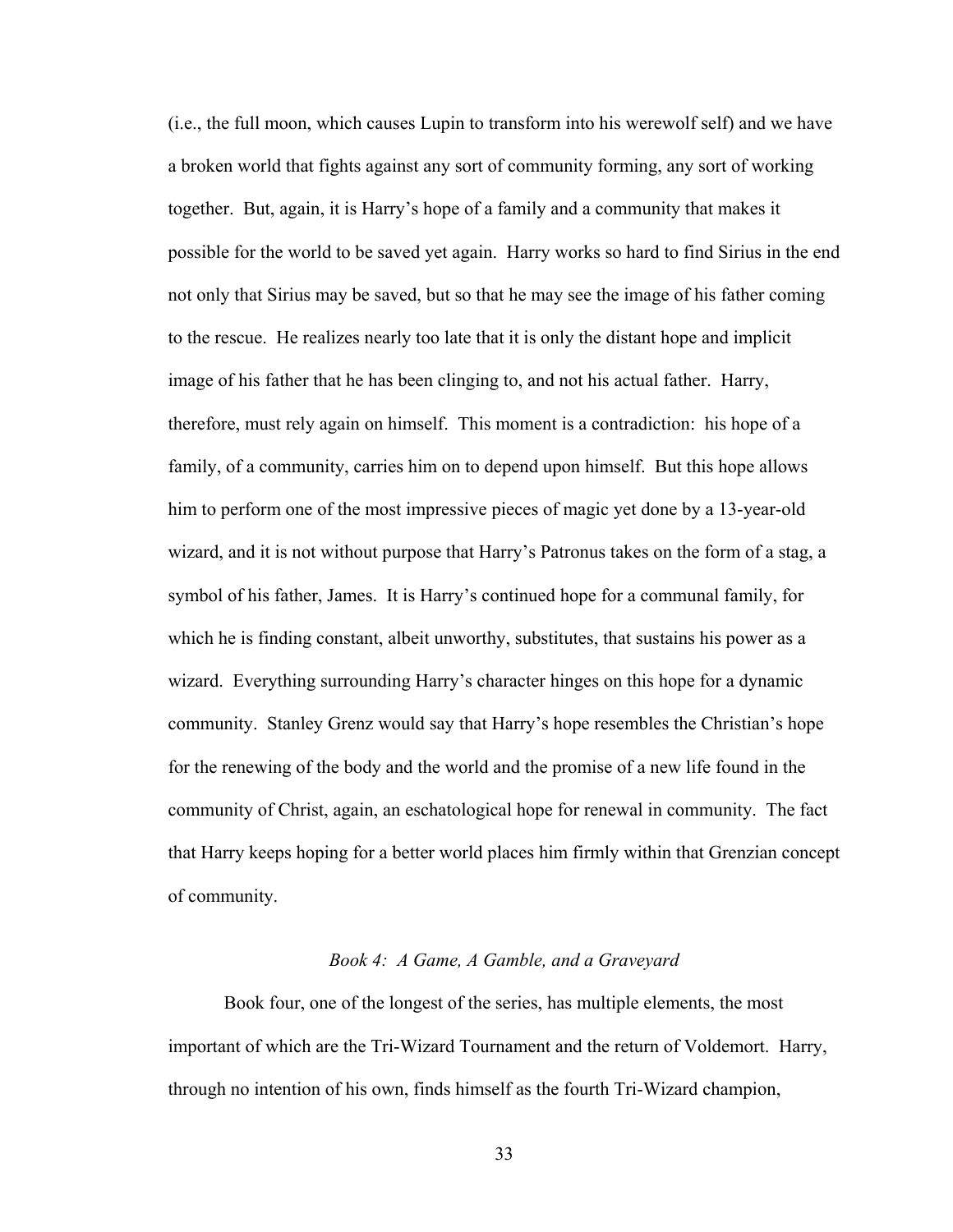competing against other wizarding schools. Throughout the three tasks of the tournament, Harry finds himself helped along the way by various people, and in the last task, agrees to tie with fellow Hogwarts champion, Cedric Diggory of Hufflepuff, and they move to touch the Tri-Wizard trophy at the same time. The trophy is, in fact, a Portkey which transports them to a graveyard. Cedric is killed quickly, and Voldemort uses Harry's blood in a magical spell that allows him to return to a bodily form. Before killing Harry, Voldemort, in his pride and certainty of power, decides to let Harry fight a grave mistake. Their wands, sharing a core from the same Phoenix, connect and form a spell called *Priori Incantatem*, which allows Harry to escape. It is discovered, upon Harry's return, that Mad-Eye Moody, the new Defense Against the Dark Arts teacher, is in fact one of Voldemort's servants in disguise, and the school year ends in mourning Cedric Diggory and awaiting to what is sure to be a battle for the ages against the newly risen Voldemort.

In book four, *The Goblet of Fire*, Rowling introduces a concept that had not previously occurred to either our protagonist or to her readers: other wizarding schools and, consequently, other wizarding communities. The idea that being a wizard would be an exclusively English phenomenon is, of course, ridiculous, but the sudden presence of other schools still takes Harry by surprise, as seen when walking around at the Quidditch World Cup. First he marvels at the sheer amount of other magical folk: "It was only just dawning on Harry how many witches and wizards there must be in the world; he had never really thought much about those in other countries" (IV 81) and then at the idea of other wizarding schools: "Harry laughed but didn't voice the amazement he felt at hearing about other wizarding schools. He supposed, now that he saw representatives of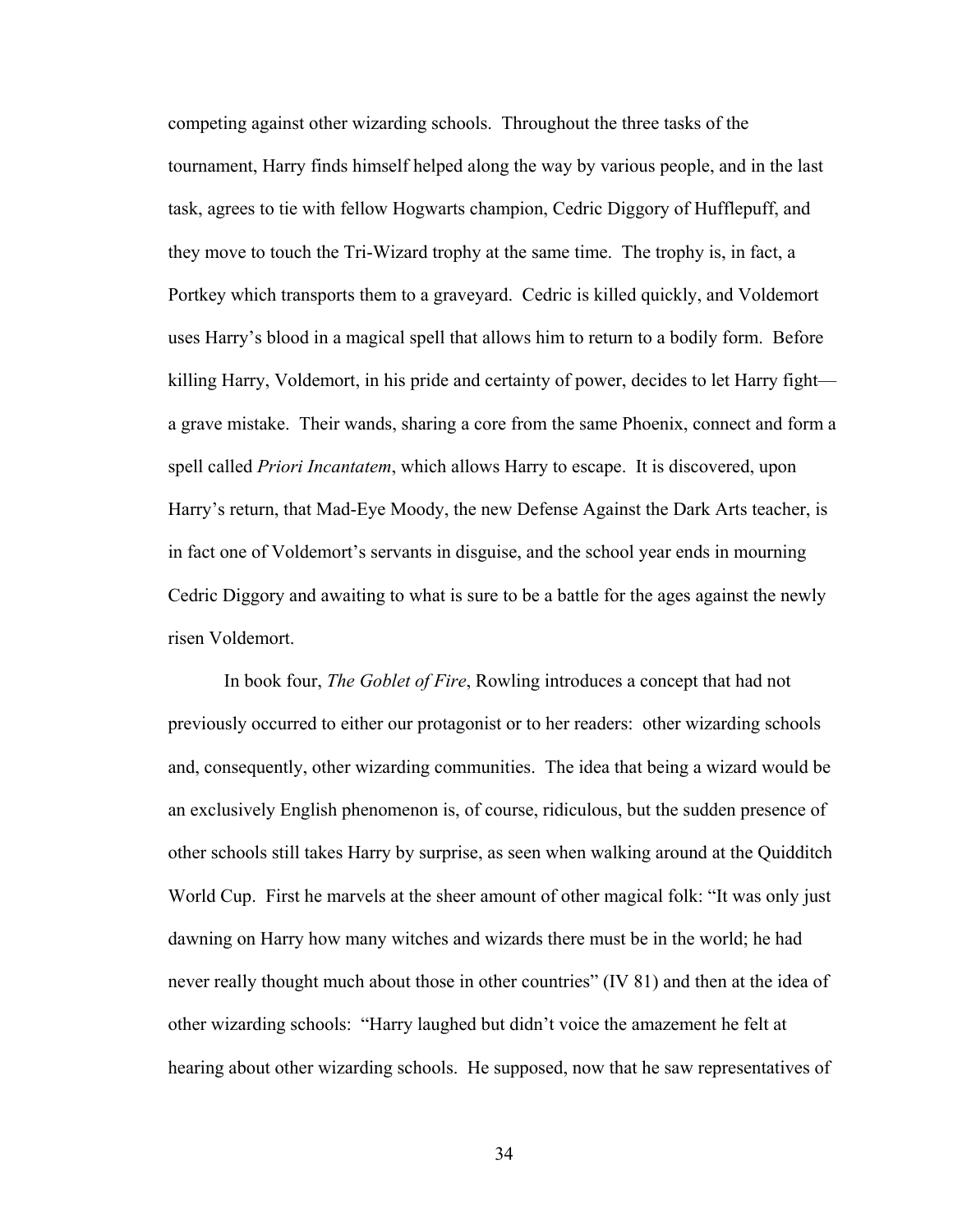so many nationalities in the campsite, that he had been stupid never to realize that Hogwarts couldn't be the only one" (IV 85). Coddled in the exclusively British wizarding world, the readers and Harry are surprised by the breadth of the wizarding community.

This book develops the concept of the universality of wizardhood from the start, at the same time emphasizing its exclusivity. We meet Harry again as he is preparing to go to the Quidditch World Cup, another example of a concept from the Muggle world turned on its head for wizarding purposes. It is safe to say that almost every British schoolchild (and thus, most of Rowling's target demographic) is familiar with the concept of the football (soccer, in America) World Cup and what it means for bringing countries and people from different communities together. Rowling here takes that concept and applies it to the wizarding world, bringing together a great diversity of wizarding communities under the umbrella of sport. Witches and wizards from Ireland, Bulgaria, the Americas, countries in Africa, and other remote regions of the world all converge on the World Cup, emphasizing the idea that wizardry is essentially universal. However, the secrecy surrounding the World Cup and the important need to keep Muggles away also emphasizes the exclusivity of this world, another example of the use of contradiction. While the wizarding community can come together and celebrate their wizardhood, it behaves almost like a secret club in that they must be careful not to let anyone not already a wizard into the community.

The community that had happily come together under the banner of sport, however, is soon broken up by that force which functions to break apart community in each of the books in the series: Voldemort. Voldemort's small community of followers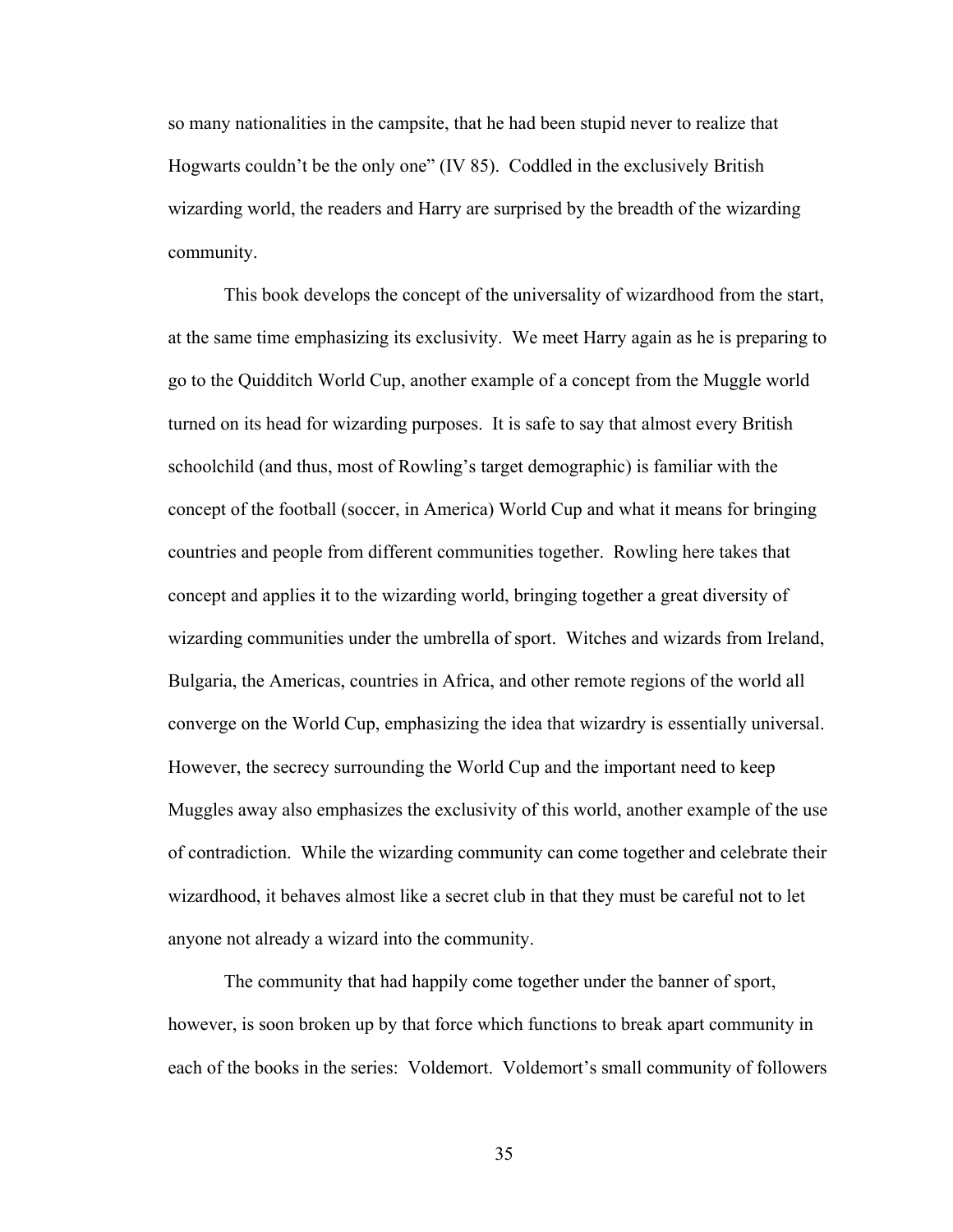functions to disrupt the community of wizards when they are at their most joyous. He-Who-Must-Not-Be-Named appears to be the reason that Harry's ideals of community have failed. I've mentioned that the wizarding world's community is broken, evidenced by the breakdown of communities in books 1-3, but the reason for this brokenness becomes almost painfully evident finally in book four. While Harry has been fighting Voldemort all along, Voldemort's power for "spreading enmity and discord" (as Dumbledore says in the end of book four) becomes especially evident here, crystallized in the actions of his followers at the World Cup, and exhibited again and again in the warnings about the rival schools needing to come together.<sup>7</sup> There is a call for unity, for safety in numbers. Indeed, the entire reason the Tri-Wizard tournament is restarted is to foster community among the schools in attempts to repair it after it had been torn apart by the war with Voldemort years before (IV 187).

Rowling has used previous novels to set up how community is important to each of her characters, but particularly to her protagonist, Harry. In this book, then—the exact middle of the series—Rowling draws together the ideal community that Harry wants, and the brokenness of the actual community that Harry experiences, providing, at long last, an explanation of and some movement away from the brokenness. Up until now, there has only been a vague sense that Voldemort was behind the broken community that Harry was experiencing—things were not normal during his first two years at Hogwarts as he adjusted to the community there, and his first real chance at community each year was broken apart by ghosts of Voldemort's presence—Quirrell, Tom Riddle, and Peter Pettigrew all functioning either as Voldemort himself or in his stead. Here, in book four,

 <sup>7</sup> These actions include taunting the Muggle family on whose field the wizards have camped, setting fire to tents in the area, and, eventually, setting the Dark Mark (see glossary) in the sky.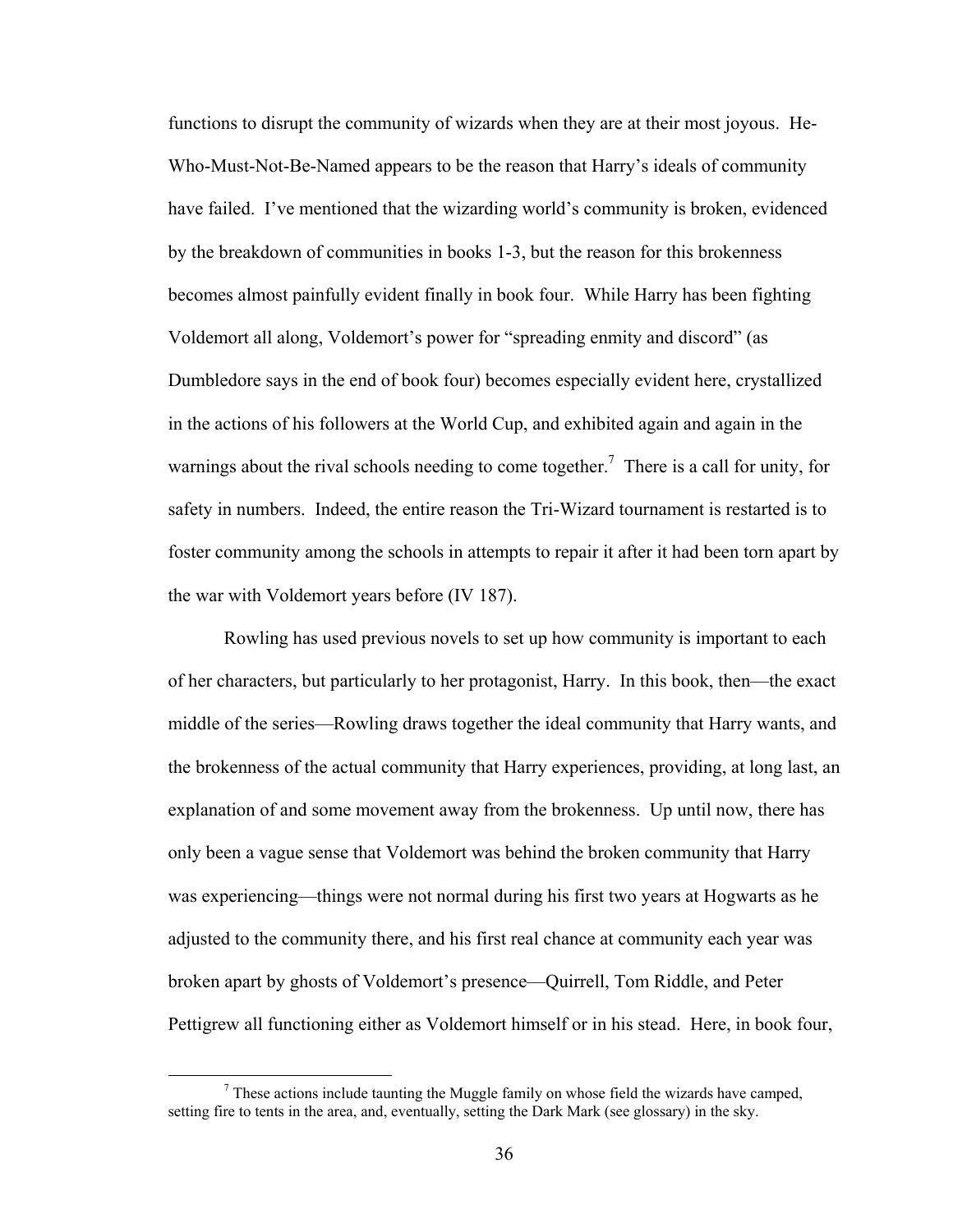Rowling posits an attempt at real, dynamic worlddie community through the introduction of other wizarding schools. Hermione's relationship with Viktor Krum, the much older Quidditch star, is a microcosm of how the schools are supposed to come together—not necessarily as a romantic relationship, but without regard to status, stance, or school. This is true community.

However, the presence of Voldemort's followers once again knocks things out of balance. There are four champions instead of three, with Harry being inserted into the tournament, a very risky position. Strange things begin happening within the contests, such as the level of cheating revealed in the first round (IV 228), Dobby suddenly showing up with Gillyweed in the second round (IV 491), and Harry finding his way rather easily through the maze in the last part of the contest (IV 622). All of this culminates in the climatic graveyard scene in Little Hangleton in which Voldemort rises to true power.

This graveyard scene is one of the most important for Rowling's emphasis on community. Harry and Cedric go for the Triwizard cup at the same moment, discovering all too late that it is a Portkey, transporting them from the Hogwarts grounds to a graveyard in Little Hangleton, where Voldemort and Wormtail reveal themselves and kill Cedric. Harry is then captured and made to watch while Wormtail performs the magical spell that brings Voldemort back to his body (IV 636-643). It is by bringing together all sorts of disparate elements—flesh of the servant, bone of the father, and blood of the enemy—that Voldemort is able to regain power. Voldemort is able to take and manipulate the power of disparate and contradictory community to his own purposes: his Death Eater servants are a prime example of this, especially as many of them claim to be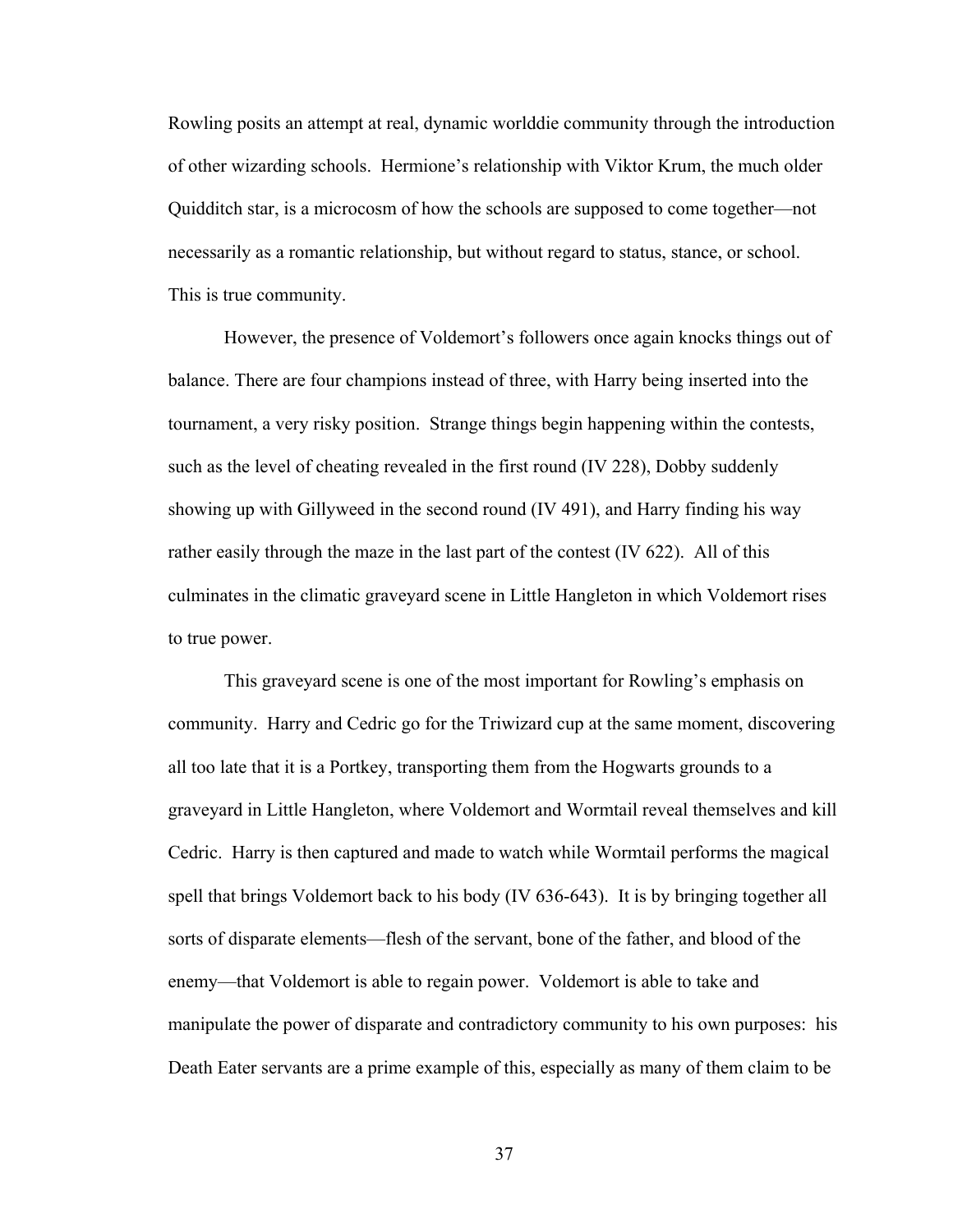the only ones in Voldemort's confidence, which encourages extreme devotion and loyalty without any real relationship beyond master and servant. Voldemort calls others to himself in order that he may use them—others in his circle are merely servants, not friends. But Harry's consequent use of community in relation to himself (*Priori Incantatem*) trumps Voldemort's evil uses of community altogether.<sup>8</sup> Harry, does not even "call" others; they simply show up. When the ghost-like figures emerge from Voldemort's wand—a potent symbol of help coming from the least likely of places—they are not necessarily summoned by Harry, but immediately come to his aid anyway. He and Voldemort are both very surprised by their presence (IV 663). Harry immediately connects what happens with the wands with the community he has made with Dumbledore:

> [The phoenix song] was the sound of hope to Harry…the most beautiful and welcome thing he had ever heard in his life…He felt as though the song were inside him instead of just around him…It was the sound he connected with Dumbledore, and it was almost as though a friend were speaking in his ear…*Don't break the connection.* (IV 664, emphasis original)

Harry's connection with love, with a community, ultimately saves him in this dire moment, though it will be a long time before he can entirely process what happened. It is the appearance of a ghostly, faded James Potter that ultimately completes this emphasis of community, as Harry holds on for just long enough for his father to come and speak words of comfort. He has a "friend speaking in his ear," telling him what to do—his connections to love, to the larger wizarding community, create a sense of hope for his salvation. He is able to figure out a plan for escape because of the presence—unknown

<sup>&</sup>lt;sup>8</sup> See glossary.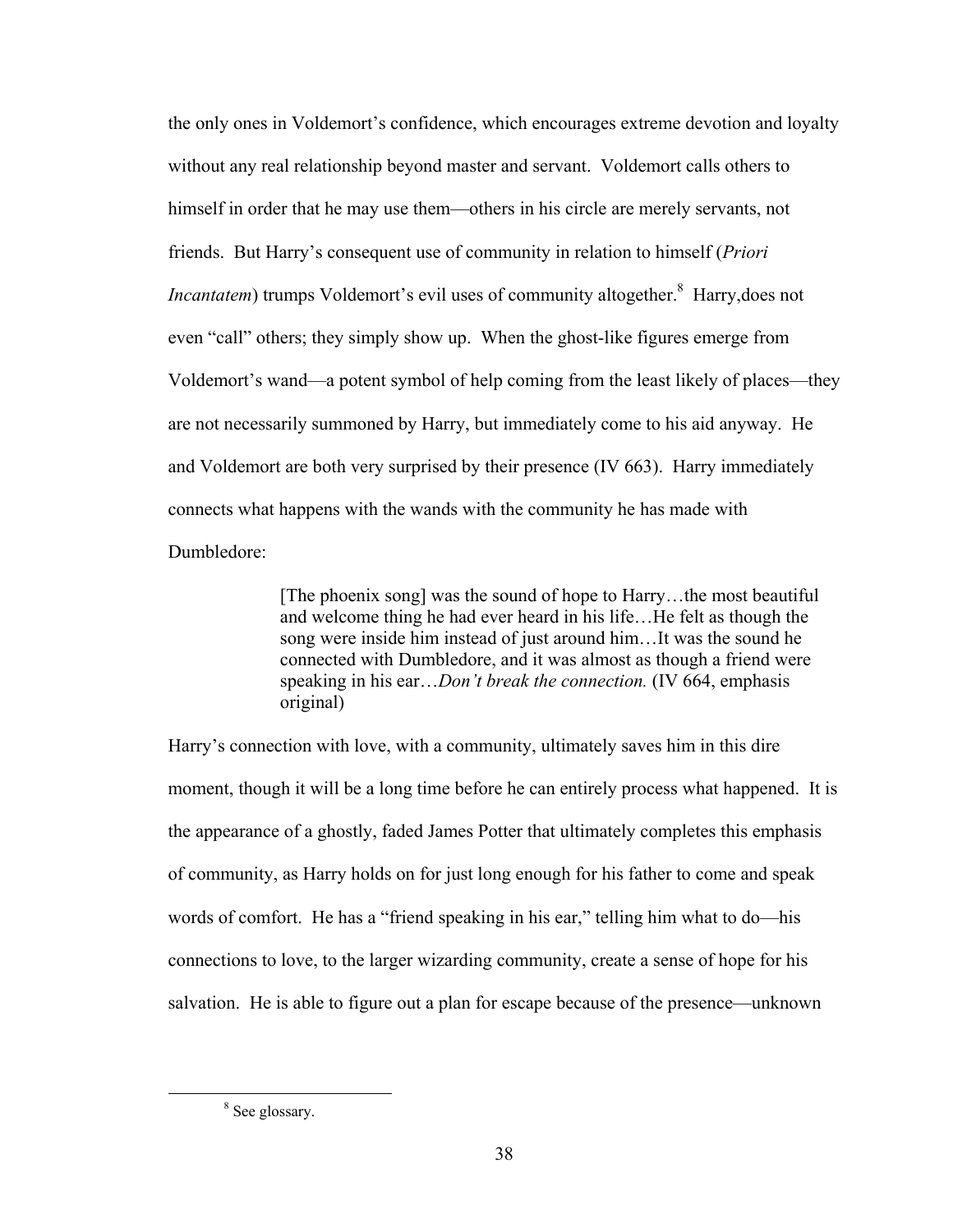by Voldemort—of a larger wizarding community. Harry's attachment and desire for true community are ultimately what saves him here.

In two more small moments before the end of book four, Rowling once again emphasizes the saving aspect of community. The wizarding community moves from being simply a community of people who believe the same thing into a community that functions together to be saved while an outside force is attempting to fracture it. This sort of community is one that works together for its own salvation—what Grenz would call a "salvation community" (TC 458). The body of believers is united by the concept of being saved from their brokenness. In book four, we see the wizarding community take on this role: once through an attempted rescue, and once through words from our spiritual guide. This emphasis on a salvation community comes from the words of our spiritual guide in all seven books: Albus Dumbledore. First, Dumbledore's words shortly after Harry returns with Cedric Diggory's body—upon finally capturing Barty Crouch, Jr., masquerading as Mad-Eye Moody—indicate that good wizards work to keep community together, not break it apart: "The real Moody would not have removed you from my sight after what happened tonight. The moment he took you, I knew—and I followed" (IV 680). The moment that the fake Moody took Harry away from the community that surrounded him, the ever-insightful Dumbledore figured out that this Moody was not actually trustworthy. Having community in a time of grief and strife, then, is emphasized as all important.

Dumbledore also speaks a prophetic word about the importance of community in his final speech to the school—one that, ironically, causes much division among those who choose to believe in Voldemort's return and those who decide to ignore it.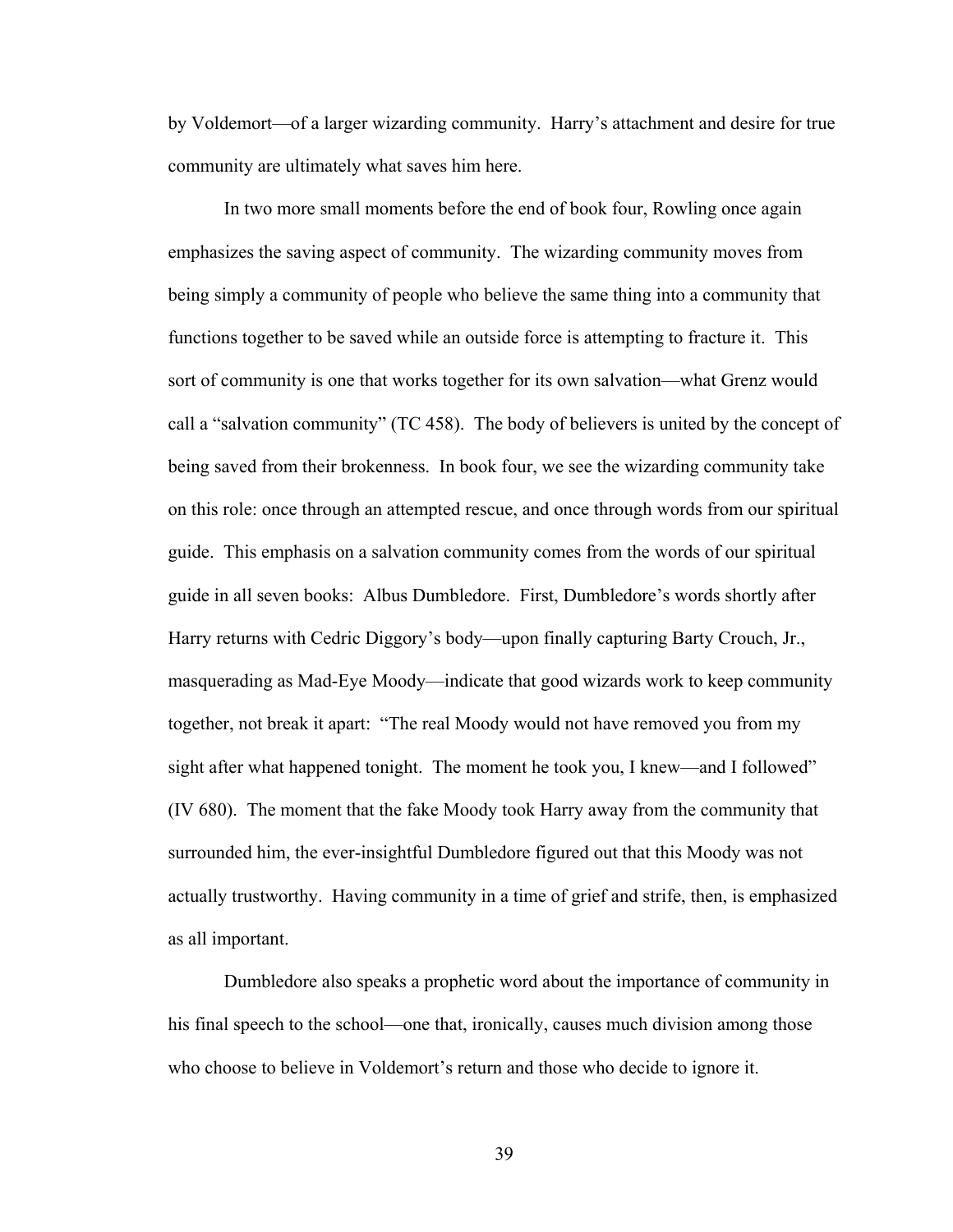Dumbledore calls for the community to work together as one in both processing their grief over Cedric Diggory's death, and in honoring the one who was able to defeat Lord Voldemort a fifth time. Yet we see traces of the community already beginning to crack:

> Dumbledore turned gravely to Harry and raised his goblet once more. Nearly everyone in the Great Hall followed suit. They murmured his name, as they had murmured Cedric's, and drank to him. But through a gap in the standing figures, Harry saw that Malfoy, Crabbe, Goyle, and many of the other Slytherins had remained defiantly in their seats, their goblets untouched. Dumbledore, who after all possessed no magical eye, did not see them. (IV 723)

The influence of Voldemort in separating the community into factions is already evident here, but Dumbledore is not as ignorant as the above quotation may indicate. He immediately follows the praise of Harry with a declaration that the ties between the wizarding schools would be "more important than ever before" (IV 723). Dumbledore speaks to Rowling's emphasis on how community must function if it is to defeat any outside threat. In previous books, we have only caught glimpses of such work, only seen brief idealizations of community in Harry's mind, only to have them knocked back down by some outside force. Readers have not yet been allowed the same hope that Harry holds. Here, Dumbledore emphasizes for us how important it is that community remain entirely intact and gives us hope:

> I say to you all, once again – in light of Lord Voldemort's return, we are only as strong as we are united, as weak as we are divided. Lord Voldemort's gift for spreading discord and enmity is very great. We can fight it only by showing an equally strong bond of friendship and trust. Differences of habit and language are nothing at all if our aims are identical and our hearts are open. (IV 723)

Rowling, speaking through her character of Dumbledore, emphasizes the need for community as a saving grace in the wizarding world. The power threatening the good wizarding community will only become stronger if they cannot remain bonded together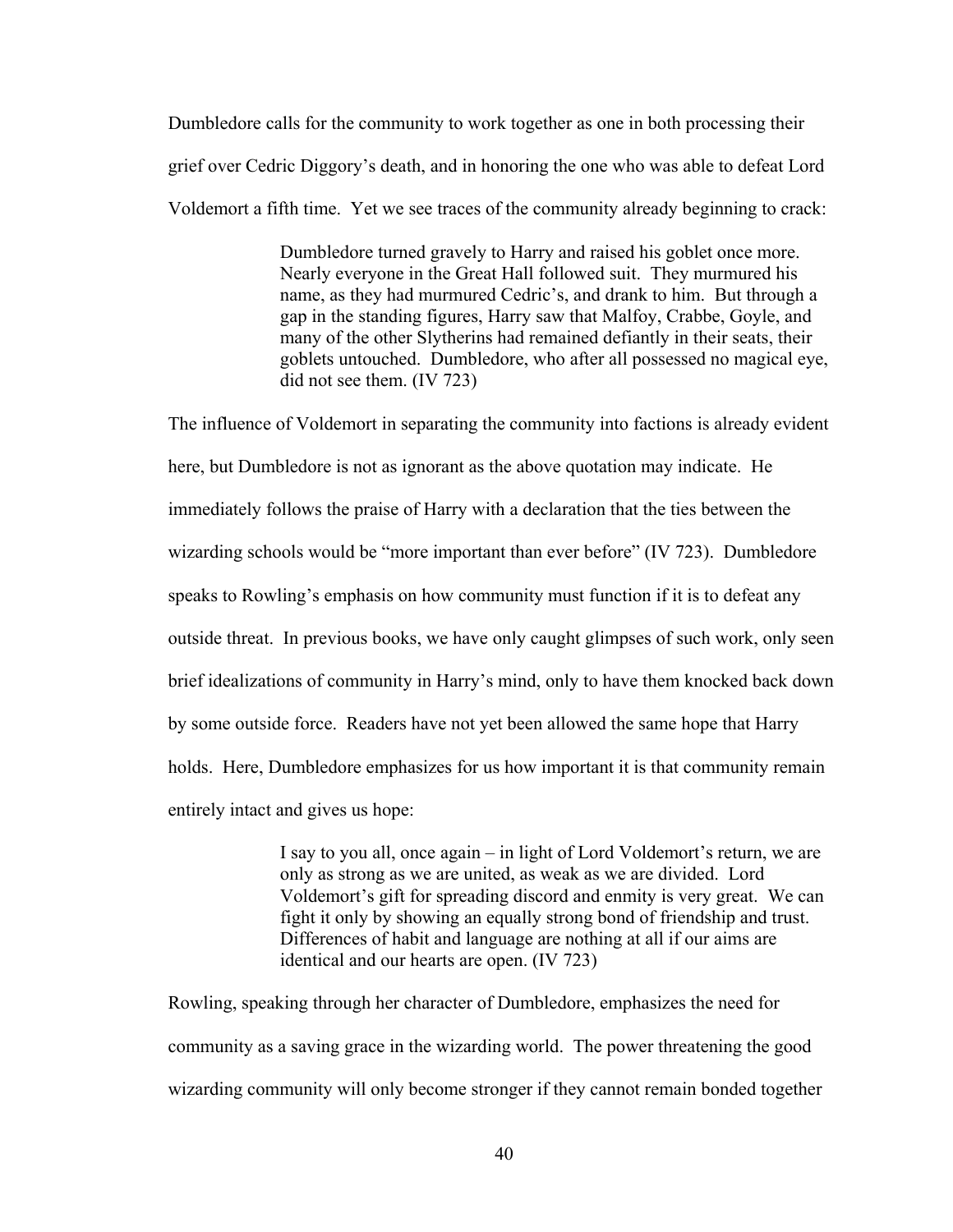with the ideal of love—as in the Christian community, people from all different walks of life are bonded together under the banner of love and hope. Dumbledore's speech sets up a framework for the last three books in exploring whether or not the community will function together as a whole or continue to fracture. The wizarding community, already imbued with a supernatural element because of their work in magic, reflects, once again, the saving community of the New Testament, a group of people who must come together to rebel against the common way of thinking, and the outside threat to break it down, all because of love. Indeed, it is from the Gospels and the mouth of Jesus that the idea of an unbroken community becomes extremely important: "A house divided against itself cannot stand" (Matt. 12:25), a comment reflected in Dumbledore's speech. It is this framework within which Rowling must work for the finish of her tale.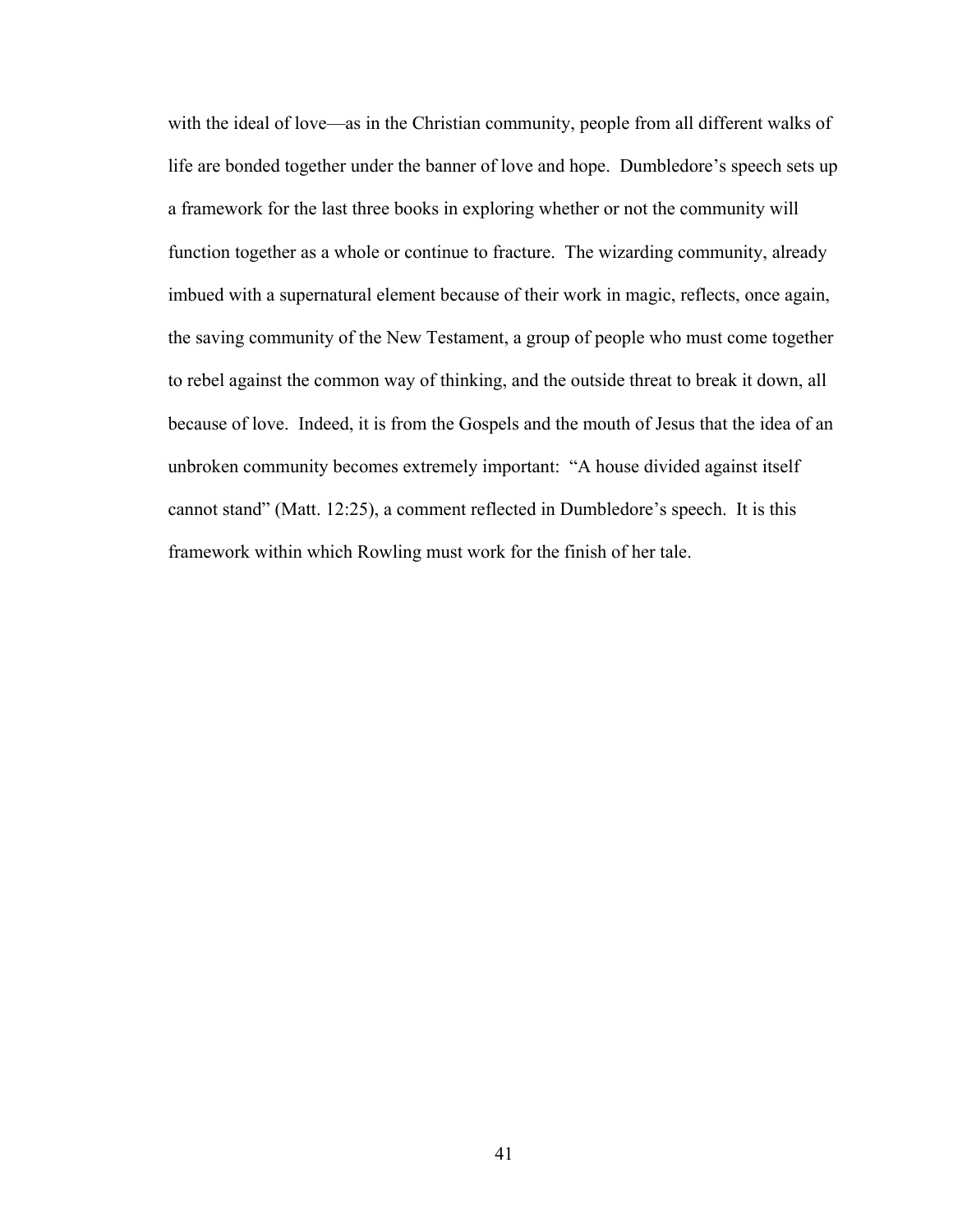# CHAPTER THREE

Choosing One's New Family: Books 5-7

## *Introduction*

In the last three books of the series, much more of J.K. Rowling's theories about community bubble to the surface and become obvious. With the return of Lord Voldemort in book four, the urgency that draws the wizarding world together becomes much more apparent, and the consequences of Harry's actions are suddenly affecting the community around him in much larger ways—his choices in these last three books have a clear ripple effect which extends to those at the Ministry, and even in countries outside of Britain.

### *Book 5: An Order of Great Importance*

In *The Order of the Phoenix*, Harry is struggling internally throughout most of the storyline. He keeps having terrible dreams about walking down a mysterious corridor, and, with the wizarding community not believing in the return of Voldemort, finds himself painted as a liar. The Ministry of Magic is interfering at Hogwarts, eventually pushing Dumbledore out of the Headmaster position and instituting Dolores Umbridge, the Minister's right hand woman, as Dumbledore's replacement. In the meantime, Harry has been assigned private lessons with Severus Snape in an effort to learn how to close his mind to these dreams, as it is suspected he is seeing into Voldemort's mind. Because of Harry's lack of willngness to study with Snape, he fails horrendously at the lessons, and Voldemort, discovering the connection between their minds, acts on it, giving Harry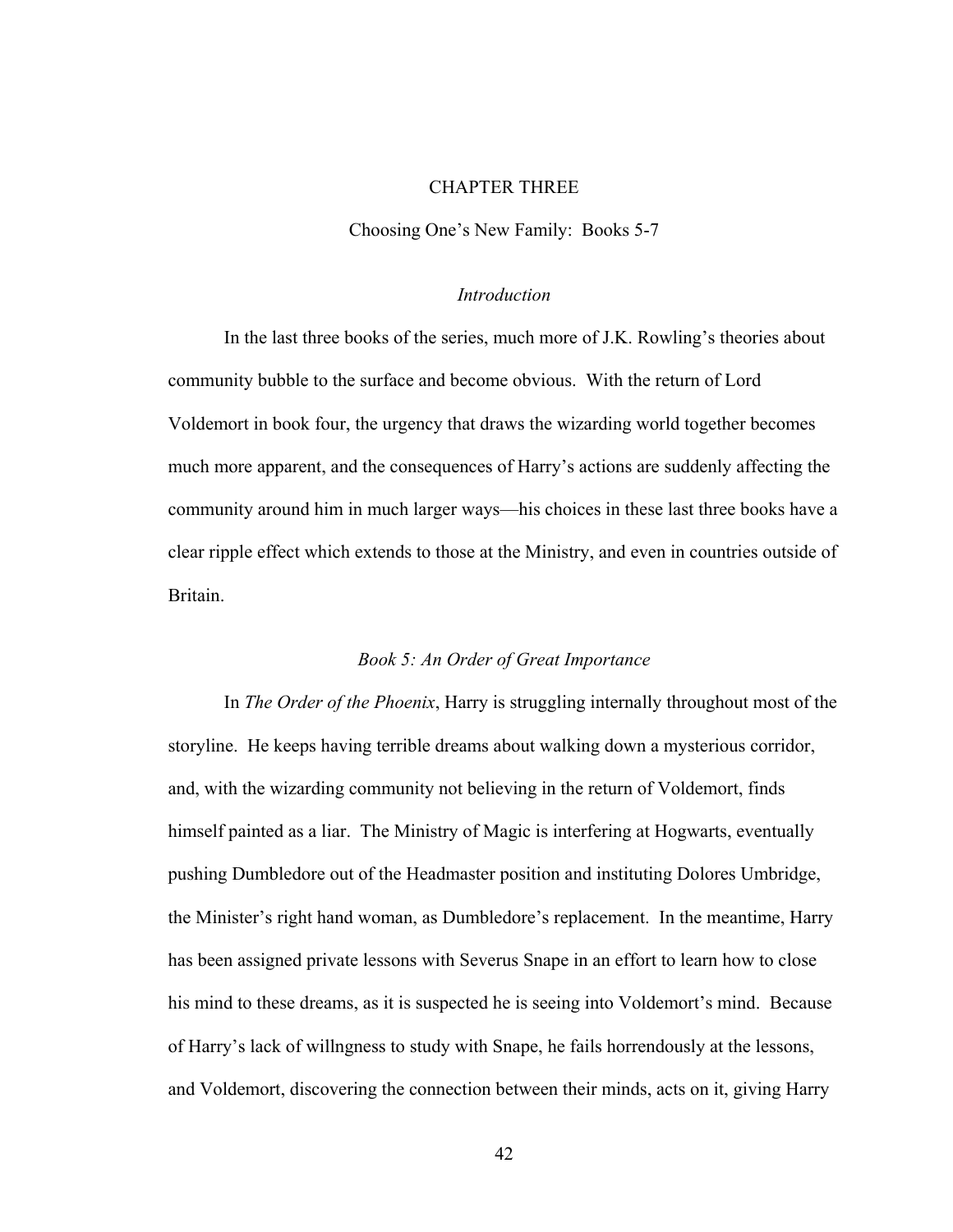a dream of Sirius being tortured in the Department of Mysteries at the Ministry. In reality, Sirius is safe, but Harry and his friends rush to the Ministry anyway, discovering too late their error. The Death Eaters—particularly noted are Lucius Malfoy and Bellatrix Lestrange—use Harry to grasp a prophecy that is in the Department of Mysteries. The prophecy pertains to Harry and Voldemort, and states, "neither can live while the other survives" (V 841). Right when it seems that the young wizards have lost hope, Dumbledore and his fighters appear and defeat the Death Eaters. Unfortunately, Sirius dies in the subsequent battle, an event that rattles Harry greatly.

Book five finds Harry estranged from the community that was so ready to throw their arms around him at the end of the last book. Once again, Rowling uses contradiction, giving her readers hope and then making them wonder why it's not working out. Harry has once again returned to his Muggle home at 4 Privet Drive, receiving letters from Ron, Hermione and Sirius, but no with any real information, and resorting to sneaking listens at the news to find out if any large-scale destruction is taking place. He feels cut off, separated from everything:

> The injustice of it all welled up inside him so that he wanted to yell with fury. If it hadn't been for him, nobody would even know that Voldemort was back! And his reward was to be stuck in Little Whinging for four solid weeks, completely cut off from the magical world, reduced to squatting behind dying begonias so that he could hear about water-skiing budgerigars! How could Dumbledore have forgotten him so easily? Why had Ron and Hermione got together without inviting him along too? (V, 10)

In contrast to the great wealth of community that Harry began experiencing at the end of *The Goblet of Fire*, he is now unable to participate in the community for which he feels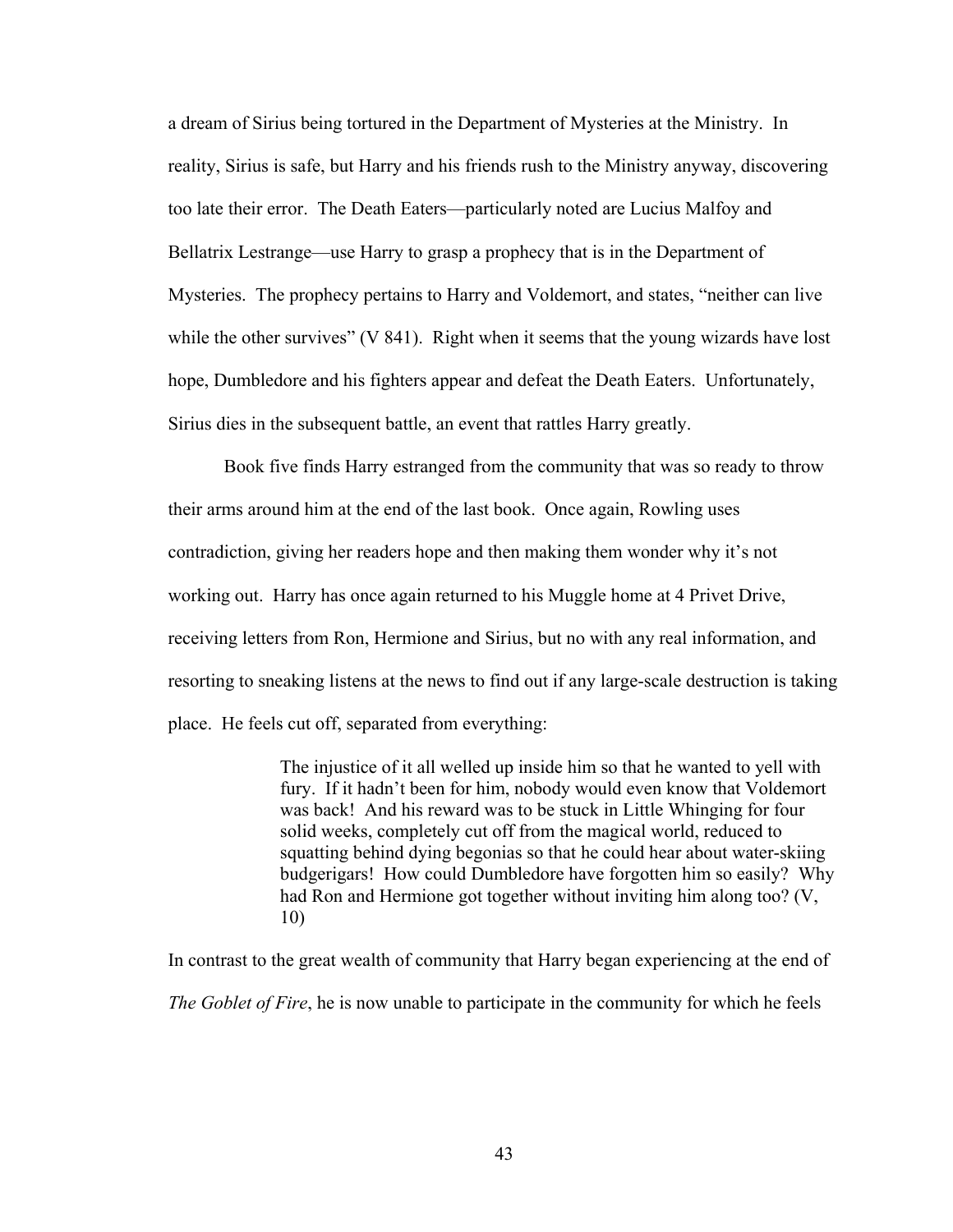such a desperate need.<sup>1</sup> The bitterness and pain that he feels at the separation serves to highlight the importance of all parts of the community working together, even if it puts certain parts of the community at risk. Dumbledore reveals later on that he kept Harry at a distance because he feared the connection Harry may have inadvertently formed with Voldemort, and here is the first time we actually see Dumbledore making a mistake. By not including Harry from the start in the community's plans (the Order of the Phoenix is itself a tightly knit community of wizards fighting for a certain cause), it could be argued that Dumbledore is at fault for Sirius' eventual demise at the end of this book. The feelings of loneliness, separation and ostracizing that Harry experiences here at the very outset of the novel manifest themselves further on in Harry convincing himself that he must act alone.

 The feeling of separation from Dumbledore—his spiritual guide—and being ostracized from the wizarding community (as a whole, they don't believe that Voldemort is back, and *The Daily Prophet* takes jibes at Harry nearly every day) leads Harry to develop his own separate core of believers. Harry, Ron and Hermione call together a core of students who "believe" in Harry's mission, who are willing to act radically to undermine the Ministry's actions. In Defense Against the Dark Arts class, the curriculum has eliminated the practical section of the course in favor of the purely theoretical. The students, upset with this change and with Ministry interfence, begin a sort of reformation, a group for learning advanced skills of magic to defend against Voldemort, going directly against what they are being taught in Defense Against the Dark Arts that year by Ministry

<sup>&</sup>lt;sup>1</sup> For example, on the train back to London, Draco, Crabbe and Goyle visit the compartment holding the Weasleys (minus Percy), Hermione, and Harry. When a fight breaks out, all members of Gryffindor cast spells and leave the Slytherins in varied states of magical duress (730). This could possibly be a forerunner of the battles that will form the conclusion for each of the next three books.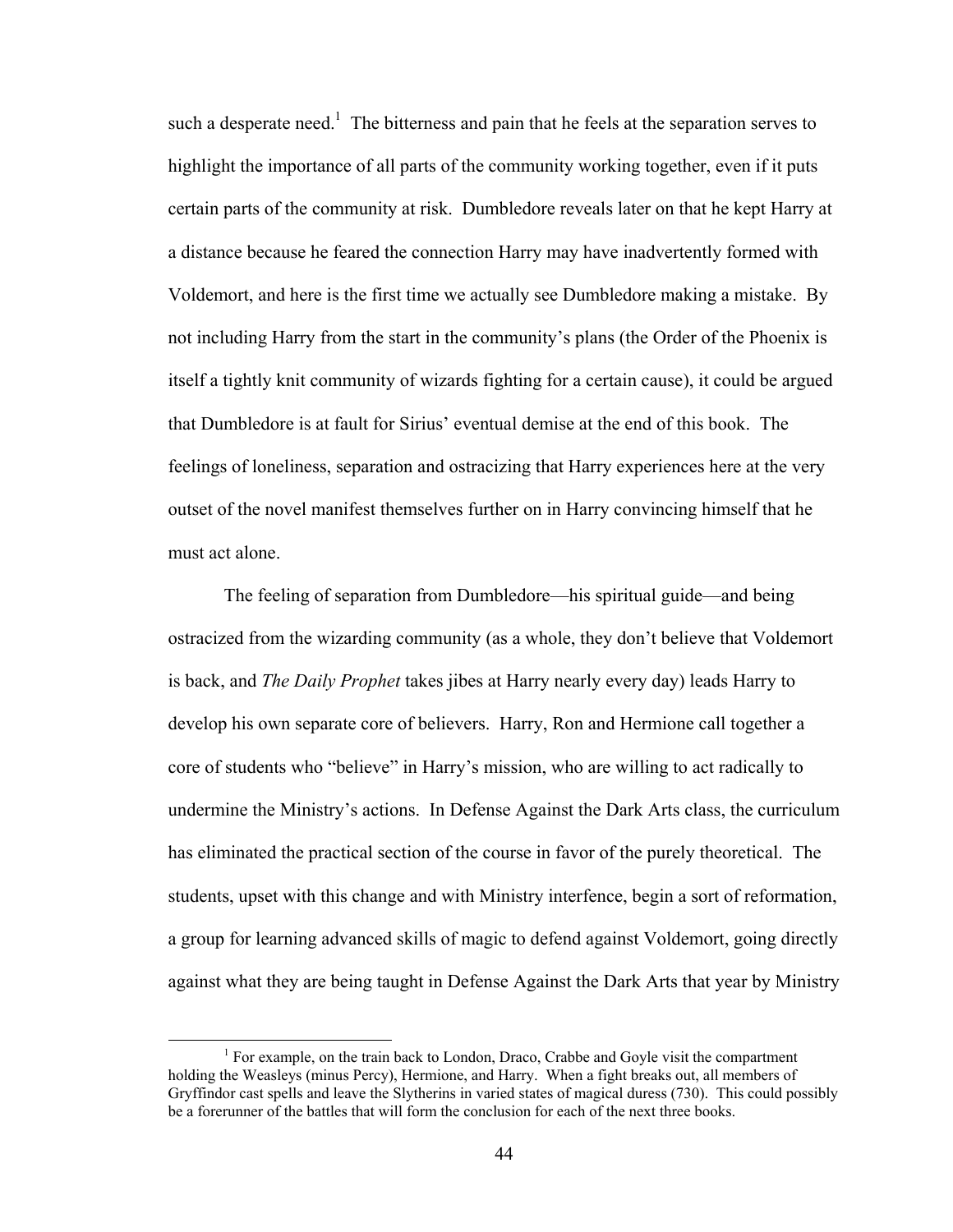stooge Dolores Umbridge. Harry finds in Dumbledore's Army the joy of being in community again. This joy sustains him for much of the action in the novel:

> Harry felt as though he were carrying some kind of talisman inside his chest over the following two weeks, a glowing secret that supported him through Umbridge's classes and even made it possible for him to smile blandly as he looked into her horrible bulging eyes. He and the D.A. were resisting her under her very nose, doing the very thing that she and the Ministry most feared, and whenever he was supposed to be reading Wilbert Slinkhard's book during her lessons he dwelled instead on satisfying memories of their most recent meetings, remembering how Neville had successfully disarmed Hermione, how Colin Creevey had mastered the Impediment Jinx after three meetings' hard effort, how Parvati Patil had produced such a good Reductor Curse that she had reduced the table carrying all the Sneakoscopes to dust. (V 397)

In rebelling against Umbridge, Harry finds an almost perverse joy, which sustains him through hard months of the school year, and convinces him that this rebellion against authority is the right move to make. However, it doesn't work out for him as Dumbledore's Army is discovered, broken apart, and results in a fight that causes Dumbledore to leave Hogwarts. By forming his own private community, he has developed his own understanding of what community means, and only reconnects to the larger community after he realizes that he has put his own spiritual leader at risk.

In the end, developing a separate offshoot of community within the larger wizarding world turns out to be a huge distraction from the pursuit of a right path in fighting Voldemort. Harry's leadership in this separate community gives him an overconfidence in his abilities and he continues to ignore the advice of adults he should trust—like Snape. Throughout *Order of the Phoenix*, Snape and Dumbledore are working for Harry to close off his mind from outside influence because Voldemort and he apparently have some sort of connection that could be dangerous; Harry's reliance on his own power leads him to rebel, to not work on Occlumency. During his final exams for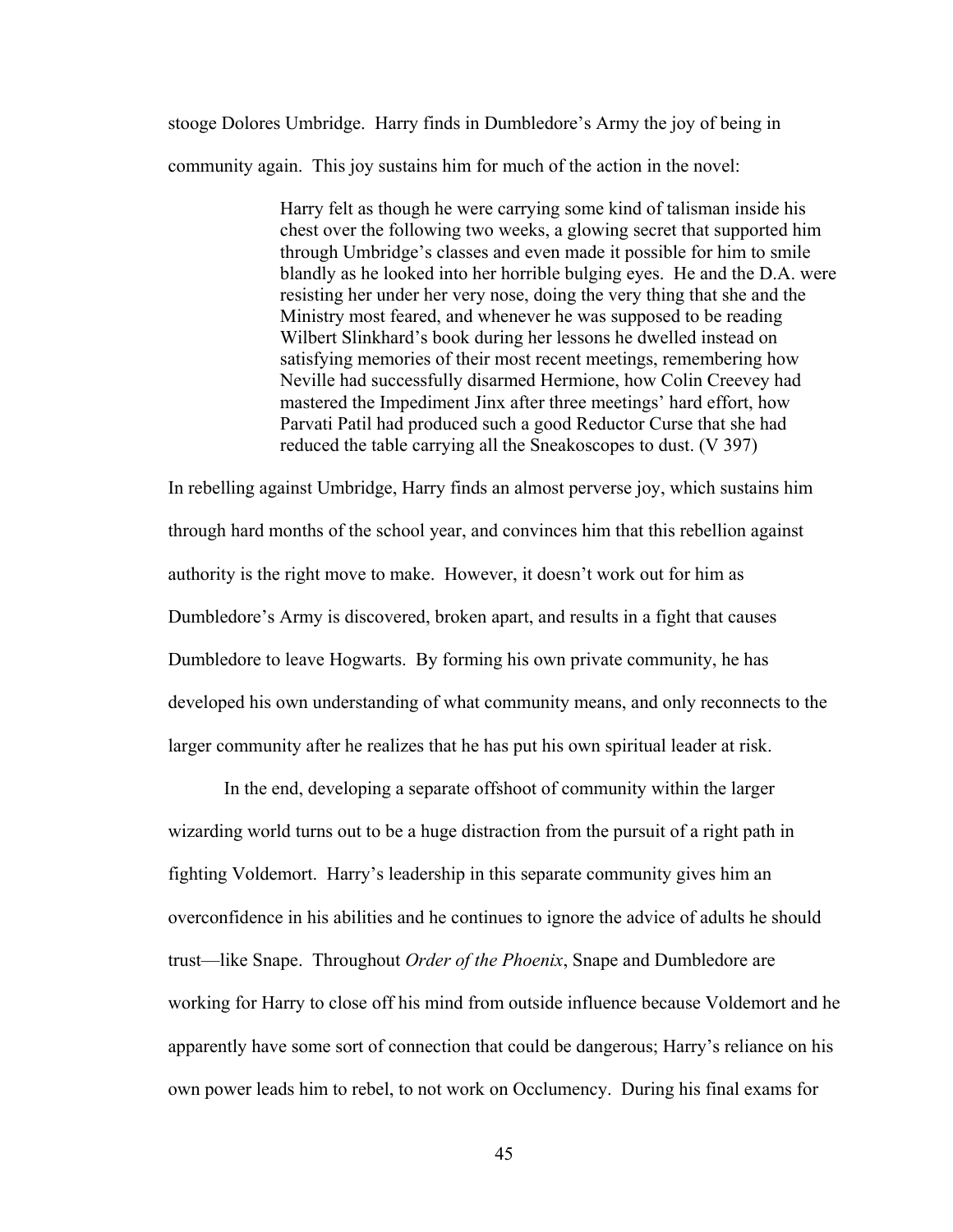the year, Harry collapses, and has a vision of Sirius being tortured by Voldemort. In his subsequent rush to see if Sirius is safe, he completely forgets that Snape is a member of the Order and could help them out. He remembers only too late and is only able to give cryptic clues as to what is happening, without the benefit of knowing whether Snape understood, putting the entire Order, and his fellow students from the D.A., at risk (745). In separating himself from the larger, more mature community, Harry creates more problems than he solves. It is almost as though he has formed his own denomination, his own sort of church separate from the larger guidance, not unlike Protestant churches of today. In expediency, his new community takes care of his immediate problem with Umbridge, but in the larger scope, he fails in the spiritual task of blocking his thoughts from Voldemort and allows himself to be manipulated.

However, at the end of the book, Harry manages to save himself with the power of community. In the midst of a battle with Voldemort, Dumbledore protects Harry by fighting Voldemort himself. Voldemort attempts to cause Dumbledore to make a foolish decision by possessing Harry, but Harry rejects him by thinking of community, by thinking of love. Voldemort cannot bear to be in contact with something so pure, so connected to a higher power, and Harry deals a harsh blow in this somewhat private battle with Voldemort. While the fracturing of community causes great strife for Harry, the thought of a whole, unbroken community is what saves Harry in the end.

With a fractured community creating denominations within itself, it seems that the outside threat can penetrate much more easily. This again hearkens back to Grenz's suggestion that sin is mainly manifested in broken community; because of infighting, because of Harry, Ron and Hermione's frustration with their spiritual leaders' lack of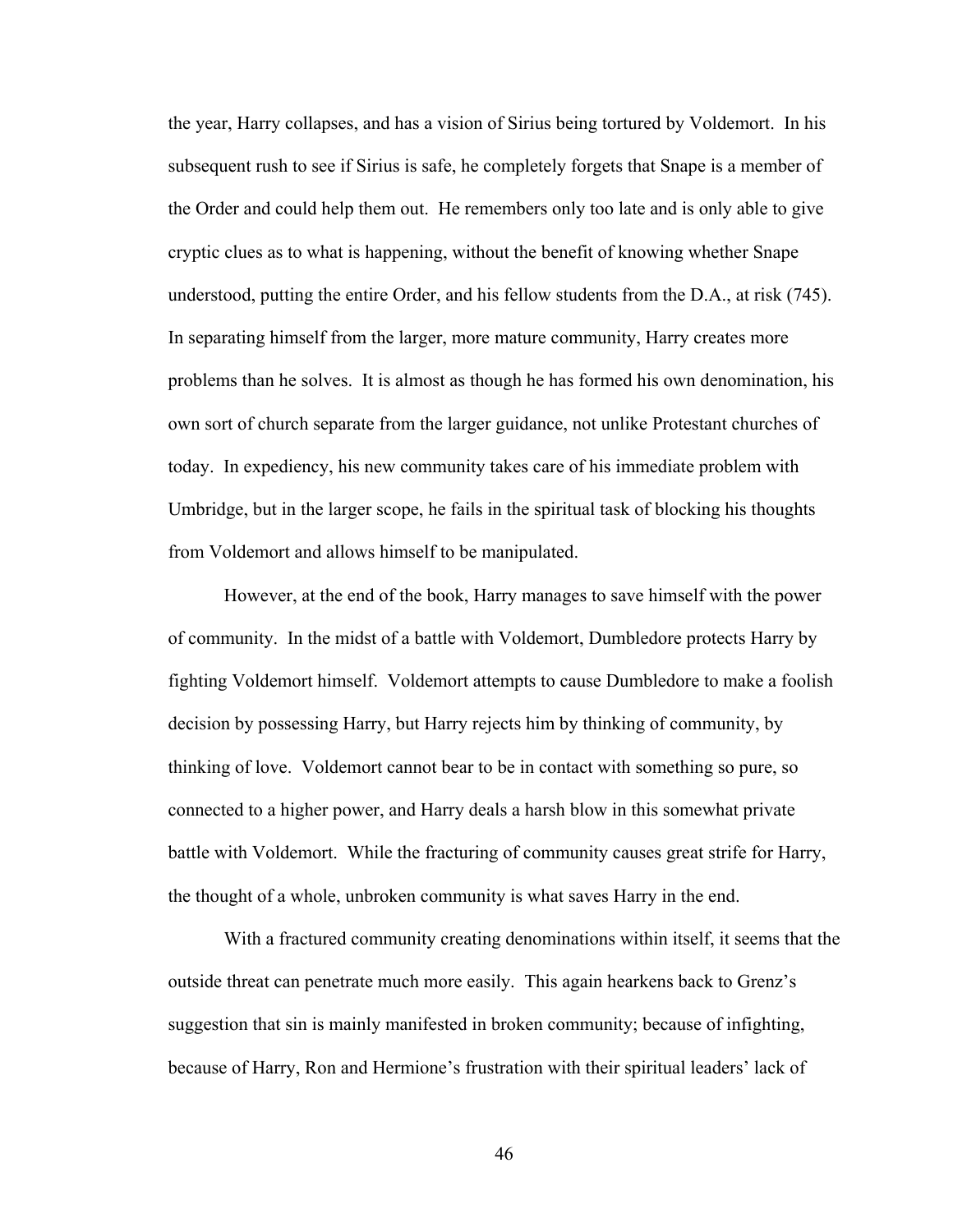communication, the "church" of the wizarding world falls apart. In contrast to Dumbledore's warning, the wizarding community as a whole—with the unbelieving Fudge at its head—embroils itself in danger and essentially hands power over to Lord Voldemort. Voldemort's power to break apart the wizarding community is shown throughout this book, which takes its readers down a depressing road before eventually the narrator attempts to buoy them up in books six and seven.

### *Book 6: Voldemort 101*

In *The Half Blood Prince*, Harry and Dumbledore have a much more open relationship, with Dumbledore teaching Harry about Voldemort's history through private lessons. They learn about Tom Marvolo Riddle, the man that Voldemort was before he became He-Who-Must-Not-Be-Named. Most importantly, they learn the reason that Voldemort did not die when his spell rebounded back on him during his first attempt to kill Harry. Voldemort had learned how to create Horcruxes, a bit of dark magic in which a wizard can enclose a part of his or her soul in a selected object. With part of his soul stored elsewhere, a wizard cannot be destroyed. Dumbledore proposes that Voldemort may have seven Horcruxes, and each of these must be destroyed before Voldemort can properly be killed. At the end of the book, Dumbledore and Harry travel away from Hogwarts to find a Horcrux and succeed. Upon their return, they see Voldemort's Dark Mark hanging over the castle, and that Death Eaters have penetrated their safehold. Draco Malfoy appears at the top of the Astronomy tower when Dumbledore and Harry (who is under the invisibility cloak) land. Draco threatens Dumbledore, but hestitates on actually killing him, at which point Snape appears and does the unthinkable: he kills Albus Dumbledore, thus eliminating a huge threat to Voldemort. Snape escapes, and the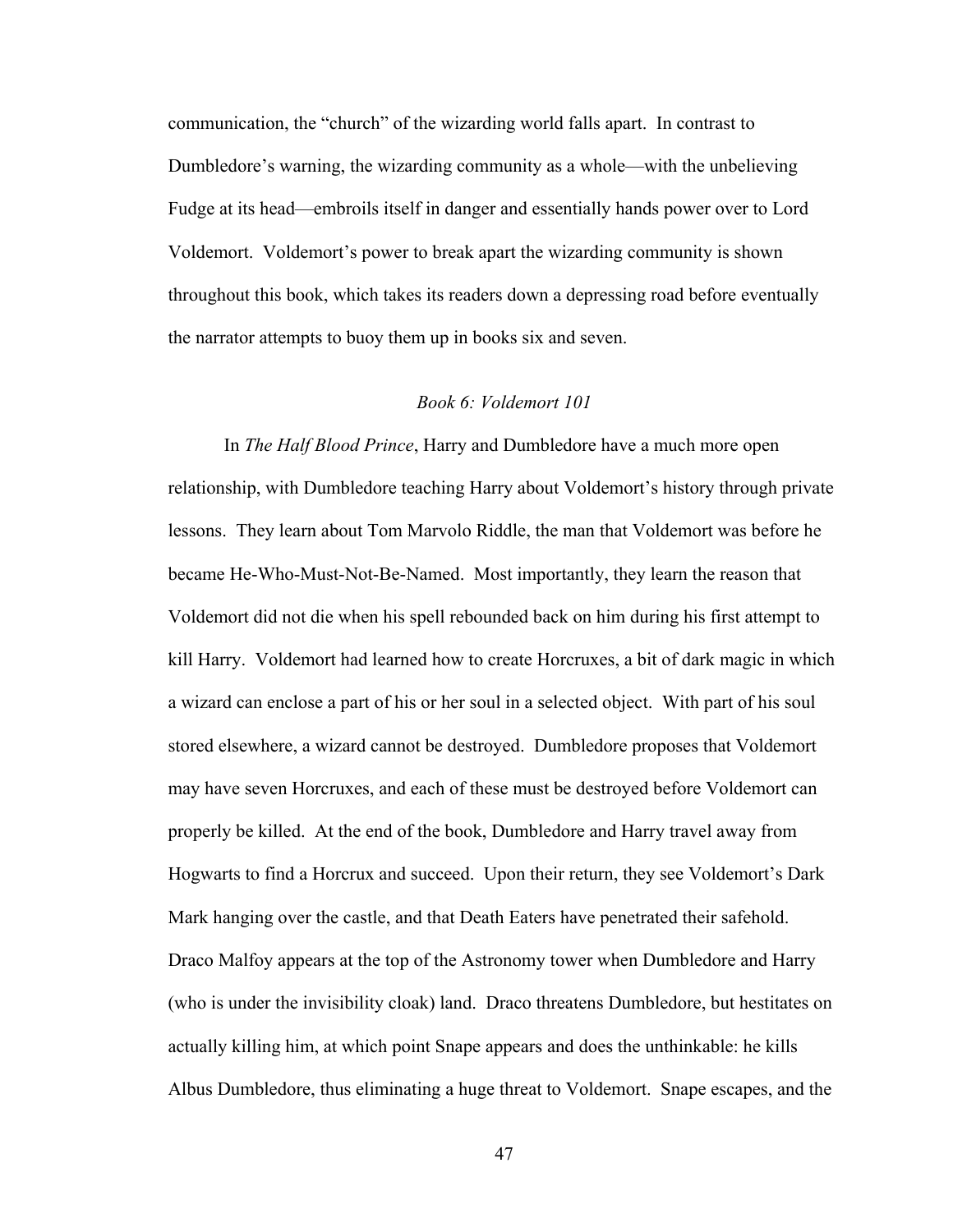book ends with Harry deciding that he probably won't return to Hogwarts, and will instead continue the task Dumbledore set before him: destroying the Horcruxes.

Things have settled down again in Harry's world, though strife and war are looming over the entire sixth book. However, with Voldemort apparently in hiding and waiting to act, what we find instead is an emphasis on growing community. Dumbledore develops a mentoring relationship with Harry, and allows Harry to include Ron and Hermione in this new inner community. Because it has been sanctioned by our spiritual guide, this community does not function like Dumbledore's Army—it resembles, more closely, elders in a church. Harry gains new status as a special disciple under Dumbledore, a member of a kind of higher order under the guidance of a spiritual leader, and his role, loosely summarized, is to first lead the community when its leader is gone, and second, to prevent outside threat to the community. Book six is essentially preparing Harry to take on his role as leader in book seven.

 The significance of book six's treatment of community—in a brief sense—is the importance of history in creating that community. Dumbledore is interested in Voldemort—not just in merely stopping him, but also in understanding him as a wizard and as a person. Understanding a person's past helps one learn to interact with him or her in the present, especially when it comes to an enemy. Voldemort, it seems, because he never experienced community growing up, has no idea how to fit into community now, emphasizing Rowling's greater point of the importance of community. She makes a large point in interviews of saying that Voldemort "loved only power, and himself. He valued people whom he could use to advance his own objectives" (The Leaky Cauldron), and "that's where evil seems to flourish, in places where people didn't get good fathering"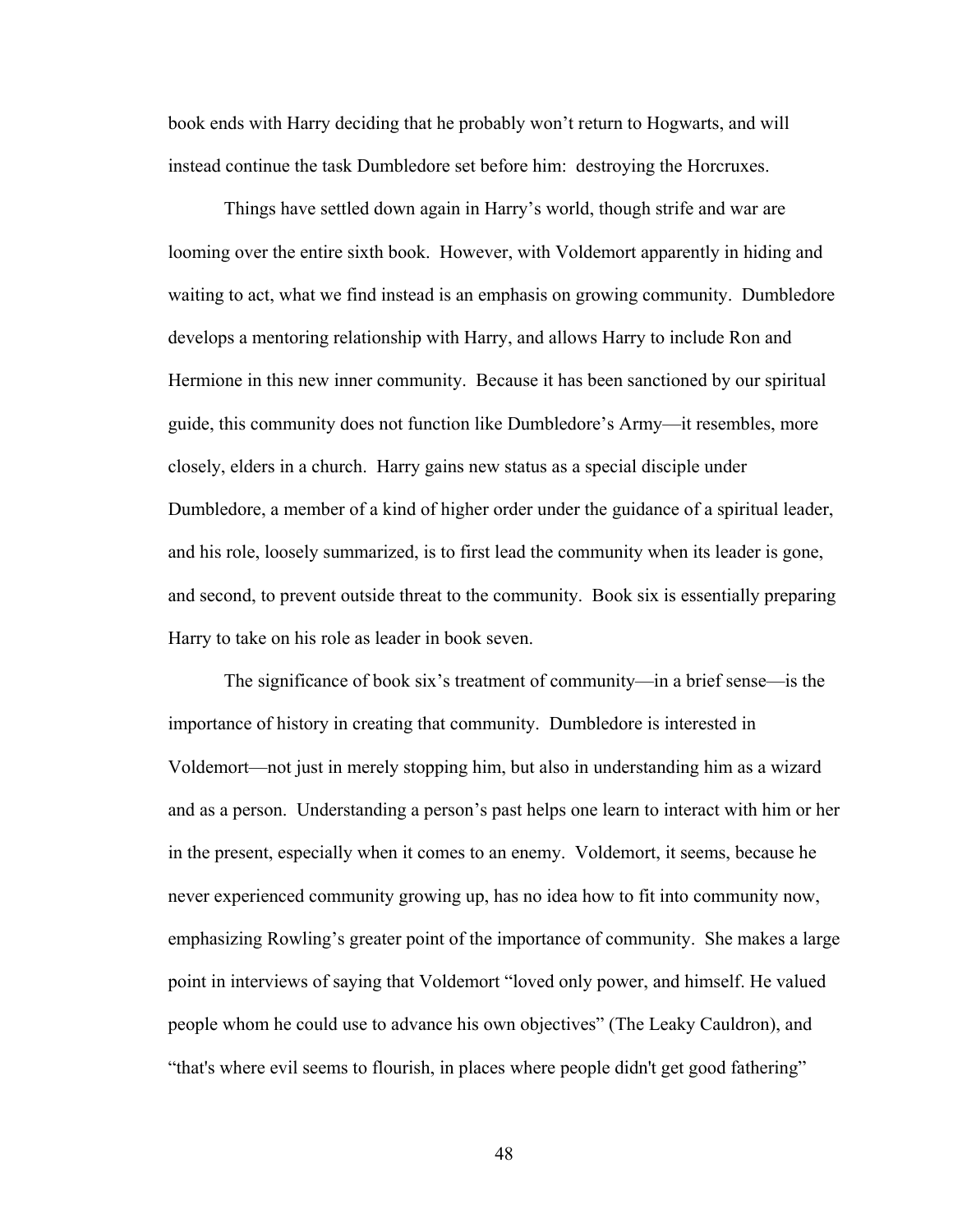(Grossman). It seems to be a rather simple equation—lack of community, in the form of family, friends, and loving people, will lead a person toward evil, and Voldemort, lacking or not wanting any of these things in his life, became the most evil of them all.

 But such a proposition is far too simple. What, then, do we make of Malfoy? Of Peter Pettigrew? Of Gellert Grindelwald, even? Each of these characters acts in an evil manner at some point in the series, but each also has been raised in some sort of community. Simply knowing that a person does not grow up knowing community, or does not have the "right kind" of community, does not immediately sentence him or her to life as an evil wizard. Dumbledore makes it clear from the beginning of the series that "it is our choices, Harry, that show us what we truly are, far more than our abilities" (II 333). It is not merely the community that surrounds a person, but what he or she chooses to do with that community. The question that Rowling then raises is: Why did Voldemort choose such a path? Even though he is raised in a shoddy, rather bleak orphanage—just as Harry is raised by people who, though family, make him live in a cupboard under the stairs for the first ten years of his life, and certainly don't respect him as an individual— Voldemort chooses not to love, not to participate in community. Harry, on the other hand, finds himself the hero of his community because, as Dumbledore puts it, "In spite of all the temptation you have endured, all the suffering, you remain pure of heart, just as pure as you were at the age of eleven" (VI 511). What is different?

 It would seem that the history of the two individuals goes back to the community in which they began their lives. Harry, though his parents were torn from him and he was put in an unloving home, was born to parents who loved him, and were able to care for him for a year before their deaths at the hands of Voldemort. Voldemort, on the other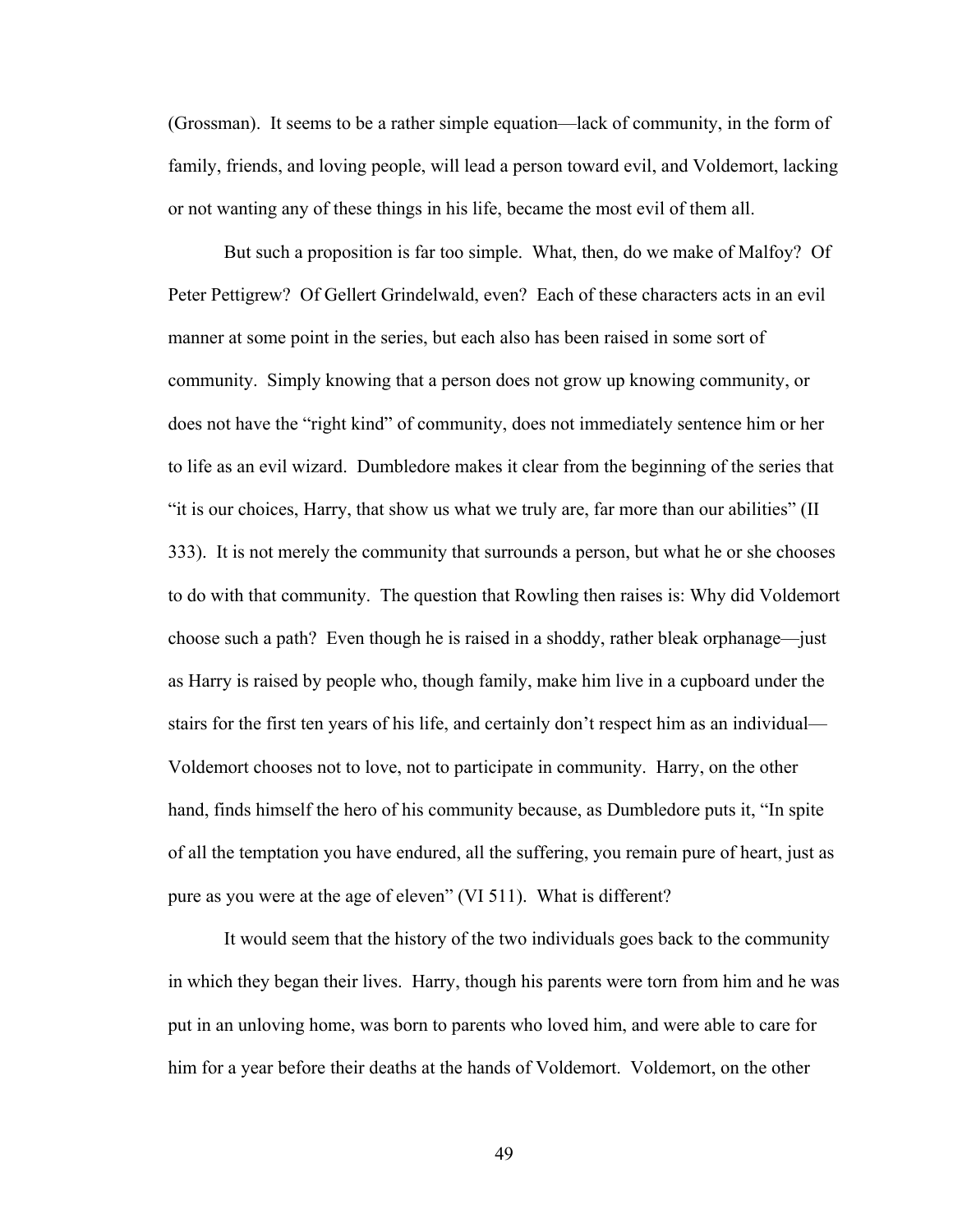hand, was in the orphanage from the time of birth and was not born out of a loving relationship, but instead of an enchanted union that broke apart during the pregnancy. Voldemort sets store by fate and prophecy throughout his life and would see this pathetic beginning as evidence that he was destined to be as he is. Harry, on the other hand, as Dumbledore (once again our prophet and spiritual guide) explains, is able to walk into battle and do so freely because he is surrounded by love in his first year and makes a choice to live in such a community (VI 512). Rowling herself has stated that this beginning or conception is important in Voldemort's development:

> It was a symbolic way of showing that he came from a loveless union – but of course, everything would have changed if Merope had survived and raised him herself and loved him. … The enchantment under which Tom Riddle fathered Voldemort is important because it shows coercion, and there can't be many more prejudicial ways to enter the world than as the result of such a union. (The Leaky Cauldron)

Because Voldemort never experienced love even in utero and has put his faith in fate, he seems more predisposed to an evil path. Because Harry started in a loving family, and chose to learn to love others, Harry is more predisposed to recognize his freedom and goodness. Voldemort, then, is a self-fulfilling prophecy: because he hasn't experienced what it means to have a choice and to have freedom to love and be loved, he sees nothing beyond the possibility of not loving. Harry, on the other hand, having experienced all ranges of love and disregard, is able to see the difference between the two. Everything returns to the community of faith and love. Because Voldemort was not even conceived in a true community, he has no concept of what it means to be a part of one. He is, in a way, destined to be outside community, but his choices put him farther and farther from any sort of redemptive community, like the one Harry finds at Hogwarts.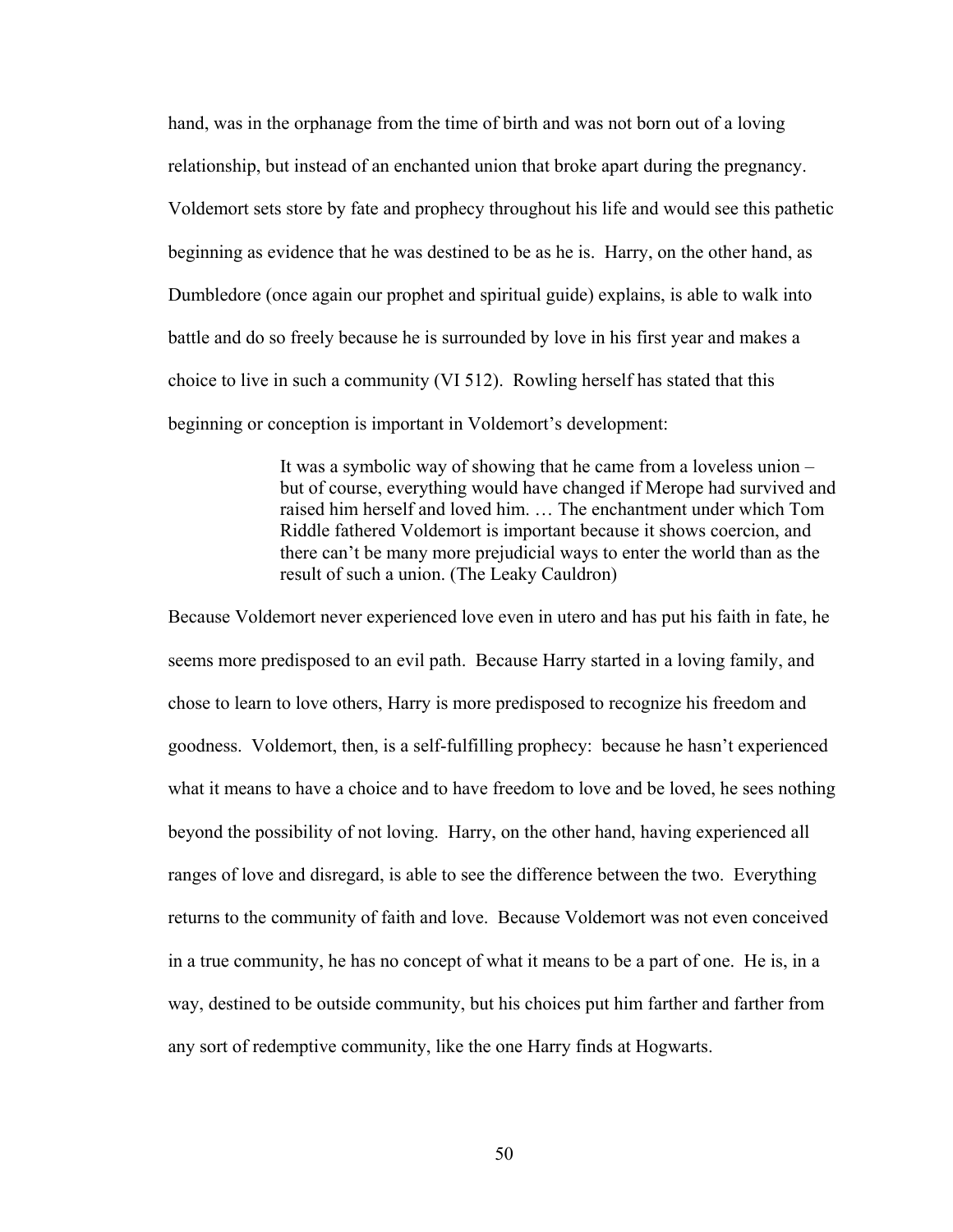It is then not merely the presence of community—Voldemort certainly had that, especially at Hogwarts—but the choices that one makes within community that shape one's personhood. Community in the wizarding world, then, parallels even more the Christian community that Grenz outlines: it is dynamic, moving and changed by the choices of its members, though in its most basic form has elements that hold it together: love, stability, and friendship. It is also like the Body of Christ that Paul outlines in 1 Corinthians 12:18-20: "But in fact God has arranged the parts in the body, every one of them, just as he wanted them to be. If they were all one part, where would the body be? As it is, there are many parts, but one body." Each member contributes his or her own special abilities and knowledge to the community, and each member becomes valued and important. The equal footing on which Harry and Dumbledore find themselves in book six is an example of this body of love functioning as brothers and sisters, as family, something Voldemort never really achieved. Dumbledore asks for and relies upon Harry's powers as a wizard, giving him confidence and the place in community which he craved in book five, creating a healthy environment of love.

## *Book 7: Of Hallows and Horcruxes*

In this last of the books, Harry, Ron and Hermione set off to find the Horcruxes and in the midst of their search, become sidetracked by trying to figure out who Albus Dumbledore really was as a wizard and as a man. Some incriminating information has come out about him, implying that he was not always as Muggle-friendly as people thought, and in fact, shared a deep friendship with Gellert Grindelwald, the only other wizard in history who could challenge Voldemort in wickedness. The troupe of three spend the first part of the book looking for the Horcruxes, and discover that there is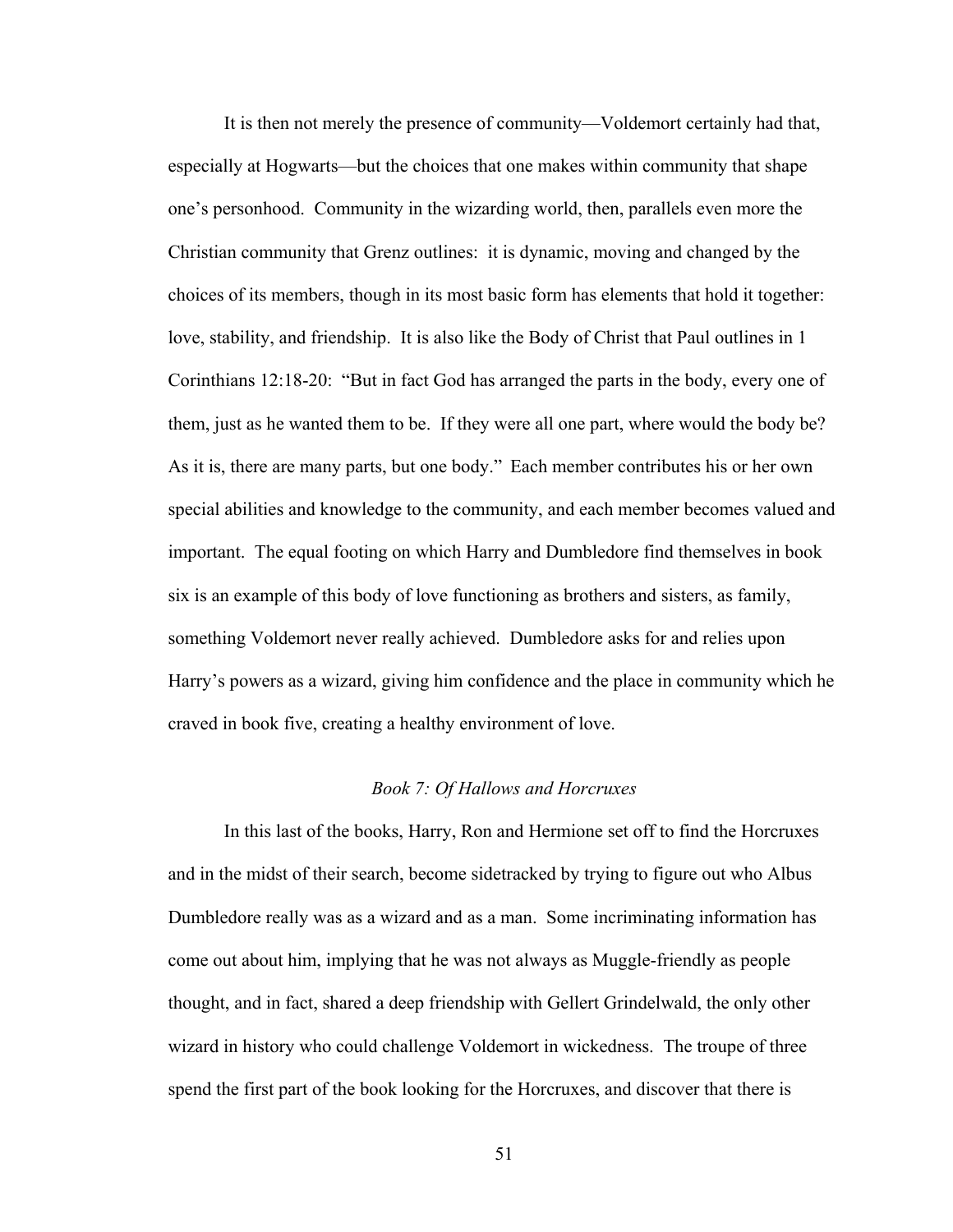possibly something else Voldemort is after in his search for dominance: the Deathly Hallows. These Hallows—objects of incredible magical power—would supposedly give the wizard possessing them the title of "Master of Death," and give him or her immense power. Voldemort, evidently, only knows of one: the Elder Wand, a wand that is said to be unbeatable. Harry is faced with a choice: pursue the Hallows or continue destroying Horcruxes. He does, indeed, choose to destroy the Horcruxes, eventually finding each one and destroying them. In a remarkable turn of fate, Harry finds himself back at Hogwarts, battling Voldemort and his army. Through the memory of Snape, given up as he was dying, Harry learns that he, with his lightning scar and ability to speak to snakes, is a Horcrux himself, and so must sacrifice himself. He goes to confront Voldemort, and watches as Voldemort casts the killing curse. Instead of dying, however, Harry finds himself in a hazy replica of King's Cross station, discussing life and death with Dumbledore. After this talk, Harry returns to his body (believed to be dead) and reveals himself to Voldemort in the midst of the battle. Voldemort and Harry duel, and in a parallel to the way that Harry's journey began, Voldemort is killed by his own rebounding curse, finally releasing his hold on the wizarding community.

Community is emphasized from the start in book seven, with Harry's "escape" from the Dursleys' home at 4 Privet Drive. When wizards turn 17, they are considered adults, meaning that Harry will no longer be under the protective magic of his aunt and uncle's care.<sup>2</sup> The members of the Order of the Phoenix devise a plan to help Harry to escape by using Polyjuice Potion to take on his identity in order to confuse the Death Eaters in pursuit. While the idea that protective love can end may seem contradictory to

<sup>&</sup>lt;sup>2</sup> Dumbledore believed that once Harry came of age—turned 17—the protective magic that bound him to the Dursleys would finally fail, and Harry would be vulnerable to attack.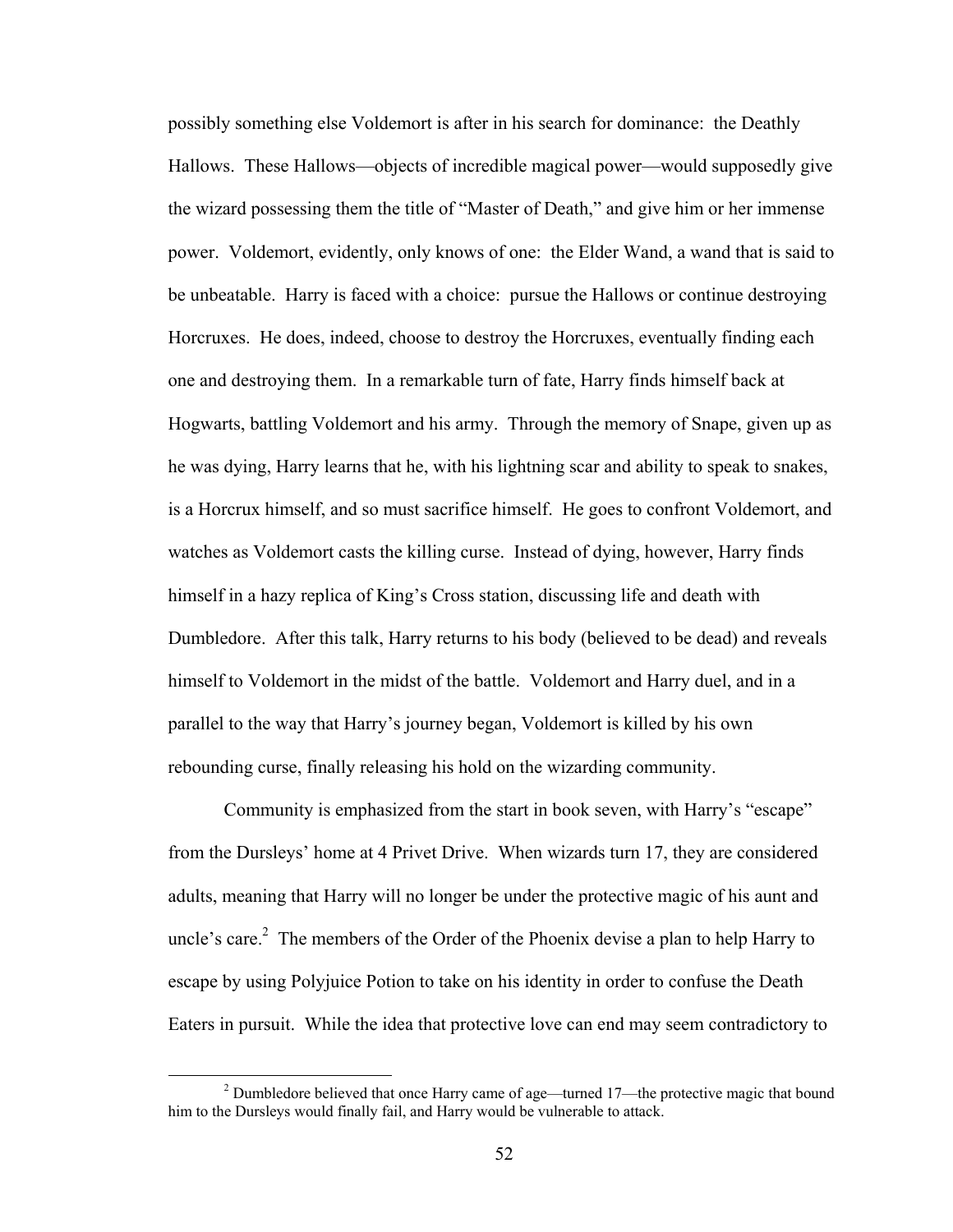the idea of community, Rowling here emphasizes blood relation and the idea of growing up—when one is a child, family is one's biological ties, which is why Harry was still protected by love when with the Dursleys. However, once he comes of age and his family becomes something he chooses rather than something that is forced upon him, it appears that this protection no longer applies. Harry must now face numerous decisions about who his family is, and it is clear it will not be the Dursleys, though Dudley's reaction upon leaving is indeed surprising and indicative that there was some sort of community extant there. Dudley, at the very least, tells Harry that he's not "a waste of space," an indication that they could have been friends eventually (VII 40). In this beginning, Harry leaves the community that *might have been* with the Dursleys for a community that *is*. He steps fully into the wizarding community, and the actions of his fellow wizards in the Order demonstrate how much he has been accepted. They are willing to take on his likeness and sacrifice themselves in order to protect him: Alastor Moody gives his life, George Weasley loses his ear, and even Harry's pet owl, Hedwig, is lost in the fight. This is our first indication that sacrificial love will be at the heart of this book, and therefore, at the heart of the whole series.

We also enter into the seventh book in the midst of something surprising: a wedding. This potent symbol of both Christian community and of a certain type of love highlights the seventh volume's emphasis on community. While the forces of evil are breaking families apart around them—the Ministry is under threat, rumors are flying about Voldemort, and no one knows precisely what he is doing—two smaller families are able to join together to celebrate the importance of community. In Christian tradition, the wedding metaphor is used to explain the intimate relationship between Christ the Messiah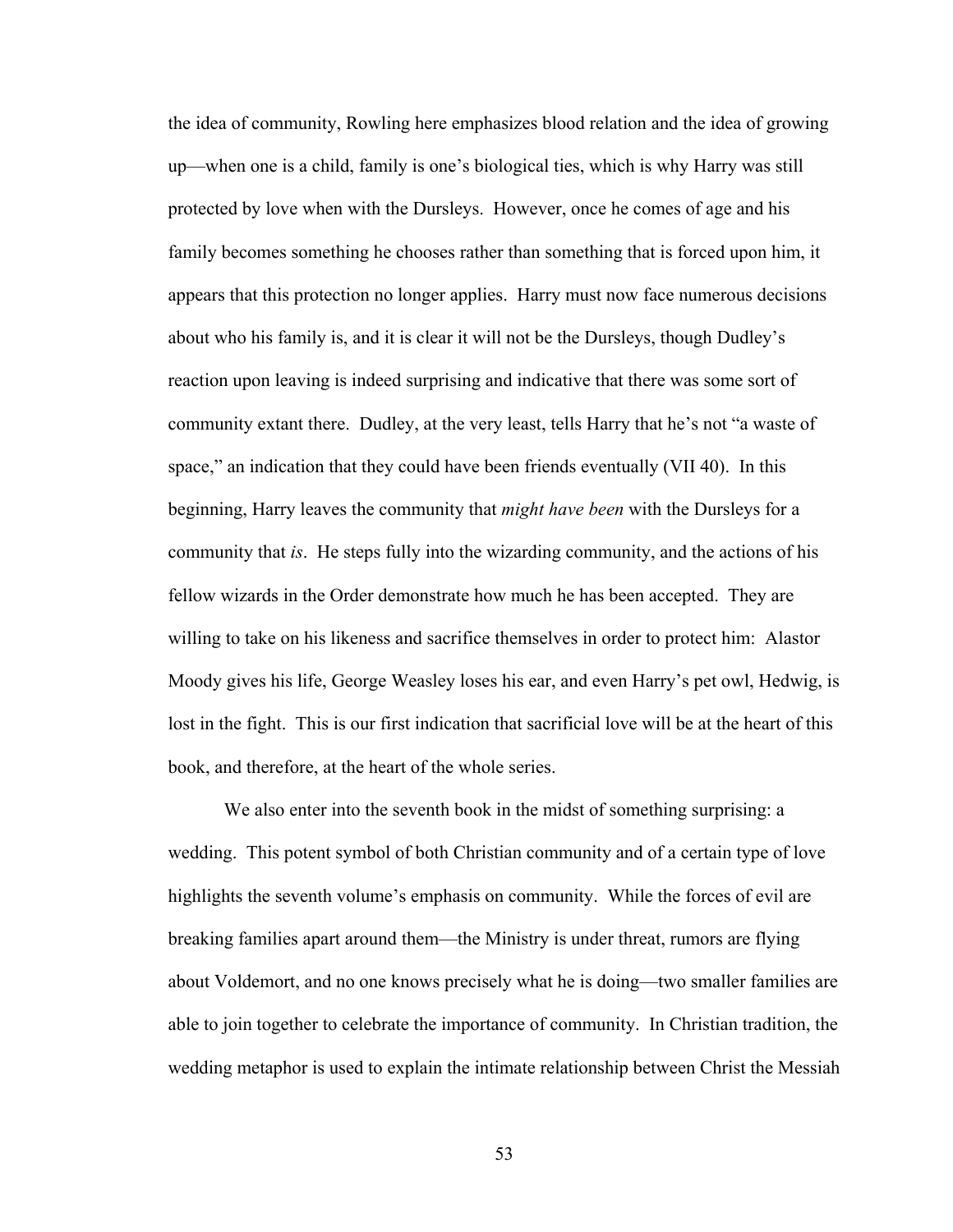and his Church here on Earth: Christ is the Bridegroom eagerly awaiting the Church, the Bride. In the Old Testament, Israel's wayward ways in pledging to other gods and disobeying the first commandment earn the chosen people the name of whore and prostitute in Hosea, enhancing the metaphor that Christ and his community are married. Grenz discusses this in terms of the church's role as a body—the church is in a covenant with God:

> Believers enter into covenant with God and each other so that they might be an eschatological community, the fellowship that pioneers in the present the principles that characterize the reign of God. Hence, they point a way toward the kingdom.

Consequently, the identity of the church in the world does not focus merely on bringing into the fold those whom God elected before the creation of the world. Rather, at its heart is the goal of modeling in the present the glorious human fellowship that will come at the consummation of history. The church, therefore, is a foretaste of the eschatological reality that God will one day graciously give to his creation. (TC 479)

The significance of the image of a wedding, then, is that it is the most intimate sort of community that one can have. Using the relationship between two people who are pledged to each other for life as a metaphor highlights the intimacy and importance of community as a whole. Biblically speaking, marriage is about creating an entirely new community: "For this reason a man will leave his father and mother and be united to his wife, and they will become one flesh" (Genesis 2:24). Rowling emphasizes this in a magical ceremony—there are sparks that fly and encircle the newly wedded couple, signifying their new unity. By using such a metaphor as a catalyst for the book's main action, Rowling reminds us straightaway how important community will be for the task that Harry has set before him.

 The marriage that takes place in *The Deathly Hallows* is one that not only emphasizes community, but does it in a way that sets up Harry's task as a cross-cultural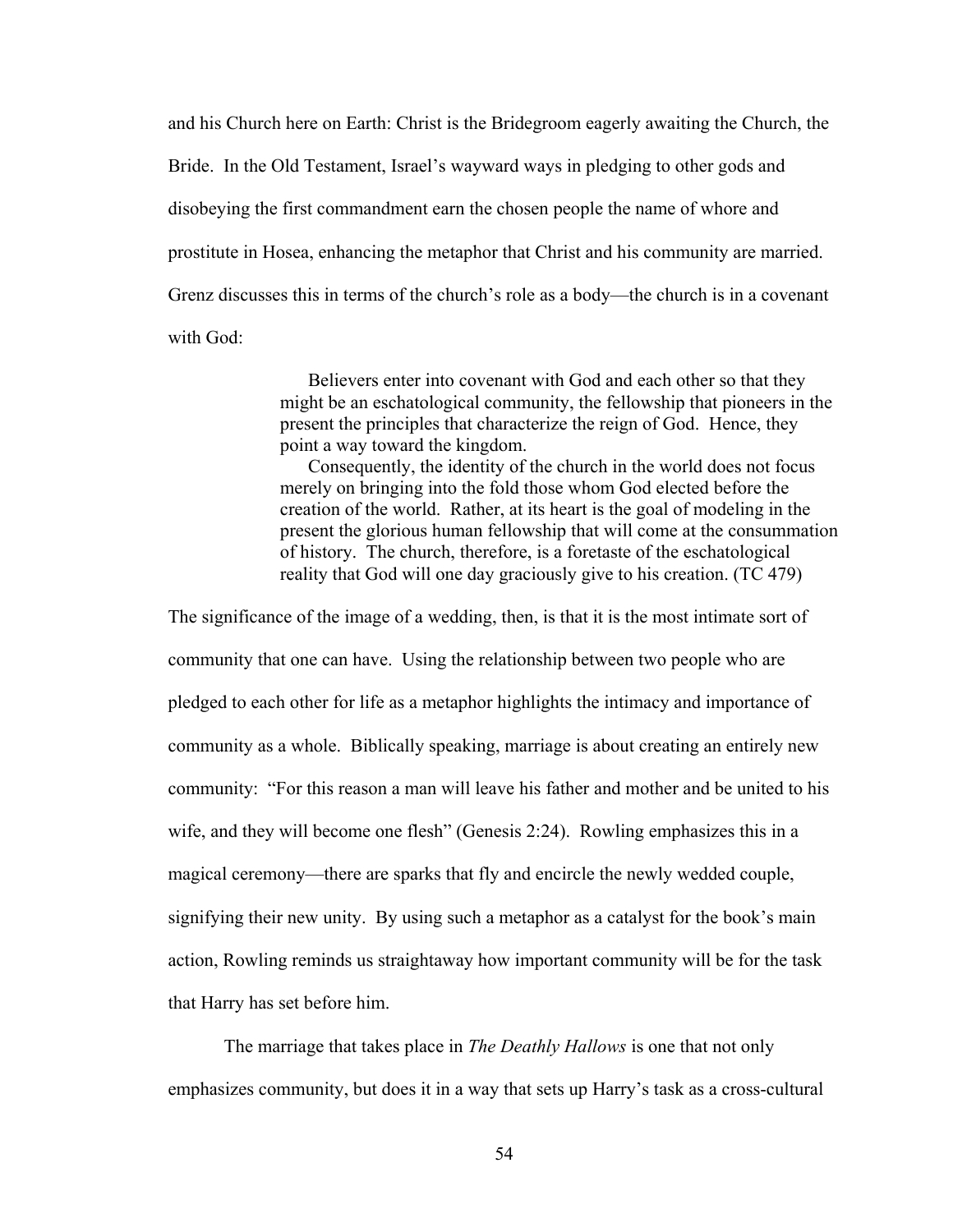one. Fleur, a French wizard, is marrying Bill Weasley, an English wizard, and though it is a little contrived, it seems that the emphasis here is on the internationalism of the marriage—the two families come together a couple of days before the marriage, and while the joining of two separate families into one is stressful, it is ultimately a joyous occasion. The idea that people would be able to experience bonding and joy even while under such threat is tied to Rowling's overall emphasis. The joy does not last long, however, as during the reception, the news arrives that the Ministry has fallen into Death Eater hands, and all the Ministry protection disappears. Death Eaters appear and everything is thrown into chaos; Harry, Ron and Hermione just barely manage to Apparate away from the mess. The breaking apart of the wedding party post-nuptial, then, recalls for us how broken the wizarding world is, and emphasizes quite poignantly the power that Voldemort truly has for ripping apart communities.

 And the wedding is just the beginning. Voldemort tears apart communities left and right, infiltrating the Ministry, and encouraging people to turn their loved ones in for the Muggle-born Registration Commision to make sure that they are actually wizards and witches.<sup>3</sup> This ability to turn friend against friend, brother against sister, husband against wife is one that Voldemort capitalizes on again and again, and one that Harry must work to defeat. Harry's path, then, is to set out with what is left of the exclusive elder group from book six in search of the Horcruxes.<sup>4</sup> In traveling with Ron and Hermione, he learns the importance of communicating within a community—the in-fighting, lack of planning, and lack of motion stagnates their tiny community, and they have no success

<sup>&</sup>lt;sup>3</sup> The farce of a Ministry that exists in book seven establishes a kind of "blood review," a panel that reviews the bloodlines of Muggle-born wizards, under the presupposition that they are crinimals and have stolen their magical power from a rightful witch or wizard.

<sup>&</sup>lt;sup>4</sup> See glossary.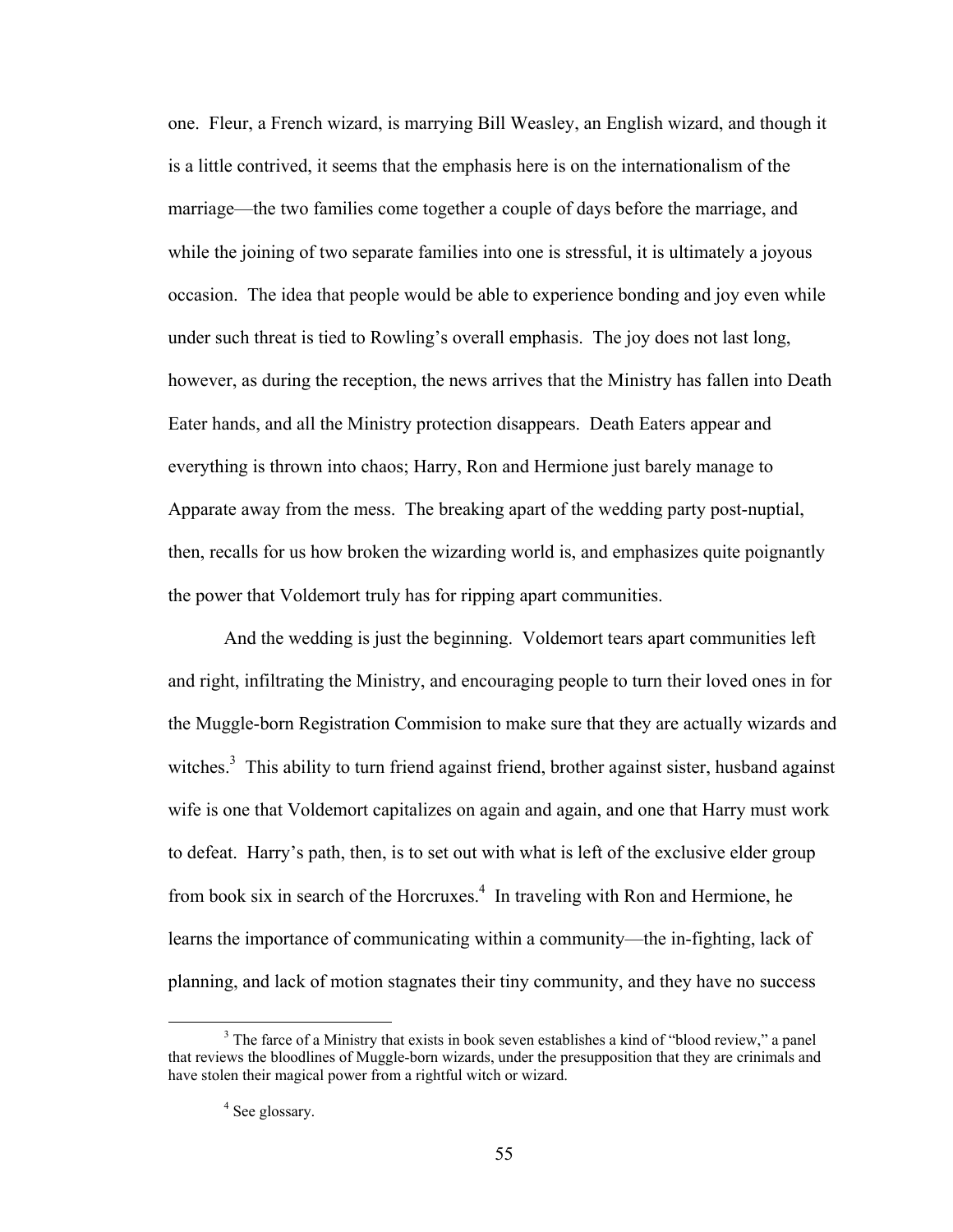until outside influences (Dumbledore via the Put-Outer, Snape via the Doe Patronus) change the dynamic. With a connection to the larger community through the Weasley's radio program and the destruction of one Horcrux, they are finally heartened and able to continue in their quest. It is when they stray from community—Hermione and Harry going off alone to Godric's Hollow, for example—that things begin to fall apart. Again and again, Harry, Ron and Hermione's small community works best when it is placed within the context of a larger community.

The time at Shell Cottage (Bill and Fleur's new home), for example, allows them to escape for moments from the quest: though they spend the entire time plotting how to break into Gringott's, they finally have a larger community of people to talk to, and a mode of action that helps them be a dynamic community once again. The small communities in the wizarding world, then, only function well inasmuch as they are able to connect to the community and be buoyed and heartened by support from them:

> The radio's dial twirled and the lights behind the tuning panel went out. Harry, Ron, and Hermione were still beaming. Hearing familiar, friendly voices was an extraordinary tonic; Harry had become so used to their isolation he had nearly forgotten that other people were resisting Voldemort. It was like waking from a long sleep. (VII 444)

Harry is buoyed by the reminder that he is connected to the larger spiritual community, and gains much courage from this fact. Indeed, he discovers how the power of love has been working among those at Hogwarts, discovering upon returning that Neville Longbottom, Seamus Finnigan, Ginny Weasley and others have been fighting in his stead, fighting the battle he probably would have fought had he made the choice to return to the school.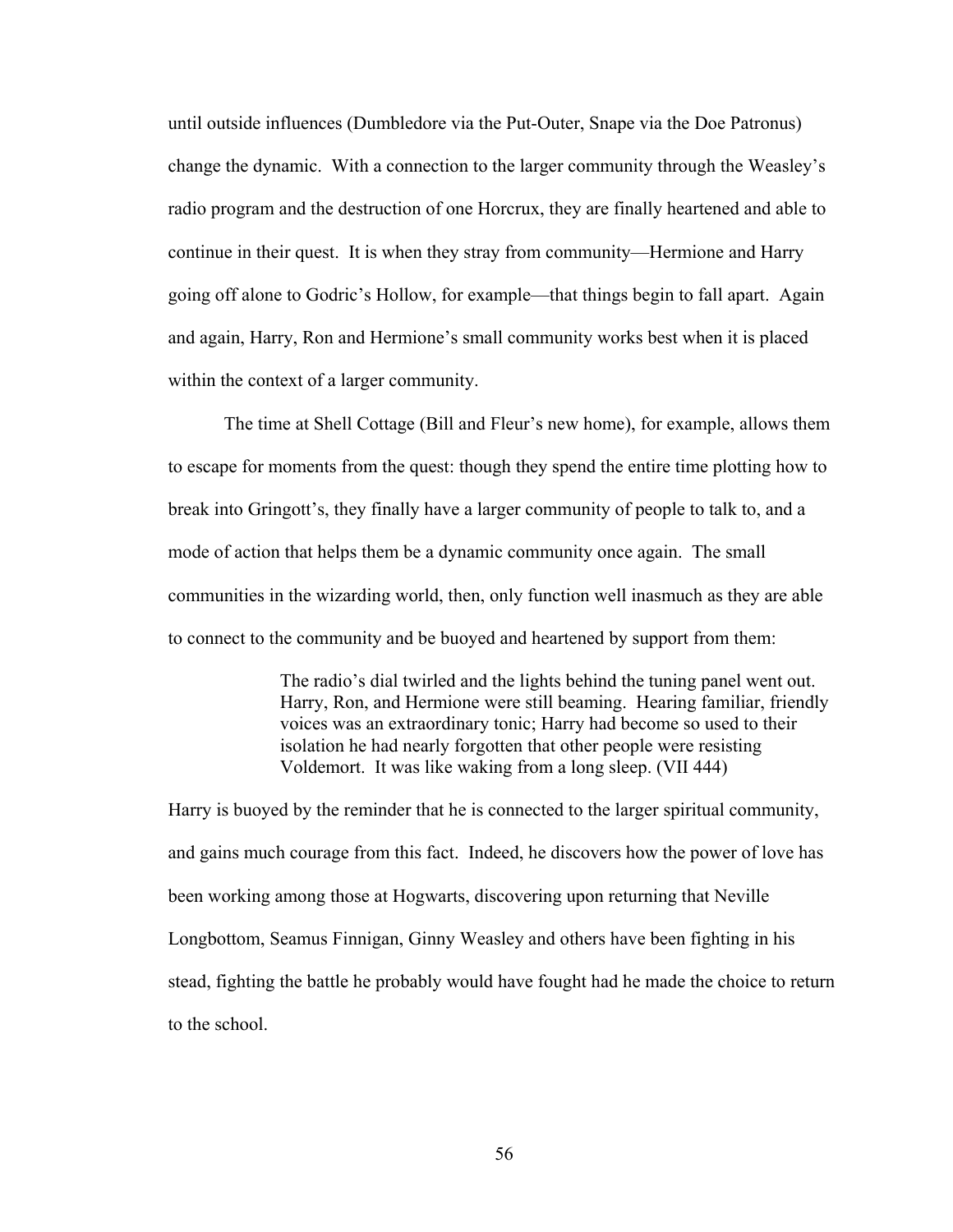The final battle shows people of all houses coming together, poignantly emphasizing community with the return of estranged family members, old Quidditch captains, and members of Dumbledore's Army. One particularly poignant example of how this battle reunites broken families is that of the Weasleys and the return of their middle son, Percy: he had denied that Voldemort was back, worked for the Ministry despite it being infiltrated by Voldemort's spies and pretended not to know his own father in the Ministry of Magic building. The way that the Weasleys welcome him back into the fold is particularly heart-wrenching:

> Mrs. Weasley burst into tears. She ran forward, pushed Fred aside, and pulled Percy into a strangling hug, while he patted her on the back, his eyes on his father.

'I'm sorry, Dad,' Percy said.

Mr. Weasley blinked rather rapidly, then he too hurried to hug his son. (606)

This reunion is a microcosm of numerous reconciliations that occurred before the final battle—the community is finally coming together, nearly in the manner that Dumbledore called for to in his speech to the school at the end of *The Goblet of Fire*.

However, in what is possibly one of the most confusing and yet greatest examples of community we have in the series, Harry is actually alone. In the denouement of the series, Harry realizes that in order to save the community of Hogwarts and, indeed, the wizarding world, he must step out alone and sacrifice himself. But this time, instead of foolishly stepping forward without support, and doing it for his own selfish benefit, he takes on the new role of a somewhat complicated Christ figure, responding to the cries of his community as it is falling apart around him. He does not step out entirely alone as the thoughts of the community go with him, and as he walks, he is able to call others who have gone before him back to himself, to again support him in community, much like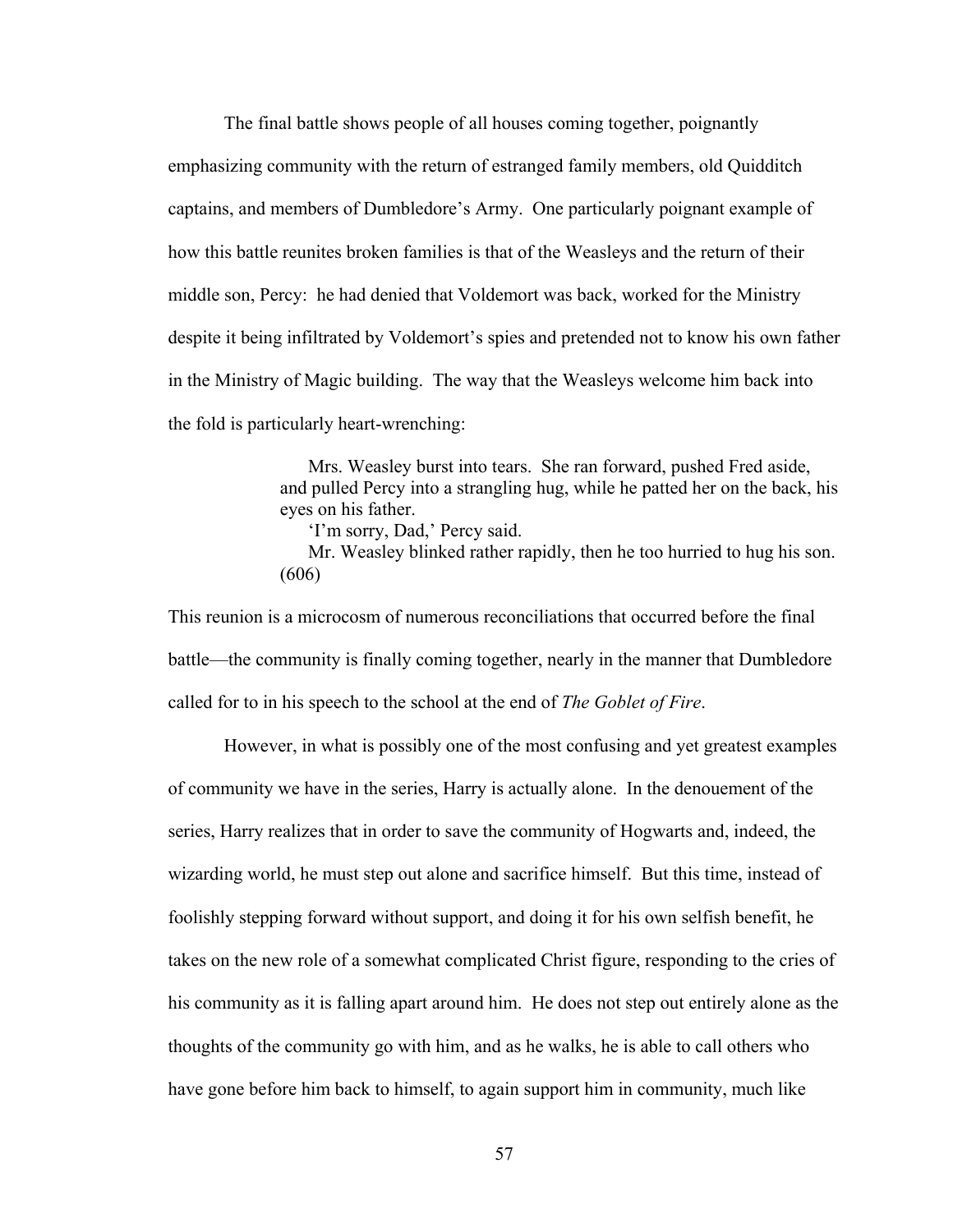they did in book four when he faced Voldemort directly for the first time. With the Resurrection Stone, so cleverly hidden by Dumbledore in Harry's first Snitch, Harry is able to call the ghost-like personas of Remus Lupin, Sirius Black, and his parents to walk with him.<sup>5</sup> These ghostly beings buoyed him with "loving smiles," and comment that they are proud of him for this bravery, which allows him to walk on toward his death (VII 699). It is thus through the work of a community that Harry is finally able to fulfill his duty as the hero of our tale, and defeat Voldemort.

 Voldemort's final moments, on the other hand, are divided from the community that surrounds him. In contrast to Harry, whose followers are protected by his sacrifice and come to his aid, Voldemort's followers are falling en masse around him with many, such as the Malfoys, deserting and turning on him. Voldemort eventually finds himself utterly alone, in the midst of a battle, facing his mortal enemy, and here, Harry does the unexpected. He offers Voldemort the chance to return to the community he has despised for so many years: "It's your one last chance … it's all you've got left. … I've seen what you'll be otherwise. … Be a man…try…try for some remorse" (741). This extension of community to someone outside it could only be achieved by someone who knows what community means. Harry is offering Voldemort a chance to be forgiven, to return his soul back into its wholeness of community, and to function in the wizarding world. This offer is interestingly tied to Christ's desire for community: even as Christ, in the Gospel stories, was being sacrificed, he called out for the people to be forgiven. $<sup>6</sup>$  Harry sees here</sup> the importance of the wizarding community and offers it to someone outside the community. Rowling emphasizes community for the wizards in the same sense that

<sup>&</sup>lt;sup>5</sup> See glossary for an explanation of the Resurrection Stone.

 $6$  See Luke 23:34a: "Jesus said, 'Father, forgive them, for they do not know what they are doing.""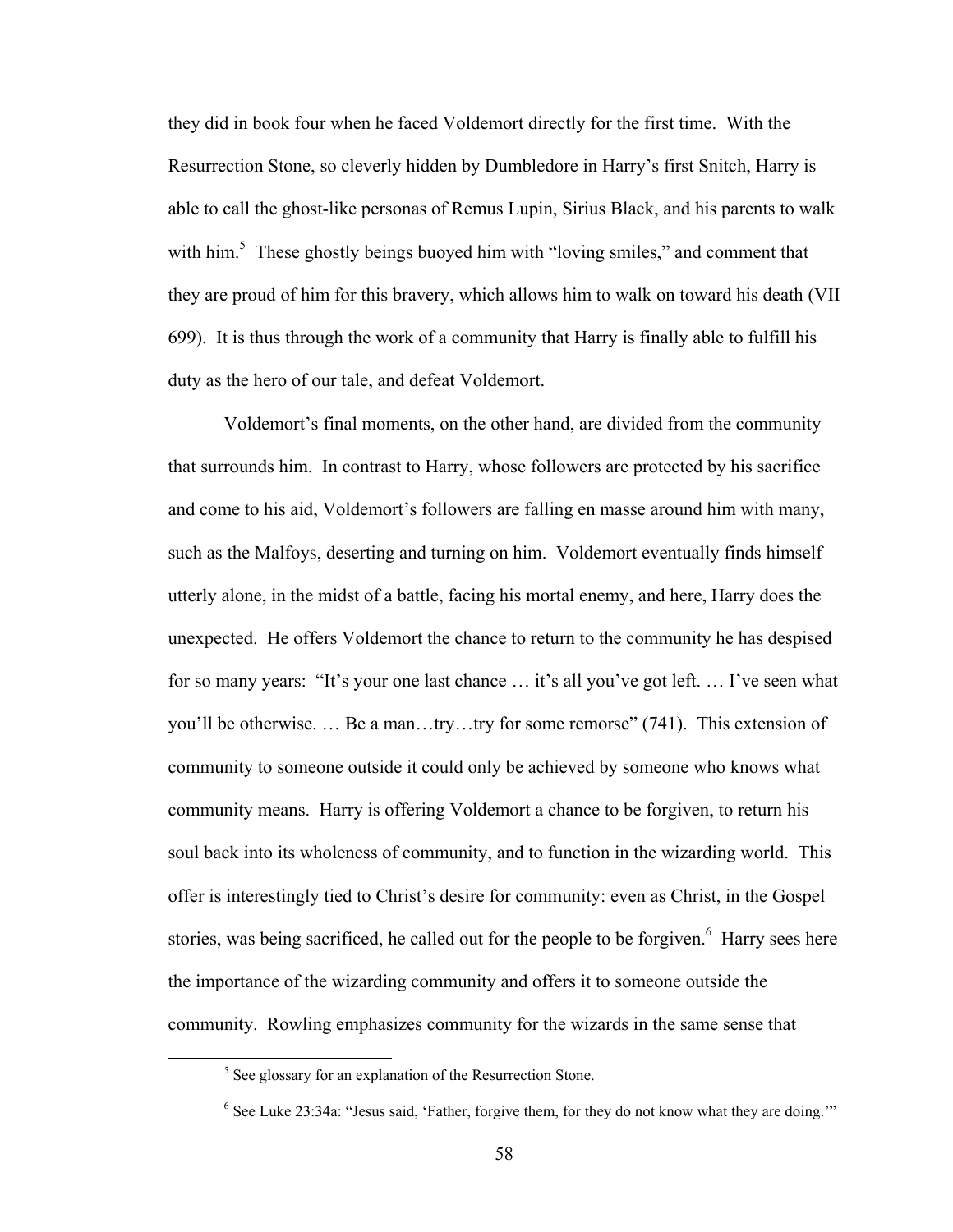Grenz emphasizes community for the Christian church. The goal of a Christian community, as Grenz sees it, is to not only be an edifying, dynamic group for the Christian, but to be one that calls others to redemption. A primary part of the Christian community is evangelism—calling others to salvation, to redemption, back to the love which dominates the body (Grenz TC 502). This is precisely what Harry offers to Voldemort in the last few pages of *Deathly Hallows*.

Communal love is indeed the major emphasis throughout the whole of the series, tied together in the epilogue which shows the coming together of enemies and friends, and acceptance of people's faults and distinct personalities, all working together to make the world better. 19 years after the battle at Hogwarts, we catch up with the old Hogwarts crew as they are sending off their own children to another school year. Harry and Ginny have married and introduced new members to their family—James, Albus, and Lily—and it seems idyllic, at least for the wizarding world. The boys are arguing about whether the newest student in the family—Albus—will end up in Slytherin, signifying that old House stereotypes are very much in place, but it is more in fun than anything else. Draco is at Platform 9 and  $\frac{3}{4}$  with his wife and their child, and Harry acknowledges him from across the way. Each of the characters has found his or her own way, and though some of the old enmities are in place, they are not nearly as strong as before. Draco and his family are only enemies of the Potters on the surface level, and it is clear that the characters recognize that unity as wizards is the most important binding feature. Rowling herself has said that "Harry knows Draco hated being a Death Eater, and would not have killed Dumbledore; similarly, Draco would feel a grudging gratitude towards Harry for saving his life. … Real friendship would be out of the question, though. Too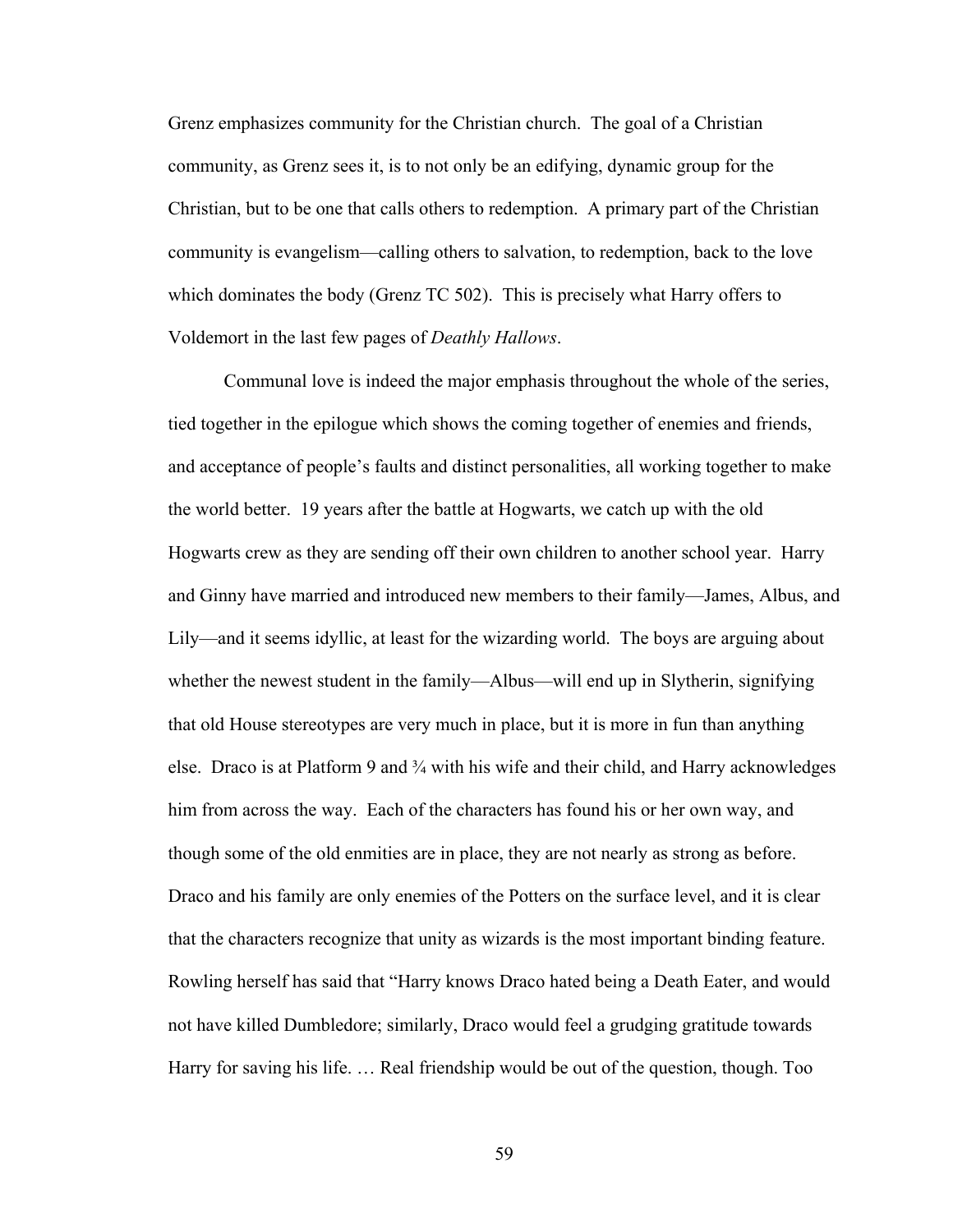much had happened prior to the final battle" (The Leaky Cauldron). Despite the fact that they could never be friends, at least in the sense that Harry, Ron and Hermione are friends, there is an acknowledgement of a common bond, a coming together. Even after 19 years, the memory of that final battle still lingers and the triumph of community holds much sway.

In Harry Potter's world, community starts from the beginning, is held in several different tensions per Rowling's common narrative technique, and yet triumphs in the end. It is community, love, the ability to work with and understand other people, and to form a new family that trumps all evil in the wizarding world—indeed, a heavily Christianized concept. This new body formed at Hogwart's with love as the reigning principle resembles the church community found in the Bible: imperfect, often chastised for going the wrong direction (see Paul's letter to the Galatians in particular for this), but eventually coming together under the banner of a common cause and a common love.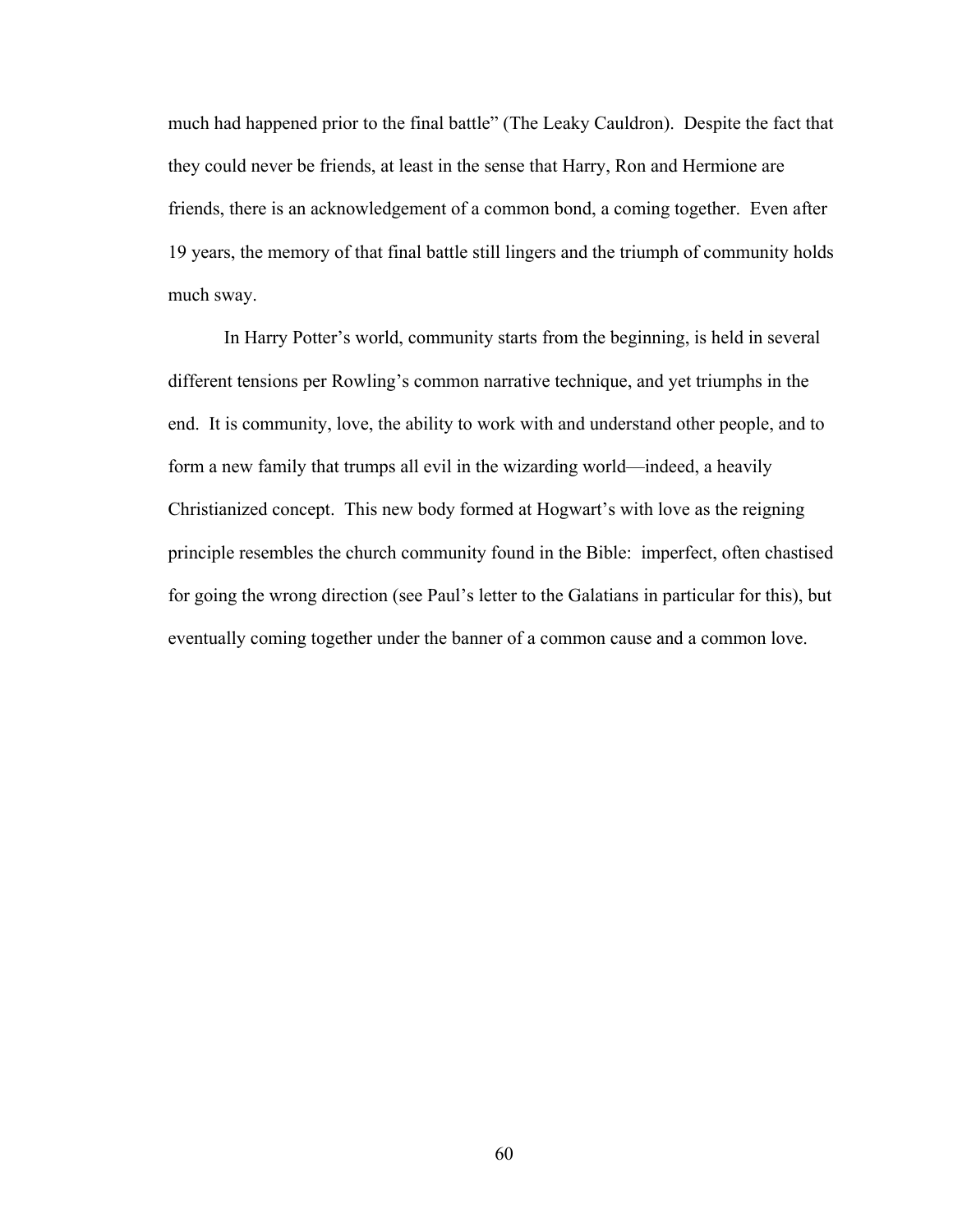## CHAPTER FOUR

The Flaw in the Plan: Voldemort and Snape as the Extreme Exceptions and Differences

In the series as a whole, and especially in book seven, we find exceptions to the rule of community as Rowling and Grenz envision it. For one, the character of Snape ends up in a no-man's land between the two worlds, driven by romantic love, but still hated by both groups—especially after he kills their spiritual guide, Dumbledore. The presence of Snape as a Judas character, but one who is ultimately sympathetic, complicates the idea of love within the community as a higher power. In contrast, Voldemort's role in community, and the subsequent destruction of the community and himself through murder, Horcruxes, and Dark Magic, complicates the views of the community as related to death. Voldemort's fear of death seems to stem out of his lack of community, asking the question: "How close are each of our characters to evil? Is communal love all that keeps them on the side of the good?"

One of the failings of community in *Harry Potter* is that spiritual community works as long as it is expedient for all involved, which is yet another sign of the brokenness within the community. The wizards have a tendency to be just as selfish as their Muggle counterparts in the modern day Christian church—especially shown in the characters of Mundungus Fletcher, who is basically good, but will forgo protecting Harry to make a Sickle, and in the actions of various students at Hogwarts concerned about their Quidditch team more than the fact that Voldemort's back.<sup>1</sup> Harry acts on and rejects this

<sup>&</sup>lt;sup>1</sup> See Angelina Johnson's behavior in *The Order of the Phoenix*, immediately after Umbridge disbands the Gryffindor House Quidditch team, page 355.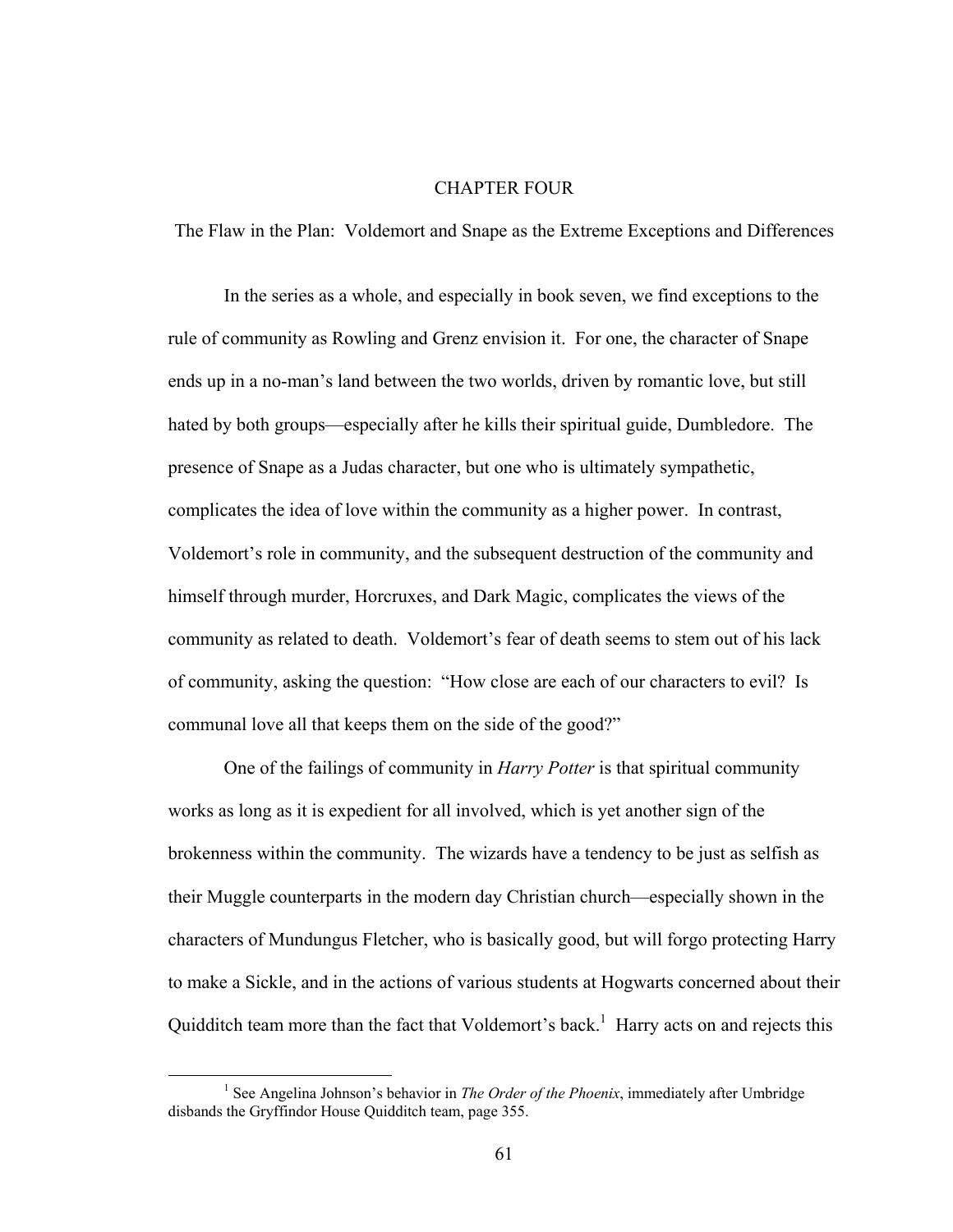tendency to undermine community with selfishness. In book seven, when Harry realizes that it may not be a good idea to inform his friends of his impending death, he leaves them behind, which both underscores, and contrasts, his similarity to Jesus the Christ in the Gospels. He rises above, in the end, the selfishness of normal wizard behavior to sacrifice himself for the good of the community. Harry—though he is clearly to be interpreted as a Christ figure—is far from perfect: breaking rules in school, flouting authority, making mistakes, and being far from the Christ commonly cited by Christian tradition, one who is free from  $\sin^2$  In contrast to the Jesus of Christian tradition, Harry seems much more human: bumbling along, making mistakes and figuring things out as he goes. As a result, if we pinpoint Harry as a Christ figure, there must subsequently be a Judas to betray him, and the question is whether Snape or Voldemort fills that role.

The argument for Snape as our Judas is quite strong. He betrays the wizarding community in the worst way possible: by killing off the only wizard Voldemort ever feared. Dumbledore's death disheartens the community, throwing it into chaos, and subsequent questions about the "holiness" or true righteousness so to speak, of the spiritual guide come to light. Rather than using Dumbledore's death as a rallying point, the wizarding community fractures even more—an element that would make us think that Voldemort is somehow behind it: a cut and dried Judas in the form of Snape destroying the community when he kills Dumbledore, with Voldemort as the evil Tempter in the background.<sup>3</sup> However, the background story that we finally get in the next book reveals

<sup>&</sup>lt;sup>2</sup> 1 Peter 2:22-24: "He committed no sin, and no deceit was found in his mouth.' When they hurled their insults at him, he did not retaliate; when he suffered, he made no threats. Instead, he entrusted himself to him who judges justly. He himself bore our sins in his body on the tree, so that we might die to sins and live for righteousness; by his wounds you have been healed."

<sup>&</sup>lt;sup>3</sup> The Ministry falls to Voldemort's powers early in book seven and numerous wizards who are fighting are forced into hiding, meeting in secret, and nearly constant movement.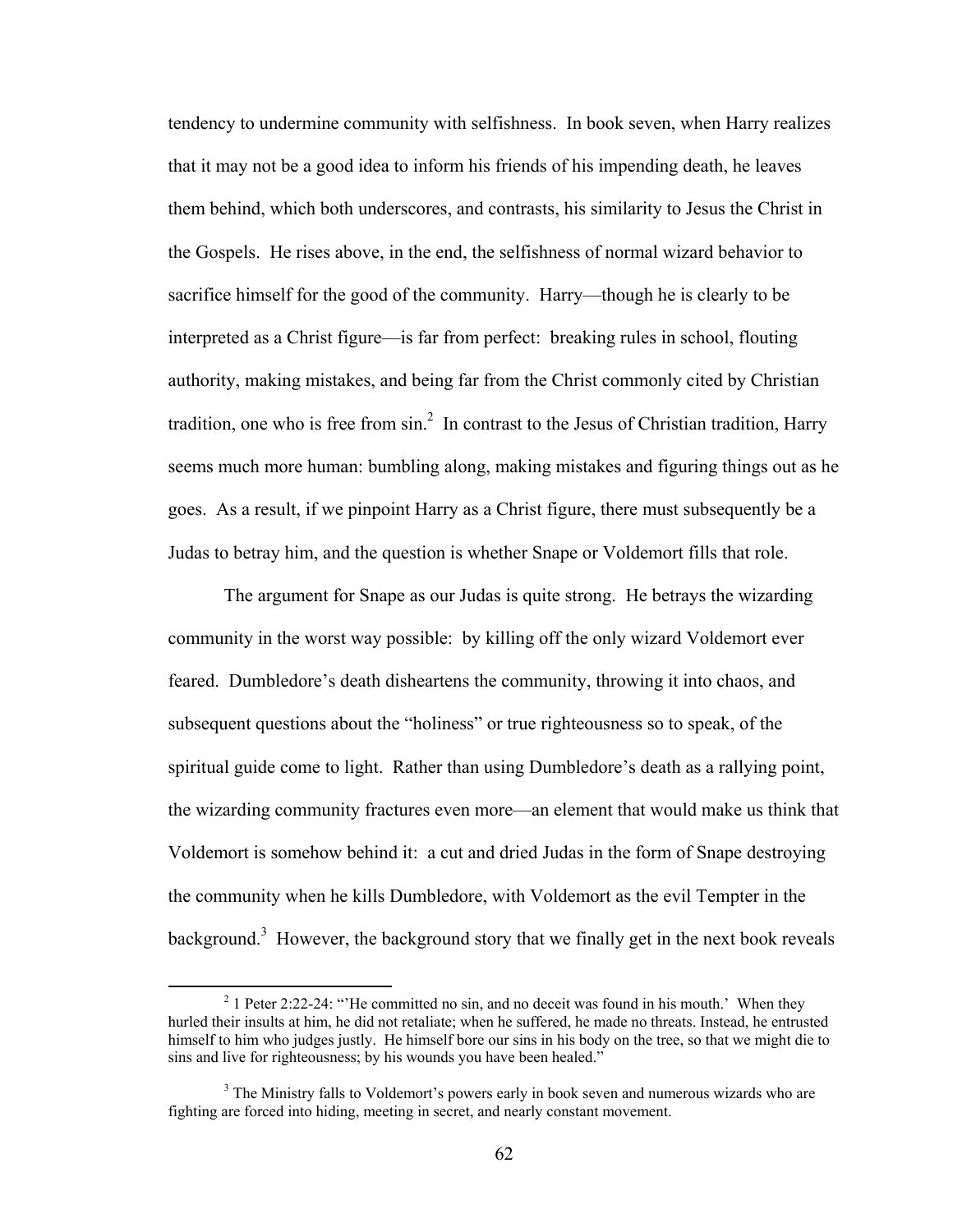that it is much more complicated than Snape finally being turned to evil. Indeed, it is knowing, from Snape's memory, the entire backstory behind what led up to Dumbledore's death that convinces Harry that what he has to do is to sacrifice himself. Snape, in love with Harry's mother Lily, turns double agent against Voldemort, just before Voldemort's first attempted killing of Harry. We learned in book six that Snape is the Death Eater who overheard the prophecy about Harry and Voldemort, a prophecy that convinced Voldemort he needed to kill Harry and his parents. After Snape realized that the prophecy meant Lily Potter, the one love he never really got over, he begged Voldemort for mercy, to let Lily live. Voldemort, surprisingly, gives her a choice to live or die for her son, and, as we know, it is her choice on which the entire action of the series hinges (VII 679). Snape became a double agent, undertook becoming a spy against Lord Voldemort, all for love of Lily. Without Snape, we would, ostensibly, have no Harry, which is a paradox. Harry never would have realized that he himself was a Horcrux, and never would have had the courage to step out of the castle and go into the Forbidden Forest knowingly approaching his death had Snape not been willing to act as traitor in the first place. It is entirely because of the knowledge revealed in Snape's memory, given at the moment of his death, that Harry learns he is a Horcrux and must sacrifice himself in order that Voldemort may be killed. Without Snape's help, Harry never would have gone to death with "a well-organized mind."

Snape, much more than Harry, knows what sacrificial love feels like as he straddles the line between two worlds, ultimately agreeing to do what is seen as so despicable in the minds of the wizarding community and wizardlore that it can tear one's soul in half: he kills. His memories indicate to the readers, to Harry, and eventually to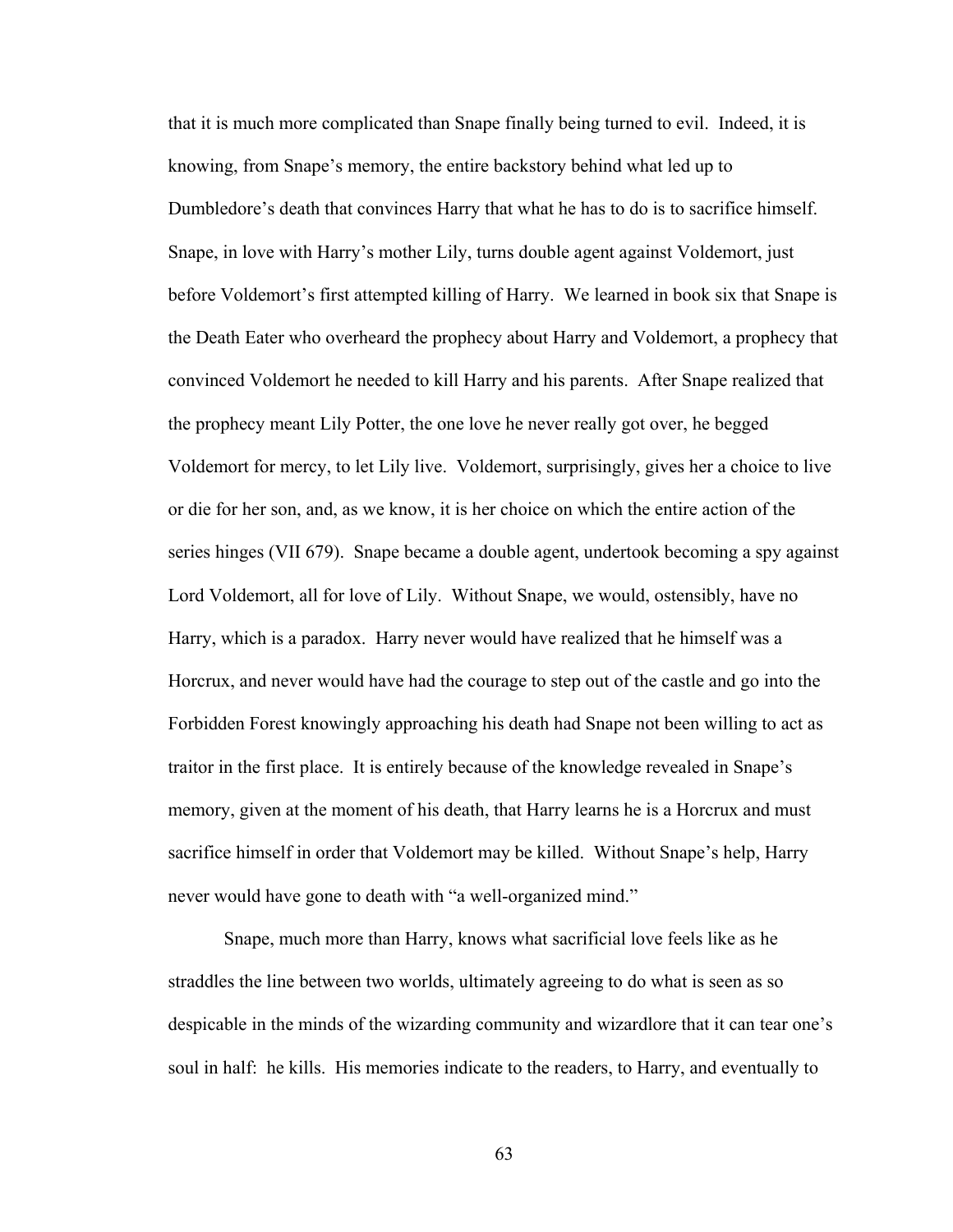the rest of the wizarding world that his killing of Dumbledore was more an act of mercy than that of a vicious killing and the betrayal of a dear friend:

> "You alone know whether it will harm your soul to help an old man avoid pain and humiliation," said Dumbledore. "I ask this one great favor of you, Severus, because death is coming for me as surely as the Chudley Cannons will finish in the bottom of this year's league. I confess I should prefer a quick, painless exit to the protracted and messy affair it will be if, for instance, Greyback is involved—I hear Voldemort has recruited him? Or dear Bellatrix, who likes to play with her food before she eats it."

> His tone was light, but his blue eyes pierced Snape as they had frequently pierced Harry, as though the soul they discussed was visible to him. At last Snape gave another curt nod.

Dumbledore seemed satisfied. (VII 683)<sup>4</sup>

Snape's murder of Dumbledore, then, was arguably a mercy killing, though one that knowingly would damage the community. In keeping this great secret so that Harry could be much more prepared to make the sacrifice that he had to make, Snape was acting with the wizarding population's best interests at heart.

Snape, the arguably most love-driven character of them all, also has the surprising aspect of being the least integrated into community. While Harry has the benefit of being protected by love, and is able to love in many different ways, Snape's form of love is, at first, one-sided. His deep, unabashed, yet hidden, romantic love toward Lily, Harry's mother, inspires him to reach higher than his upbringing would suggest. Like Voldemort before him, and like Harry after him, Snape has no discernible reason to choose for love. Unlike, Voldemort, however, Snape has a sense of openness toward love, probably born out of actually having a mother and father—albeit abusive—at home, versus a community of fellow orphans and a matron, as in Voldemort's case. However, Snape, though he had a family, had a broken one, leaving the child Snape confused and unaware

 <sup>4</sup> Additionally, Rowling tells us in the Leaky Cauldron webchat that Harry would have done all in his power to make sure that Snape's name was cleared.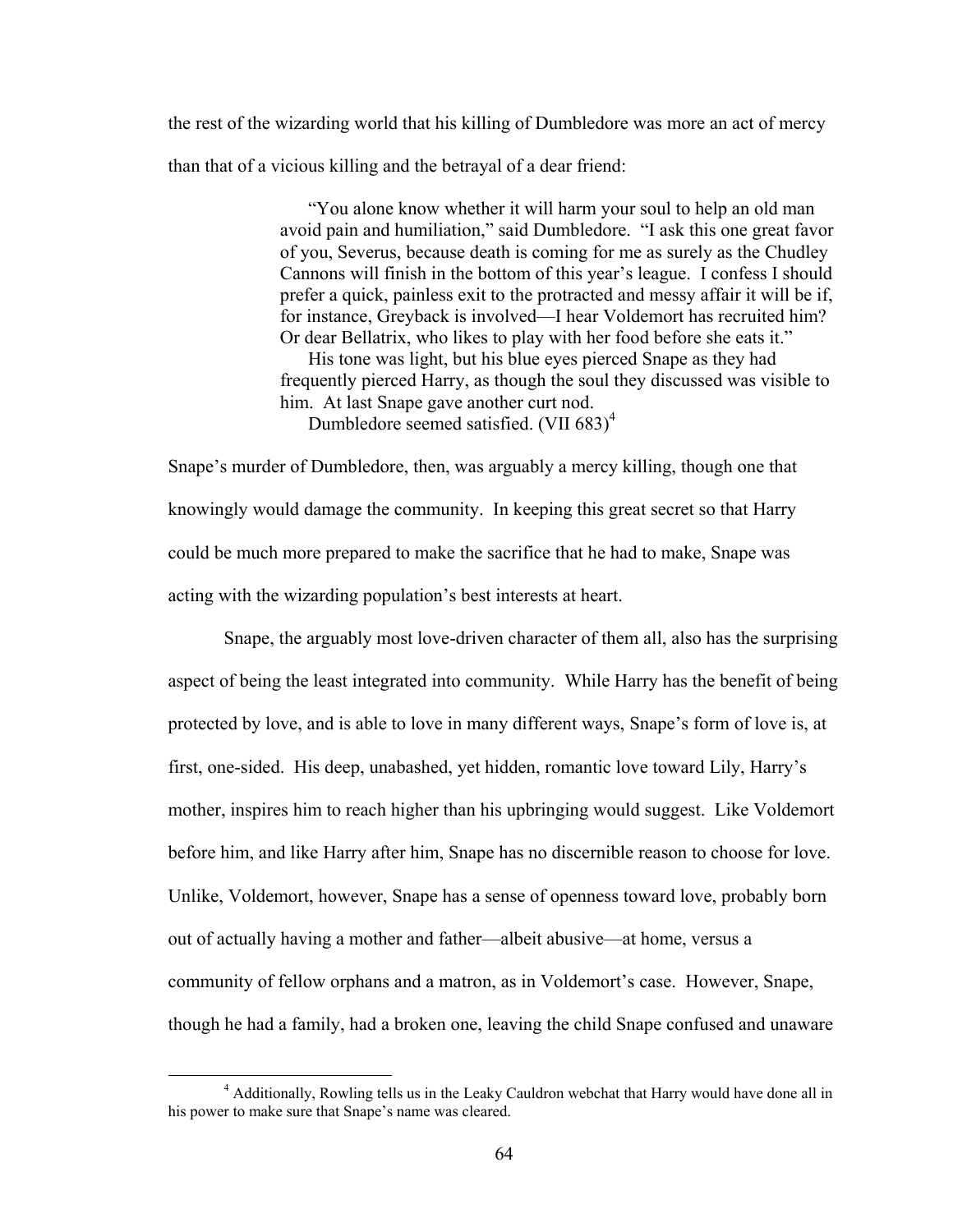of what a healthy love looks like. His only glimpse into possibly healthy loving relationships is through the unconditional love that the child Lily Evans offers. She, as his best friend, offers him a confidante, a deep friendship, and probably some of the first friendly looks he has ever received. It is through seeing the type of person that Lily is that Snape makes decisions toward the good. Veronica Schanoes writes that "[Snape's] being on the side of the angels is a distinct choice, one that he consistently makes despite loathing his allies" (134-5). This choice to love, however, is imperfect because he doesn't see or experience the depth and breadth of familial love that our main hero, Harry, finds in his friends at Hogwarts. Snape's obsession with Lily—shown in book seven by the doe Patronus, and that he steals a page of a letter with Lily's name on it leads him almost into community, but because he is only loving in one way, he ends up straddling the lines between good and evil.

And it is here that we discover a wrinkle in Rowling's theory of love, something that makes it not as clear cut as it seems. Dumbledore's statements in his speech to Harry about love indicate that the ability to love—in *any* sense—is what sets Harry apart from the evil in which Voldemort has so completely engrossed himself. Dumbledore elaborates:

> You are protected, in short, by your ability to love! [...] The only protection that can possibly work against the lure of power like Voldemort's! In spite of all the temptation you have endured, all the suffering, you remain pure of heart, just as pure as you were at the age of eleven, when you stared into a mirror that reflected your heart's desire, and it showed you only the way to thwart Lord Voldemort, and not immortality or riches. Harry, have you any idea how few wizards could have seen what you saw in that mirror? Voldemort should have known then what he was dealing with, but he did not! […] But then, he was in such a hurry to mutilate his own soul, he never paused to understand the incomparable power of a soul that is untarnished and whole. […] You see, the prophecy does not mean you *have* to do anything! But the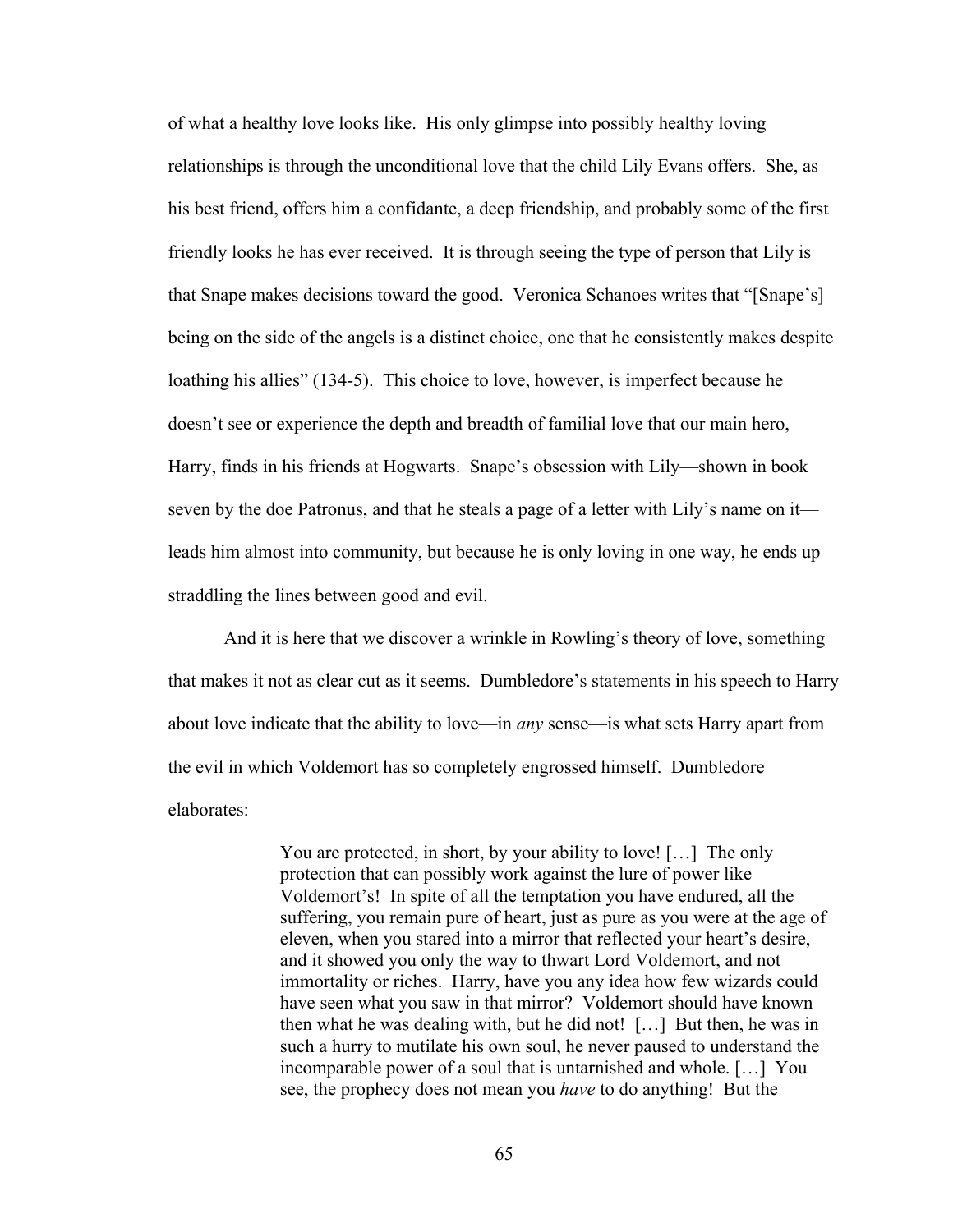prophecy caused Lord Voldemort to *mark you as his equal*. … In other words, you are free to choose your way, quite free to turn your back on the prophecy! But Voldemort continues to set store by the prophecy. He will continue to hunt you. (VI 511, emphasis original)

Dumbledore is clearly indicating here that Voldemort's major flaw, and the source of his subsequent downfall, is that he lacks the ability to love altogether. The ability to love, in any form, is the price of admission into the dynamic, functioning community of wizards, at least in a way that would help the community function at its smoothest. Why then, does Snape find himself so excluded? He loves, and quite deeply. As previously mentioned (Chapter 3), romantic love, in the *Harry Potter* novels, is seen as a symbol of community—Bill and Fleur's wedding is a potent symbol as well as a celebration. Snape, then, wallowing in unrequited love, seems not to have learned how to love in any way but as he loves Lily, and that love has complicated and tainted his view of the wizarding community. He, drawn to the power of dark forces, understands the pull of romantic love, but not of friendship, family, or even merely unconditional love for one's fellow wizard. Rowling's desire to keep him whole and redeem him in the end through allowing him a platform, a place to confess to this hidden love, indicates that openness and recognition of love is also quite key. She comments in an interview with Meredith Viera shortly after the release of *Deathly Hallows*: "Snape is a complicated man. He's bitter. He's … spiteful. He's a bully. All these things are still true of Snape, even at the end of the book. But was he brave? Yes, immensely. Was he capable of love? Very definitely. So he's—he's a very—he was a flawed human being, like all of us" (Viera). Snape, though he fights and snarls and generally gives the impression of being evil, still recognizes the conventions that love has in functioning within his community. He knows that if he loved Lily, he must work to protect Harry, and indeed, as Rowling hinted before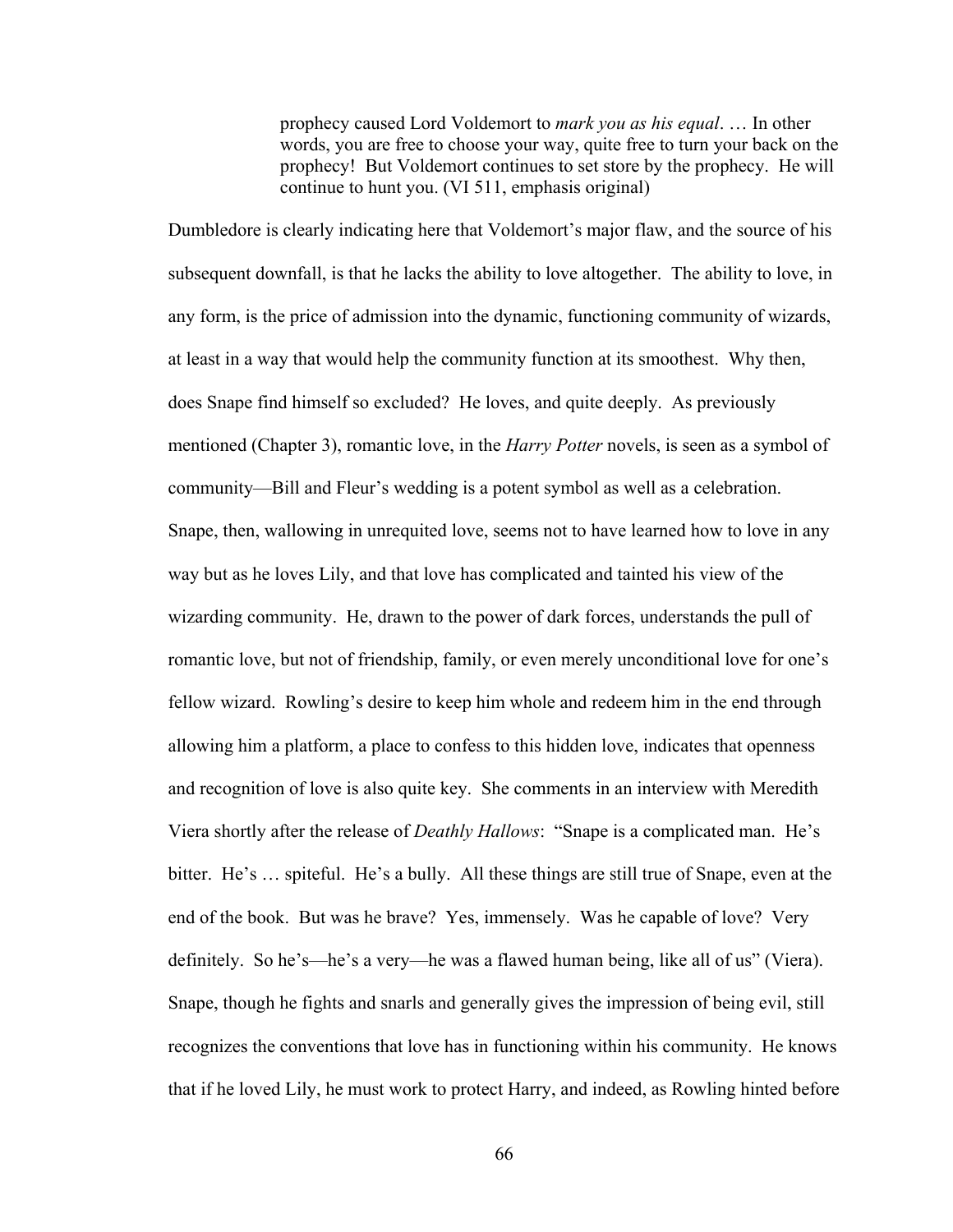book seven's release, it is because Harry resembles Lily so closely that Snape is able to hold to his promise to protect him.

However, Snape is not accepted by the wizarding community because his love is hidden, unlike the highest functioning members of the company who are able to love with ease. For example, Molly Weasley, Ron's mother and matriarch of the Weasley clan, is able to accept Harry as her own son and share all of her family's meager possessions with him, even giving Harry, on his  $17<sup>th</sup>$  birthday, a special watch belonging to her brother. Hagrid, also, loves not only his students, but his animals with a love bordering on obsessive fatherliness. Snape, by the time he is an adult, has seen examples of all of this type of love, and yet, remains closed off. Schanoes brings up once again our evidence that Snape may be a good character despite his lack of acceptance into the community:

> In book I, Snape saves Harry's life despite their mutual hatred and injures himself trying to stop Quirrell from aiding Voldemort. Snape does not play a very large role in [b]ook II … but in book III, Snape's complexity of character becomes quite clear in retrospect. Snape works very hard to brew a potion ("particularly complex") in order to help a man for whom he holds a lifelong hatred and who currently occupies the position he wants. Snape's fateful appearance at the Shrieking Shack in the final chapters of book III occurs because Lupin forgets to take his Wolfsbane potion and Snape is bringing him his needed dose. And Snape really does seem to believe that he is again saving Harry's life by trying to capture Lupin and Sirius Black. Finally, in book IV, Snape and McGonagall aid Dumbledore in saving Harry's life, and Rowling implies that Snape may well be returning to his previous, extraordinarily dangerous role as a spy in Voldemort's circle. Whatever his assignment is, he is carrying it out despite being terrified. (134)

In later books, we see Snape alerting the members of the Order of the Phoenix when Harry and Dumbledore's Army run off to the Department of Ministries to rescue Sirius, Snape softly and carefully healing Draco Malfoy's wound after Harry unwisely uses *Sectum Sempra*. We also see a Snape helping Ron, Hermione and Harry in their journey,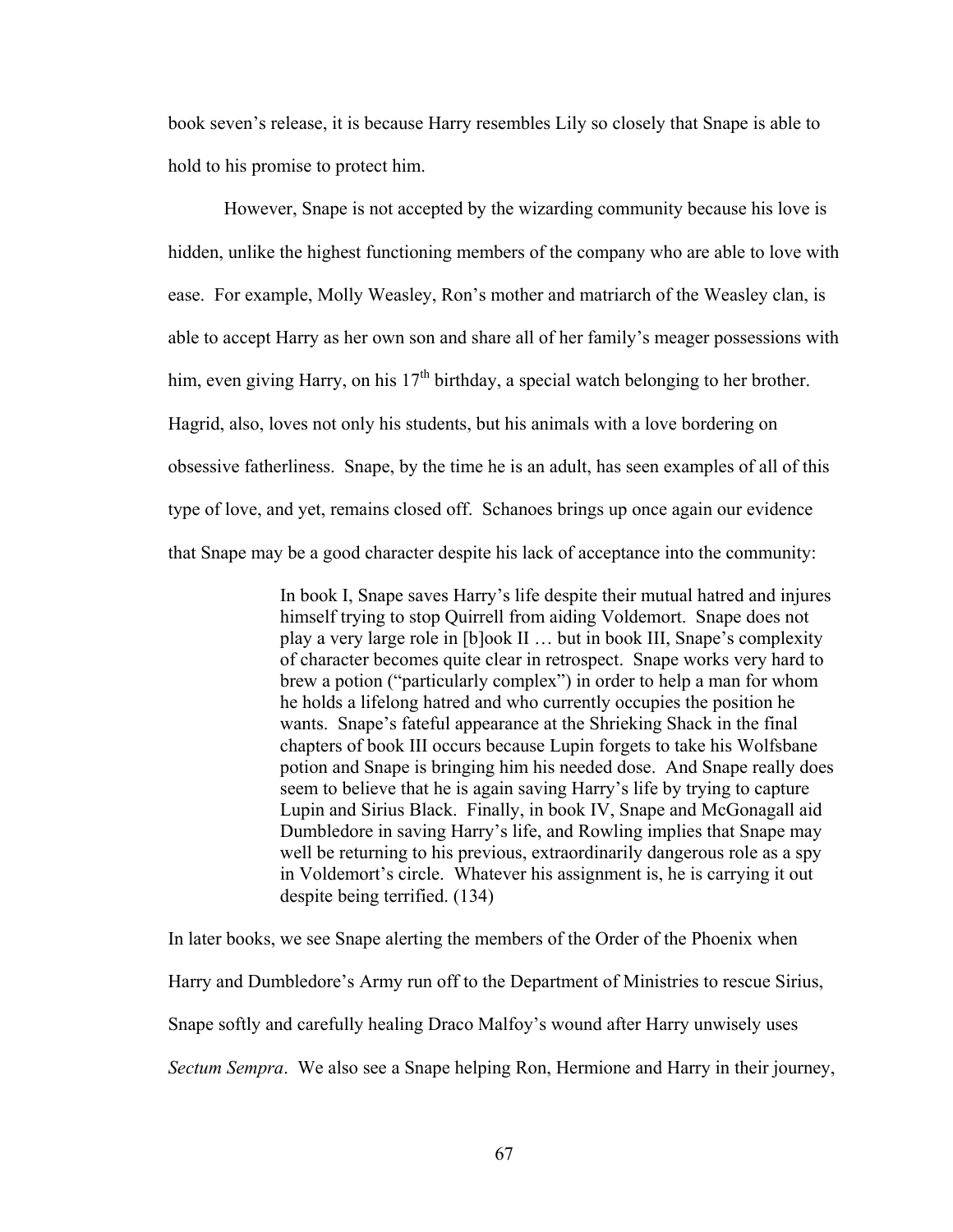suggesting to Mundungus the seven Potters scheme at the beginning of book seven, providing the sword of Gryffindor to them at a time of need, and eventually dying at the hands of Voldemort. All of these actions seem to speak to the idea that, deep down, Snape is a good, trustworthy character; however, it is very, very deep down. Rowling comments: "Harry forgives him. … Harry really sees the good in Snape ultimately. I wanted there to be redemption and I wanted there to be forgiveness. And Harry forgives, even knowing that until the end Snape loathed him unjustifiably" (Viera).

 Snape, clearly, is not without evil tendencies. Despite the cleansing of his reputation that occurs in book seven, his identity as the "Half-Blood Prince" emphasizes his pride over his mixed bloodline, and his spoken words seem to revile those who are Muggle-born. His everyday actions within the wizarding world seem to be intended to undermine the effectiveness of his larger efforts—what he says every day in the classroom seems to backtrack on the larger strides he is taking in saving Harry and his friends. It seems that the role he is playing as an evil wizard is one that he knows too well, and may even enjoy playing. His personality, whether by virtue of his upbringing, or by choice, seems to fit perfectly into the evil persona he is forced to take on as a Death Eater turned good guy. Indeed, in his interactions with students, he is one of the few people who manages to make Hermione cry on a consistent basis, mainly because of his outright abuse of his position as a teacher. Throughout the books, he takes the side of his house, the Slytherins, a group well known for their pure-bloodedness. In a particularly harsh incident in *The Goblet of Fire*, Draco casts a jinx on Hermione that makes her already chipmunk-like teeth grow abnormally fast. When Snape interrupts the fight and sends Goyle to the hospital wing, and is asked if he could do the same for Hermione, he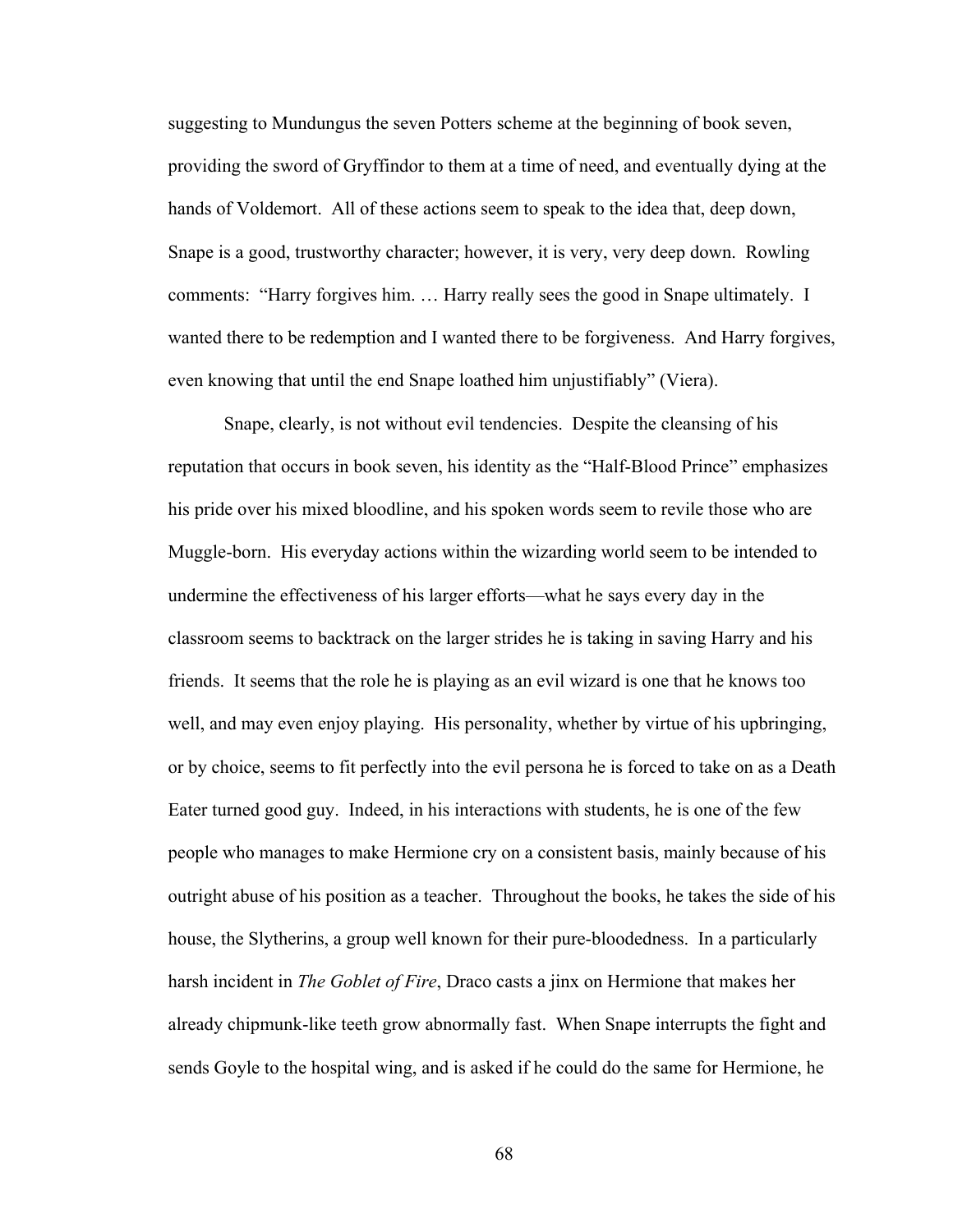looks at her and sneers, "I see no difference" (IV 299-300). Snape's particular brand of

meanness fits his role perfectly, but also seems to unnecessarily bias the readers (and

Harry) against the Potions Master.

He has held an anti-Muggle worldview since he was a child—one of the breaking points in his relationship with Lily is that he calls her a Mudblood (VII 675). Even his seemingly salvific affection for Lily falls apart when it fails to extend to James and Harry:

> "If she means that much to you," said Dumbledore, "surely Lord Voldemort will spare her? Could you not ask for mercy for the mother, in exchange for the son?"

"I have  $-$  I have asked him  $-$ "

"You disgust me," said Dumbledore, and Harry had never heard so much contempt in his voice. Snape seemed to shrink a little. "You do not care, then, about the deaths of her husband and child? They can die, as long as you have what you want?"

Snape said nothing, but merely looked up at Dumbledore.

"Hide them all, then," he croaked. "Keep her – them – safe. Please." (VII 678)

Snape's motivation (and subsequently his frustration and consternation) is because he is in love with a girl who is across bloodlines. An analogous relationship would be the white son of racist parents, raised to espouse their same attitude, meeting, becoming friends with and eventually falling in love with an African-American woman. While Snape might still vocally espouse that old view because it works in his selfish favor, he has ultimately been overtaken by love. His anger comes not from a rooted worldview anymore, but from anger at both playing this façade and at maintaining an unrequited love. For all his talk of bloodlines, and boasts of being pureblood, his history speaks quite differently—his identity as the Half-Blood Prince, rather than complicating the issue, clarifies things. Secretly, he is proud of his mixed blood, but because he acts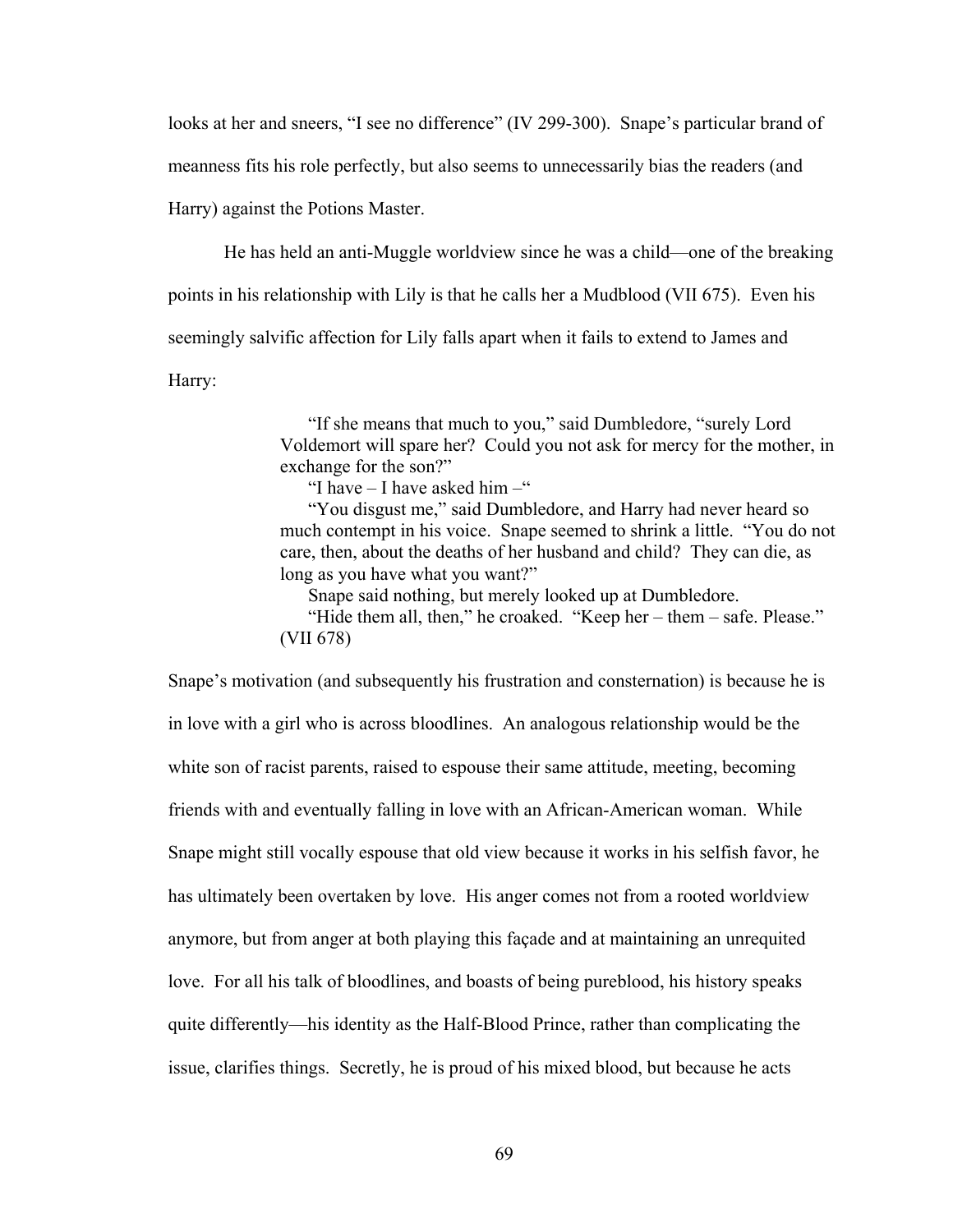partially from selfish motive in hiding his love and from desire to play his role as double agent, he maintains an outward appearance of reinforcing pure blood, of disrespecting Muggle-borns, of seemingly undermining the community of the wizarding world. It is as Veronica Schanoes describes, Rowling's narrative technique in creating the character of Snape is to trick her readers, just as he tricks his followers (132). His love for Lily comes as that much more of a surprise, and the fact that he had been secretly working for the community all along fails to complicate his character—instead, it makes all the answers fall into place. Rather than Snape as an outlier in the community, Rowling clearly sets him up to *appear* as an evil character—he is the character we love to hate—and in doing so, we place him far outside the community of wizards. It is not necessarily Snape who has isolated himself, but rather we the readers and the wizarding community who have rejected and isolated him. He finds himself rejected, and so refuses to reach out to the community, and because he refuses to reach out, the community continues to reject him. Both ends of the communal relationship have failed in the character of Severus Snape.

But in learning the background story, in learning how deeply he loves, Snape is welcomed back into the community. The revelation of his struggle clarifies the complicated nature of his character, and while he appears to reside outside the community, he is instead the exemplar of sacrificial love. Snape's seeming outsider status is one of the keys to understanding the themes of sacrificial and communal love within the series—it is because he is an outsider that his love seems much more heroic. In his decision to hide his love, in taking up the mantle of double agent, he allows others to revile him, he willingly steps away from a wizarding community. Both sides of the equation fail in the character of Snape—because he is limited by his tunnel vision of love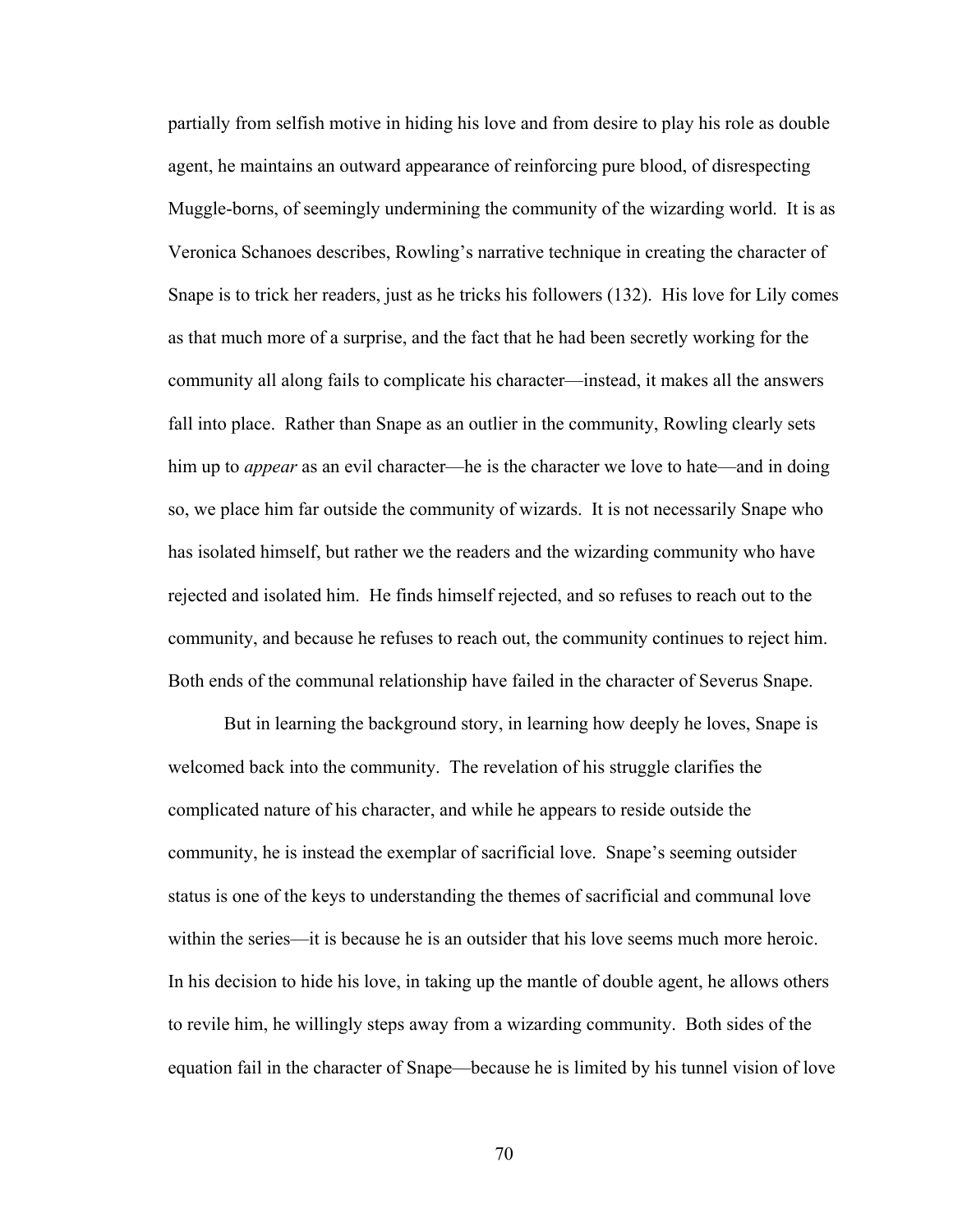for Lily, he does not know the importance of becoming fully a part of the wizarding community and the wizarding community, quick to judge him without consideration for the idea that he is a grown man with feelings, reviles him and doesn't allow him a place at the table. Rowling gives us a hint of this failure on both sides in a conversation between Harry and Lupin in book six, after Harry has suspected Snape of something devious yet again:

> "It isn't our business to know," said Lupin unexpectedly. He had turned his back to the fire now and faced Harry across Mr. Weasley. "It's Dumbledore's business. Dumbledore trusts Severus, and that ought to be good enough for all of us."

"But," said Harry, "just say – just say Dumbledore's wrong about Snape—"

"People have have said it many times. It comes down to whether or not you trust Dumbledore's judgment. I do; therefore, I trust Severus…. You are determined to hate him, Harry. … And I understand; with James as your father, with Sirius as your godfather, you have inherited an old prejudice." (VI 332-33)

Dumbledore, knowing fully both sides of Snape, is the only one who pushes him into acceptable wizarding community, allowing him a place to do good and to work for the community that he doesn't understand and that doesn't understand him. Lupin chooses to trust Dumbledore's right judgment even if he doesn't understand. While neither liking nor disliking Snape, Lupin accepts him into the community, recognizing that it is the only way the community can work together, something which Harry and the readers (as they are led by the narrator) refuse to do. Snape's failure to become a part of the spiritual community of the wizarding world is as much the fault of other wizards as it is his own.

 In respect to Snape's halfway status between the worlds of good and evil, of acceptance and rejection, his "master," Voldemort, offers a different story. Voldemort seems beyond redemption and one of the complications of the love in the community that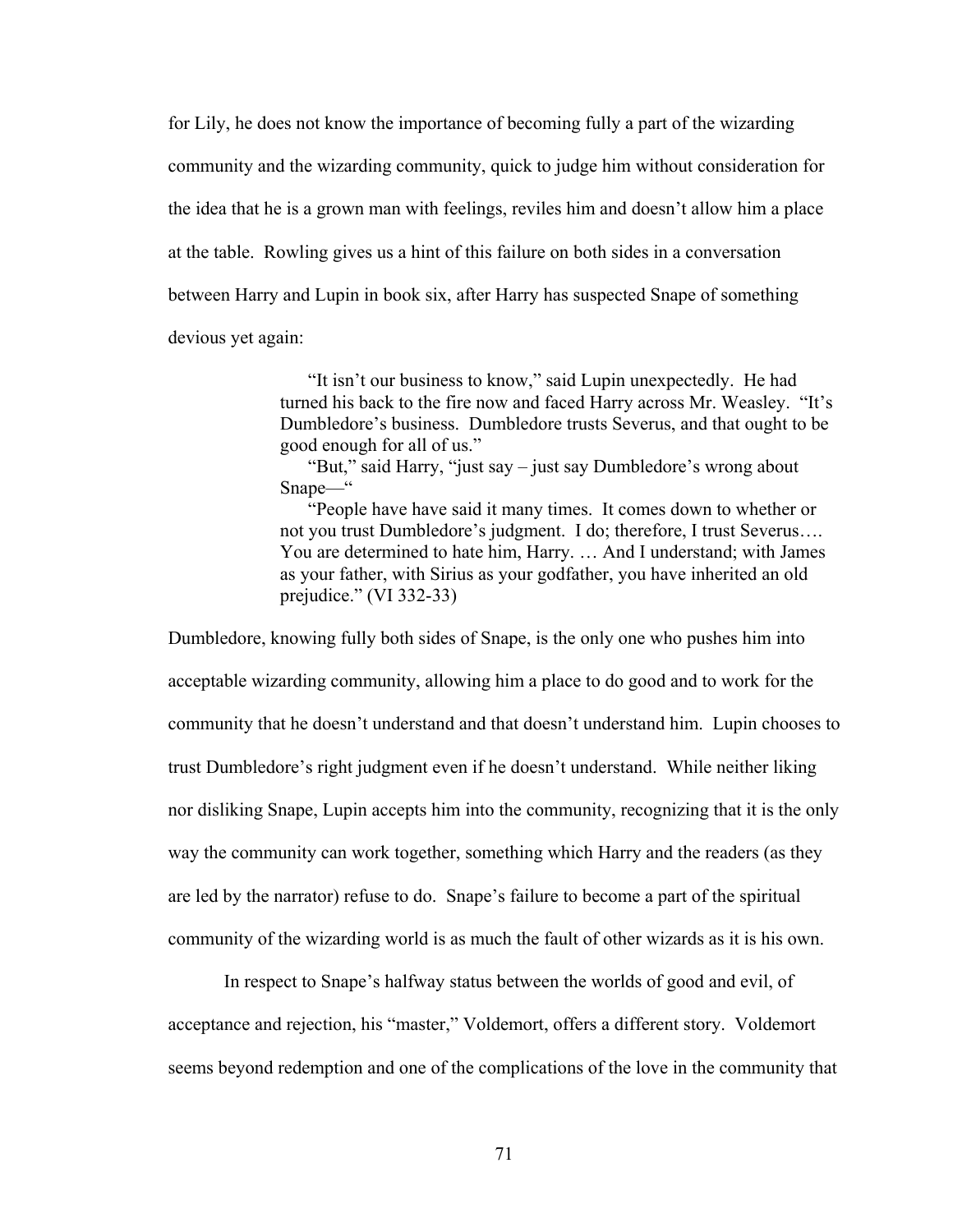Rowling sets up is the idea of redeeming people into the community. He seems from the start to be beyond redemption, drawing, once again, choice and destiny into tension. This tension is most clearly crystallized in the different views of death as represented by Harry and Voldemort, who are foils to each other.

 The first view we're presented with is when Dumbledore tells Harry in *The Sorcerer's Stone* that "to the well-organized mind, death is but the next great adventure" (I 297). How the individual chooses to live in community affects how he may choose to approach the end of that life. Voldemort, who refuses to live within community, greets his death with fear and very little grace; whereas Dumbledore, a man surrounded by community for his entire life, and a man choosing to love everyone deliberately, greets his death calmly and even gracefully. Voldemort fears death greatly, as Dumbledore indicates:

> There is nothing to be feared from a body, Harry, any more than there is anything to be feared from darkness. Lord Voldemort, who of course secretly fears both, disagrees. But once again he reveals his own lack of wisdom. It is the unknown that we fear when we look upon death and darkness, nothing more. (VI 566)

Indeed, Voldemort's fear of death is precisely what condemns him: in his efforts to avoid and conquer death, he willingly tears himself apart and traverses into realms of the darkest magic—he knowingly destroys the community between body and soul. That fear of death is his motivation for turning into a dark wizard—he holds a belief from childhood that magical power should be able to overcome death: "My mother can't have been magic, or she wouldn't have died" (VI 275). Instead of concentrating on living within a community, learning how to make the best of his life with others, he goes deeply into misery, with a willingness to live a half-life in order that he may simply delay or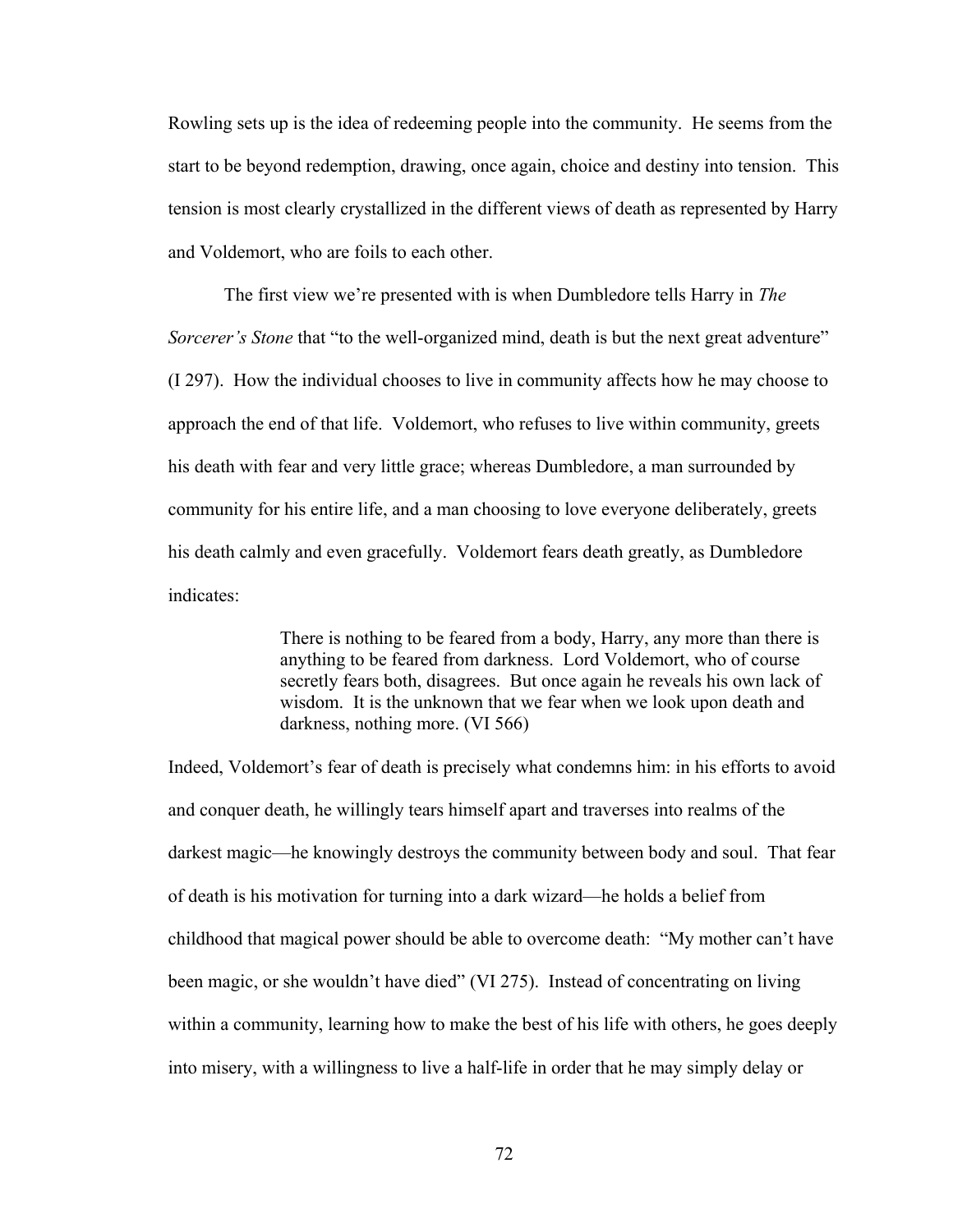conquer death.<sup>5</sup> His desire to conquer death by magical means leads him to create Horcruxes, a piece of incredibly dark magic that requires the death of another human being, whether Muggle or Wizard, in order to be performed, and thus requires a breaking apart of community. His followers, also, are called Death Eaters, a name symbolic of the attempts to defeat death, and his symbol—a snake and a skull intertwined—are potent symbols of death and destruction, indicating both his obsession with and fear of death.

 In contrast, Rowling gives us Dumbledore, and Harry, his disciple, as those who are learning how to greet death with open arms, rather than turning and running away. They learn how to love in community and therefore greet death as an old friend. It is as Jürgen Moltmann has stated previously—connections to ancestral and communal relationships result in the removal of the fear of death, in a way to approach death without fear. Because Harry's battle with Voldemort began essentially when an act of love defeated an act of hate and fear, he has been protected from the time he was very young by the forces of love. Rowling provides her character with various substitute father figures throughout his life who show him love, affection and selflessness. Dumbledore is the most important of these—especially as our identified spiritual guide. It is through Dumbledore that Harry can begin to understand what love and sacrifice truly mean, and it is Dumbledore who gives Harry the tools to finally approach death with open arms. Indeed, in book seven, when Harry finds Dumbledore's family gravesite, another explicitly Christian connection is made: Matthew 6:21 is written on the grave of Dumbledore's sister (VII 325). The verse, "Where your treasure is, there will your heart be also," underscores the importance of family and community in Dumbledore's life.

<sup>&</sup>lt;sup>5</sup> In book one, the centaur Firenze indicates that the drinking of unicorn blood would confine one to a kind of half-life, one continuing but unfulfilled (I 258).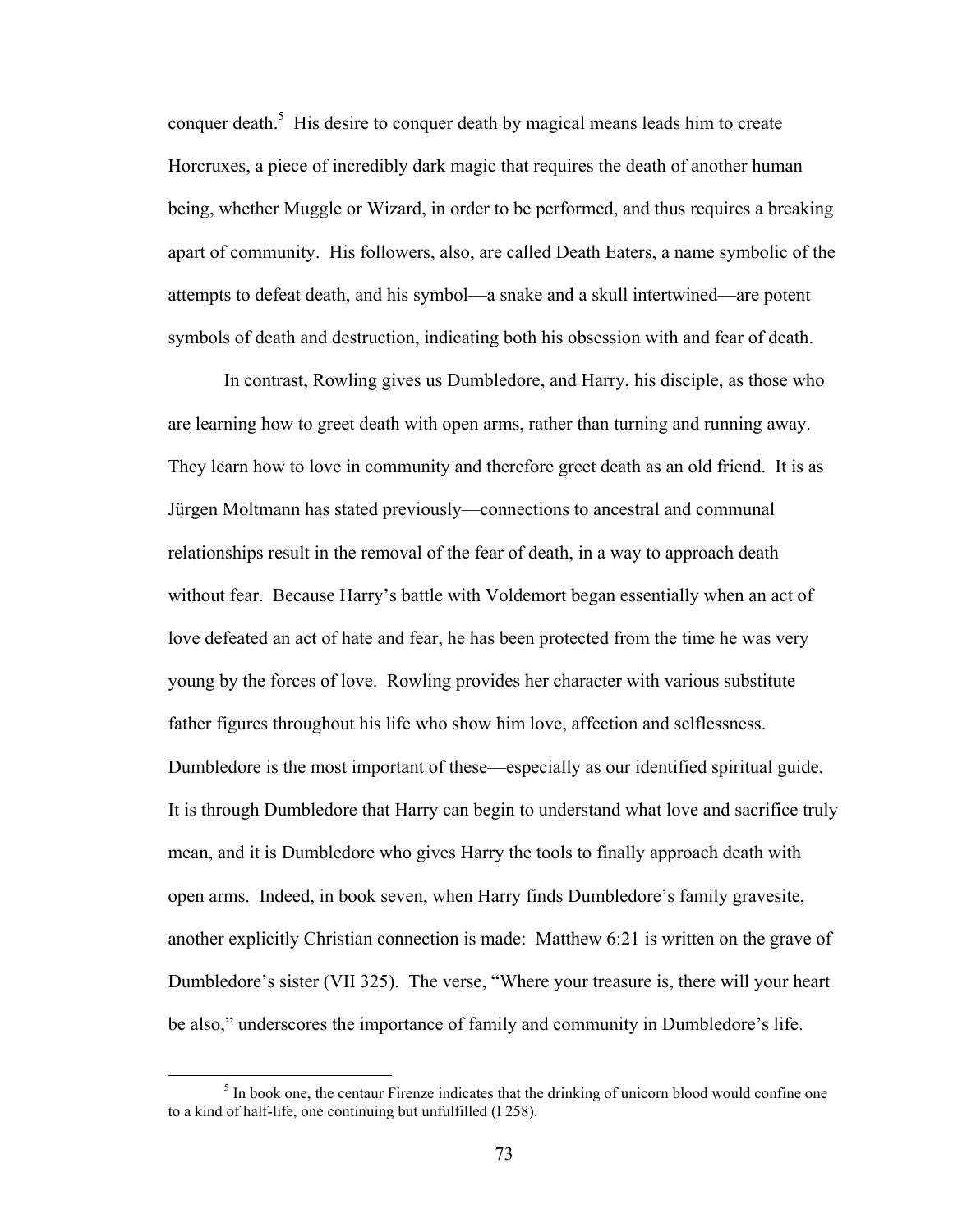Having been the brother left in charge, and eschewing that responsibility, as we learn in the chapter about King's Cross station, Dumbledore has held throughout his life the regret of being the source of his family's destruction. His "heart" needs to be in the right place, and Harry's discovery of this sentiment on a gravesite underscores that connection. Because of Harry's ability to love and to function within a community, he has managed to remain pure of soul, not willing to sacrifice this purity in an attempt to defeat death, but rather willing to give even his enemies a chance at redemption.

 This conflict, indeed, between fear of death and, if not affection, willingness to embrace it, is what the series comes down to. *The Deathly Hallows* emphasizes this decision as Harry is choosing between chasing the Hallows or finishing the job of Horcruxes. Even with his less tainted, more pure, soul, he is still tempted to chase after that sort of power and immortality that possessing the Elder Wand, the Invisibility Cloak, and the Resurrection Stone would suggest. Rowling couches this decision within a labor of love as Harry digs a grave for Dobby, in a way showing that Harry will choose love and sacrifice—the harder path—over the easy way of trying to use magic to achieve all ends, even immortality. The use of magical means to defeat death—the Hallows—fills Harry with a joyless obsession, much like that which takes hold of Voldemort in his desire to overcome mortality. But in the end, it is Harry's overpowering love for a creature who sacrificed himself for Harry that helps Harry to make the decision to take the path of love over death. When he climbs out of the grave which he had dug for Dobby, his decision is made (VII 479).

 Voldemort, in contrast to Harry's decisions facing death, destroys the normalcy that exists within his own body in his efforts to avoid death, destroying community at its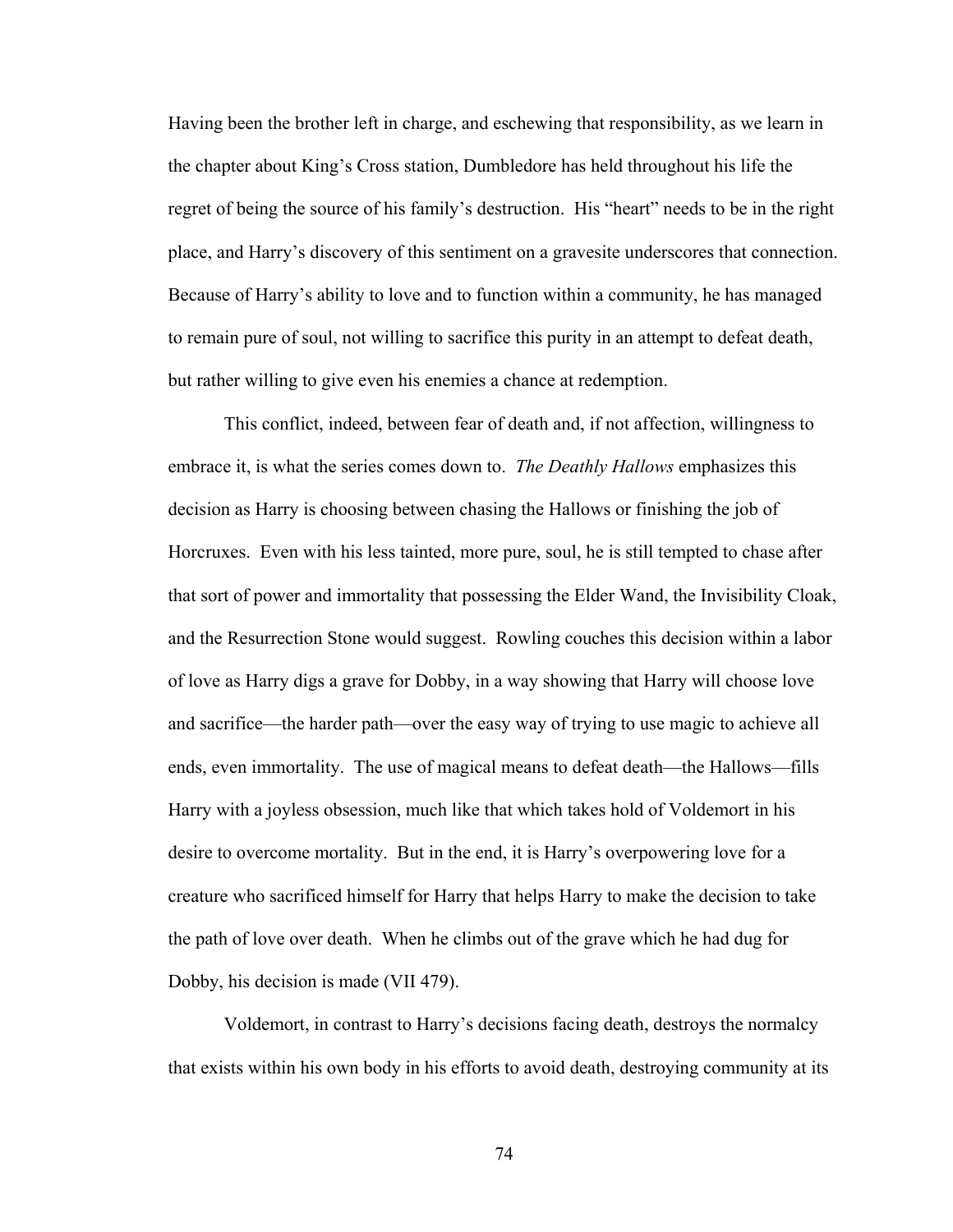deepest levels—the balance between body and soul. Voldemort is identified and ostracized as evil precisely because of his willingness to disregard such a relationship. Not only does Voldemort destroy those surrounding him, but also destroys that which must exist within himself: his body and soul functioning together. This is evidenced especially in Voldemort's marked appearance after he has been creating the Horcruxes read: murdering—for awhile. When Voldemort rises out of the cauldron in *The Goblet of Fire*, he is physically different from all those present: "Harry stared back into the face that had haunted his nightmares for three years. Whiter than a skull, with wide, livid scarlet eyes and a nose that was flat as a snake's with slits for nostrils..." (IV 643). This is not, however, Voldemort's appearance as most would have known him when he was Tom Riddle. In *Half Blood Prince*, Harry notes in a memory that Voldemort's life of murder and destruction of his own soul must have taken a toll on his physical appearance:

> His features were not those Harry had seen emerge from the great stone cauldron almost two years ago: They were not as snake-like, the eyes were not yet scarlet, the face not yet masklike, and yet he was no longer the handsome Tom Riddle. It was as though his features had been burned and blurred; they were waxy and oddly distorted, and the whites of the eyes now had a permanently bloody look, though the pupils were not yet the slits that Harry knew they would become. (IV 441)

As Voldemort is growing in evil and damaging his soul, his physical appearance—his corporeal body—is also changing to resemble that which is regarded as evil in the Christian tradition—a serpent. As his soul changes, so does his outward appearance. One cannot inflict that much damage on a soul without its taking a toll on the physical body. However, this particularly striking aspect and explanation of Voldemort seems to deny the difference Rowling establishes between body and soul.<sup>6</sup> The soul, however

 <sup>6</sup> It should be noted here that the difference Rowling establishes, while good as narrative and plot device, is not what is recognized as "good theology." Many theologians today agree that the resurrection of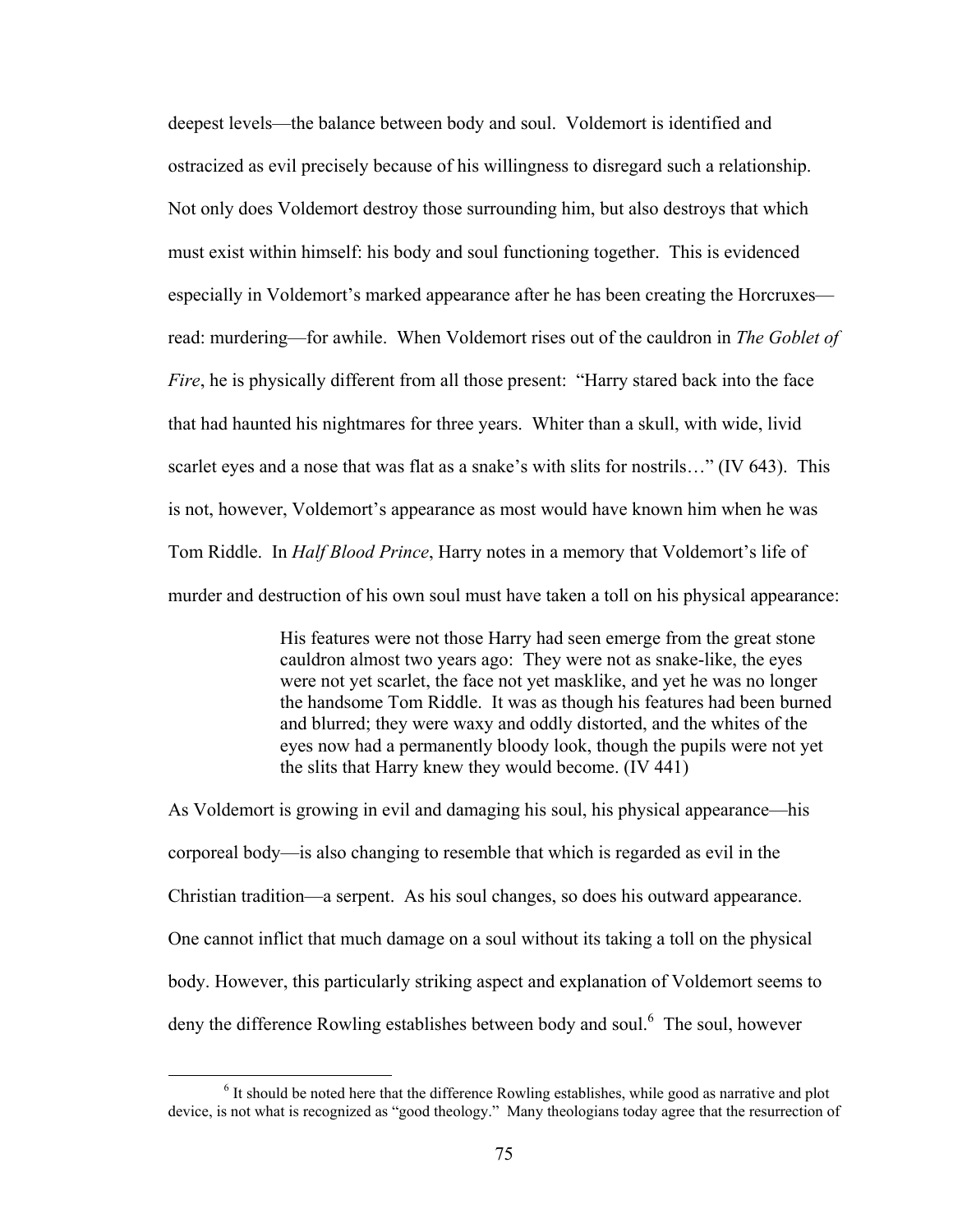separate it is said to be from the body, is still very much tied to the corporeal world as changes in the soul affect changes in the body. One possible explanation is the idea that because Voldemort had no connection to community, he had no true concept of what he was doing, and therefore, no concept of what a soul does when it is ripped apart. Because no one else in recorded wizard history has ever divided their soul into multiple pieces, there is no precedent, but it is clear that the relationship between body and soul is complex and cannot be explored without detrimental effects on the person.

Harry is the only person who is able to experience what life after death may be like. When he approaches his death, he uses the Resurrection Stone to call to himself those who have passed before him, who are brought back not out of Harry's selfish desire, but to comfort him on his way to join them: "It did not matter about bringing them back, for he was about to join them. He was not really fetching them: They were fetching him" (VII 698). Harry calls those he loves back to himself so that he may learn to approach death in a way precisely the opposite of Voldemort's view—without fear, without running away. After being killed, Harry finds himself in some sort of purgatorial afterlife, a way station between worlds. Choice, the center of the philosophy of the series, is underscored again in that Harry can choose to return to earth, to return to his body. Harry, as our Christ figure, decides to return so that other souls may not be maimed—not that they be killed, but Dumbledore specifically says "maimed" (VII 722), indicating that more souls would be damaged beyond repair, turn irrevocably evil, if Voldemort wins here, if Harry does not overcome death. Dumbledore also adds that

<u> 1989 - Andrea San Andrea San Andrea San Andrea San Andrea San Andrea San Andrea San Andrea San Andrea San An</u>

believers referred to in 1 Corinthians 15 means not only a resurrection of the "soul," but of bodies entirely, indicating that the relationship between body and soul is much more intertwined than Platonic thought, expressed in Rowling, would dictate. It is beyond my scope to discuss the whole of the theology here, but for more information, Stanley Grenz's *The Social God and the Relational Self*, as well as N.T. Wright's *Surprised by Hope* (see bibliography) have interesting theological explorations of the issue.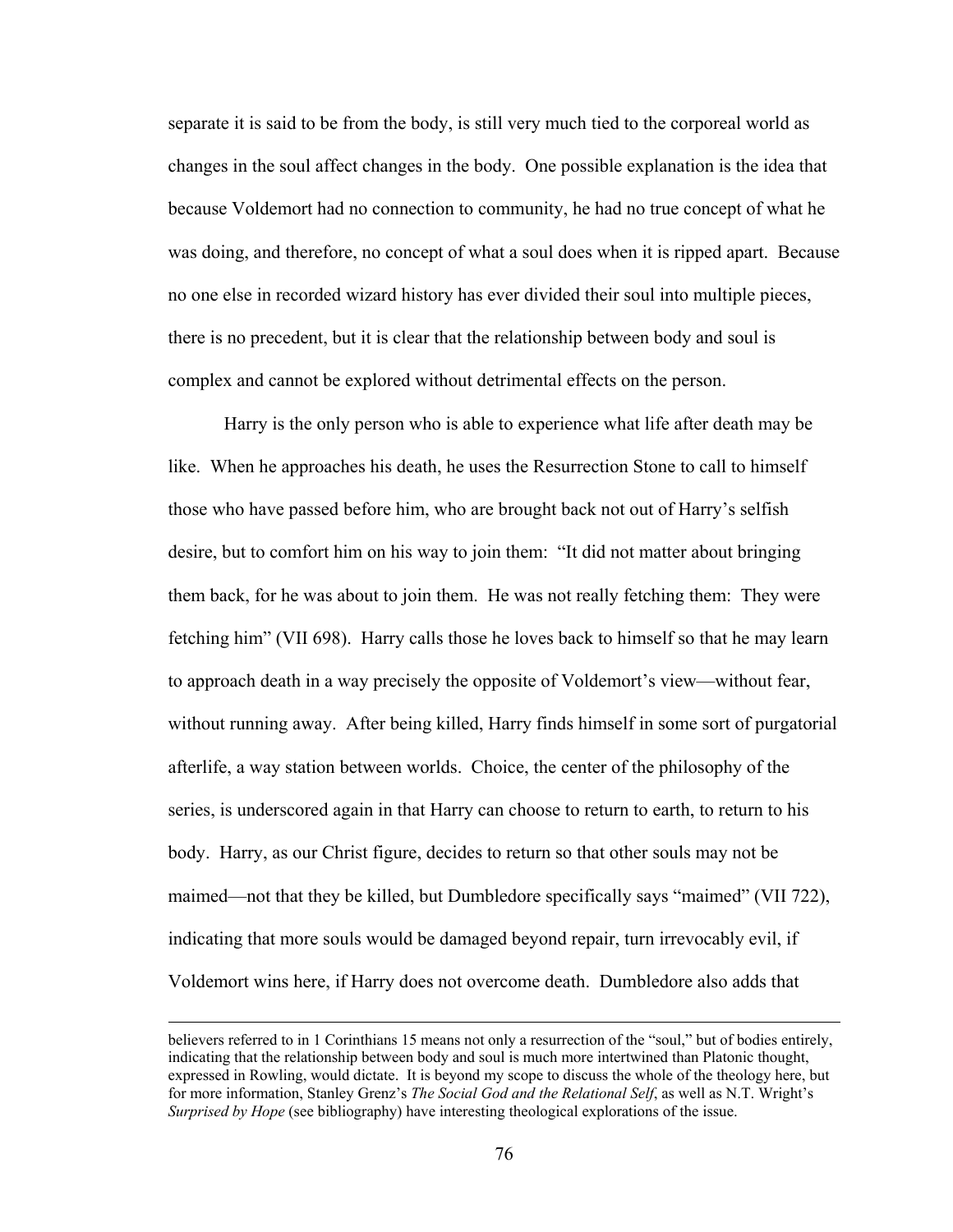"fewer families would be torn apart" if Harry should return (VII 722). It is love, again, that is underscored as the final solution—Harry's love for those around him, for his community and new family, that forces him to see that this is the sacrifice that must be made, and that is what keeps his soul clean and pure.

 In the end, both our Judas and our great enemy work to reinforce both the brokenness and the dynamism of community. Both are playing roles, but only one of them realizes it. Harry's offer of redemption to Voldemort and Voldemort's breaking apart of his own soul are not complications, but manifestations of and reactions to the ideas of communal love. Snape, seeing love possibly clearer than most—with the exception of Dumbledore—plays his role knowingly and convincingly, turning eventually into one of the greatest martyrs of the book. Snape is ultimately the most human of them all, struggling with what he is called to do and refusing to do it. He is ultimately the most tragic in that redemption, for him, only comes after he has already sacrificed everything he could for the community that has continually rejected him. All characters in Harry Potter's world reflect the current brokenness of the spiritual community, and each deal with it in his or her own way; Snape and Voldemort, however, are our clearest examples of the two extremes and are therefore worth looking at closely.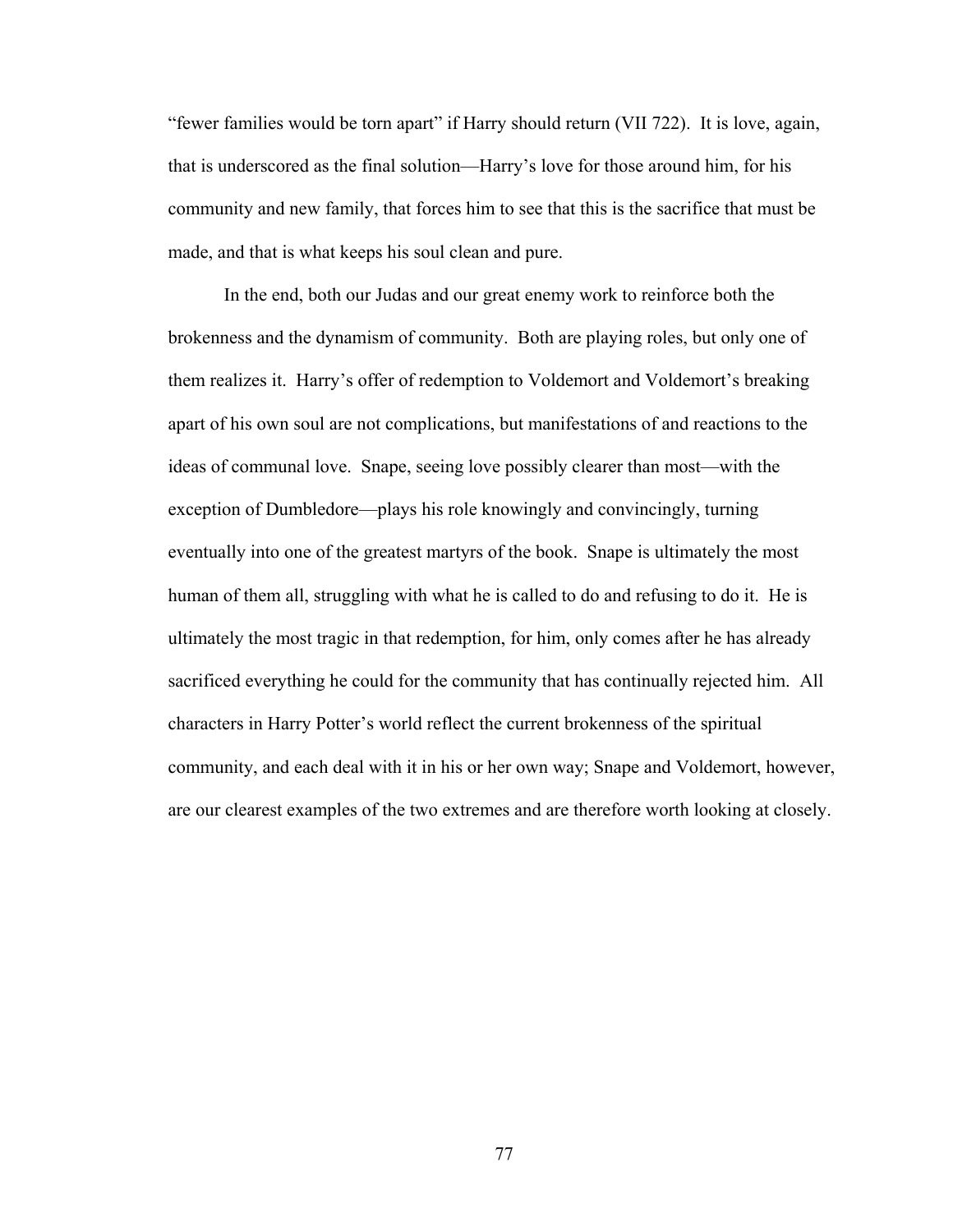#### CHAPTER FIVE

# **Conclusion**

At the end of a 4,200 page journey with Harry Potter, the unlikely hero with a lightning shaped scar, the reader should have a better understanding of what it means to love in community, and a better picture of that which breaks it apart. Through each of the books in the series, J.K. Rowling draws out themes of community, family, home and romantic love to tie them all back together in the denouement. Rowling's vision of community is connected and intertwined with concepts of Christian community, specifically the Body of Christ as Stanley Grenz, Jürgen Moltmann, and Stanley Hauerwas also envision it. The Christian parent, rather than being terrified that his or her child is reading about witches and wizards and spells, can now use the books as a starting point for discussion about what it truly means to love one's neighbor, or, indeed, one's enemy.

With the story of Harry and his relationship to community, Rowling has also issued a challenge to her readers: to love as boldly, as openly and as greatly as Harry does in the moment that he offers Voldemort a chance to repent. It is, yet again, in the words of the spiritual guide of the books, Albus Percival Wulfric Brian Dumbledore, that we find our challenge and our moral: "Do not pity the dead, Harry. Pity the living, and, above all, those who live without love. By returning, you may ensure that fewer souls are maimed, fewer families are torn apart. If that seems to you a worthy goal, then we say good-bye for the present" (VII 723). Harry's world reflets a church body, a community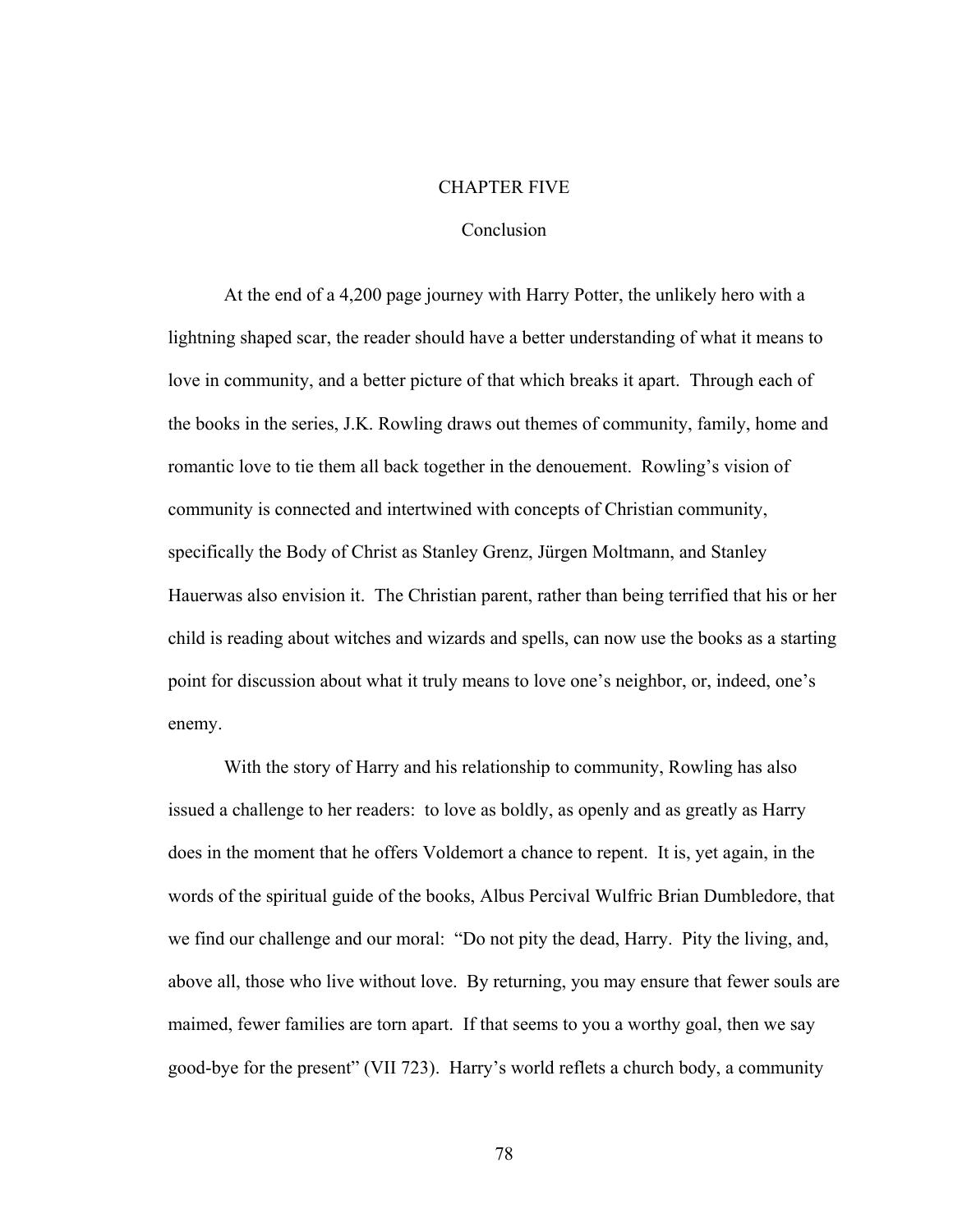that has its ups and downs, but in the end reflects the search for a higher power. In the case of both the wizarding and the Muggle world, that higher power is love—love which binds, challenges, comforts, protects, and pushes community members beyond whatever limits they thought they had. In the characters of Ron, Hermione and Harry, we find the communal bond of deep friendship, a friendship which acts like family. In Dumbledore, we find the wisdom that comes with loving deeply, a wisdom to know not only what a person's powers are, but also his limits and how to use both to benefit others. In Snape, we find the conflict of knowing some portion of love but not all, and therefore finding rejection from the community to which one rightly belongs. In Voldemort, we see how a lack of community becomes destructive, not only to a person's self, but to everyone surrounding him. And in every minor character, we find variations on the virtue of love, reconciliation, sacrifice and community—families brought together, torn apart, those dysfunctional and those happy, in the inferiority of some characters and in the superiority of others. This thesis is by no means an end-all-be-all of the ideas of community in *Harry Potter*, but merely comments on a conversation that Rowling started and all of her readers will continue. In reading Harry's journey toward redemption, Christian readers particularly those fearful Christian parents—may learn how to continue their own.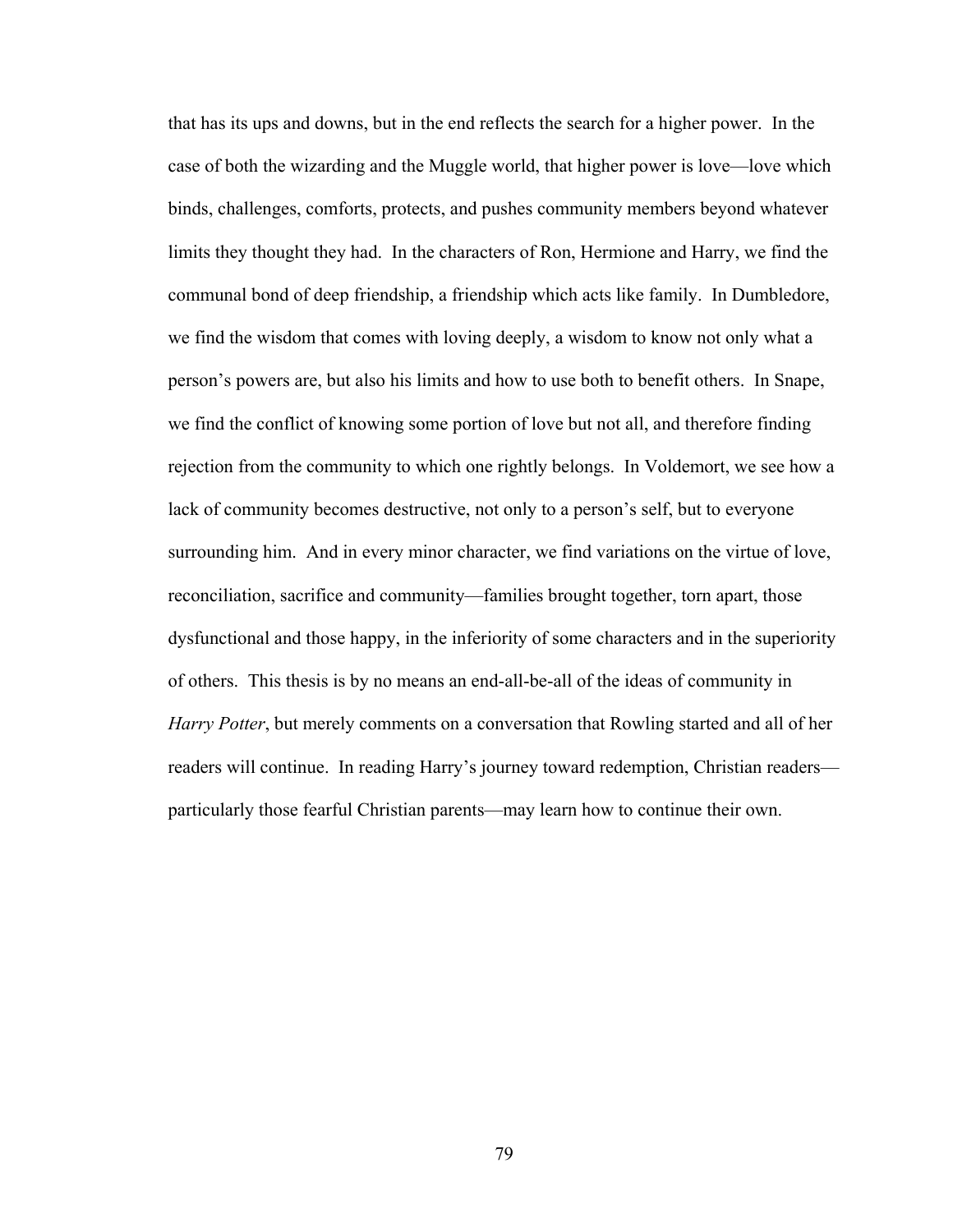## **GLOSSARY**

## *People*

- **Albus Dumbledore.** The Headmaster of Hogwarts, Albus is one of the most renowned wizards of his age, famous before he left Hogwarts, and well known as the only wizard Voldemort ever feared. Dumbledore is instrumental in shaping the philosophy of the series, and acts as the spiritual guide for the people of the school. He is killed in book six by Severus Snape after returning from a search for a Horcrux with Harry.
- **Barty Crouch, Jr/Fake Moody.** Son of the minister of International Magical Cooperation, Barty Crouch is a vehement follower of Voldemort, sent to Azkaban shortly after Voldemort attacked Harry Potter's parents for torturing Neville Longbottom's parents into insanity. Crouch was smuggled out of prison by his father, and kept in hiding for a number of years until he escaped and took on the persona of Mad-Eye Moody to make his way into Hogwarts and manipulate the Tri-Wizard tournament to get Harry to the graveyard where Voldemort comes back.
- **Bill Weasley.** Ron's oldest brother, Bill works for Gringott's, the wizarding bank, and marries Fleur Delacour in the seventh book.
- **Crabbe/Goyle.** Draco Malfoy's thug buddies, these two members of Slytherin are essentially around to be muscle, but end up accidently destroying one of the Horcruxes.
- **Dobby:** House-elf owned by the Malfoys, Dobby is freed by Harry in the second book, and killed by Bellatrix Lestrange (one of Voldemort's followers and friend of Barty Crouch) in book seven. It is in digging a grave for Dobby that Harry makes the decision to pursue the Horcruxes instead of the Hallows.
- **Draco Malfoy.** Draco is a student the same age as Harry, he is a member of Slytherin and Harry's enemy for the time of school. Draco becomes the youngest Death Eater and is instructed to kill Dumbledore, a task he is unable to complete in book six, making him a complex character straddling the line between good and evil. Draco is the son of Lucius and Narcissa.
- **Fleur Delacour.** Fleur is the Tri-Wizard Champion from Beaubaxton's, the French school. Fleur is Bill's wife.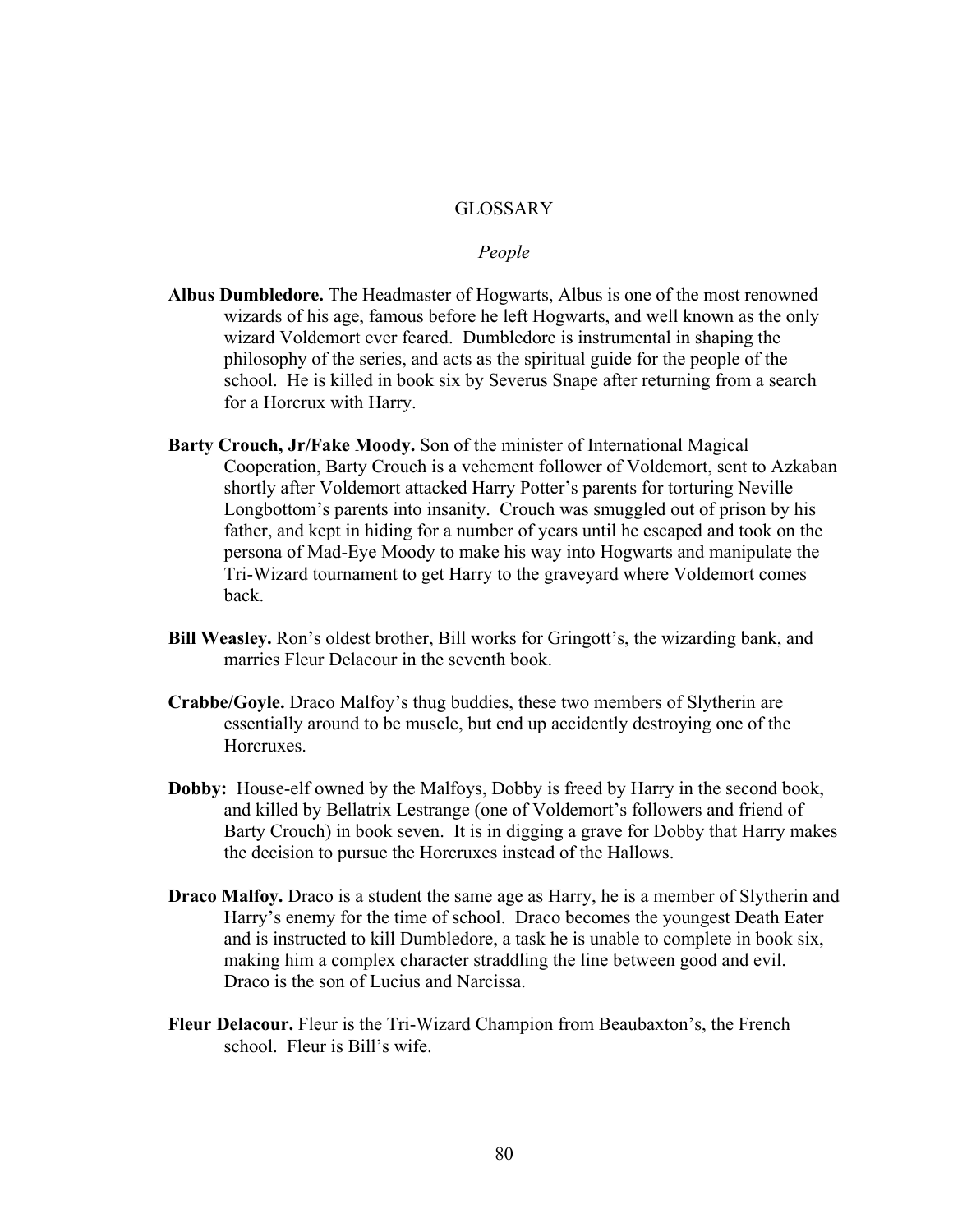- **The Dursleys.** Consisting of Vernon, Petunia and Dudley Dursley, these are the main Muggle characters of the series. Petunia is Harry's aunt and after her sister Lily and husband James are killed by Lord Voldemort, the Dursleys agree to take Harry in, thereby sealing the protective spell of sacrificial love. The relationship is not a good one, however, as Harry is often treated like an unwanted servant.
- **Gellert Grindelwald.** Gellert is an evil wizard only surpassed by Voldemort. He and Dumbledore were friends for a summer growing up, and sought to unite the Deathly Hallows. He was the owner of the Elder Wand for a short period of time, and was defeated by Dumbledore (who is the owner of the Elder wand for most of the series).
- **Griphook.** Gringott's Goblin who helps Harry, Ron and Hermione break into Gringott's to find one of the Horcruxes that is hidden in a vault.
- **Hagrid.** Hogwarts' gamekeeper, Hagrid is a half-giant who was expelled from school the first time the Chamber of Secrets was opened (he took the blame for Tom Riddle).
- **Harry Potter.** The main character of the series, known by the lightning shaped scar on his forehead and round glasses. Harry's parents were killed by Lord Voldemort, and he subsequently went to live with the Dursleys, his only living relatives. He is "The Boy Who Lived" and eventually "The Chosen One."
- **Hermione Granger.** One of Harry's best friends, she is a Muggle-born who takes school very seriously, and is the best student of her year, if not the whole school. Hermione's quick logic gets Harry out of fixes quite frequently, and she is a big aid in finding Horcruxes and learning spells.
- **Hogwarts Founders.** Four famous wizards, whom each house is named after, founded Hogwarts: Godric Gryffindor, Helga Hufflepuff, Rowena Ravenclaw, and Salazar Slytherin. In-fighting among the four led to the splitting of the school into houses in the first place—Slytherin insisted on admitting only purebloods, and Gryffindor wanted anyone magical. Thus each house's qualities reflect the qualities of its founders.
- **James Potter.** Harry Potter's father, a former student at Hogwarts, and one of the primary rebels against Voldemort during Voldemort's first rise to power while Harry was under one yeard old.
- **Kreacher.** Sirius Black's house elf, Kreacher is an old creature who has spent year repeating the anti-Muggle sentiments of most of the Black family, and now has gone a little bit off his rocker. In book seven, it is revealed that Kreacher actually helped Regulus Black undermine Voldemort.
- **Lily Potter.** Harry's mother, and Petunia Dursley's sister. She was best friends with Snape until he called her a Mudblood during their fifth or sixth year together at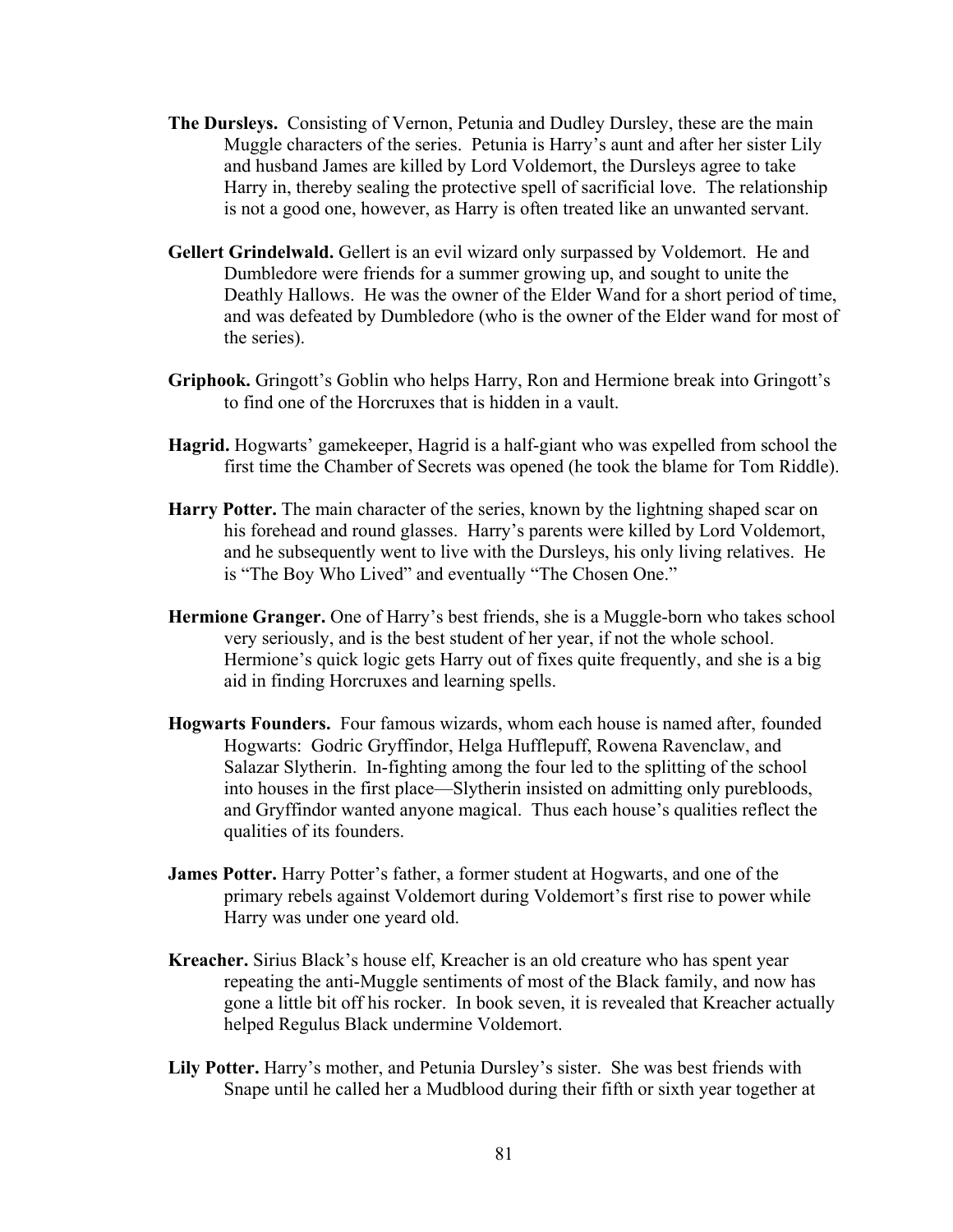Hogwarts, at which point she started being closer friends with James, eventually marrying him and producing Harry.

- **Lucius Malfoy.** Draco's father and one of the followers of Voldemort, Lucius' mansion plays the part of the Death Eater's headquarters in book seven.
- **Mad-Eye Moody.** Alastor "Mad-Eye" Moody is an Auror, or Dark Wizard Catcher, who has clearly been through many battles—he has a wooden leg, a chunk missing from his nose, and possibly strangest, a magical eye that can see all around him in 360 degrees.
- **Minerva McGonagall.** Deputy Headmistress and head of Gryffindor house, McGonagall is one of the most reliable members of the Order of the Phoenix, and very experienced at Transfiguration—she is an Animagus, which means she is able to turn herself into an animal of her choice (in her instance, a cat) at will.
- **Molly Weasley.** Ron's mother, Molly acts as a second mother to Harry, and is a member of Order of the Phoenix.
- **Narcissa Malfoy.** Draco's mother, Narcissa does not have much of a role until the very end of book seven, when, after Harry wakes up from being shocked by the Avada Kedavra, she is the one who checks to see if he is alive and lies to Voldemort about it, creating a turning point in the series.
- **Nearly Headless Nick/Nicolas de Mimsy Poppington.** The ghost of Gryffindor house, Nearly Headlesss Nick is a sort of secondary friend to the children, popping up at times when they want to talk about something or discuss things related to death. In book two, he has his  $500<sup>th</sup>$  Death-Day party.
- **Neville Longbottom.** A fellow Gryffindor, Neville is the other student who may have been named in the prophecy, and is skilled in the area of Herbology, and only Herbology. Neville shows a little bit of bravery in *The Sorcerer's Stone*, but really comes into his own in *The Deathly Hallows* when he kills off Voldemort's snake, Nagini, the final Horcrux.
- **Peter Pettigrew.** Friend of Remus, James and Sirius during their years at Hogwarts, Peter is an Animagus, and was actually the one who betrayed James and Lily to Lord Voldemort the month that they died. He is also the person who gives "the flesh of the servant" to bring Voldemort back to his body.
- **Professor Quirrell.** The Defense Against the Dark Arts teacher in Harry's first year, Quirrell actually turned out to be playing host body to Voldemort, and was killed (albeit accidentally) in the fight against Harry in the denouement of book one.
- **Regulus Black.** Sirius' brother, he was a servant to Voldemort, eventually finding out about the Horcruxes and betraying his Master by removing the locket.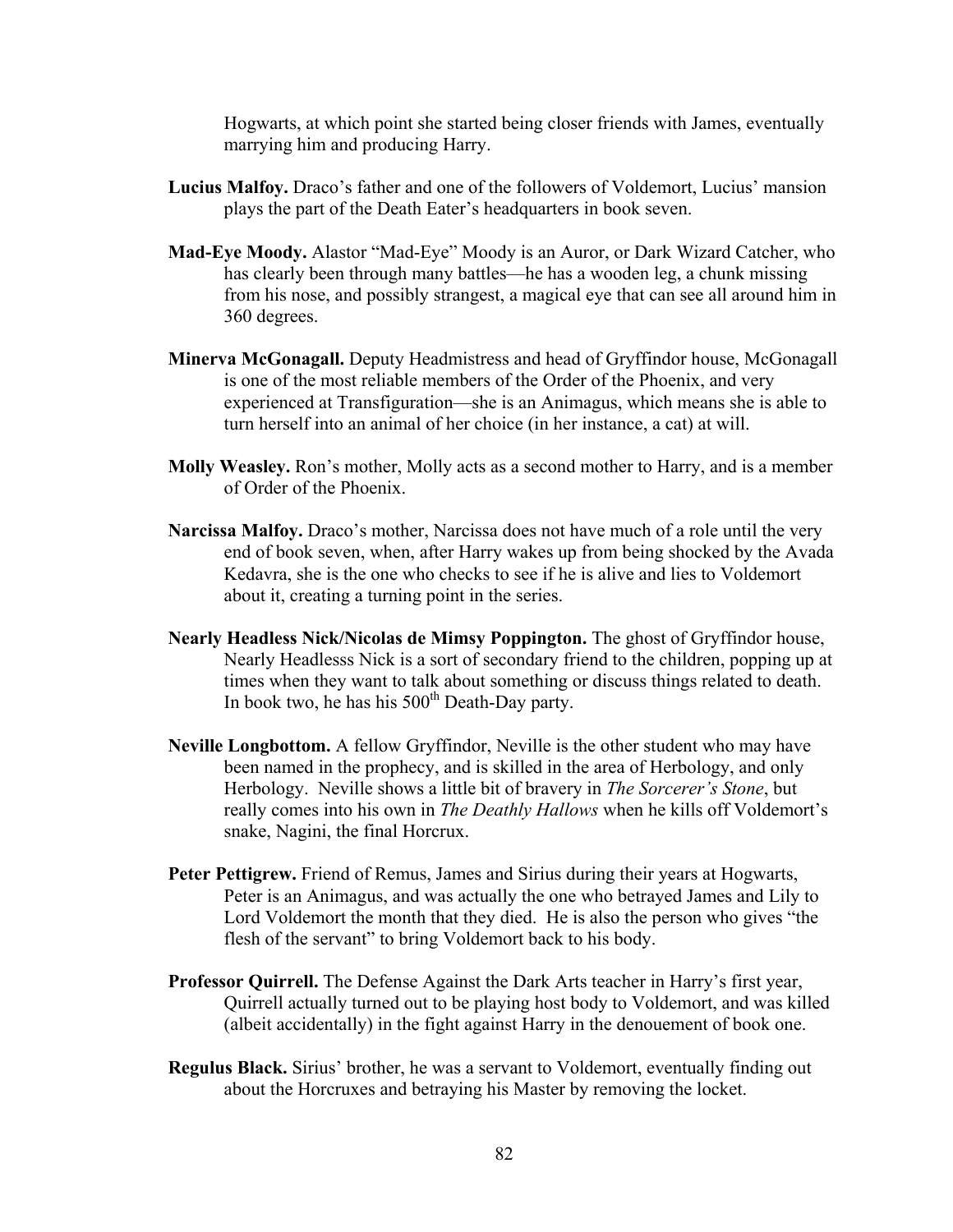- **Remus Lupin.** Defense Against the Dark Arts teacher in the third year, Lupin is an old friend of James', and a werewolf, which is the reason that Sirius, James and Peter became Animagi in the first place. Remus has much experience in being ostracized because he is a werewolf.
- **The Riddles***.* Tom Riddle, Sr. is Voldemort's Muggle father, and is from a family which lived near Merope Gaunt, Voldemort's mother. Merope enchanted Tom to make him marry her, and after she got pregnant, she lifted the enchantment and he left her. When Voldemort was 16, he found out about his past, and went to Little Hangleton (the hometown of the Riddles) and killed Tom Riddle and his parents. It was presumably their killings that he used to make his first Horcrux.
- **Ron Weasley.** Harry's best friend, this red-headed, freckly kid who comes from a pureblood family, but, unlike the Malfoys, his family doesn't consider bloodlines to be important. Ron destroys the first Horcrux in book seven, and is a great source of support for Harry.
- **Severus Snape.** The Potions Master for most of the series, Snape was at school as the same time as James and Lily, but was only friends with Lily until they went their separate ways in their fifth or sixth year. Snape's (arguably) most important impact in the book is killing Dumbledore in book six, which allows him to take the place of Headmaster of Hogwarts school in book seven, surprisingly, putting him into a position to help Harry out.
- **Sibyll Trelawney.** The Divination teacher, Trelawney is generally considered to be a fraud, were it not for her few correct predictions throughout her life. It is she who originally made the prophecy concerning The Dark Lord and Harry Potter, and also predicts the return of Voldemort in book three.
- **Sirius Black.** Best friend of James and Lily, Sirius is Harry's godfather and was imprisoned wrongly for the death of 12 Muggles shortly after James and lily were killed. Sirius provides the Order of the Phoenix a headquarters in book five, eventually dying at the hand of his cousin, Bellatrix Lestrange, during a battle at the Ministry of Magic.
- **Voldemort/Tom Riddle.** Generally regarded as the most evil wizard of all time, Voldemort is the alias of Tom Marvolo Riddle, Voldemort is alternately known as He-Who-Must-Not-Be-Named or You-Know-Who, he has a number of extremely powerful spells at his command and is the only wizard known to create so many Horcruxes. In the seventh book he can fly on his own, and kills Harry before Harry makes his own curse rebound on him again, finally killing him off.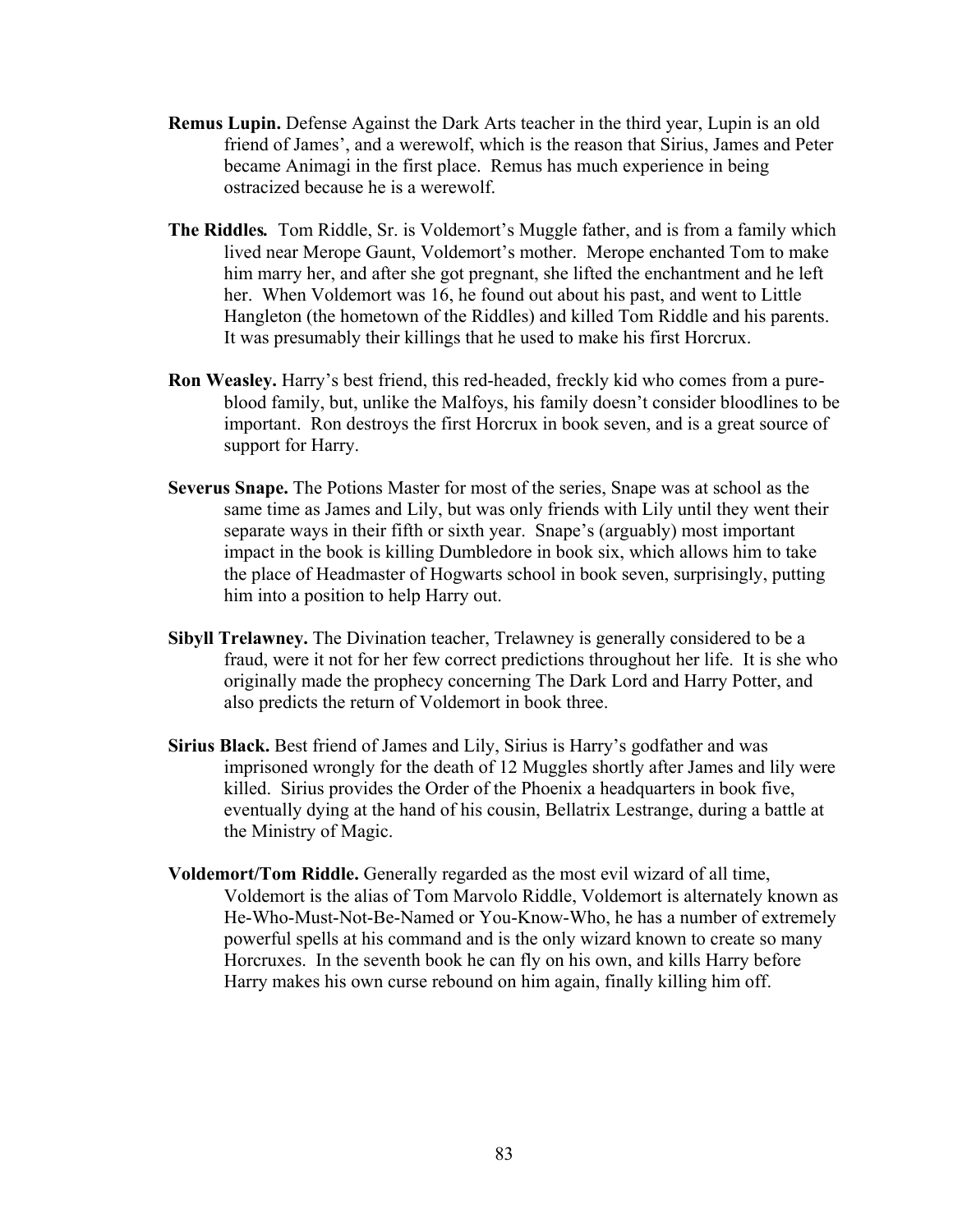### *Special Words/Terms*

- *Avada Kedavra.* The Killing Curse. One of the three Unforgivable Curses, as defined by Mad-Eye Moody in *The Goblet of Fire*.
- **Azkaban.** The wizard prison. It is on an island out in the middle of the North Sea. Sirius Black spends 12 years here for a crime he didn't commit.
- *The Daily Prophet***.** The wizard newspaper, through which Rowling reveals many plot developments and twists. *The Daily Prophet* starts taking jibes at Harry's sanity in book five, and eventually falls into Voldemort's hands in book seven as he is taking over.
- **Death Eaters.** What Voldemort's followers call themselves.
- **Deathly Hallows.** Consisting of the Elder Wand, the Invisibility Cloak, and the Resurrection Stone, each of the Hallows, when collected by one person, are said to make that person the master of death.
- **Dementors.** The guards of Azkaban, these otherworldly creatures spread despair everywhere they go—their diet is the negative feelings of others, and thus, when a dementor is near, a person relives the worst experiences of his or her life.
- **Dementor's Kiss.** Lupin defines this as possibly the worst punishment a person could experience. The dementor sucks the soul of a person out through his or her mouth, leaving them a shell of a body.
- **Diagon Alley.** The wizarding equivalent of High (in America, Main) Street in London. Hidden behind the Leaky Cauldron pub, Diagon Alley contains Madame Malkins' Robes for All Occasions, Flourish and Blotts' Bookshop, Gringott's Bank, several apothecaries, pet stores, and broom shops.
- **Elder Wand.** A wand made from Elder wood and the hair of a Thestral (see below), this wand is said to be given to one of the brothers Peverall by Death himself in the Tale of the Three Brothers by Beedle the Bard. The first of the three Deathly Hallows, the Elder Wand is said to be unbeatable, and is the most sought after of the Hallows.
- **Forbidden Forest.** Bordering the grounds of Hogwarts school, the forest is, as its name implies, forbidden to all students. The forest is where the Thestrals live, along with a huge hive of Acromantulas (giant spiders), and is the home of a large herd of centaurs.
- **Half-Blood Prince.** In book six, Harry gets an old textbook for Advanced Potion Making that is covered in scribbles from a mysterious person calling himself "The Half Blood Prince." Following these scribblings helps Harry become the star of the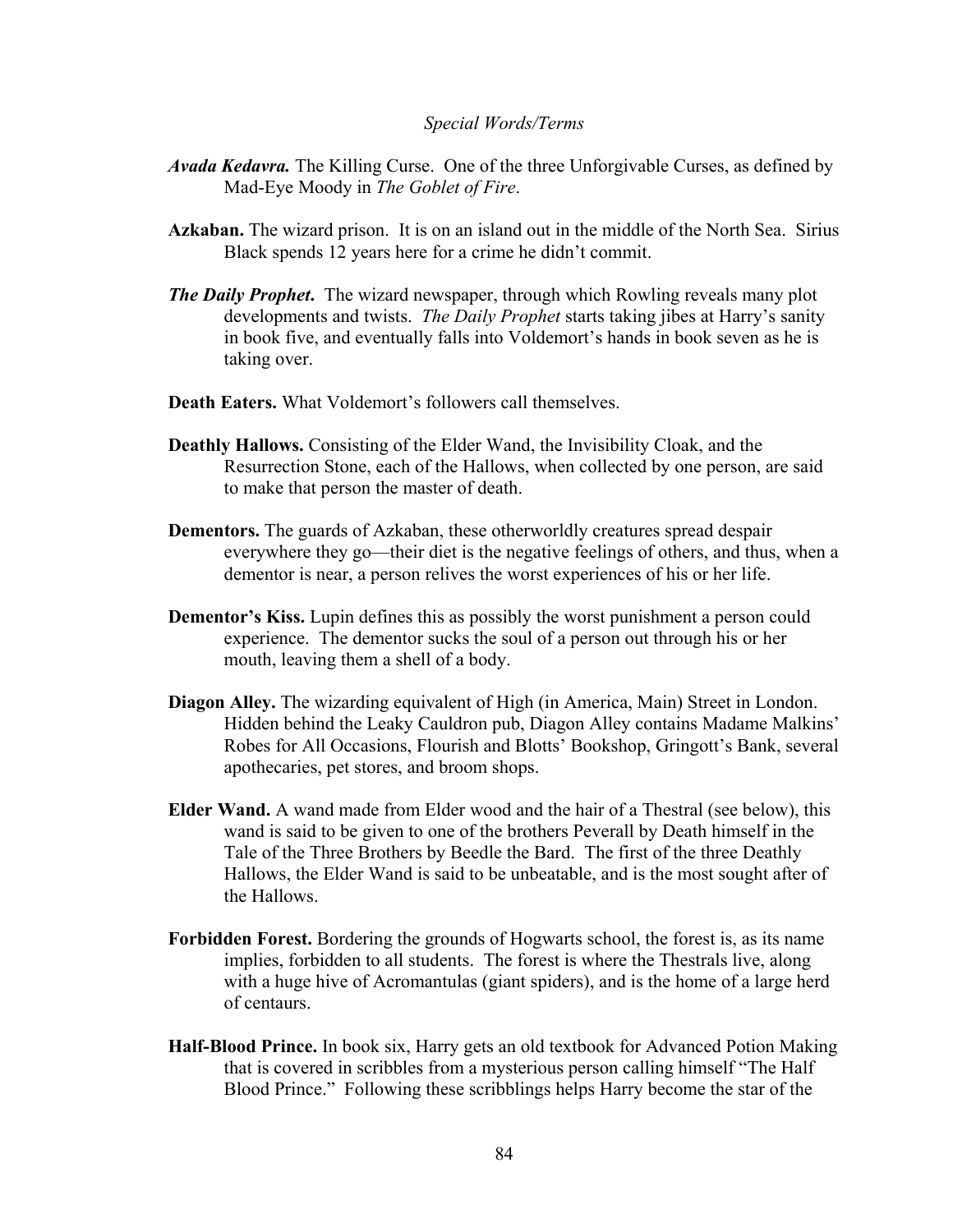potions class, though they also end up nearly destroying his relationship with Snape when he uses a spell from it on Draco Malfoy, nearly killing him. The identity of the Half Blood Prince is later to be revealed as Snape.

- **Hogwarts.** The British wizarding school, every magical child in Britain gets a letter informing them of their acceptance to attend at age eleven.
- **Horcruxes.** Voldemort's method of achieving immortality, Horcruxes are a sort of talisman that contains a piece of a wizard's soul. It protects the soul, and if a wizard's body is killed, he is not actually dead because a piece of his soul is contained elsewhere and lives on.
- **Invisibility Cloak.** The second of the three Deathly Hallows, the Invisibility Cloak offers the wearer complete invisibility, even from Death himself. The Cloak was passed down from the Peverall brothers to the line of James Potter, and subsequently to Harry himself.
- **Leglimency.** The practice of seeing what is in someone else's mind. It is not precisely mind-reading, but rather is the practice of invading a person's mind and pulling out certain thoughts and things he or she may not want known. Voldemort is particularly skilled at it.
- **Muggle.** A non-magical person. The most prominent Muggles in the book are the Dursleys—Vernon, Petunia, and Dudley—Harry Potter's relatives.
- **Occlumency.** The practice of closing one's mind to Leglimency. It involves emptying one's mind of emotion and thoughts. Snape is especially skilled at this.
- **Patronus.** A Patronus charm is essentially a projection of good feeling, of happiness that a wizard is able to put forward, often as a guard against Dementors. A Patronus charm is very difficult to do, but Harry masters it in his third year, thanks to the teaching of Remus Lupin. A Patronus, when fully formed, will take on the form of an animal that is representative of some aspect of its wizard's personality— Harry's Patronus is a stag, in remembrance of his father, for example.
- *Priori Incantatem.* A spell that shows the last spell cast by a wand. Bartimus Crouch uses it to determine what wand cast the Dark Mark (Voldemort's sign) at the Quidditch World Cup in book IV, and it appears again during the graveyard scene in the same book, the spell is also the result of a link between Voldemort and Harry's wands, which share a core of phoenix feather from the same phoenix.
- **Quidditch.** The wizarding equivalent of football, Quidditch is played on brooms, with four balls—the Quaffle, the Snitch, and two Bludgers. Each of the houses in Hogwarts has their own team, and Harry is seeker on his House team.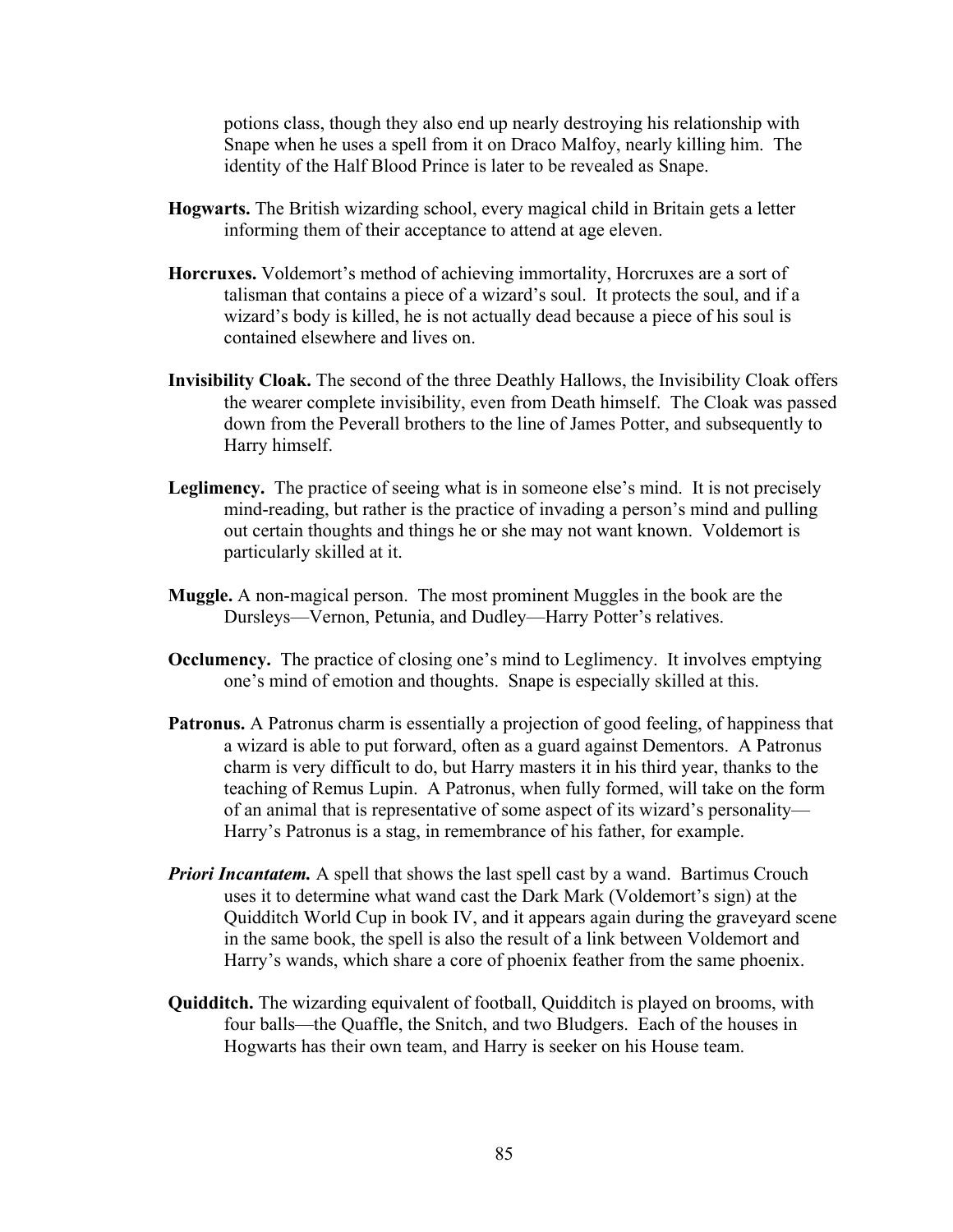- **Resurrection Stone.** The third of the Deathly Hallows, the Resurrection Stone, when turned over three times, calls back from the dead those most dear to the person. Harry uses it to call back his parents, Lupin, Tonks, and Sirius to himself.
- *Sectum Sempra.* One of the spells invented by the Half Blood Prince, this spell essentially acts as though the wand is a sword, creating hard to repair wounds on the person attacked.
- **Thestral.** Thestrals are magic horse-like creatures that a wizard can only see after he has seen death. These creatures appear in *The Order of the Phoenix*, and take the remaining members of Dumbledore's Army to the Ministry of Magic to rescue Sirius.
- **Tri-Wizard Tournament.** In book IV, wizarding schools from France, England and Bulgaria, to compete in a tournament between schools. Each school submits a champion (who is then selected by the Goblet of Fire) to compete in three tasks, culminating in the possibility of winning 1,000 Galleons (wizard money), and the title of Tri-Wizard champion.
- **Unforgivable Curses.** Three curses that are ruled illegal by the Ministry. They are *Crucio* (a torture curse), *Imperio* (a curse which allows you to control another person), *Avada Kedavra* (defined above).
- **Wand.** This is a wizard's conduit for magic, the wand acts an extension of a wizard. Each wand is made from some sort of wood, and a core of some sort of magical creatures.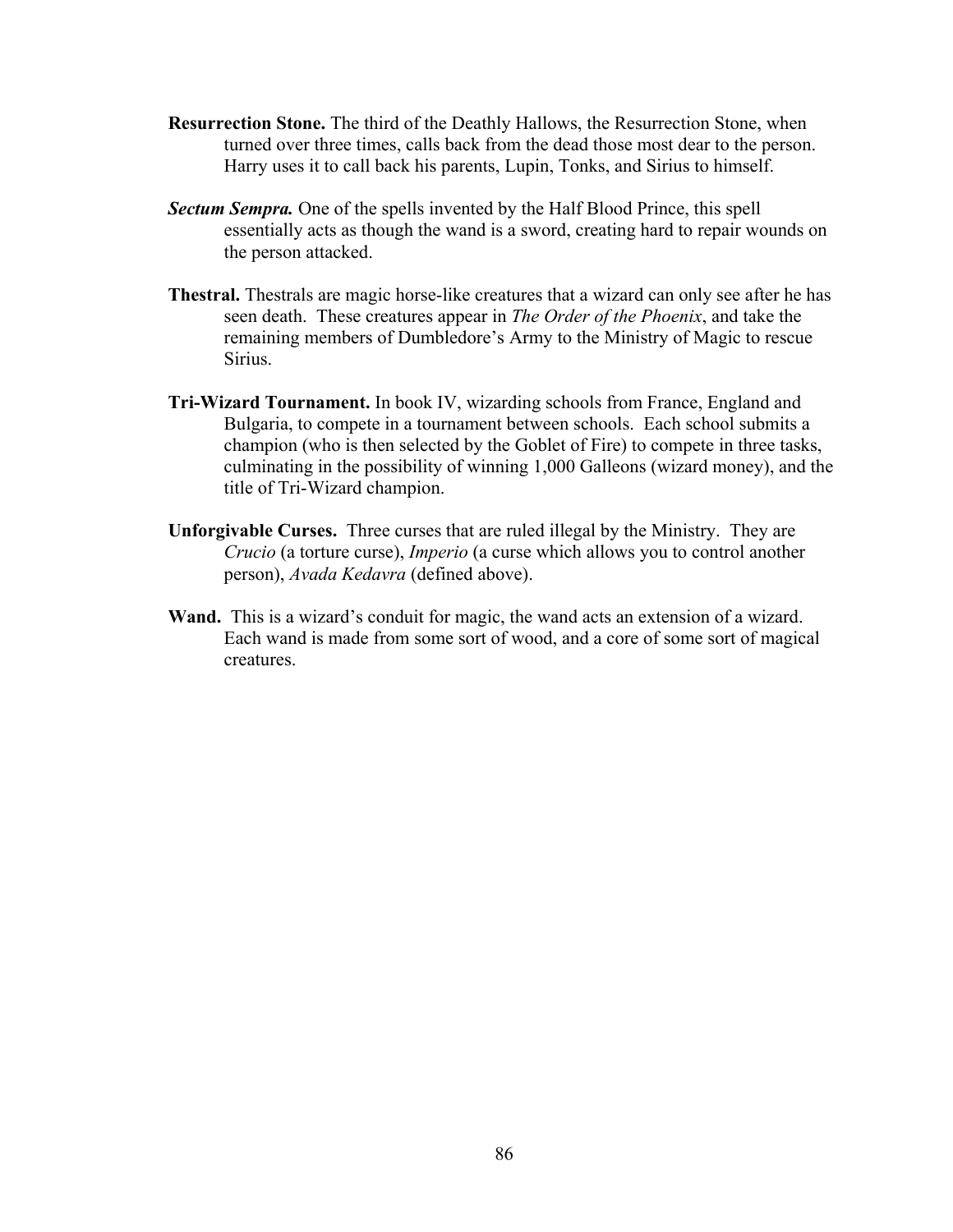### BIBLIOGRAPHY

- Grenz, Stanley. *The Social God and the Relational Self*. Louisville: Westminister Knox Press, 2001. Print.
- Grenz, Stanley. *Theology for the Community of God*. Grand Rapids: Eerdman's, 2000. Print.
- Grossman, Lev. "J.K. Rowling Hogwarts and All." *Time Magazine.* 17 July 2005. Web. 11 February 2010.
- Hauerwas, Stanley. *A Community of Character: Toward a Constructive Christian Social Ethic.* Notre Dame: University of Notre Dame Press, 1981. Print.
- Heilman, Elizabeth E. and Anne E. Gregory. "Images of the Privileged Insider and the Outcast Insider." In *Harry Potter's World*, ed. Elizabeth E. Heilman. New York: RoutledgeFalmer, 2003. Print.
- Kornfield, John and Laurie Prothro. "Comedy, Conflict, and Community: Home and Family in *Harry Potter*." In *Harry Potter's World*, ed. Elizabeth E. Heilman. New York: RoutledgeFalmer, 2003. Print.
- Moltmann, Jürgen. *The Coming of God*. trans. Margaret Kohl. London: SCM Press, 1996. Print.
- Moltmann, Jürgen. *Trinity and The Kingdom: The Doctrine of God.* trans. Margaret Kohl. San Francisco: Harper and Row, 1981. Print.
- Rowling, J.K.. "The Fringe Benefits of Failure and the Importance of Imagination." Harvard University Commencement, Cambridge. 5 June 2008. Address.
- Rowling, J.K.. *Harry Potter and the Chamber of Secrets.* New York: Scholastic, 1999. Print.
- Rowling, J.K.. *Harry Potter and the Deathly Hallows.* New York: Scholastic, 2007. Print.
- Rowling, J.K.. *Harry Potter and the Goblet of Fire.* New York: Scholastic, 2000. Print.
- Rowling, J.K.. *Harry Potter and the Half Blood Prince.* New York: Scholastic, 2005. Print.